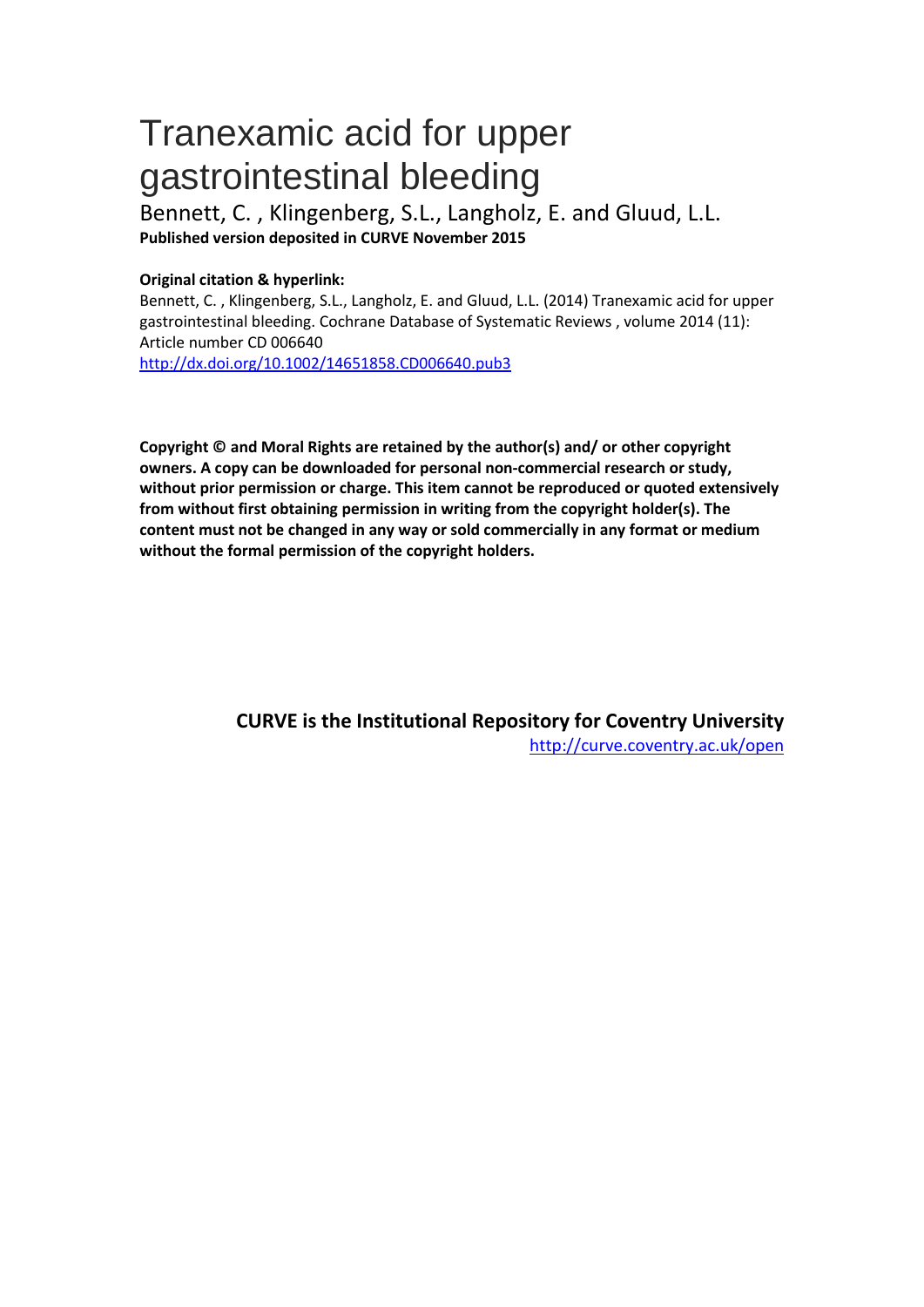## **Tranexamic acid for upper gastrointestinal bleeding (Review)**

**Bennett C, Klingenberg SL, Langholz E, Gluud LL**



This is a reprint of a Cochrane review, prepared and maintained by The Cochrane Collaboration and published in *The Cochrane Library* 2014, Issue 11

<http://www.thecochranelibrary.com>

# WILEY

**Tranexamic acid for upper gastrointestinal bleeding (Review) Copyright © 2014 The Cochrane Collaboration. Published by John Wiley & Sons, Ltd.**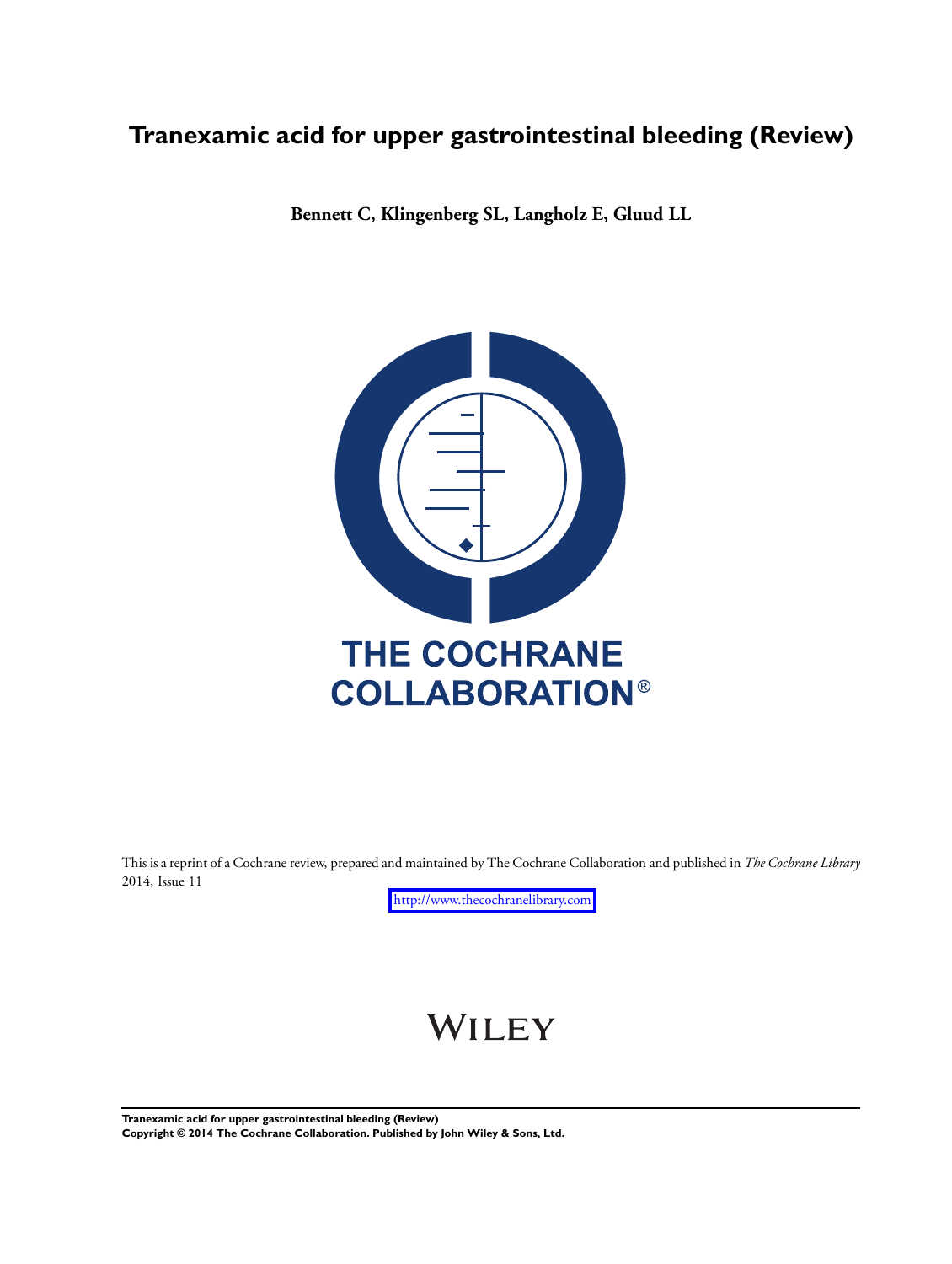## **TABLE OF CONTENTS**

|                                                                                                                                             | 1            |
|---------------------------------------------------------------------------------------------------------------------------------------------|--------------|
|                                                                                                                                             | 2            |
|                                                                                                                                             | 3            |
|                                                                                                                                             | 6            |
|                                                                                                                                             | 6            |
|                                                                                                                                             | 6            |
|                                                                                                                                             | $\mathbf{q}$ |
|                                                                                                                                             | 10           |
|                                                                                                                                             | 12           |
|                                                                                                                                             | 14           |
| Figure 4.<br>a constitution de la constitución de la constitución de la constitución de la constitución de la constitución                  | 15           |
|                                                                                                                                             | 16           |
|                                                                                                                                             | 19           |
|                                                                                                                                             | 20           |
|                                                                                                                                             | 21           |
|                                                                                                                                             | 21           |
|                                                                                                                                             | 23           |
|                                                                                                                                             | 35           |
| Analysis 1.1. Comparison 1 Tranexamic acid vs placebo, Outcome 1 Mortality.                                                                 | 37           |
| Analysis 1.2. Comparison 1 Tranexamic acid vs placebo, Outcome 2 Mortality scenario analysis, treatment failure if                          |              |
|                                                                                                                                             | 38           |
| Analysis 1.3. Comparison 1 Tranexamic acid vs placebo, Outcome 3 Mortality in trials with low risk of bias.                                 | 39           |
| Analysis 1.4. Comparison 1 Tranexamic acid vs placebo, Outcome 4 Mortality in relation to endoscopic therapy.                               | 41           |
| Analysis 1.5. Comparison 1 Tranexamic acid vs placebo, Outcome 5 Mortality in relation to language of publication.                          | 42           |
| Analysis 1.6. Comparison 1 Tranexamic acid vs placebo, Outcome 6 Rebleeding.                                                                | 43           |
| Analysis 1.7. Comparison 1 Tranexamic acid vs placebo, Outcome 7 Rebleeding scenario analysis, treatment failure if                         |              |
|                                                                                                                                             | 44           |
| Analysis 1.8. Comparison 1 Tranexamic acid vs placebo, Outcome 8 Rebleeding in trials with low risk of bias.                                | 45           |
| Analysis 1.9. Comparison 1 Tranexamic acid vs placebo, Outcome 9 Rebleeding in relation to endoscopic therapy. .                            | 47           |
| Analysis 1.10. Comparison 1 Tranexamic acid vs placebo, Outcome 10 Rebleeding in relation to language of publication.                       | 48           |
| Analysis 1.11. Comparison 1 Tranexamic acid vs placebo, Outcome 11 Myocardial infarction, pulmonary embolism and                            |              |
|                                                                                                                                             | 49           |
| Analysis 1.12. Comparison 1 Tranexamic acid vs placebo, Outcome 12 Deep venous thrombosis.                                                  | 50           |
| Analysis 1.13. Comparison 1 Tranexamic acid vs placebo, Outcome 13 Any thromboembolic event.                                                | 51           |
| Analysis 1.14. Comparison 1 Tranexamic acid vs placebo, Outcome 14 Surgery.                                                                 | 52           |
| Analysis 1.15. Comparison 1 Tranexamic acid vs placebo, Outcome 15 Transfusion required.                                                    | 53           |
| Analysis 2.1. Comparison 2 Tranexamic acid vs cimetidine or lansoprazole, Outcome 1 Mortality.                                              | 54           |
| Analysis 2.2. Comparison 2 Tranexamic acid vs cimetidine or lansoprazole, Outcome 2 Bleeding.                                               | 54           |
| Analysis 2.3. Comparison 2 Tranexamic acid vs cimetidine or lansoprazole, Outcome 3 Surgery.<br>and the contract of the con-                | 55           |
| Analysis 2.4. Comparison 2 Tranexamic acid vs cimetidine or lansoprazole, Outcome 4 Transfusion.                                            |              |
|                                                                                                                                             | 56           |
|                                                                                                                                             | 56           |
| <b>APPENDICES</b>                                                                                                                           | 57           |
| WHAT'S NEW<br><u>. In the second terms of the second terms of the second terms of the second terms of the second</u>                        | 60           |
| CONTRIBUTIONS OF AUTHORS<br>and a series of the contract of the contract of the contract of the contract of the contract of the contract of | 60           |
|                                                                                                                                             | 60           |
| SOURCES OF SUPPORT<br>the contract of the contract of the contract of the contract of the contract of the contract of the contract of       | 60           |
| DIFFERENCES BETWEEN PROTOCOL AND REVIEW                                                                                                     | 61           |
| <b>INDEX TERMS</b><br>فأنفر فالقراط القراط القراط القراط القراط القراط القراط القراط القراط القراط القراط القراط القراط القراط القراط       | 61           |

**Tranexamic acid for upper gastrointestinal bleeding (Review) i**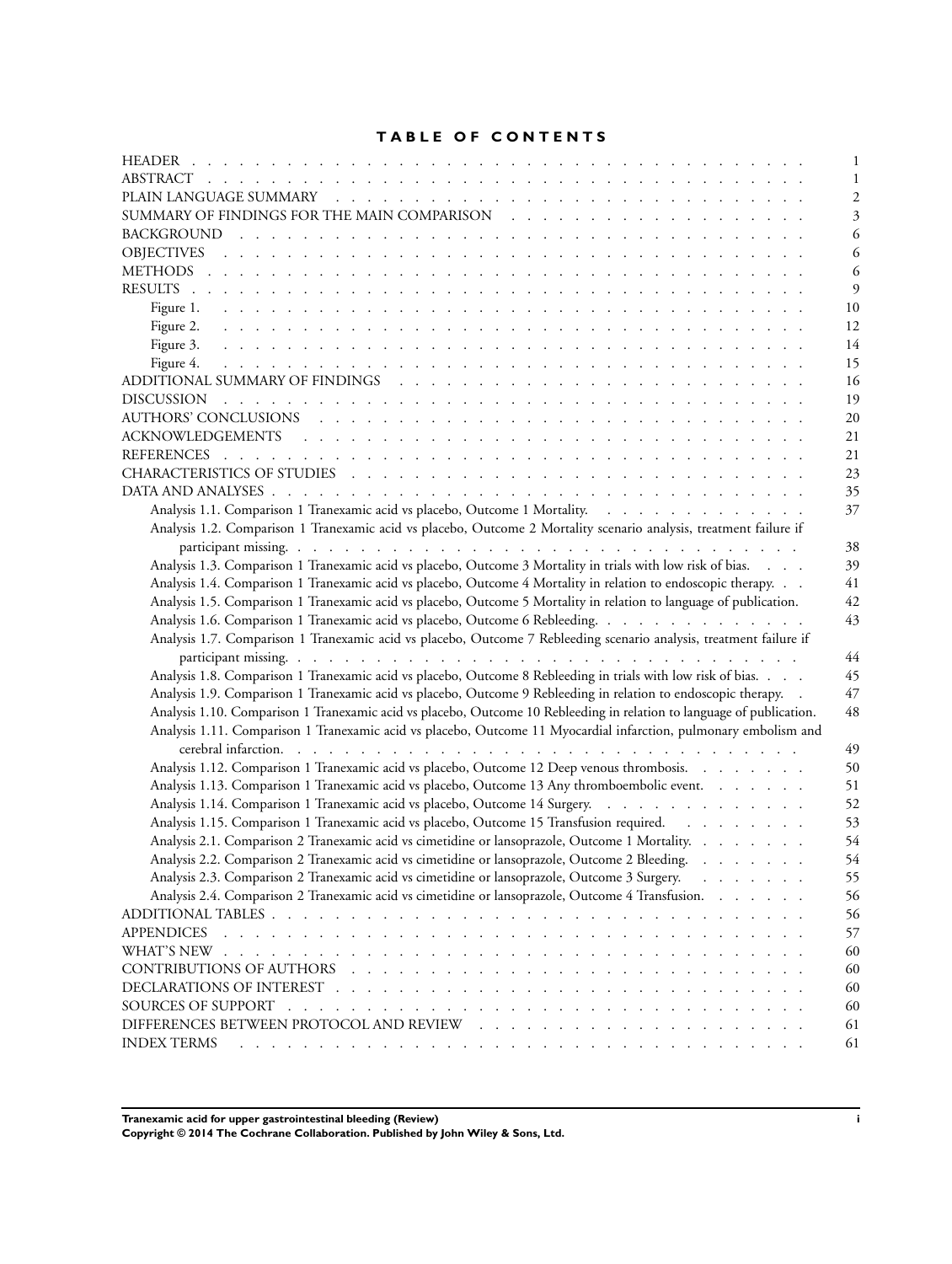## **[Intervention Review] Tranexamic acid for upper gastrointestinal bleeding**

Cathy Bennett<sup>1</sup>, Sarah Louise Klingenberg<sup>2</sup>, Ebbe Langholz<sup>3</sup>, Lise Lotte Gluud<sup>4</sup>

<sup>1</sup>Centre for Technology Enabled Health Research (CTEHR), Coventry University, Coventry, UK. <sup>2</sup>Cochrane Hepato-Biliary Group, Copenhagen Trial Unit, Centre for Clinical Intervention Research, Department 7812, Rigshospitalet, Copenhagen University Hospital, Copenhagen, Denmark. <sup>3</sup>Department F, Gastroenterology Section, Gentofte University Hospital, Hellerup, Denmark. <sup>4</sup>Gastrounit, Medical Division, Copenhagen University Hospital Hvidovre, Hvidovre, Denmark

Contact address: Lise Lotte Gluud, Gastrounit, Medical Division, Copenhagen University Hospital Hvidovre, Kettegaards Alle, Hvidovre, 2650, Denmark. [liselottegluud@yahoo.dk.](mailto:liselottegluud@yahoo.dk)

**Editorial group:** Cochrane Upper Gastrointestinal and Pancreatic Diseases Group. **Publication status and date:** New search for studies and content updated (no change to conclusions), published in Issue 11, 2014. **Review content assessed as up-to-date:** 29 July 2014.

**Citation:** Bennett C, Klingenberg SL, Langholz E, Gluud LL. Tranexamic acid for upper gastrointestinal bleeding. *Cochrane Database of Systematic Reviews* 2014, Issue 11. Art. No.: CD006640. DOI: 10.1002/14651858.CD006640.pub3.

Copyright © 2014 The Cochrane Collaboration. Published by John Wiley & Sons, Ltd.

## **A B S T R A C T**

#### **Background**

Tranexamic acid reduces haemorrhage through its antifibrinolytic effects. In a previous version of the present review, we found that tranexamic acid may reduce mortality. This review includes updated searches and new trials.

#### **Objectives**

To assess the effects of tranexamic acid versus no intervention, placebo or other antiulcer drugs for upper gastrointestinal bleeding.

#### **Search methods**

We updated the review by performing electronic database searches (Cochrane Central Register of Controlled Trials (CENTRAL), MEDLINE, EMBASE, Science Citation Index) and manual searches in July 2014.

#### **Selection criteria**

Randomised controlled trials, irrespective of language or publication status.

#### **Data collection and analysis**

We used the standard methodological procedures of the The Cochrane Collaboration. All-cause mortality, bleeding and adverse events were the primary outcome measures. We performed fixed-effect and random-effects model meta-analyses and presented results as risk ratios (RRs) with 95% confidence intervals (CIs) and used I² as a measure of between-trial heterogeneity. We analysed tranexamic acid versus placebo or no intervention and tranexamic acid versus antiulcer drugs separately. To analyse sources of heterogeneity and robustness of the overall results, we performed subgroup, sensitivity and sequential analyses.

#### **Main results**

We included eight randomised controlled trials on tranexamic acid for upper gastrointestinal bleeding. Additionally, we identified one large ongoing pragmatic randomised controlled trial from which data are not yet available. Control groups were randomly assigned to placebo (seven trials) or no intervention (one trial). Two trials also included a control group randomly assigned to antiulcer drugs (lansoprazole or cimetidine). The included studies were published from 1973 to 2011. The number of participants randomly assigned ranged from 47 to 216 (median 204). All trials reported mortality. In total, 42 of 851 participants randomly assigned to tranexamic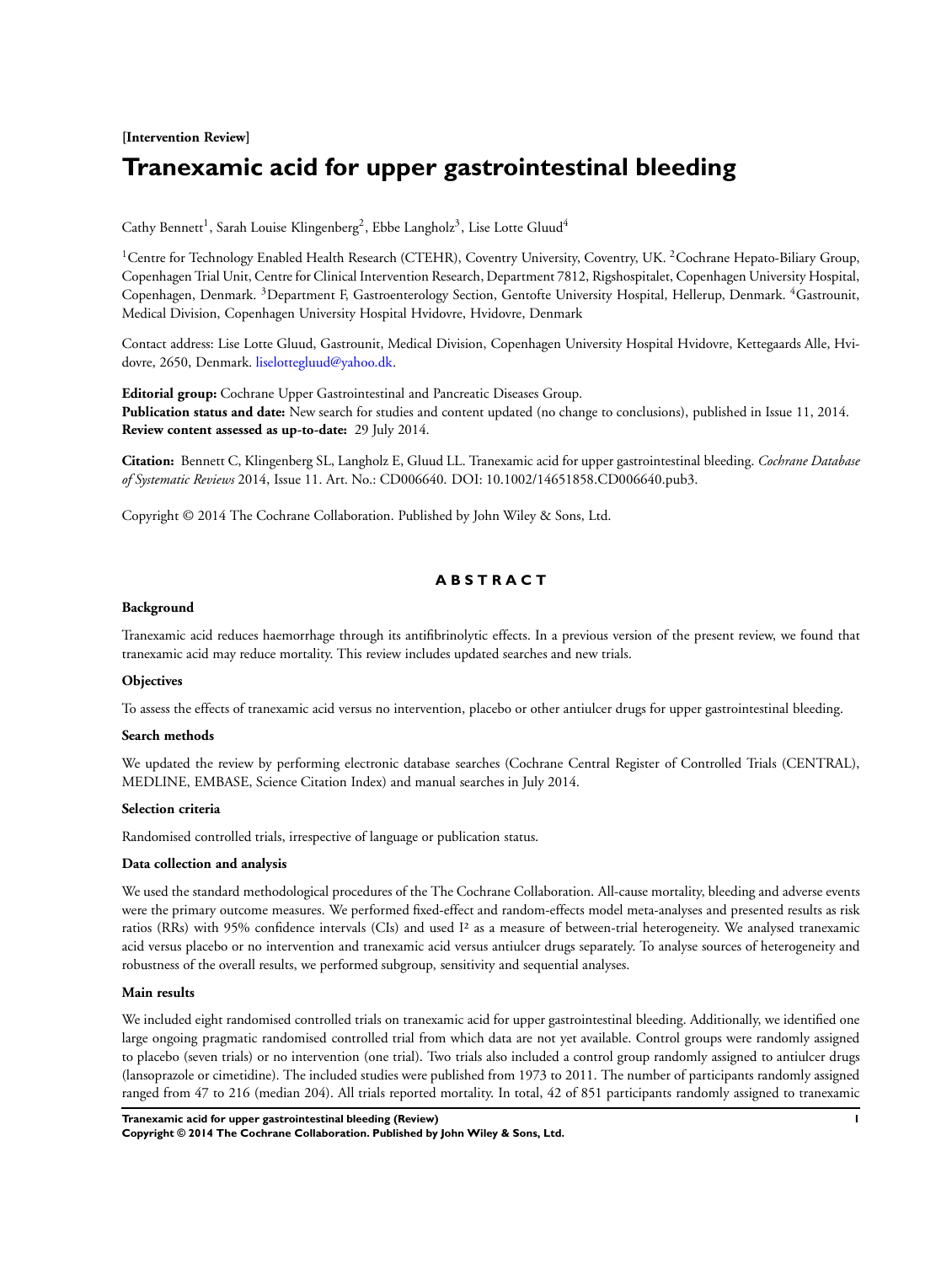acid and 71 of 850 in the control group died (RR 0.60, 95% CI 0.42 to 0.87; P value 0.007; I<sup>2</sup> = 0%). The analysis was not confirmed when all participants in the intervention group with missing outcome data were included as treatment failures, or when the analysis was limited to trials with low risk of attrition bias. Rebleeding was diagnosed for 117 of 826 participants in the tranexamic acid group and for 146 of 825 participants in the control group (RR 0.80, 95% CI 0.64 to 1.00; P value 0.07; I<sup>2</sup> = 49%). We were able to evaluate the risk of serious adverse events on the basis of only four trials. Our analyses showed 'no evidence of a difference between tranexamic acid and control interventions regarding the risk of thromboembolic events.' Tranexamic acid appeared to reduce the risk of surgery in a fixed-effect meta-analysis (RR 0.73, 95% CI 0.56 to 0.95), but this result was no longer statistically significant in a random-effects meta-analysis (RR 0.61, 95% CI 0.35 to 1.04; P value 0.07). No difference was apparent between tranexamic acid and placebo in the assessment of transfusion (RR 1.02, 95% CI 0.94 to 1.11;  $I^2 = 0\%$ ), and meta-analyses that compared tranexamic acid versus antiulcer drugs did not identify beneficial or detrimental effects of tranexamic acid for any of the outcomes assessed.

#### **Authors' conclusions**

This review found that tranexamic acid appears to have a beneficial effect on mortality, but a high dropout rate in some trials means that we cannot be sure of this until the findings of additional research are published. At the time of this update in 2014, one large study (8000 participants) is in progress, so this review will be much more informative in a few years. Further examination of tranexamic acid would require inclusion of high-quality randomised controlled trials. Timing of randomisation is essential to avoid attrition bias and to limit the number of withdrawals. Future trials may use a pragmatic design and should include all participants with suspected bleeding or with endoscopically verified bleeding, as well as a tranexamic placebo arm and co-administration of pump inhibitors and endoscopic therapy. Assessment of outcome measures in such studies should be clearly defined. Endoscopic examination with appropriate control of severe bleeding should be performed, as should endoscopic verification of clinically significant rebleeding. In addition, clinical measures of rebleeding should be included. Other important outcome measures include mortality (30-day or in-hospital), need for emergency surgery or blood transfusion and adverse events (major or minor).

## **P L A I N L A N G U A G E S U M M A R Y**

#### **Tranexamic acid, an agent that promotes blood clotting, for serious or uncontrolled upper gastrointestinal bleeding**

#### **Background**

Upper gastrointestinal bleeding is a common reason for emergency hospital admission. The prognosis is serious. Some patients may die as the result of uncontrolled bleeding.

#### **Review question**

Tranexamic acid is an antifibrinolytic agent. This drug reduces the breakdown of fibrin; fibrin provides the framework for the formation of a blood clot, which is needed to stop the bleeding. Clinical trials suggest that tranexamic acid could reduce mortality in upper gastrointestinal bleeding.

#### **Study characteristics**

This review includes data from eight randomised trials on tranexamic acid. Two trials also assessed antiulcer drugs. Only one trial used additional endoscopic therapy, as the remaining trials were performed before this intervention was introduced into clinical practice.

#### **Key results**

These trials found that tranexamic acid appears to have a beneficial effect on mortality, but a high dropout rate in some trials means that we cannot be sure of these findings until additional research is published . Tranexamic acid did not reduce mortality in the trials that included antiulcer drugs or endoscopic therapy. Additional randomised controlled trials are needed before we can determine whether tranexamic acid has a beneficial effect on serious or uncontrolled upper gastrointestinal bleeding.

## **Quality of the evidence**

Many patients who were randomly assigned were subsequently excluded from the assessment. The main source of bias was therefore attrition. The overall quality of the evidence was moderate to low.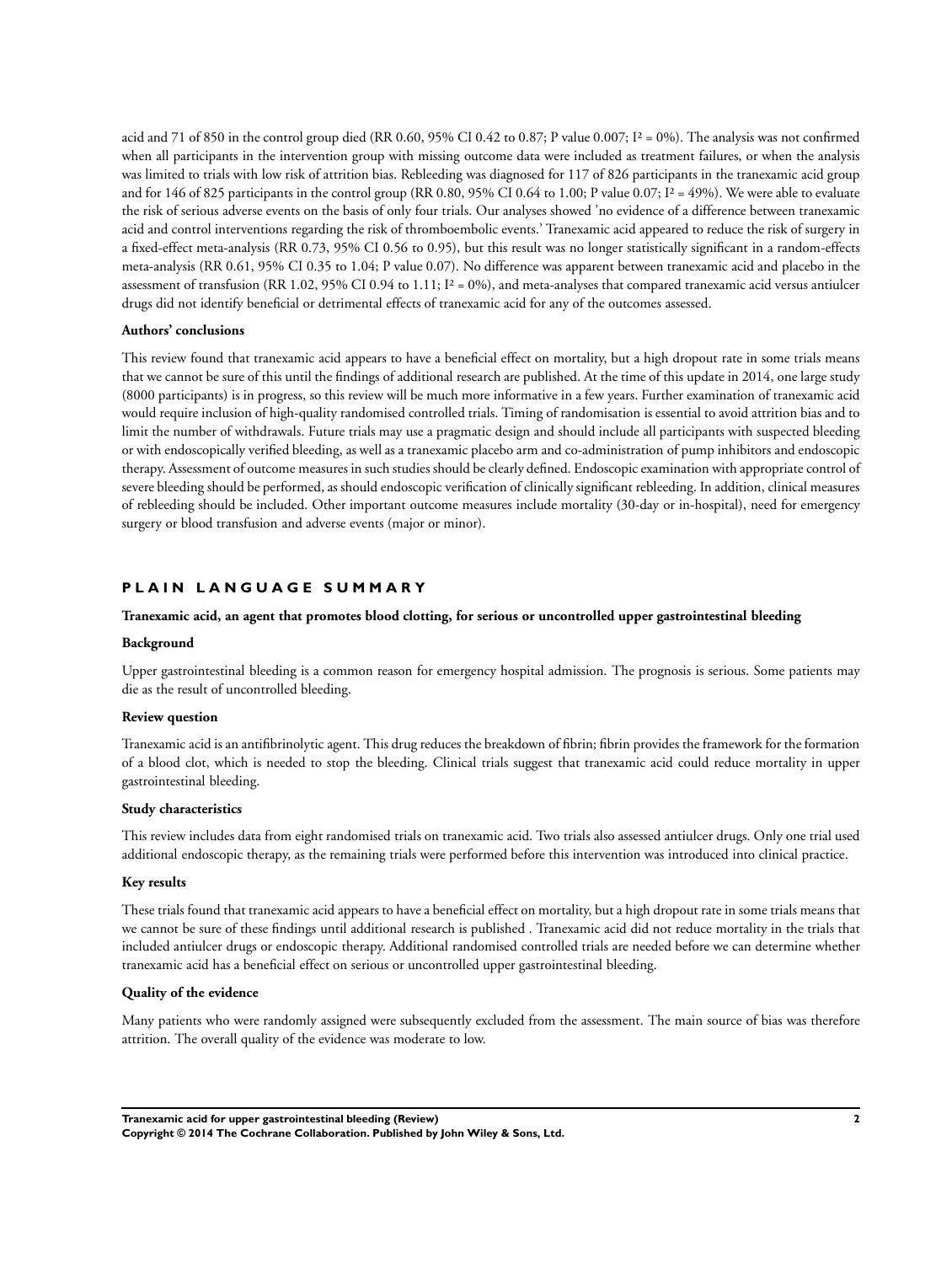## SUMMARY OF FINDINGS FOR THE MAIN COMPARISON *[\[Explanation\]](http://www.thecochranelibrary.com/view/0/SummaryFindings.html)*

## **Tranexamic acid vs placebo for upper gastrointestinal bleeding**

**Patient or population:** patients with upper gastrointestinal bleeding **Settings:**

**Intervention:** tranexamic acid vs placebo

| <b>Outcomes</b>                                                   | Illustrative comparative risks* (95% CI) |                                                   | <b>Relative effect</b><br>(95% CI) | <b>Number of participants</b><br>(studies) | <b>Quality of the evidence</b><br><b>Comments</b><br>(GRADE) |  |
|-------------------------------------------------------------------|------------------------------------------|---------------------------------------------------|------------------------------------|--------------------------------------------|--------------------------------------------------------------|--|
|                                                                   | <b>Assumed risk</b>                      | <b>Corresponding risk</b>                         |                                    |                                            |                                                              |  |
|                                                                   | <b>Control</b>                           | acid<br><b>Tranexamic</b><br><b>VS</b><br>placebo |                                    |                                            |                                                              |  |
| <b>Mortality</b>                                                  | <b>Study population</b>                  |                                                   | <b>RR 0.6</b>                      | 1701                                       | $\oplus \oplus \oplus \bigcirc$                              |  |
| Clinical<br>Follow-up: median 5 days 84 per 1000                  |                                          | 50 per 1000<br>$(34-72)$                          | $(0.42 - 0.87)$                    | (8 studies)                                | moderate $a,b$                                               |  |
|                                                                   | <b>Moderate</b>                          |                                                   |                                    |                                            |                                                              |  |
|                                                                   | 83 per 1000                              | 50 per 1000<br>$(34-71)$                          |                                    |                                            |                                                              |  |
| Rebleeding                                                        | <b>Study population</b>                  |                                                   | <b>RR 0.72</b>                     | 1651                                       | $\oplus \oplus \odot \odot$                                  |  |
| Clinical and endoscopic<br>assessment<br>Follow-up: median 5 days | 177 per 1000                             | 142 per 1000<br>$(113-177)$                       | $(0.50 - 1.03)$                    | (7 studies)                                | $low$ <sup><math>a,b,c</math></sup>                          |  |
|                                                                   | <b>Moderate</b>                          |                                                   |                                    |                                            |                                                              |  |
|                                                                   | 196 per 1000                             | 157 per 1000<br>$(125-196)$                       |                                    |                                            |                                                              |  |

<span id="page-5-0"></span>Tranexamic acid for upper gastrointestinal bleeding (Review)<br>Copyright © 2014 The Cochrane Collaboration. Published by John Wiley & Sons, Ltd **Copyright © 2014 The Cochrane Collaboration. Published by John Wiley & Sons, Ltd.3 Tranexamic acid for upper gastrointestinal bleeding (Review)**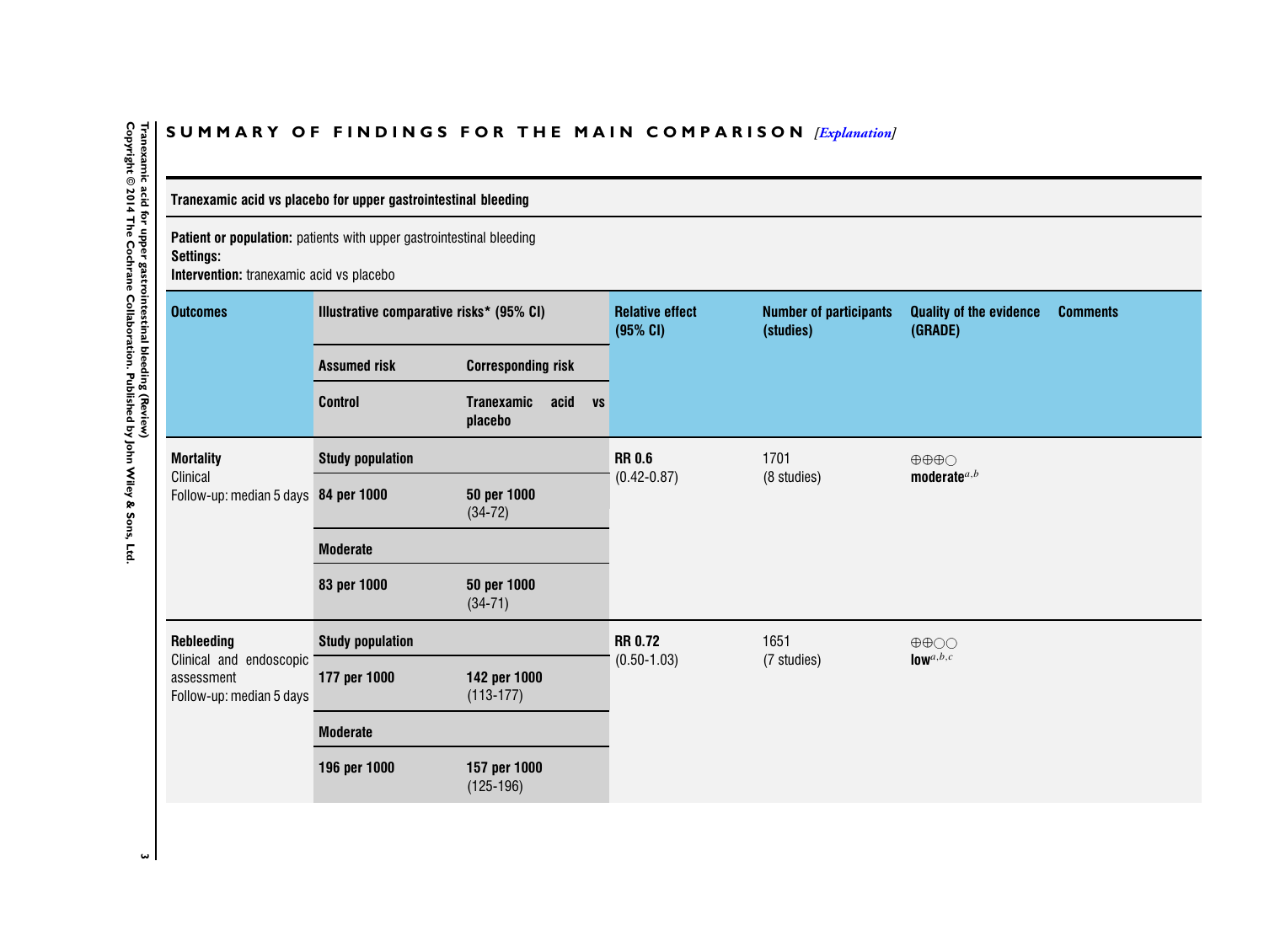| Any<br>event<br>Clinical and radiological 11 per 1000<br>assessment<br>Follow-up: median 5 days | thromboembolic Study population |                                                                                            | <b>RR 1.86</b>  | 1095        | $\oplus \oplus \oplus \bigcirc$                                                                                                                                                            |
|-------------------------------------------------------------------------------------------------|---------------------------------|--------------------------------------------------------------------------------------------|-----------------|-------------|--------------------------------------------------------------------------------------------------------------------------------------------------------------------------------------------|
|                                                                                                 |                                 | 20 per 1000<br>$(7-57)$                                                                    | $(0.66 - 5.24)$ | (4 studies) | moderate $a,b$                                                                                                                                                                             |
|                                                                                                 | <b>Moderate</b>                 |                                                                                            |                 |             |                                                                                                                                                                                            |
|                                                                                                 | 10 per 1000                     | 19 per 1000<br>$(7-52)$                                                                    |                 |             |                                                                                                                                                                                            |
| <b>Surgery</b>                                                                                  | <b>Study population</b>         |                                                                                            | <b>RR 0.61</b>  | 1551        | $\oplus \oplus \oplus \bigcirc$                                                                                                                                                            |
| Number of participants<br>who underwent surgery<br>Follow-up: median 5 days                     | 142 per 1000                    | 103 per 1000<br>$(79-135)$                                                                 | $(0.35 - 1.04)$ | (7 studies) | moderate <sup>a</sup>                                                                                                                                                                      |
|                                                                                                 | <b>Moderate</b>                 |                                                                                            |                 |             |                                                                                                                                                                                            |
|                                                                                                 | 154 per 1000                    | 112 per 1000<br>$(86-146)$                                                                 |                 |             |                                                                                                                                                                                            |
| <b>Transfusion</b>                                                                              | <b>Study population</b>         |                                                                                            | <b>RR 1.02</b>  | 931         | $\bigoplus$ OOO                                                                                                                                                                            |
| Number needing blood<br>transfusion<br>$\mathbf{3}$<br>Follow-up:<br>median                     | 564 per 1000                    | 558 per 1000<br>$(507 - 620)$                                                              | $(0.94 - 1.1)$  | (5 studies) | very low <sup>a,d</sup>                                                                                                                                                                    |
| weeks                                                                                           | <b>Moderate</b>                 |                                                                                            |                 |             |                                                                                                                                                                                            |
|                                                                                                 | 583 per 1000                    | 577 per 1000<br>$(525-641)$                                                                |                 |             |                                                                                                                                                                                            |
|                                                                                                 |                                 | risk in the comparison group and the relative effect of the intervention (and its 95% CI). |                 |             | *The basis for the assumed risk (e.g. median control group risk across studies) is provided in footnotes. The corresponding risk (and its 95% confidence interval) is based on the assumed |

Tranexamic acid for upper gastrointestinal bleeding (Review)<br>Copyright © 2014 The Cochrane Collaboration. Published by John Wiley & Sons, Ltd. **Copyright © 2014 The Cochrane Collaboration. Published by John Wiley & Sons, Ltd.**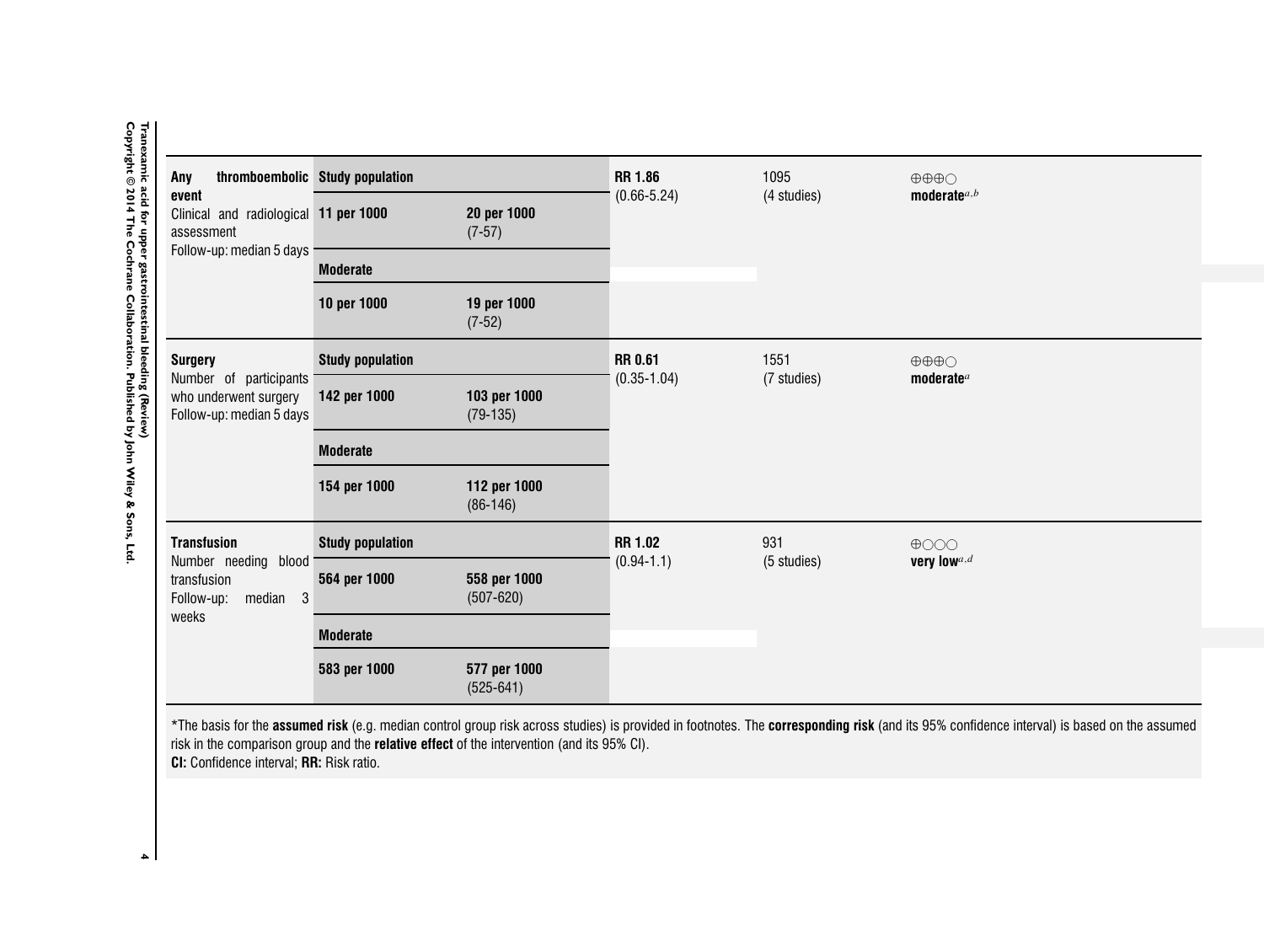GRADE Working Group grades of evidence.

**High quality:** Further research is very unlikely to change our confidence in the estimate of effect.

**Moderate quality:** Further research is likely to have an important impact on our confidence in the estimate of effect and may change the estimate.

Low quality: Further research is very likely to have an important impact on our confidence in the estimate of effect and is likely to change the estimate.

**Very low quality:** We are very uncertain about the estimate.

<sup>a</sup>Most trials had high risk of attrition bias.

 $<sup>b</sup>$ Not possible to evaluate because number of trials was limited.</sup>

 $c$ Statistical between-trial heterogeneity approached 50%.

 ${}^d$ The number of participants who needed transfusion is an indirect measure of bleeding and varies among clinical sites.

 $\mathbf{u}$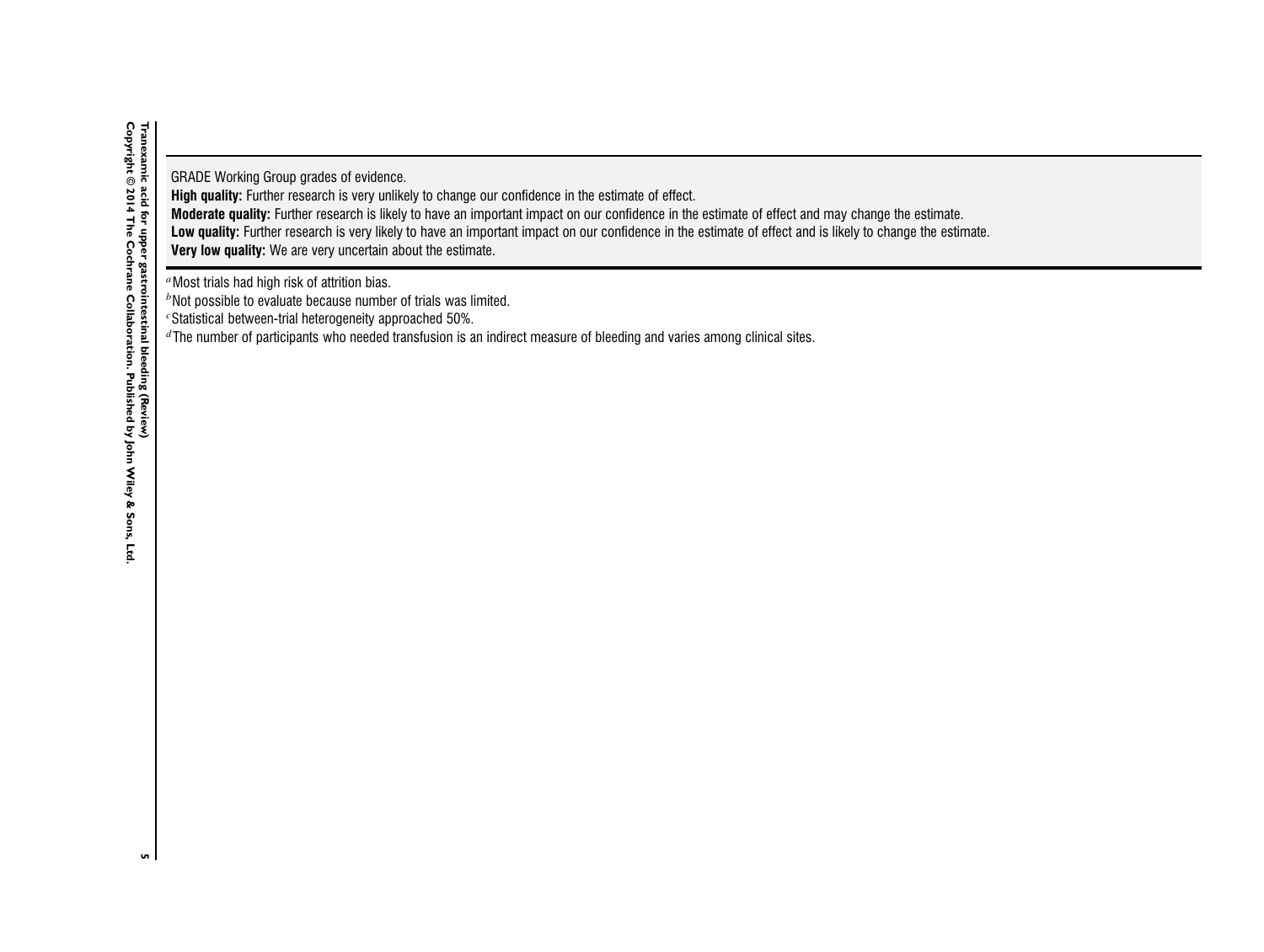## **B A C K G R O U N D**

#### **Description of the condition**

Upper gastrointestinal bleeding is a common reason for emergency hospital admission and a common complication in hospitalised patients ([Rockall 1995;](#page-23-0) [Blatchford 1997\)](#page-23-0). A systematic review of general, population-based epidemiological studies found that the incidence of upper gastrointestinal bleeding among patients treated with non-steroidal anti-inflammatory drugs was 0.8 per 1000 ([Hernandez 2002](#page-23-0)). The risk of upper gastrointestinal bleeding has been found to increase significantly with age, co-morbidity and use of non-steroidal anti-inflammatory drugs [\(Yavorski 1995;](#page-23-0) [Paspatis 2000;](#page-23-0) [Ng 2006](#page-23-0)). About 80% of patients with upper gastrointestinal bleeding will spontaneously stop bleeding, without recurrence ([Laine 1994](#page-23-0)). The highest mortality and morbidity rates are seen in the remaining 20%, who experience recurrent or continued bleeding. Among patients referred to endoscopy for suspected upper gastrointestinal bleeding, 30-day mortality is 10% to 14% [\(van Leerdam 2003](#page-23-0); [Barkun 2004;](#page-23-0) [Barkun 2010\)](#page-23-0).

#### **Description of the intervention**

Several endoscopic therapies have been found to be effective in clinical trials [\(Kahi 2005\)](#page-23-0). However, some hospital departments may not have access to acute endoscopy. In other cases, patients may refuse to undergo endoscopy. Identification of drugs that may achieve haemostasis, stabilising patients until endoscopy can be performed, is therefore essential.

#### **How the intervention might work**

Tranexamic acid reduces fibrinolysis by slowing down the conversion of plasminogen to plasmin. The resulting reduction in fibrinolysis prevents the breakdown of blood clots, which may result in haemostasis but increased risk of thromboembolic complications. This drug was introduced for menorrhagia in 1968 ([Vermylen](#page-23-0) [1968](#page-23-0)) and is used to reduce blood loss during surgery ([Laupacis](#page-23-0) [1997](#page-23-0); [Cid 2005](#page-23-0)). A large multi-centre trial found that tranexamic acid reduces mortality in individuals with bleeding trauma by 9% and results in no apparent increase in thromboembolic events [\(CRASH-2\)](#page-23-0). It is possible that a similar effect can be achieved in cases of upper gastrointestinal bleeding.

#### **Why it is important to do this review**

Endoscopic therapy and proton pump inhibitors serve as the cornerstone in the treatment of bleeding from peptic ulcers ([Lau](#page-23-0) [2013](#page-23-0)). These treatments are highlighted in recent evidence-based

guidelines ([Dworzynski 2012\)](#page-23-0), which do not recommend tranexamic acid for the management of upper gastrointestinal bleeding. Randomised trials have assessed the effects of tranexamic acid among patients with suspected or verified upper gastrointestinal bleeding [\(Cormack 1973;](#page-23-0) [Biggs 1976;](#page-23-0) [Engquist 1979](#page-23-0); [Bergqvist](#page-23-0) [1980](#page-23-0); [Barer 1983;](#page-23-0) [Holstein 1987](#page-23-0); [Hawkey 2001](#page-23-0)). A meta-analysis of these trials revealed that tranexamic acid reduces the risks of rebleeding and mortality [\(Henry 1989](#page-23-0)). However, results of individual trials varied considerably. Furthermore, the overall result has been characterised as disproportionately skewed by inclusion of a trial in which mortality in the control group was surprisingly high [\(Barer 1983](#page-23-0); [Palmer 2002\)](#page-23-0). We have previously published a systematic review on tranexamic acid versus placebo ([Gluud 2008](#page-23-0)). A randomised trial on tranexamic acid for upper gastrointestinal bleeding was published after our previous meta-analysis had been completed [\(Bagnenko 2011](#page-23-0)). This trial was included in a recent review, which determined that we still have insufficient evidence for definitive conclusions ([Manno 2014](#page-23-0)). We performed this updated systematic review on tranexamic acid versus placebo, cimetidine or lansoprazole for upper gastrointestinal bleeding.

## **O B J E C T I V E S**

To assess the effects of tranexamic acid versus no intervention, placebo or other antiulcer drugs for upper gastrointestinal bleeding.

## **M E T H O D S**

#### **Criteria for considering studies for this review**

#### **Types of studies**

Randomised trials, irrespective of language, blinding, length of follow-up or publication status.

#### **Types of participants**

Individuals with suspected or endoscopically verified upper gastrointestinal bleeding, irrespective of the bleeding source.

#### **Types of interventions**

Primary analyses included trials on tranexamic acid versus placebo or no intervention. Secondary analyses compared tranexamic acid versus any other antiulcer drug.

**Tranexamic acid for upper gastrointestinal bleeding (Review) 6 Copyright © 2014 The Cochrane Collaboration. Published by John Wiley & Sons, Ltd.**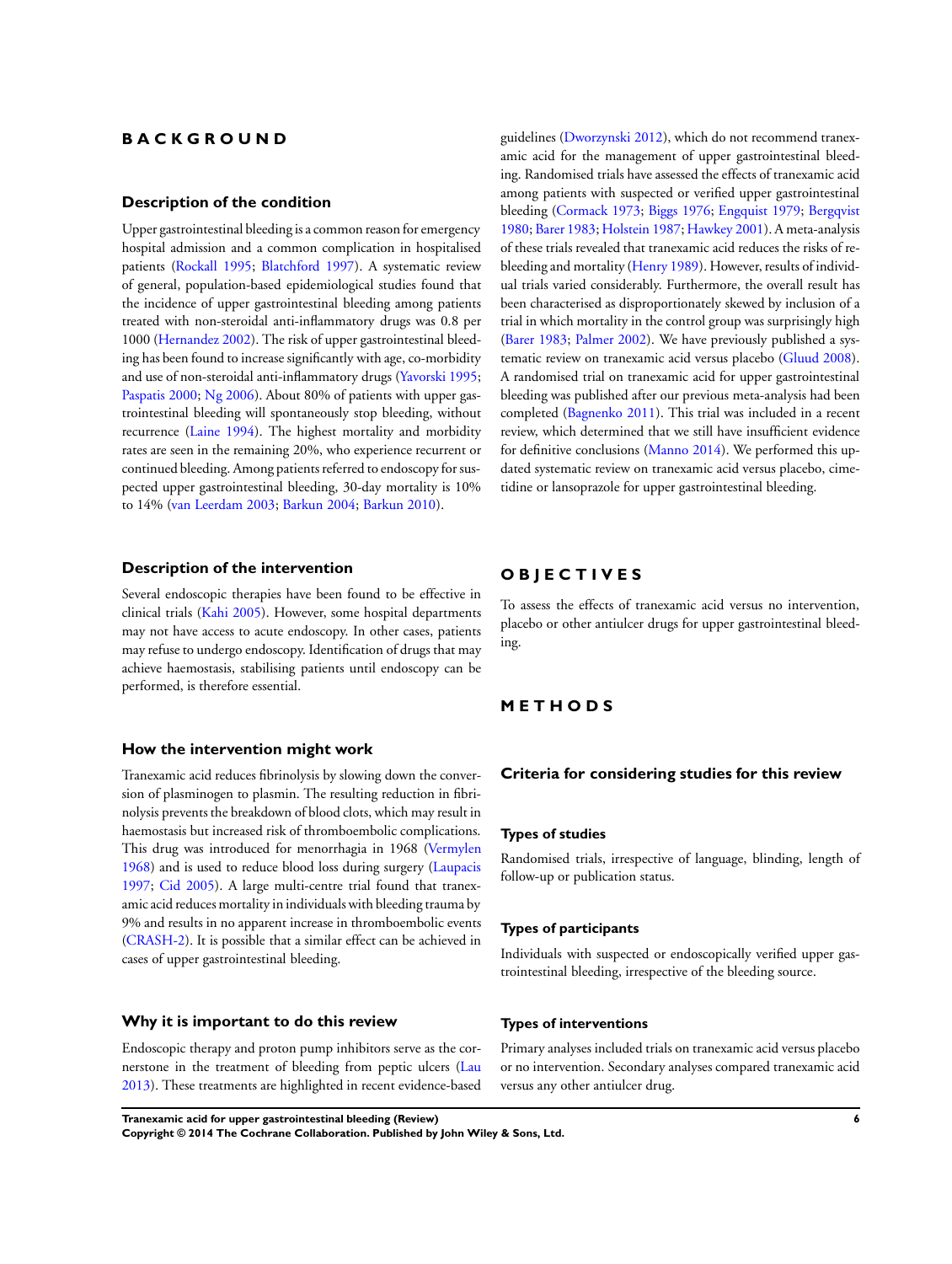#### **Types of outcome measures**

#### **Primary outcomes**

• Mortality.

• Adverse events. We defined serious adverse events as all adverse events considered serious by study participants or investigators.

#### **Secondary outcomes**

- Rebleeding.
- Surgery.

#### **Search methods for identification of studies**

#### **Electronic searches**

Electronic searches of the following were performed July 2014.

- Cochrane Central Register of Controlled Trials
- (CENTRAL) **(**[Appendix 1\)](#page-59-0).
	- MEDLINE via Ovid SP ([Appendix 2](#page-60-0)).
	- EMBASE via Ovid SP [\(Appendix 3\)](#page-60-0).
	- Science Citation Index Expanded [\(Appendix 4\)](#page-61-0).

#### **Searching other resources**

We scanned conference proceedings and reference lists from relevant trials, wrote to authors of included trials and searched the International Clinical Trials Registry Platform (ICTRP) to identify trials on tranexamic acid [\(Appendix 5\)](#page-61-0).

#### **Data collection and analysis**

#### **Selection of studies**

Three review authors (LLG, SLK and CB) screened search results for potentially eligible trials and identified trials that were eligible for inclusion. Excluded trials were listed together with the reasons for exclusion. At each stage of the selection process, at least two review authors independently reviewed search results and selected trials for inclusion. Three review authors (LLG, SLK and CB) agreed on the final list.

#### **Data extraction and management**

Two review authors (LLG and SLK) independently extracted data using data collection forms designed to capture information specific to this review. CB verified the extracted data at this update. Disagreements were resolved through discussion before analyses were performed. Data on baseline participant characteristics (inclusion criteria, mean age, proportion of men and source of bleeding), dose and duration of treatment, country of origin, publication status, funding, duration of follow-up and risk of bias were gathered from the included trials and from correspondence with study authors. For trials published in Russian, two review authors (LLG and CB) extracted data obtained by machine translation (Google translate). Dimitrinka Nikolova from the Cochrane Hepato-Biliary Group read the original Russian language publication and verified the extracted data.

#### **Assessment of risk of bias in included studies**

At least two review authors (LLG and SLK or CB) independently assessed risk of bias in the included studies by using the risk of bias assessment tool provided in Chapter 8 of the*Cochrane Handbook for Systematic Reviews of Interventions* [\(Higgins 2011\)](#page-23-0). We compared these evaluations and discussed and resolved inconsistencies. We rated the following domains separately for each of the included studies as 'low risk of bias,' 'high risk of bias' or 'unclear risk of bias' if the risk of bias was uncertain or unknown. These assessments are reported in the 'Risk of bias' table for each individual study included in the [Characteristics of included studies](#page-26-0) section of the review.

• Allocation sequence was adequately generated ('sequence generation').

• Allocation was adequately concealed ('allocation concealment').

• Knowledge of allocated interventions was adequately prevented during the study ('blinding') (whether the trial was described as double-blind or single-blind, and whether blinding involved healthcare providers, outcome assessors or those performing data extraction or data analysis).

- Incomplete outcome data were adequately addressed.
- Reports of the study were free of suggestions of selective outcome reporting (whether clinically relevant outcome measures were defined and reported).
- The study was apparently free of other sources of bias that could put it at high risk of bias (e.g. potential conflicts of interest, pharmaceutical funding/support, or both).
- Other biases (sample size calculations and registration in clinical trial databases).

We categorised and reported the overall risk of bias of each of the included studies according to the following.

• Low risk of bias (plausible bias unlikely to seriously alter the results) if all criteria were met.

- Unclear risk of bias (plausible bias that raises some doubt
- about the results) if one or more criteria were assessed as unclear. • High risk of bias (plausible bias that seriously weakens

confidence in the results) if one or more criteria were not met.

We reported these assessments in the [Risk of bias in included](#page-13-0) [studies](#page-13-0) section of this review.

**Tranexamic acid for upper gastrointestinal bleeding (Review) 7**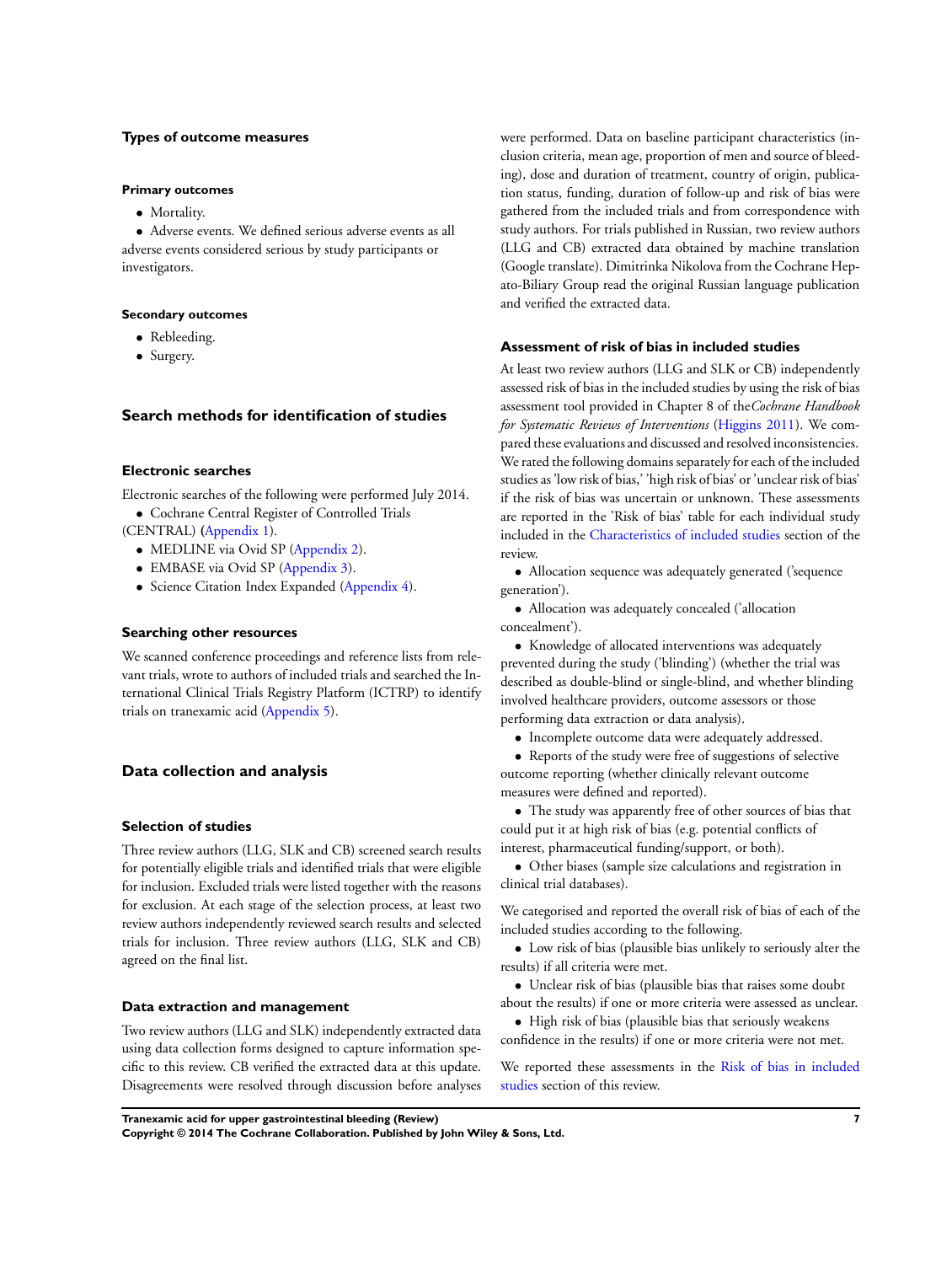#### **Measures of treatment effect**

The effect measure consisted of risk ratios (RRs) with 95% confidence intervals (CIs).

#### **Unit of analysis issues**

As the primary outcome measure was mortality, only trials using a parallel-group design were included. Data on all intervention groups were analysed separately for all trials, including those with more than two parallel arms. Risk of selection bias was noted in the allocation of participants to intervention or control groups and in the administration of collateral interventions; therefore we did not include cluster-randomised trials.

#### **Multi-armed trials**

For trials with multiple intervention groups, we partitioned participants into individual allocation arms to perform pair-wise comparisons. For example, a three-arm trial with 30 participants (10 in each arm) allocated to tranexamic acid versus placebo versus antiulcer drugs would allow two pair-wise comparisons of tranexamic acid versus placebo (10 vs 10 participants) and tranexamic acid versus antiulcer drugs (10 vs 10 participants).

#### **Dealing with missing data**

We contacted study investigators to request data on all randomly assigned participants to perform intention-to-treat analyses. We used simple imputation to evaluate the potential influence of missing data: imputing failures, imputing successes and worst- and best-case scenarios ([Higgins 2008\)](#page-23-0).

#### **Assessment of heterogeneity**

We assessed clinical heterogeneity by examining trial conditions on the basis of characteristics of included trials, participants and interventions. We assessed statistical heterogeneity by using  ${\rm I}^2$  statistical values and reported heterogeneity as important when the I<sup>2</sup> statistic was  $> 60\%$  [\(Higgins 2011\)](#page-23-0).

#### **Assessment of reporting biases**

We attempted to obtain trial protocols to compare reported outcome measures in the protocol versus those in the published trial. For analyses with at least 10 trials, we planned to assess reporting biases and other dissemination biases by using funnel plots [\(Higgins 2011\)](#page-23-0) and to perform regression analyses by using Harbord's modified test [\(Harbord 2006\)](#page-23-0). Our analyses included only eight trials; therefore we did not carry out a statistical analysis of reporting bias.

#### **Data synthesis**

We performed analyses in [RevMan 2014](#page-23-0) (The Nordic Cochrane Centre, Copenhagen, Denmark), STATA version 13 (Stata Corp., Texas, USA) and Trial Sequential Analysis (The Cochrane Hepato-Biliary Group, Copenhagen, Denmark). We performed all metaanalyses using both random-effects and fixed-effect models. Fixedeffect model meta-analyses are reported only when the results of the two models differ (e.g. one model shows no difference between interventions and the other shows an intervention effect).

We report the results of analyses with the total number of participants. When it was possible to calculate an effect size, we report this with 95% confidence intervals. When the calculated effect size was statistically significant (defined as  $P$  value  $< 0.05$ ), we state whether the result favoured the intervention or control condition.

#### **Subgroup analysis and investigation of heterogeneity**

We performed separate analyses of trials on tranexamic acid versus placebo or no intervention and trials on tranexamic acid versus antiulcer drugs, as well as subgroup analyses of trials with low risk of bias based on assessment of the separate domains. We also analysed subgroups of trials that used endoscopic therapy and trials published in English or Russian.

#### **Sensitivity analysis**

We performed two further analyses to determine the effects of missing outcome data and a per-protocol analysis to evaluate the influence of missing data. In the first scenario, all participants in the intervention arm with missing outcome data were included as treatment failures and participants in the control group with missing outcome data were considered as treatment successes. In the per-protocol analyses, we excluded participants with missing outcome data. We performed a post hoc analysis that excluded a trial with a very high event rate in the control group ([Barer 1983](#page-23-0)).

#### **Trial sequential analysis**

We performed a post hoc trial sequential analysis to determine the risk of bias associated with cumulative testing and to evaluate futility in the assessment of mortality and bleeding ([Higgins 2008;](#page-23-0) [Wetterslev 2008](#page-23-0)). We performed the analysis with power set to 80%, alpha to 5% and model-based diversity and with relative risk reduction (RRR) to 30%. We set the control incidence to 10% for the analysis of mortality and to 30% for the analysis of bleeding.

#### **'Summary of findings' tables**

We prepared a 'Summary of findings' table [\(Guyatt 2008](#page-23-0)) using GRADEpro software ([Gradepro 3.6](#page-23-0)) and we included information on the results of our primary outcomes in relation to risk of heterogeneity, duration of follow-up and quality of the evidence.

**Tranexamic acid for upper gastrointestinal bleeding (Review) 8 Copyright © 2014 The Cochrane Collaboration. Published by John Wiley & Sons, Ltd.**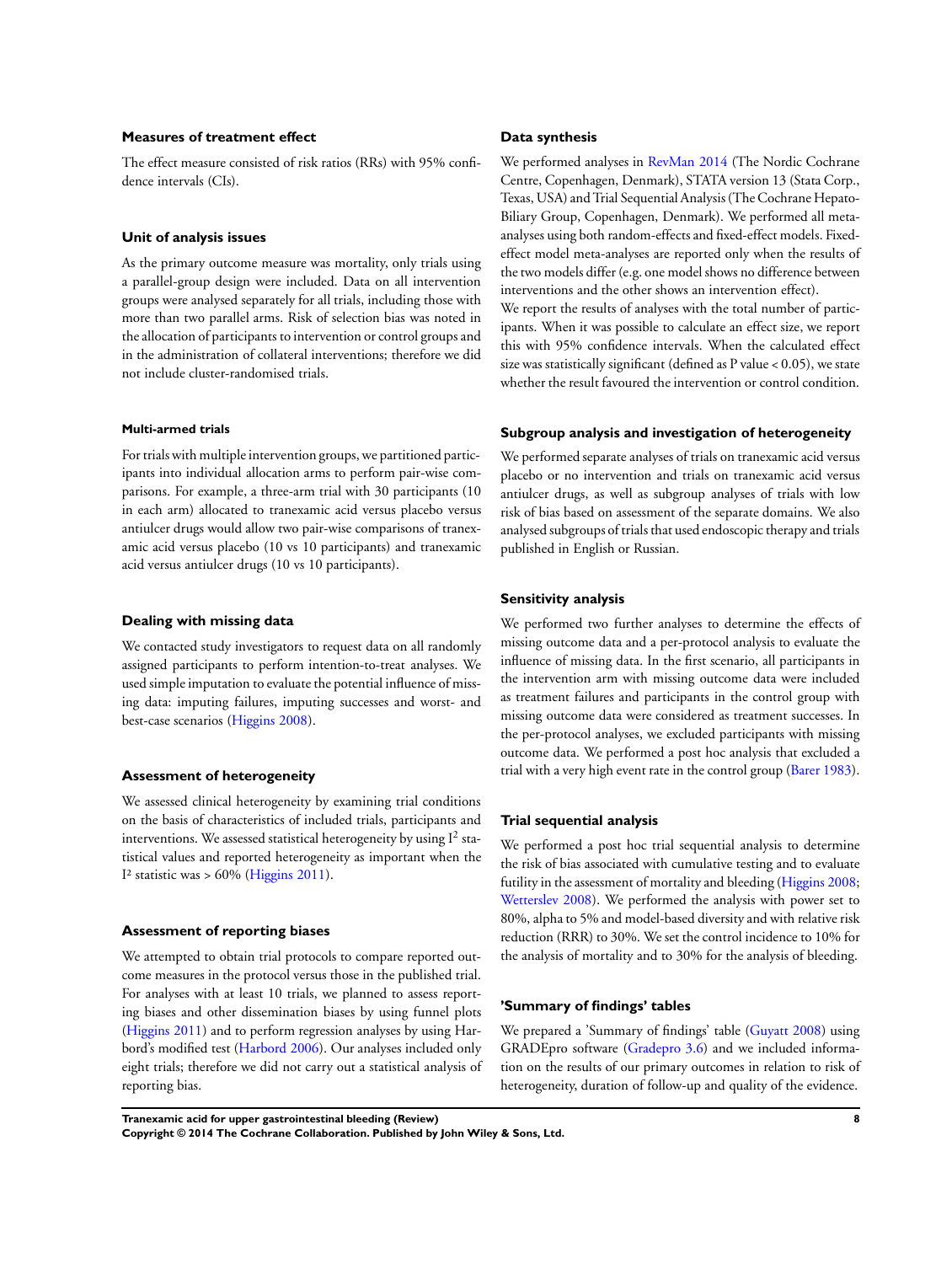## **R E S U L T S**

## **Description of studies**

#### **Results of the search**

The original electronic searches identified 84 hits, and the updated search 37 hits [\(Appendix 6\)](#page-62-0). The manual search identified one additional record. After reading the titles and abstracts, we retrieved 15 records for further assessment. One record referred to an ongoing trial ([ISRCTN11225767\)](#page-23-0) on tranexamic acid for gastrointestinal bleeding ([Characteristics of ongoing studies\)](#page-36-0). We will

include this trial in future updates if the results become available [\(Figure 1](#page-12-0)). We excluded four records that did not assess tranexamic acid for upper gastrointestinal bleeding. In total, we included eight randomised controlled trials in our analyses [\(Cormack 1973;](#page-23-0) [Biggs 1976](#page-23-0); [Engquist 1979](#page-23-0); [Bergqvist 1980](#page-23-0); [Barer 1983](#page-23-0); [Holstein](#page-23-0) [1987](#page-23-0); [Hawkey 2001;](#page-23-0) [Bagnenko 2011](#page-23-0)). We received additional information about study design and outcomes from the primary investigators of one of the included trials ([Hawkey 2001](#page-23-0)). For the remaining trials, we had access only to published data. The included trials were published as full paper articles, from 1973 to 2011. One trial was published in Russian ([Bagnenko 2011\)](#page-23-0), and the remaining in English.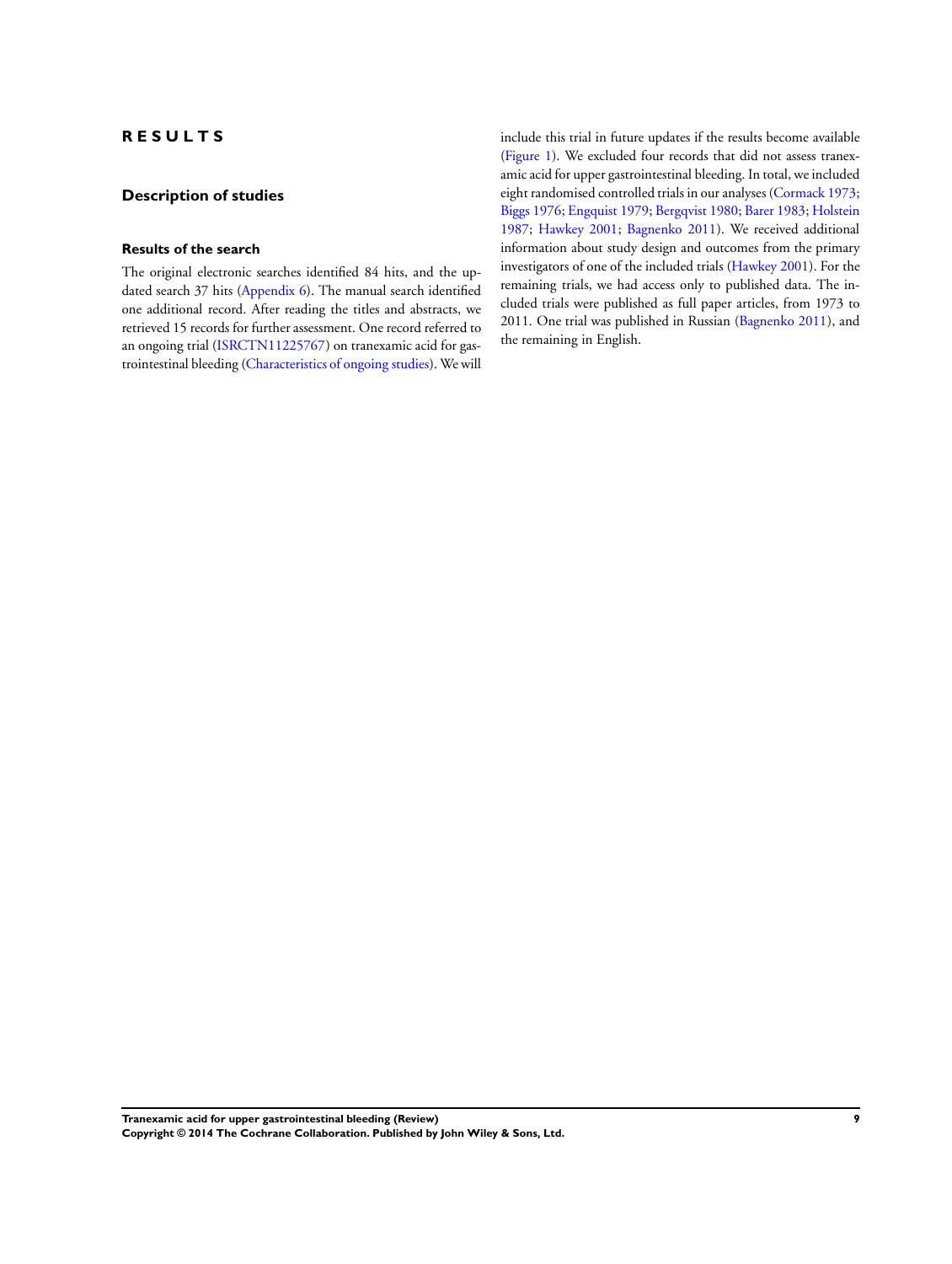

<span id="page-12-0"></span>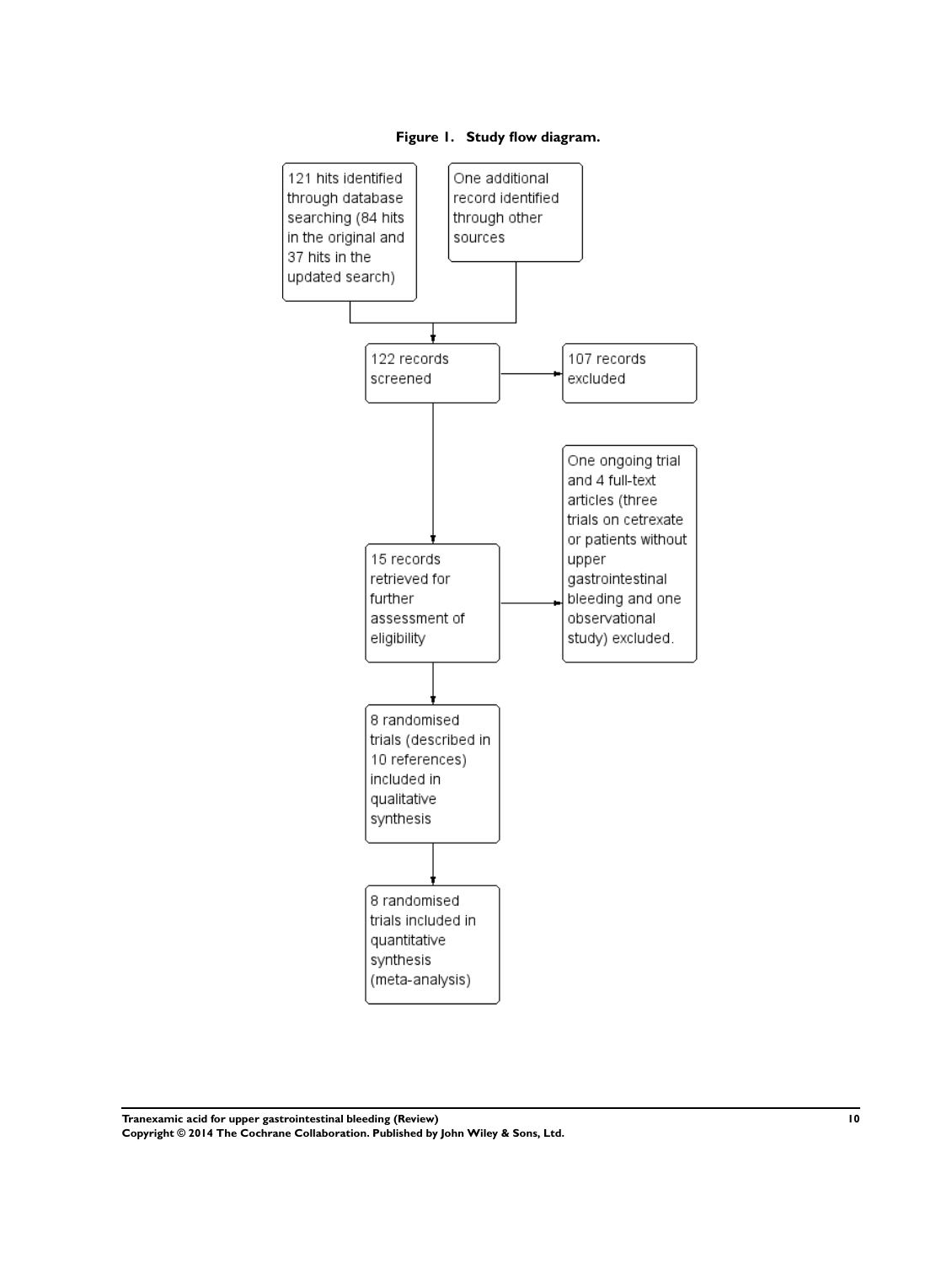#### <span id="page-13-0"></span>**Included studies**

#### **Design**

All trials were randomised, parallel arm. One trial was open ( [Bagnenko 2011\)](#page-23-0), and the remaining trials were double blind with a placebo control.

#### **Sample sizes**

The numbers of participants randomly assigned ranged from 47 to 216 (median 204).

#### **Setting**

All trials were performed at hospitals.

#### **Participants**

The trials included participants admitted with suspected upper gastrointestinal bleeding confirmed by endoscopy or clinically through gastric lavage, hematemesis or melena. Participants with previous or ongoing thromboembolic disease or renal disease and pregnant women were excluded from the trials. Three trials included only participants with severe bleeding [\(Engquist 1979;](#page-23-0) [Bergqvist 1980](#page-23-0); [Bagnenko 2011](#page-23-0)). In the remaining trials, proportions of participants with circulatory involvement ranged from 1% to 21%. Mean participant age ranged from 56 to 62 years in the tranexamic acid groups and from 56 to 65 years in the control groups. Five trials reported that a proportion of participants had oesophageal varices (mean proportion 8%, range 5% to 16%). In four trials [\(Barer 1983](#page-23-0); [Holstein 1987;](#page-23-0) [Hawkey 2001;](#page-23-0) [Bagnenko 2011](#page-23-0)), participants underwent endoscopy within 24 hours after admission. One trial reported that 12% of included participants did not undergo the planned endoscopy. Two trials evaluated participants with endoscopy but did not specify the time frame ([Engquist 1979](#page-23-0); [Bergqvist 1980\)](#page-23-0). The remaining two trials did not include an endoscopic evaluation ([Cormack 1973\)](#page-23-0) or had access to endoscopy only during a portion of the trial ([Biggs](#page-23-0) [1976](#page-23-0)).

#### **Interventions**

Tranexamic acid was administered intravenously in one trial [\(Barer](#page-23-0) [1983](#page-23-0)) and orally in three trials ([Cormack 1973](#page-23-0); [Bergqvist 1980;](#page-23-0) [Hawkey 2001\)](#page-23-0). The remaining trials used intravenous followed by oral administration. The total daily dose of tranexamic acid ranged from 4 to 8 g. Duration of therapy ranged from two to seven days.

#### **Comparisons**

One trial included a no intervention control group ([Bagnenko](#page-23-0) [2011](#page-23-0)), and the remaining trials included a placebo control. Two trials were multi-armed and included control groups randomly assigned to the histamine receptor (H2) agonist cimetidine ([Barer](#page-23-0) [1983](#page-23-0)) or the proton pump inhibitor lansoprazole alone or with tranexamic acid [\(Hawkey 2001\)](#page-23-0). One trial allowed co-intervention with the histamine receptor agonist famotidine ([Bagnenko](#page-23-0) [2011](#page-23-0)). In five trials, a variety of co-interventions, including novaluzide and cimetidine or ranitidine, were administered to participants in both treatment arms ([Cormack 1973](#page-23-0); [Biggs 1976;](#page-23-0) [Engquist 1979;](#page-23-0) [Bergqvist 1980](#page-23-0); [Holstein 1987\)](#page-23-0). Two trials used endoscopic therapy to control bleeding [\(Hawkey 2001](#page-23-0); [Bagnenko](#page-23-0) [2011](#page-23-0)).

#### **Outcomes**

One trial reported endoscopically verified rebleeding ([Bagnenko](#page-23-0) [2011](#page-23-0)). Another trial reported rebleeding as assessed by hematemesis, melena or hypotension plus a drop in haemoglobin or rebleeding seen at endoscopy [\(Hawkey 2001\)](#page-23-0). Two trials defined rebleeding on the basis of a drop in haemoglobin [\(Holstein 1987\)](#page-23-0) or a drop in haemoglobin, hematemesis or melena ([Barer 1983\)](#page-23-0). The remaining trials did not define rebleeding.

#### **Excluded studies**

We excluded four trials that were published as full paper articles [\(Hollanders 1982](#page-23-0); [Tam 1989](#page-23-0); [Adachi 2001](#page-23-0); [Sabovic 2003](#page-23-0)). These trials were excluded because they were observational, assessed certrexate or did not include participants with upper gastrointestinal bleeding (Excluded studies).

#### **Risk of bias in included studies**

#### **Allocation**

One trial [\(Bagnenko 2011\)](#page-23-0) reported an adequate method for allocation sequence generation ([Figure 2\)](#page-14-0). The remaining trials did not describe how the allocation sequence was generated. One trial did not describe how allocation was concealed [\(Bagnenko 2011\)](#page-23-0). In the remaining trials, allocation was adequately concealed through double-blind administration of the intervention or placebo.

**Tranexamic acid for upper gastrointestinal bleeding (Review) 11**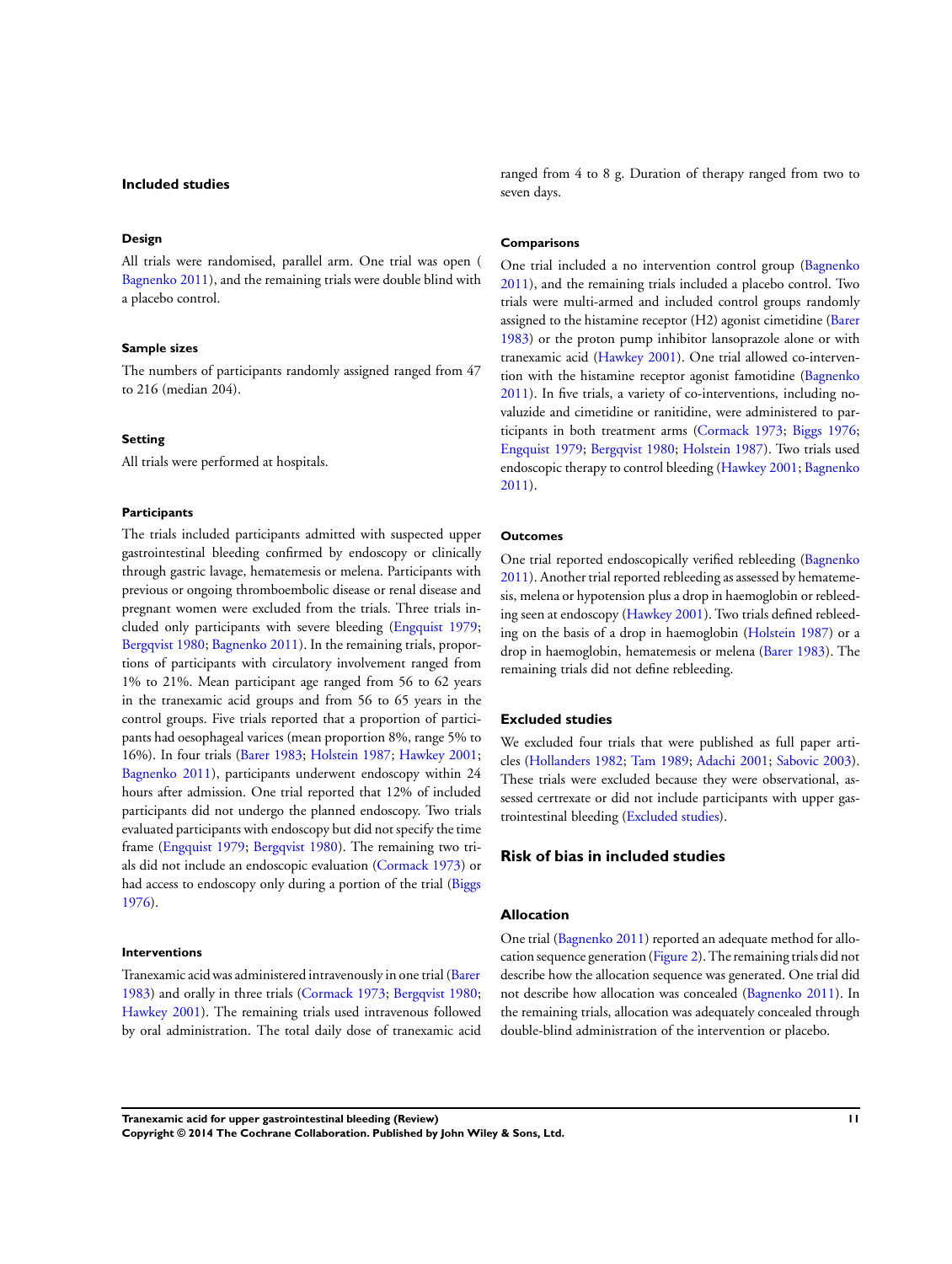|                | Random sequence generation (selection bias) | Allocation concealment (selection bias) | Blinding (performance bias and detection bias) | Blinding of participants and personnel (performance bias) | Blinding of outcome assessment (detection bias) | (Incomplete outcome data (attrition bias) | Selective reporting (reporting bias) | Other bias |
|----------------|---------------------------------------------|-----------------------------------------|------------------------------------------------|-----------------------------------------------------------|-------------------------------------------------|-------------------------------------------|--------------------------------------|------------|
| Bagnenko 2011  | ?                                           | 7                                       |                                                |                                                           |                                                 | Ŧ                                         | ÷                                    | ÷          |
| Barer 1983     | ÷                                           | ٠                                       | ÷                                              | ÷                                                         | ÷                                               | ?                                         | ٠                                    | ÷          |
| Bergqvist 1980 | ?                                           | ٠                                       | ٠                                              | ÷                                                         | ÷                                               |                                           |                                      | ÷          |
| Biggs 1976     | ?                                           | ٠                                       | ÷                                              | ÷                                                         | ÷                                               | Ĩ,                                        | ÷                                    | ÷          |
| Cormack 1973   | ?                                           | ÷                                       | ÷                                              | ÷                                                         | ÷                                               | Ĩ,                                        | ÷                                    | ÷          |
| Engquist 1979  | ?                                           | ٠                                       | ÷                                              | ÷                                                         | ÷                                               |                                           | ÷                                    | $\ddot{}$  |
| Hawkey 2001    | ?                                           | ٠                                       | ?                                              | ÷                                                         | ÷                                               | ٠                                         | ٠                                    | ÷          |
| Holstein 1987  | 7                                           | ٠                                       | ÷                                              | ÷                                                         | ¥                                               |                                           | ÷                                    | ¥          |

<span id="page-14-0"></span>

**Tranexamic acid for upper gastrointestinal bleeding (Review) 12**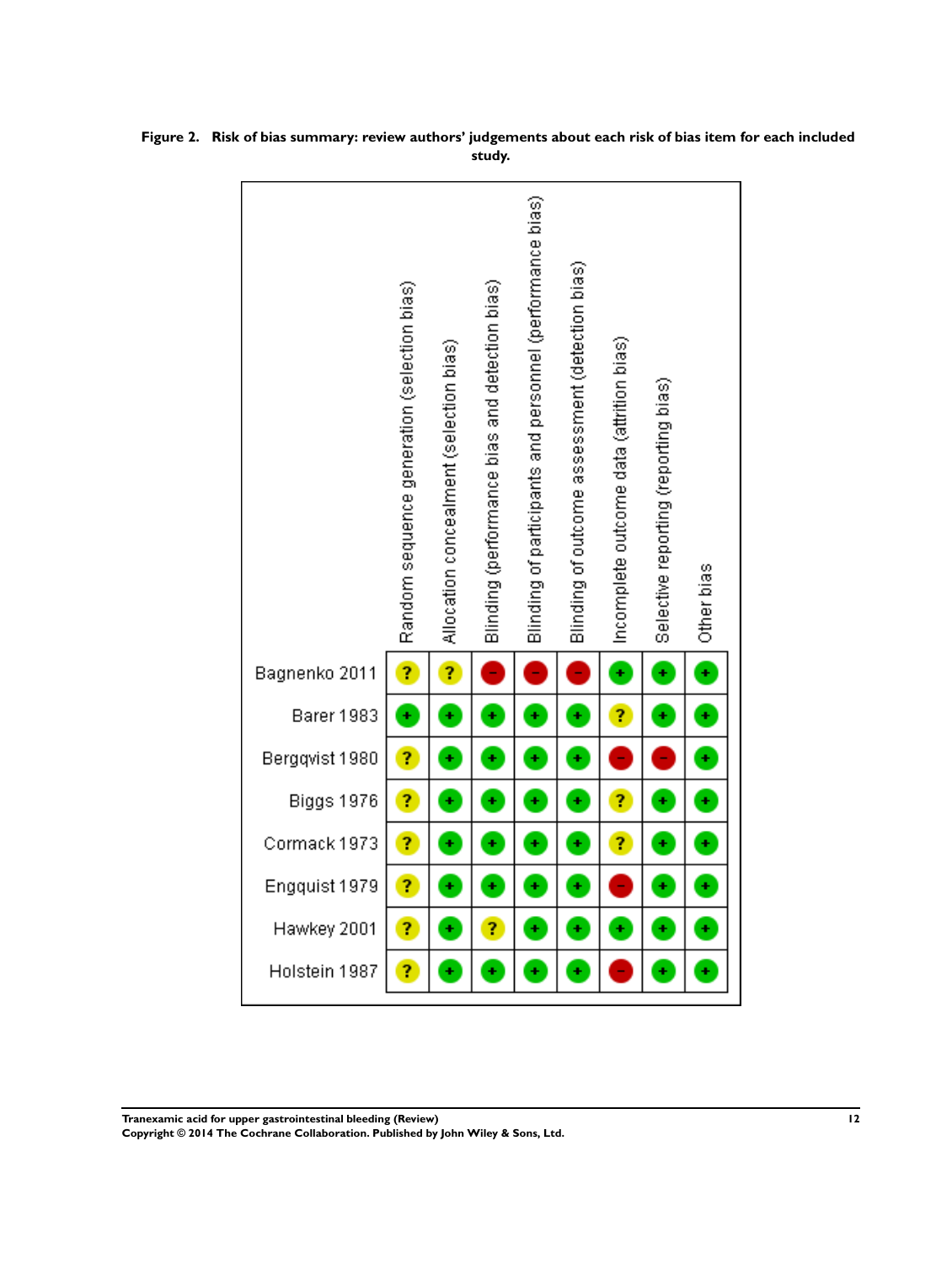#### **Blinding**

One trial was open [\(Bagnenko 2011\)](#page-23-0). The remaining trials were double blind with a placebo control.

#### **Incomplete outcome data**

Attrition was one of the main sources of bias. Five trials reported losses to follow-up [\(Engquist 1979;](#page-23-0) [Bergqvist 1980](#page-23-0); [Barer 1983;](#page-23-0) [Holstein 1987;](#page-23-0) [Hawkey 2001](#page-23-0)). Three trials gave the impression that no dropouts or withdrawals had occurred, although this was not specifically reported [\(Cormack 1973;](#page-23-0) [Biggs 1976;](#page-23-0) [Bagnenko](#page-23-0) [2011](#page-23-0)). One in five participants (20%) were withdrawn or excluded after randomisation. Reasonsfor exclusion included lack of verified bleeding, malignant disease and terminal illness, or the treatment was administered too late.

#### **Selective reporting**

One trial did not report bleeding and was classed as having high risk of reporting bias [\(Bergqvist 1980\)](#page-23-0).

#### **Other potential sources of bias**

None of the trials had other potential sources of bias.

#### **Effects of interventions**

See: **[Summary of findings for the main comparison](#page-5-0)** [Tranexamic](#page-5-0) [acid vs placebo for upper gastrointestinal bleeding;](#page-5-0) **[Summary of](#page-19-0) [findings 2](#page-19-0)**[Tranexamic acid vs cimetidine or lansoprazole for upper](#page-19-0) [gastrointestinal bleeding](#page-19-0)

#### **Comparison 1. Tranexamic acid versus placebo**

#### **Primary outcomes**

#### **Mortality**

All trials reported mortality [\(Analysis 1.1](#page-39-0)). Forty-two of 851 participants randomly assigned to tranexamic acid and 71 of 850 in the control group died. The fixed-effect meta-analysis showed that tranexamic acid reduced mortality (RR 0.60, 95% CI 0.42 to 0.87; P value 0.007). No statistical heterogeneity was noted between trials  $(I^2 = 0\%)$ .

#### *Sensitivity analyses and trial sequential analysis*

The analysis was not confirmed in a scenario analysis in which all participants with missing outcome data were included as treatment failures [\(Analysis 1.2](#page-40-0)), but it was confirmed in a per-protocol analysis (data not shown).

Analyses of studies with low risk of bias confirmed that attrition was the main source of bias [\(Analysis 1.3](#page-40-0)). The single remaining trial with low risk of attrition bias ([Hawkey 2001\)](#page-23-0) found no effects of the intervention. A similar result was seen when trials that used endoscopic therapy to control bleeding were analysed ([Analysis](#page-43-0) [1.4](#page-43-0)). No difference (test for subgroup differences P value 0.67) was noted between trials published in English and those translated from Russian [\(Analysis 1.5](#page-44-0)).

One of the trials has been criticised for reporting a high control group event rate [\(Barer 1983](#page-23-0); [Palmer 2002](#page-23-0)). This trial included 516 participants and reported a large weight in the analysis (49%). In a post hoc analysis that excluded this trial, tranexamic acid was seen to have no effect on mortality (RR 0.73, 95% CI 0.45 to 1.19; analysis not shown). In our post hoc trial sequential analysis [\(Figure 3\)](#page-16-0), the required information size was not met, suggesting that the meta-analysis is inconclusive.

**Tranexamic acid for upper gastrointestinal bleeding (Review) 13 Copyright © 2014 The Cochrane Collaboration. Published by John Wiley & Sons, Ltd.**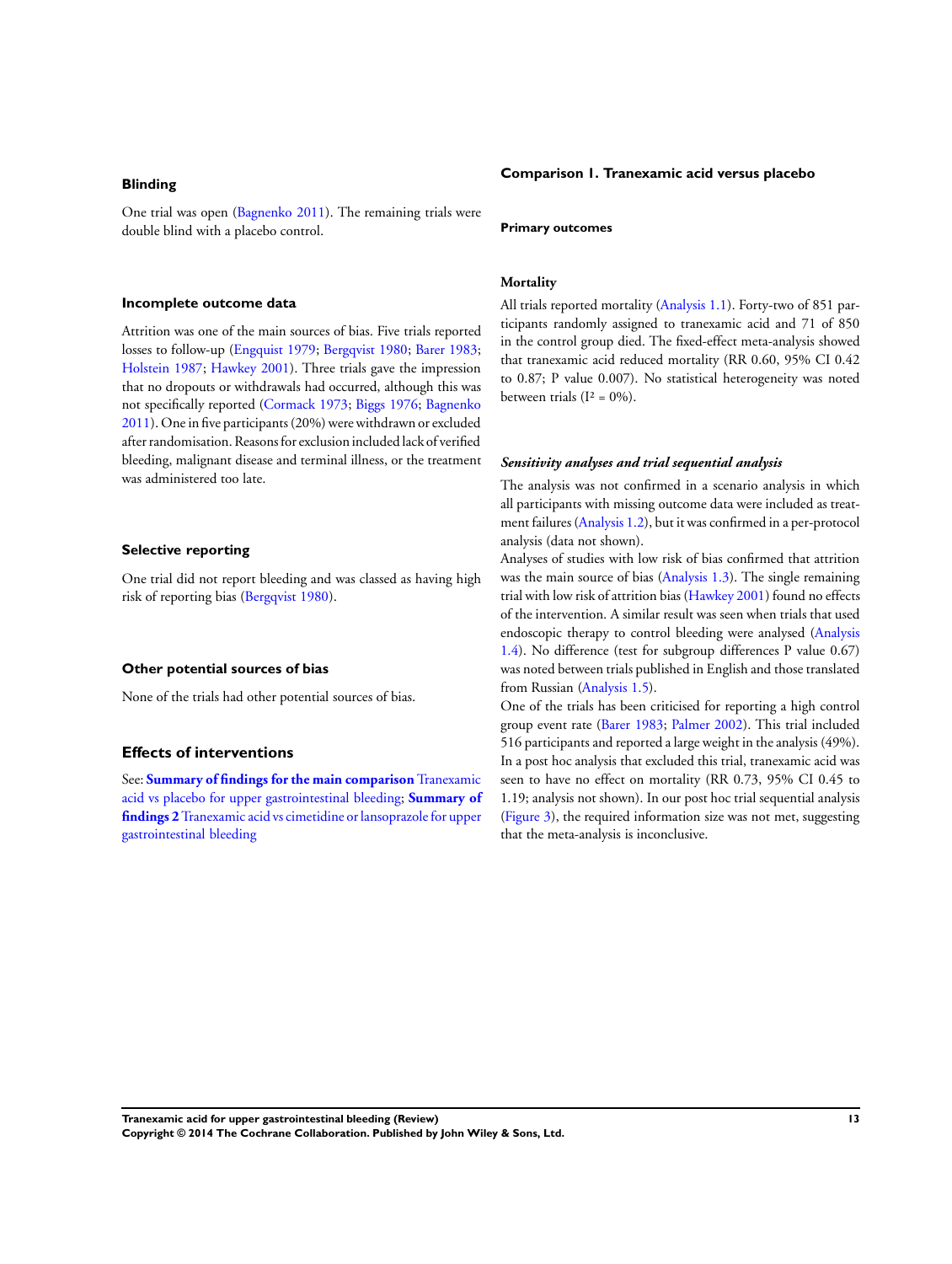<span id="page-16-0"></span>**Figure 3. Trial sequential analysis of eight trials on tranexamic acid versus placebo or no intervention. Outcome measure is mortality. Analysis was performed with alpha 5% and power 80%. Model-based heterogeneity correction was 0%, relative risk reduction 30% and control group incidence 10%. Graph shows the Z-curve, which is the cumulative result of analysis with trials added according to year of publication. Horizontal line represents 'traditional' 5% level of significance, and inward sloping red line shows trial sequential monitoring boundary. Vertical line represents required information size. Analysis shows that the Zcurve crosses the trial sequential monitoring boundary, suggesting that the result of the meta-analysis is confirmed when analysis is adjusted for cumulative testing. Total number of included participants (N = 1701) is only 62% of required information size (N=2714). The meta-analysis therefore remains inconclusive.**



#### **Bleeding**

Seven trials reported rebleeding [\(Analysis 1.6](#page-45-0)). In total, rebleeding was diagnosed for 117 of 826 participants in the tranexamic acid group and for 146 of 825 participants in the control group.

#### *Sensitivity analyses and trial sequential analysis*

The difference was not statistically significant (RR 0.72, 95% CI 0.50 to 1.03; P value 0.07). A similar conclusion was reached in

worst-case scenario analysis [\(Analysis 1.7\)](#page-46-0) and per-protocol analysis (data not shown). Analyses of trials with low risk of bias found no effects of tranexamic acid on bleeding [\(Analysis 1.8\)](#page-47-0), and no differences were noted between trials stratified according to use of endoscopic therapy [\(Analysis 1.9\)](#page-49-0) or language [\(Analysis 1.10](#page-50-0)). In the trial sequential analysis ([Figure 4](#page-17-0)), 95% of the required information size was reached. This analysis suggested that the metaanalysis was inconclusive.

**Tranexamic acid for upper gastrointestinal bleeding (Review) 14 Copyright © 2014 The Cochrane Collaboration. Published by John Wiley & Sons, Ltd.**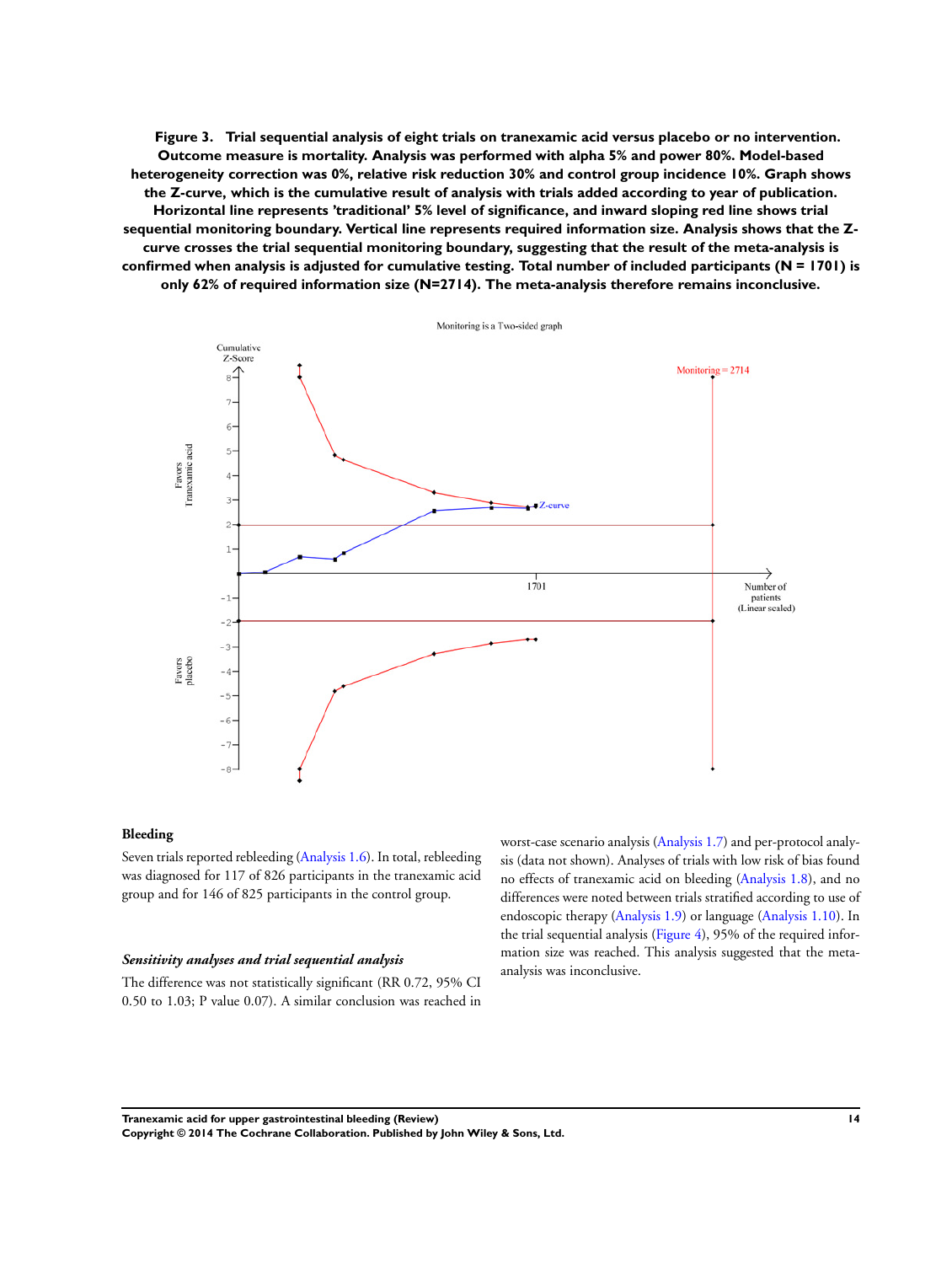<span id="page-17-0"></span>**Figure 4. Trial sequential analysis of seven trials on tranexamic acid versus placebo or no intervention. Outcome measure is bleeding. Analysis was performed with alpha 5% and power 80%. Model-based heterogeneity correction was 53%, relative risk reduction 30% and control group incidence 10%. Graph shows the Z-curve, which is the cumulative result of analysis with trials added according to year of publication. Horizontal line represents 'traditional' 5% level of significance, and inward sloping red line shows trial sequential monitoring boundary. Vertical line represents required information size. Analysis shows that the Zcurve does not cross the trial sequential monitoring boundary, and the total number of participants (N = 1651) is 95% of required information size (N = 1734). The meta-analysis therefore remains inconclusive.**



#### **Adverse events**

Several participants randomly assigned to tranexamic acid experienced abdominal pain, nausea, vomiting and thrombophlebitis at the injection site ([Table 1\)](#page-58-0). We were unable to perform metaanalyses on these adverse events because data were not provided for both treatment and control groups.

Three trials [\(Analysis 1.13](#page-53-0)) on 1048 participants reported thromboembolic events [\(Engquist 1979](#page-23-0); [Barer 1983;](#page-23-0) [Holstein 1987](#page-23-0)). Among participants randomly assigned to tranexamic acid, two cases of myocardial infarction, two cases of pulmonary embolism and one case of cerebral infarction occurred. In the placebo group, two cases of myocardial infarction and two cases of cerebral infarction were recorded. When data on these serious thromboembolic events were combined, the difference was not statistically

significant (RR 1.37, 95% CI 0.36 to 5.28; [Analysis 1.11\)](#page-51-0). Six cases of deep venous thrombosis occurred among participants randomly assigned to tranexamic acid compared with two cases in the placebo group (RR 2.32, 95% CI 0.60 to 8.89; [Analysis 1.12](#page-52-0)). The numbers of participants with any thrombotic event were not significantly different between treatment and control groups (RR 1.86, 95% CI 0.66 to 5.24; [Analysis 1.13\)](#page-53-0).

#### **Secondary outcomes**

**Surgery**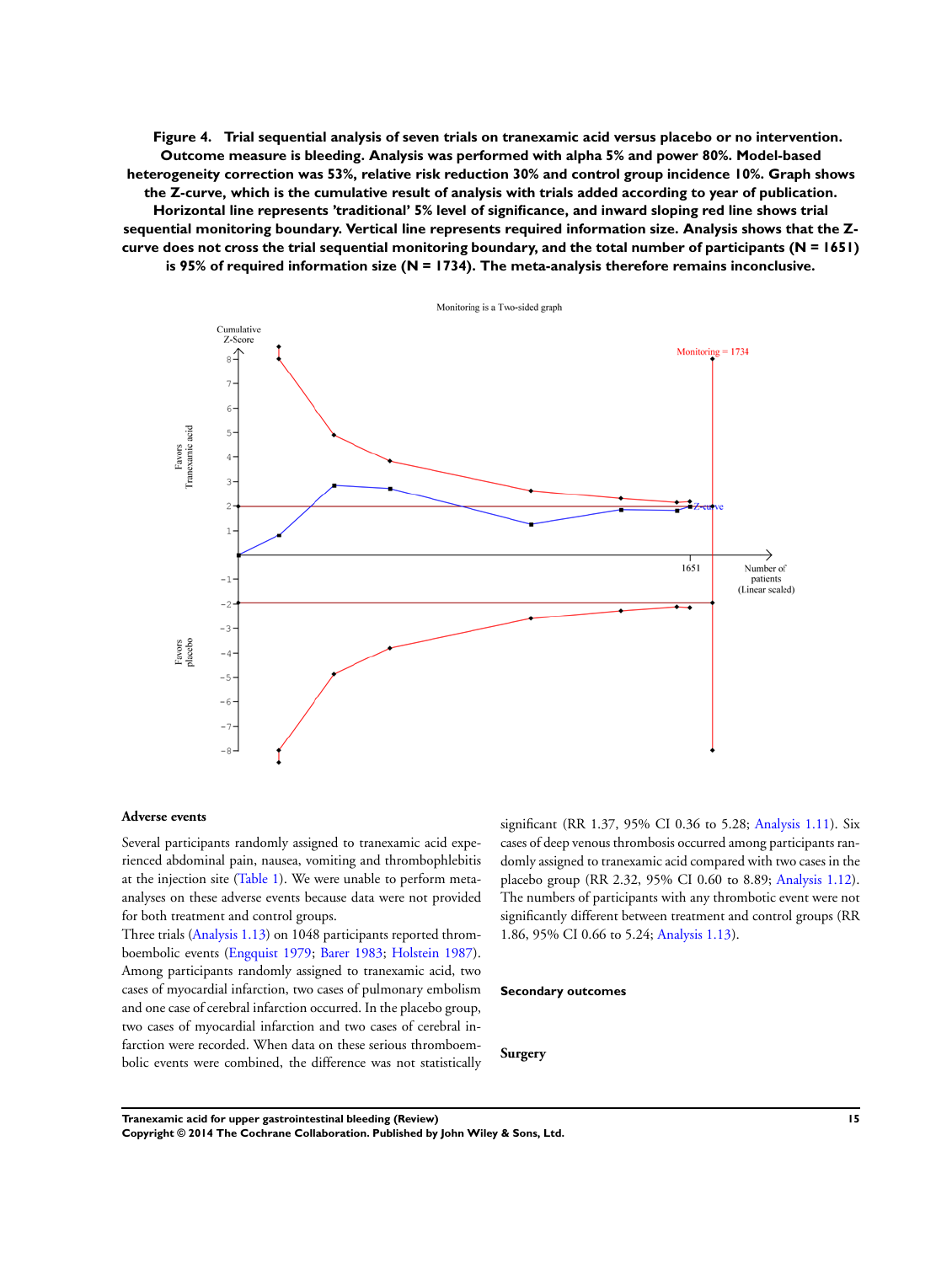Seven studies with 1551 participants reported the numbers of participants who required surgery ([Analysis 1.14\)](#page-54-0). Between-trial heterogeneity was important ( $I^2 = 63\%$ ). Tranexamic acid appeared to reduce the risk of surgery in a fixed-effect meta-analysis (RR 0.73, 95% CI 0.56 to 0.95), but this result was no longer statistically significant at the 5% level, when a random-effects meta-analysis was used (RR 0.61, 95% CI 0.35 to 1.04; [Analysis 1.14](#page-54-0)).

#### **Transfusions**

We planned to analyse the transfusion requirements of included participants, but we did not identify the necessary data. We therefore performed a post hoc analysis of the total numbers of participants who needed at least one blood transfusion ([Analysis 1.15](#page-55-0)) and found no apparent differences between tranexamic acid and placebo (RR 1.02, 95% CI 0.94 to 1.11 in 931 participants; five studies;  $I^2 = 0\%$ ).

## **Comparison 2. Tranexamic acid versus antiulcer drugs (cimetidine or lansoprazole)**

**Primary outcomes**

#### **Mortality and rebleeding**

Two trials compared tranexamic acid with cimetidine ([Barer 1983](#page-23-0)) or lansoprazole [\(Hawkey 2001](#page-23-0)). These trials found no significant effects of tranexamic acid on mortality (RR 0.91, 95% CI 0.50 to 1.64; 720 participants;  $I^2 = 0\%$ ; [Analysis 2.1](#page-56-0)) or bleeding (RR 0.87, 95% CI 0.64 to 1.20;  $I^2 = 0\%$ ; [Analysis 2.2](#page-56-0)).

#### **Adverse events**

We were unable to perform meta-analyses on adverse events [\(Table](#page-58-0) [1\)](#page-58-0). [Barer 1983](#page-23-0) reported one case of fatal stroke in the tranexamic acid group and two cases of confusion in the control group. [Hawkey 2001](#page-23-0) reported no adverse events in the tranexamic acid or control groups.

#### **Surgery and transfusions**

Trials comparing tranexamic acid versus cimetidine or lansoprazole ([Barer 1983](#page-23-0); [Hawkey 2001](#page-23-0)) found no differences between allocation groups regarding the need for surgery (RR 0.83, 95% CI 0.54 to 1.26; 720 participants; two studies;  $I^2 = 3\%$ ; [Analysis](#page-57-0) [2.3](#page-57-0)) or blood transfusion (RR 0.97, 95% CI 0.78 to 1.22; 720 participants; two studies;  $I^2 = 64\%$ ; [Analysis 2.4](#page-58-0)).

#### **'Summary of findings' tables**

As shown in the 'Summary of findings' tables on tranexamic acid versus placebo [\(Summary of findings for the main comparison](#page-5-0)) or cimetidine or lansoprazole [\(Summary of findings 2\)](#page-19-0), the quality of the evidence was downgraded to moderate or low because of risk of bias.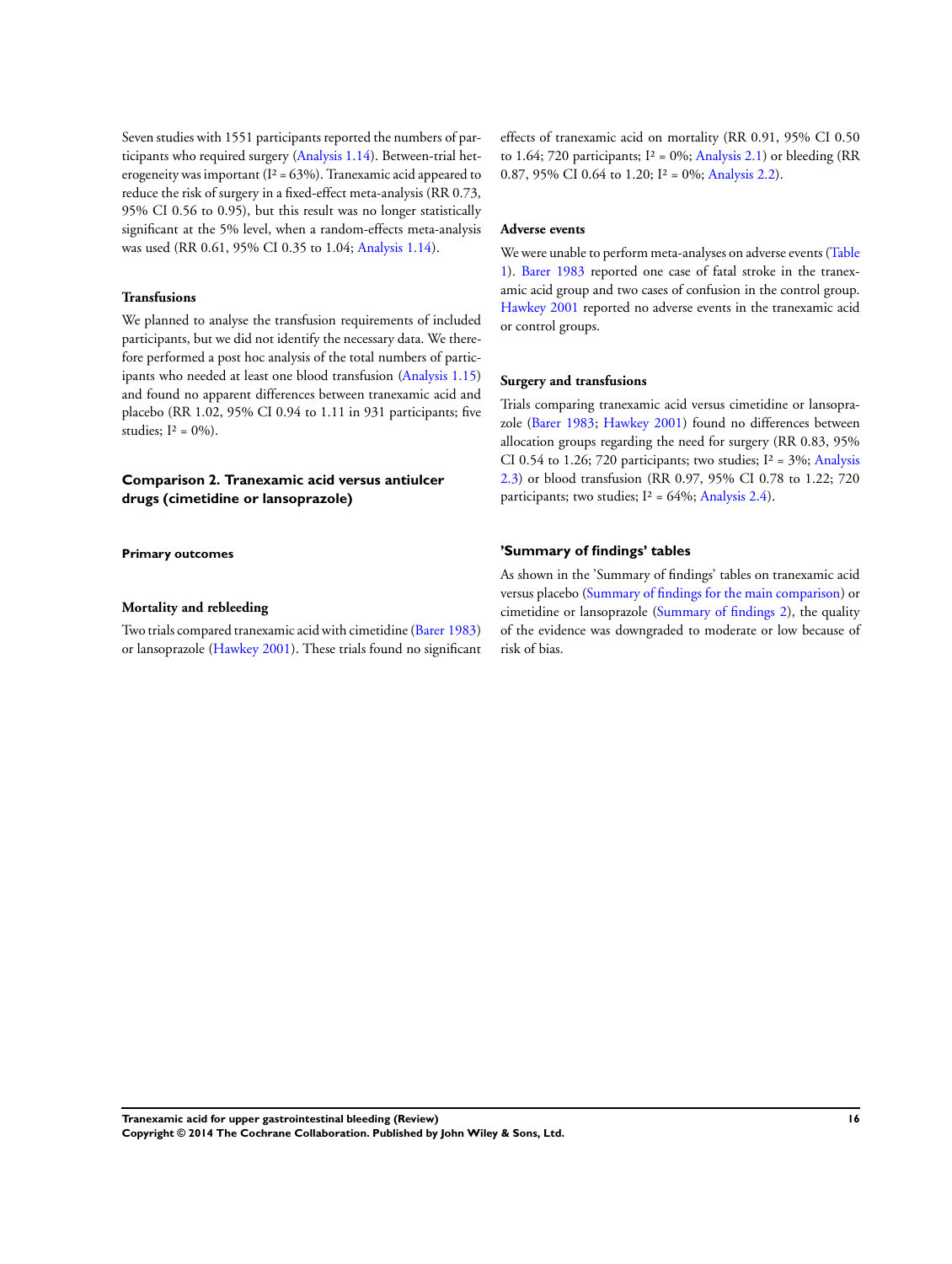## ADDITIONAL SUMMARY OF FINDINGS *[\[Explanation\]](http://www.thecochranelibrary.com/view/0/SummaryFindings.html)*

## **Tranexamic acid vs cimetidine or lansoprazole for upper gastrointestinal bleeding**

**Patient or population:** patients with upper gastrointestinal bleeding **Settings:**

**Intervention:** tranexamic acid vs cimetidine or lansoprazole

| <b>Outcomes</b>                                                                    | Illustrative comparative risks* (95% CI) |                                                                           | <b>Relative effect</b><br>(95% CI) | <b>Number of participants</b><br>(studies) | <b>Quality of the evidence</b><br>(GRADE) | <b>Comments</b> |
|------------------------------------------------------------------------------------|------------------------------------------|---------------------------------------------------------------------------|------------------------------------|--------------------------------------------|-------------------------------------------|-----------------|
|                                                                                    | <b>Assumed risk</b>                      | <b>Corresponding risk</b>                                                 |                                    |                                            |                                           |                 |
|                                                                                    | <b>Control</b>                           | <b>Tranexamic</b><br>acid<br><b>VS</b><br>cimetidine or lansopra-<br>zole |                                    |                                            |                                           |                 |
| <b>Mortality</b><br>Number of participants<br>who died<br>Follow-up: median 5 days | <b>Study population</b>                  |                                                                           | <b>RR 0.91</b>                     | 720                                        | $\oplus \oplus \oplus \bigcirc$           |                 |
|                                                                                    | 61 per 1000                              | 56 per 1000<br>$(31-101)$                                                 | $(0.50 - 1.64)$                    | (2 studies)                                | moderate                                  |                 |
|                                                                                    | <b>Moderate</b>                          |                                                                           |                                    |                                            |                                           |                 |
|                                                                                    | 48 per 1000                              | 44 per 1000<br>$(24-79)$                                                  |                                    |                                            |                                           |                 |
| <b>Rebleeding</b>                                                                  | <b>Study population</b>                  |                                                                           | <b>RR 0.87</b><br>720              |                                            | $\oplus \oplus \oplus \bigcirc$           |                 |
| Clinical and endoscopic<br>assessment<br>Follow-up: median 5 days                  | 188 per 1000                             | 166 per 1000<br>$(121 - 226)$                                             | $(0.64 - 1.2)$                     | (2 studies)                                | moderate $a,b$                            |                 |
|                                                                                    | <b>Moderate</b>                          |                                                                           |                                    |                                            |                                           |                 |
|                                                                                    | 161 per 1000                             | 142 per 1000<br>$(103-193)$                                               |                                    |                                            |                                           |                 |

<span id="page-19-0"></span>Tranexamic acid for upper gastrointestinal bleeding (Review)<br>Copyright © 2014 The Cochrane Collaboration. Published by John Wiley & Sons, Ltd **Copyright © 2014 The Cochrane Collaboration. Published by John Wiley & Sons, Ltd.17 Tranexamic acid for upper gastrointestinal bleeding (Review)**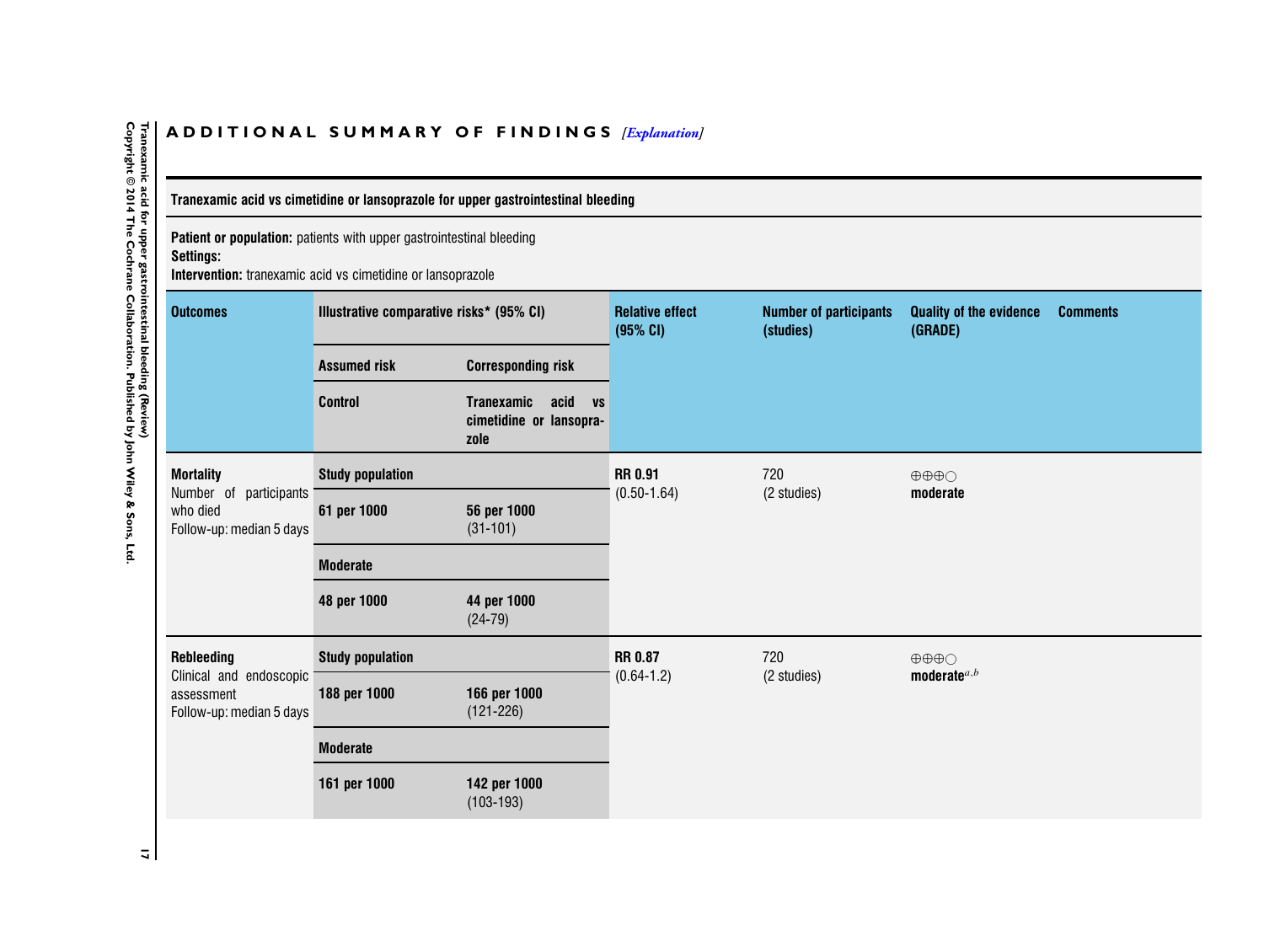| <b>Surgery</b>                                                                                                                                                                                                 | <b>Study population</b> |                                                                                                                                                                                                                                                                                                                                                                                                                        | <b>RR 0.83</b>  | 720         | $\oplus \oplus \oplus \bigcirc$                                                                                                                                                            |
|----------------------------------------------------------------------------------------------------------------------------------------------------------------------------------------------------------------|-------------------------|------------------------------------------------------------------------------------------------------------------------------------------------------------------------------------------------------------------------------------------------------------------------------------------------------------------------------------------------------------------------------------------------------------------------|-----------------|-------------|--------------------------------------------------------------------------------------------------------------------------------------------------------------------------------------------|
| Number of participants<br>who underwent surgery<br>Follow-up: median 5 days                                                                                                                                    | 139 per 1000            | 115 per 1000<br>$(79-168)$                                                                                                                                                                                                                                                                                                                                                                                             | $(0.54 - 1.26)$ | (2 studies) | moderate $a,b$                                                                                                                                                                             |
|                                                                                                                                                                                                                | <b>Moderate</b>         |                                                                                                                                                                                                                                                                                                                                                                                                                        |                 |             |                                                                                                                                                                                            |
|                                                                                                                                                                                                                | 105 per 1000            | 87 per 1000<br>$(60-127)$                                                                                                                                                                                                                                                                                                                                                                                              |                 |             |                                                                                                                                                                                            |
| <b>Transfusion</b>                                                                                                                                                                                             | <b>Study population</b> |                                                                                                                                                                                                                                                                                                                                                                                                                        | <b>RR 0.97</b>  | 720         | $\oplus \oplus \bigcirc \bigcirc$                                                                                                                                                          |
| Number of participants<br>who required at least 1 573 per 1000<br>blood transfusion<br>Follow-up: median 5 days                                                                                                |                         | 579 per 1000<br>$(510 - 654)$                                                                                                                                                                                                                                                                                                                                                                                          | $(0.78 - 1.22)$ | (2 studies) | $low$ <sup><math>a,b,c</math></sup>                                                                                                                                                        |
|                                                                                                                                                                                                                | <b>Moderate</b>         |                                                                                                                                                                                                                                                                                                                                                                                                                        |                 |             |                                                                                                                                                                                            |
|                                                                                                                                                                                                                | 599 per 1000            | 605 per 1000<br>$(533 - 683)$                                                                                                                                                                                                                                                                                                                                                                                          |                 |             |                                                                                                                                                                                            |
| CI: Confidence interval; RR: Risk ratio.                                                                                                                                                                       |                         | risk in the comparison group and the relative effect of the intervention (and its 95% CI).                                                                                                                                                                                                                                                                                                                             |                 |             | *The basis for the assumed risk (e.g. median control group risk across studies) is provided in footnotes. The corresponding risk (and its 95% confidence interval) is based on the assumed |
| GRADE Working Group grades of evidence.<br>Very low quality: We are very uncertain about the estimate.                                                                                                         |                         | High quality: Further research is very unlikely to change our confidence in the estimate of effect.<br>Moderate quality: Further research is likely to have an important impact on our confidence in the estimate of effect and may change the estimate.<br>Low quality: Further research is very likely to have an important impact on our confidence in the estimate of effect and is likely to change the estimate. |                 |             |                                                                                                                                                                                            |
| "High risk of bias based on assessment of attrition.<br><sup>b</sup> Not possible to evaluate because number of trials was limited.<br><sup>c</sup> This outcome measure is a surrogate estimate for bleeding. |                         |                                                                                                                                                                                                                                                                                                                                                                                                                        |                 |             |                                                                                                                                                                                            |

 $\bar{z}$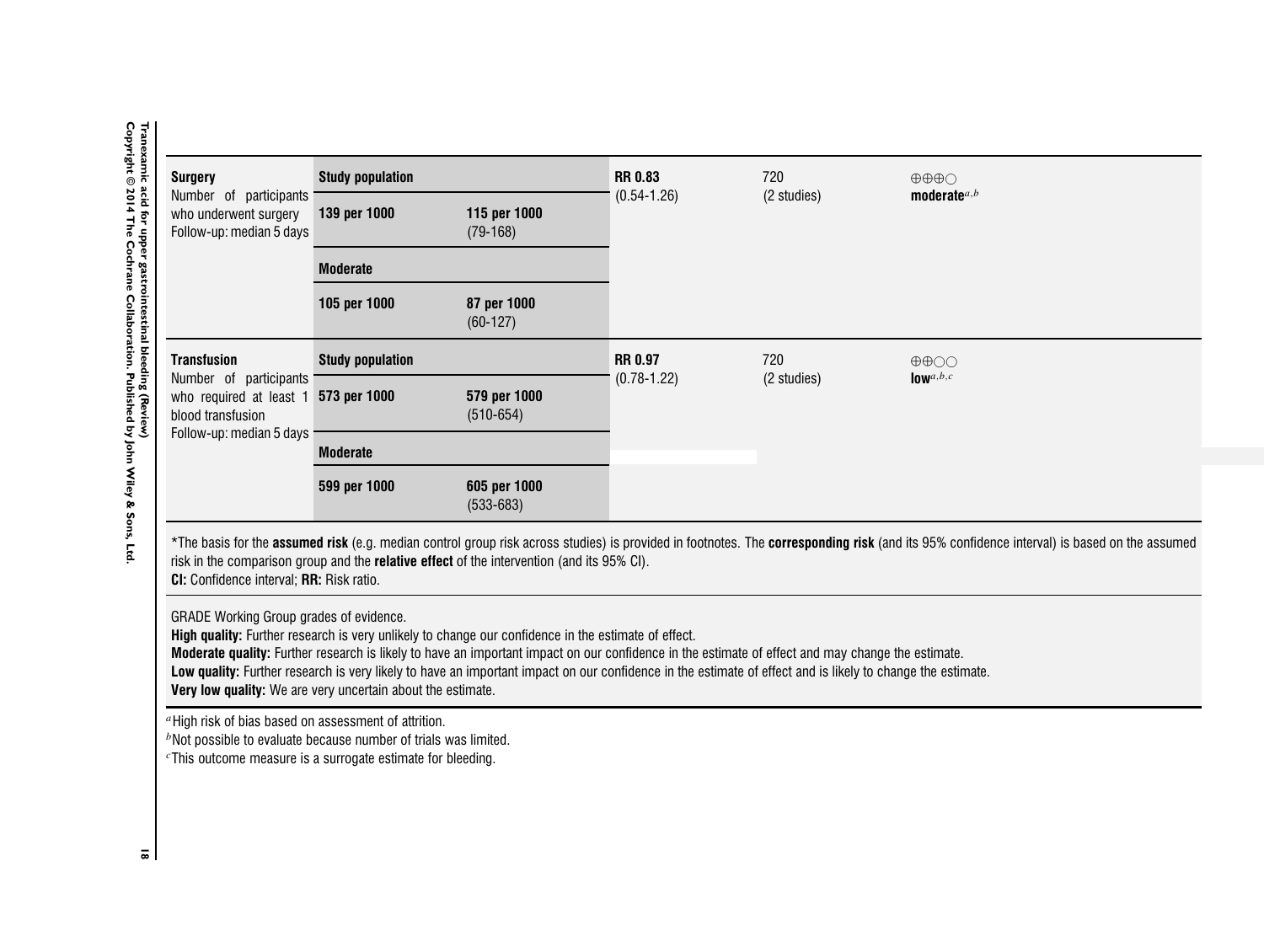## **D I S C U S S I O N**

#### **Summary of main results**

This review includes eight randomised controlled trials and a total of 1701 participants with acute upper gastrointestinal bleeding. The meta-analyses found that tranexamic acid appears to have a beneficial effect on mortality, but a high dropout rate in some trials means that we cannot be sure of this until additional research is published. Reduced mortality did not clearly reflect reduced bleeding or surgery. The result of the primary meta-analysis was not stable in analyses that adjusted for risk of attrition bias or in trial sequential analyses. When trials with high risk of attrition bias were removed, only one trial was left [\(Hawkey 2001](#page-23-0)) in the analysis, so although we may need to be cautious about the potential effects of dropouts, the evidence is still fairly strong in favour of tranexamic acid. Likewise, only two of the included trials used endoscopic therapy ([Hawkey 2001](#page-23-0); [Bagnenko 2011\)](#page-23-0). These trials found no clear effects of tranexamic acid on bleeding was noted and that attrition bias may affect the assessment of mortality, therefore the combined evidence does not allow any recommendations to be made. Additional randomised controlled trials are needed to determine the effects of tranexamic acid. A large randomised double-blind trial on tranexamic acid for gastrointestinal bleeding is ongoing ([ISRCTN11225767\)](#page-23-0). This trial has started to randomly assign the first participants. Results of this trial are expected to finally confirm or refute the effects of tranexamic acid for individuals with upper gastrointestinal bleeding.

## **Overall completeness and applicability of evidence**

During recent years, standard care and assessment of outcomes have changed considerably [\(Dworzynski 2012](#page-23-0)). Previously, patients were not offered full diagnostic endoscopy or endoscopic interventions that are used as standard care today. It is noteworthy that the trial that is the most favourable towards tranexamic acid was published in 1983 ([Barer 1983\)](#page-23-0). The clinical question today is not whether tranexamic acid is better than placebo, but whether tranexamic acid is better than or may be used in combination with current treatments. One of the included trials found no significant difference between tranexamic acid and lansoprazole when used alone, or when the two treatments were combined ([Hawkey](#page-23-0) [2001](#page-23-0)). This trial was not designed to assess clinical outcomes, and its statistical power may well have been too small to detect clinically relevant effects. On the other hand, this trial does suggest that additional research is necessary.

Several reasons may explain why we found that tranexamic acid reduces mortality but not bleeding. One possible explanation is that tranexamic acid may be effective in subgroups of patients with a serious prognosis. One of the included trials assessed the influence of the severity of bleeding on the intervention effect ([Hawkey](#page-23-0)

[2001](#page-23-0)). This trial included 414 participants with suspected upper gastrointestinal bleeding and asked admitting investigators to classify participant risk as high or low on the basis of their presentation. No specific criteria were used. Overall, high-risk participants were more likely to die or need surgery. The effect of tranexamic acid was not related to risk stratification.

#### **Quality of the evidence**

In clinical guidelines on the management of upper gastrointestinal non-variceal bleeding, tranexamic acid may be considered, but it is not recommended as routine therapy [\(Palmer 2002;](#page-23-0) [Barkun](#page-23-0) [2003](#page-23-0)). This treatment generally is not recommended for variceal bleeding, and in several trials, participants with varices were excluded after randomisation. However, meta-analyses in the present review include participants with upper gastrointestinal bleeding due to oesophageal varices. No significant association was found between treatment effect and the proportion of participants with varices. These analyses are only hypothesis generating but suggest that the effects of tranexamic acid on mortality may also be seen in this patient group. Likewise, we found no significant differences between trials in which participants received tranexamic acid in a daily dose of 12 g for two days and those in which the dose was 4 g for seven days. It may be interesting to determine whether dose or treatment duration is related to the risk of thromboembolic events, but we did not have sufficient data to analyse this question. Vested interests were reported in some of the included trials. We were unable to identify specific design features that introduced bias due to vested interests and the fact that we included only eight trials limited the possibility of further analyses. Nevertheless, we cannot exclude that this factor can lead to bias. On the other hand, the trial that received full funding ([Hawkey 2001](#page-23-0)) found no effect of tranexamic acid on any of the outcomes assessed.The largest trials received tranexamic acid and placebo from pharmaceutical companies [\(Barer 1983](#page-23-0); [Hawkey 2001](#page-23-0)). The trial with the most positive assessment of tranexamic acid received only medications [\(Barer 1983\)](#page-23-0).

Mortality is an outcome measure that is relatively stable in relation to performance and ascertainment bias, but not to attrition bias. We found that attrition was the main source of bias. Included trials randomly assigned participants early, and many excluded participants after the source of bleeding had been identified by endoscopy. Exclusion of participants appeared to be done before blinding was broken, although this is not specifically stated. As the result of risk of bias and clinical heterogeneity between trials, which is inevitable given that trials were conducted over several decades, the overall quality of the evidence was deemed moderate or low ([Summary of findings for the main comparison](#page-5-0); [Summary](#page-19-0) [of findings 2](#page-19-0)).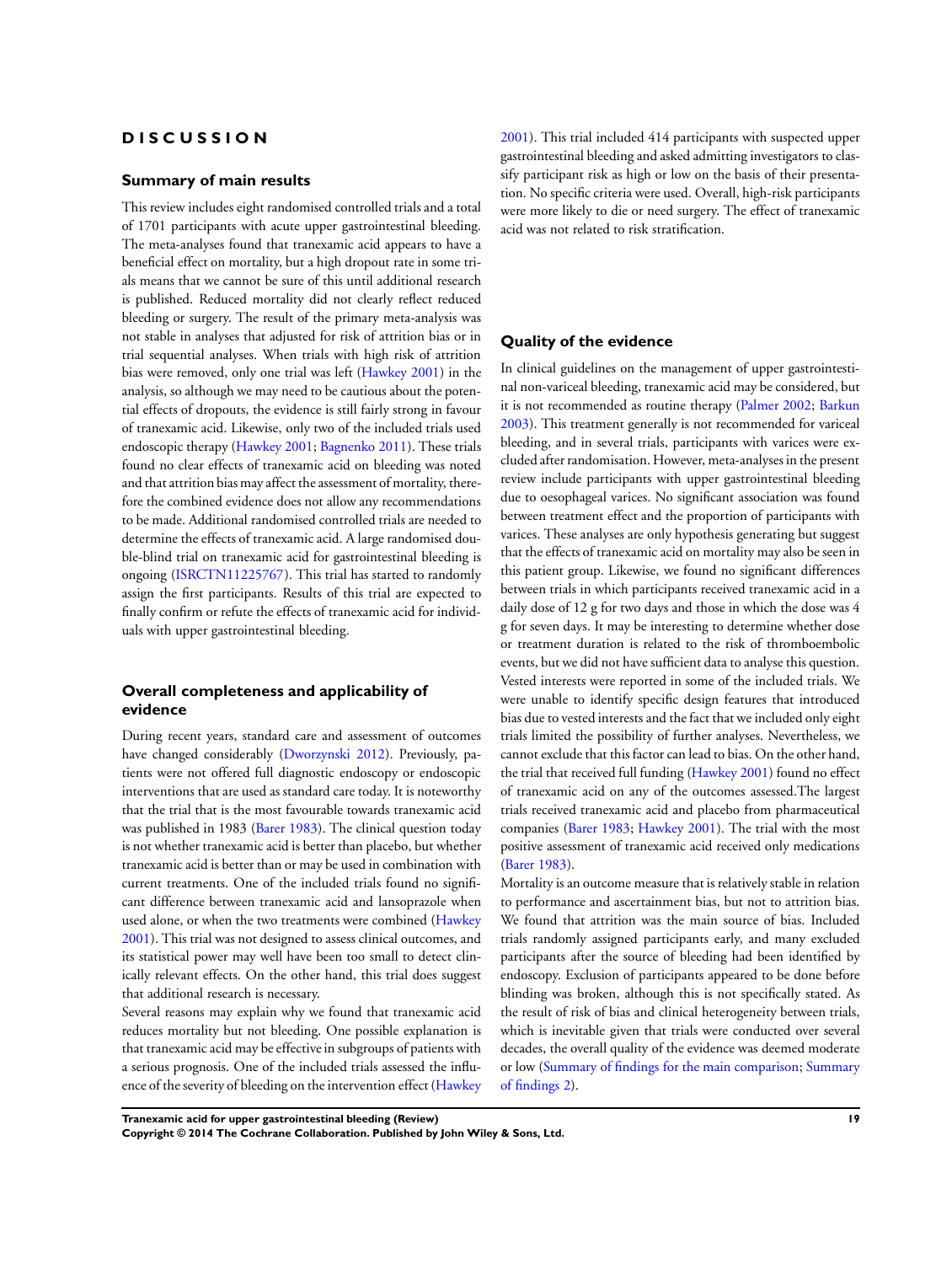#### **Potential biases in the review process**

Potential biases in the review process are limited. In particular, we attempted to avoid bias in identification and selection of trials, but one possible limitation is that despite exhaustive searching, it is possible that other trials have been conducted, and although we searched extensively, we did not identify unpublished trials or trials published in abstract form. We included only one paper that was published in Russian ([Bagnenko 2011](#page-23-0)). Remaining trials were published in English. Because the number of identified trials was limited, we were not able to analyse the risk of publication bias. In theory, meta-analyses are observational, which may lead to biases. A written protocol is necessary to determine biases in the review process and in general, the original protocol must be followed. However, we made methodological changes to our protocol that were based on recent evidence and guidelines ([Guyatt](#page-23-0) [2008](#page-23-0); [Higgins 2008;](#page-23-0) [Higgins 2011\)](#page-23-0). These changes were mainly related to assessment of risk of bias. We also performed post hoc sequential analyses to improve assessment of biases.

## **Agreements and disagreements with other studies or reviews**

Although our review methods did include assessment of all reported adverse events, we did not carry out a separate search for adverse effects; therefore one of the most important limitations of the present review is the fact that information about adverse events was limited. The recent debate on the use of antifibrinolytic drugs highlights the need for valid safety data. In 2006, an observational study of patients undergoing revascularisation was reported [\(Mangano 2006](#page-23-0)). This study included 1295 participants who received aprotinin and 822 who received tranexamic acid. Multivariable analyses found that aprotinin, but not tranexamic acid, significantly increased the risk of renal failure and cardiovascular or cerebral adverse events. Although results support the safety of tranexamic acid, the participant cohort was considerably different from that included in the present review. In particular, the trials included in the present review excluded participants with previous thromboembolic or renal disease. Therefore, it may be argued that one of the most important limitations of the present review is that limited information about adverse events was available. Although we found no significant association between tranexamic acid and risk of thromboembolic events, our analyses did not have sufficient statistical power to allow clear inferences. Theoretically, tranexamic acid increases the risk of thrombosis due to unopposed fibrin generation. Case reports have associated tranexamic acid with thromboembolic events, which may be fatal ([Rydin 1976;](#page-23-0) [Agnelli 1982;](#page-23-0) [Endo 1988](#page-23-0); [Woo 1989](#page-23-0); [Taparia 2002\)](#page-23-0). The trials in the present review excluded participants with previous thromboembolic events, although this is not generally accepted as a contraindication in clinical practice. Likewise these trials excluded participants with renal disease. One observational study has as-

sessed the effects of tranexamic acid on patients undergoing dialysis. Tranexamic acid seems relatively safe to use in this patient group. However, the study included only 20 participants, so additional evidence is needed ([Sabovic 2003](#page-23-0)).

#### **A U T H O R S ' C O N C L U S I O N S**

#### **Implications for practice**

This review found no evidence to support or refute the use of tranexamic acid for upper gastrointestinal bleeding, in terms of mortality, bleeding, surgery or transfusion requirements. We found limited information about adverse events. At present, tranexamic acid cannot be recommended for routine clinical practice.

#### **Implications for research**

This review found no evidence that tranexamic acid offers benefit to patients with upper gastrointestinal bleeding in terms of mortality, bleeding, surgery or requirement for blood transfusion. At the time of this update in 2014, additional large pragmatic randomised trials seem warranted. We are aware of one large study (8000 participants) that is in progress, so this review will be much more informative in a few years. However, proton pump inhibitors and endoscopic interventions for severe gastrointestinal bleeding, including injection and thermal and mechanical methods such as haemoclips, may serve as alternative effective interventions [\(Dworzynski](#page-23-0) [2012](#page-23-0)).

Further examination of the efficacy and safety of tranexamic acid would involve high-quality randomised controlled trials. The timing of randomisation is essential in avoiding attrition bias and limiting the number of withdrawals. The trial may use a pragmatic design and include all participants with suspected bleeding based on haemoglobin levels, gastric lavage, hematemesis or melena. Alternatively, only participants with endoscopically verified bleeding may be randomly assigned. The pragmatic approach could mean inclusion of participants with concomitant disease who may have higher risk of bleeding. When such participants are excluded from trials, we may overestimate benefits and underestimate adverse events. Therefore the advantage of a pragmatic approach would be that investigators could assess whether the intervention works in these patients, that is, such trials would have high external validity.

Future trials should assess tranexamic acid delivered orally or intravenously over an appropriate length of time. The trials included in this review assessed a daily dose of up to 16 to 42 g. A placebo arm (for comparison with tranexamic acid) should be included, and interventions should be administered in accordance with current treatment recommendations. Accordingly, co-interventions such as proton pump inhibitors and endoscopic therapy must be offered. Assessment of outcome measures should be clearly defined,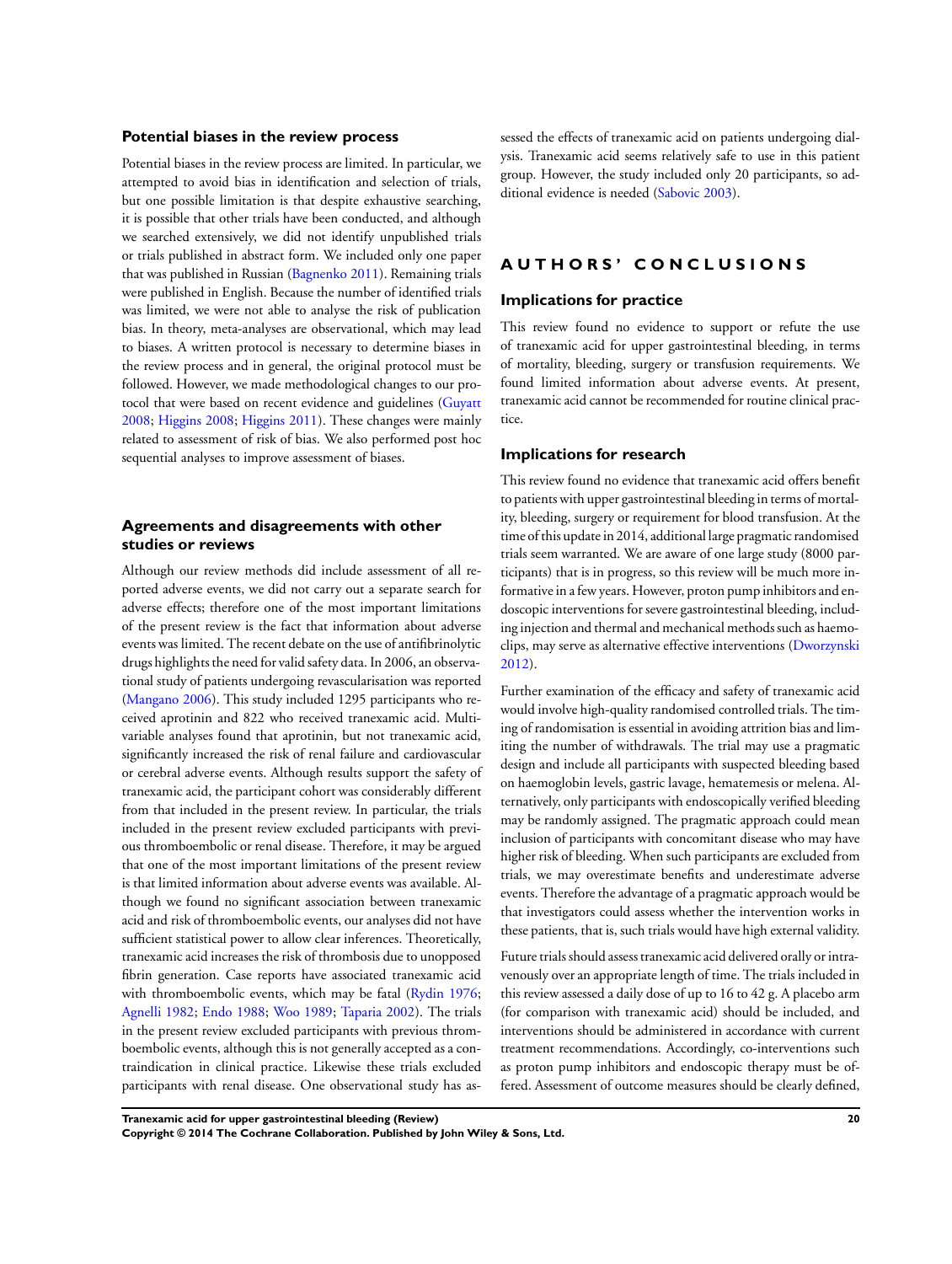<span id="page-23-0"></span>and reports of adverse events should be included. Endoscopic examination with appropriate control of severe bleeding should be included, and endoscopic verification of clinically significant rebleeding should be performed. In addition, clinical measures of rebleeding should be included. Other important outcome measures include mortality (30-day or in-hospital), along with need for emergency surgery, blood transfusion and adverse events (major or minor).

## **A C K N O W L E D G E M E N T S**

We would like to thank Dr GM Hawkey (Hawkey 2001), who responded to our request for additional data and Dimitrinka Nikolova of the Cochrane Hepato-Biliary Group for translations.

#### **R E F E R E N C E S**

## **References to studies included in this review**

#### **Bagnenko 2011** *{published data only}*

Bagnenko SF, Verbitskii VG. [Antifibrinolitic therapy for the treatment of massive ulcerative gastro-intestinal bleedings]. *Khirurgiia* 2011;**4**:42–6. [PUBMED: 21721282]

#### **Barer 1983** *{published data only}*

<sup>∗</sup> Barer D, Ogilvie A, Henry D, Dronfield M, Coggon D, French S, et al.Cimetidine and tranexamic acid in the treatment of acute upper-gastrointestinal-tract bleeding. *New England Journal of Medicine* 1983;**308**:1571–5. Ogilvie AL, Barer D, Dronfield MW. Trial of cimetidine, tranexamic acid and placebo in the management of acute upper gastrointestinal haemorrhage [abstract]. *Gut* 1981; **22**:F20.

#### **Bergqvist 1980** *{published data only}*

Bergqvist D, Dahlgren S, Hessman Y. Local inhibition of the fibrinolytic system in patients with massive upper gastrointestinal hemorrhage. *Uppsala Journal of Medical Sciences* 1980;**85**:173–8.

#### **Biggs 1976** *{published data only}*

Biggs JC, Hugh TB, Dodds AJ. Tranexamic acid and upper gastrointestinal haemorrhage - a double-blind trial. *Gut* 1976;**17**:729–34.

#### **Cormack 1973** *{published data only}*

Cormack F, Chakrabarti RR, Jouhar AJ, Fearnley GR. Tranexamic acid in upper gastrointestinal haemorrhage. *Lancet* 1973;**1**:1207–8.

#### **Engquist 1979** *{published data only}*

Engqvist A, Brostrom O, von Feilitzen F, Halldin M, Nystrom B, Ost A, et al.Tranexamic acid in massive haemorrhage from the upper gastrointestinal tract: a double-blind study. *Scandinavian Journal of Gastroenterology* 1979;**14**:839–44.

#### **Hawkey 2001** *{published data only}*

Hawkey GM, Cole AT, McIntyre AS, Long RG, Hawkey CJ. Drug treatments in upper gastrointestinal bleeding: value of endoscopic findings as surrogate end points. *Gut* 2001;**49**:372–9.

#### **Holstein 1987** *{published data only}*

∗ von Holstein CC, Eriksson SB, Kallen R. Tranexamic acid as an aid to reducing blood transfusion requirements in gastric and duodenal bleeding. *BMJ (Clinical Research Edition)* 1987;**294**:7–10.

von Holstein CC, Eriksson SB, Kallen R. Tranexamic acid in gastric and duodenal bleeding. *Scandinavian Journal of Gastroenterology. Supplement* 1987;**137**:71–4.

#### **References to studies excluded from this review**

#### **Adachi 2001** *{published data only}*

Adachi K, Suetsugu H, Moriyama N, Kazumori H, Kawamura A, Fujishiro H, et al.Influence of Helicobacter pylori infection and cetraxate on gastric mucosal blood flow during healing of endoscopic mucosal resection-induced ulcers. *Journal of Gastroenterology and Hepatology* 2001;**16**: 1211–6.

#### **Hollanders 1982** *{published data only}*

Hollanders D, Thomson JM, Schofield PF. Tranexamic acid therapy in ulcerative colitis. *Postgraduate Medical Journal* 1982;**58**(676):87–91.

#### **Sabovic 2003** *{published data only}*

Sabovic M, Lavre J, Vujkovac B. Tranexamic acid is beneficial as adjunctive therapy in treating major upper gastrointestinal bleeding in dialysis patients. *Nephrology, Dialysis, Transplantation* 2003;**18**:1388–91.

#### **Tam 1989** *{published data only}*

Tam HC, Lee YC, Wong HY, Ng NS. Healing of gastric ulcer in the elderly: a double-blind study of cetraxate versus ranitidine. *Journal of Clinical Gastroenterology* 1989;**11**: 183–6.

#### **References to ongoing studies**

#### **ISRCTN11225767** *{unpublished data only}*

Tranexamic acid for the treatment of gastrointestinal haemorrhage: an international randomised, double blind placebo controlled trial. ISRCTN 2012.

#### **Additional references**

## **Agnelli 1982**

Agnelli G, Gresele P, De Cunto M, Gallai V, Nenci GG. Tranexamic acid, intrauterine contraceptive devices and fatal cerebral arterial thrombosis. Case report. *British Journal of Obstetrics and Gynaecology* 1982;**89**:681–2.

**Tranexamic acid for upper gastrointestinal bleeding (Review) 21 Copyright © 2014 The Cochrane Collaboration. Published by John Wiley & Sons, Ltd.**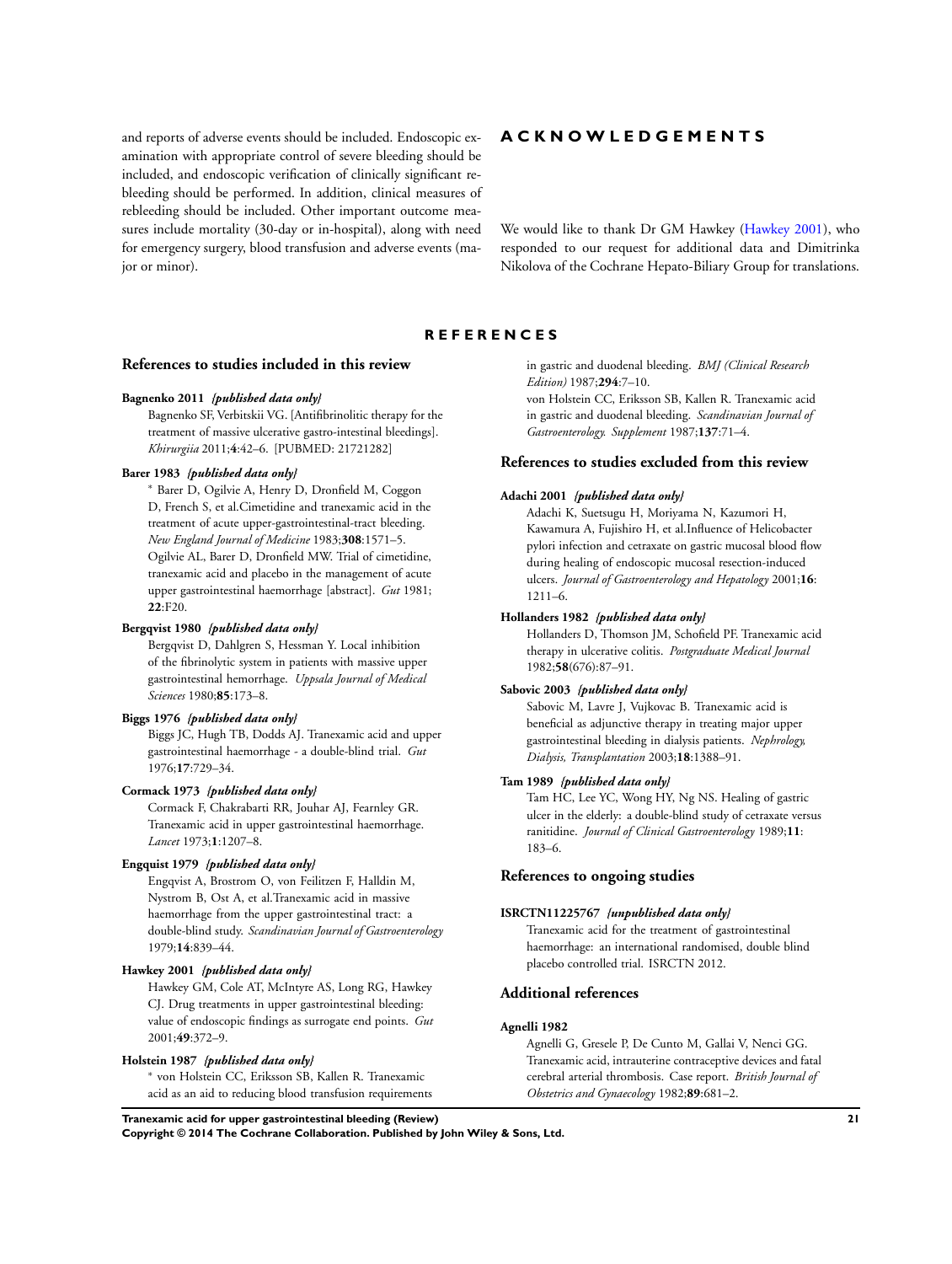#### **Barkun 2003**

Barkun A, Bardou M, Marshall JK, Nonvariceal Upper GI Bleeding Consensus Conference Group. Consensus recommendations for managing patients with nonvariceal upper gastrointestinal bleeding. *Annals of Internal Medicine* 2003;**139**:843–57.

#### **Barkun 2004**

Barkun A, Sabbah S, Enns R, Armstrong D, Gregor J, Fedorak RN, et al.The Canadian Registry on Nonvariceal Upper Gastrointestinal Bleeding and Endoscopy (RUGBE): Endoscopic hemostasis and proton pump inhibition are associated with improved outcomes in a real-life setting. *The American Journal of Gastroenterology* 2004;**99**(7):1238–46. [PUBMED: 15233660]

#### **Barkun 2010**

Barkun AN, Bardou M, Kuipers EJ, Sung J, Hunt RH, Martel M, Sinclair P, International Consensus Upper Gastrointestinal Bleeding Conference Group. International consensus recommendations on the management of patients with nonvariceal upper gastrointestinal bleeding. *Annals of Internal Medicine* 2010;**152**:101–13.

#### **Blatchford 1997**

Blatchford O, Davidson LA, Murray WR, Blatchford M, Pell J. Acute upper gastrointestinal haemorrhage in west of Scotland: case ascertainment study. *BMJ (Clinical Research Edition)* 1997;**315**:510–4.

#### **Cid 2005**

Cid J, Lozano M. Tranexamic acid reduces allogeneic red cell transfusions in patients undergoing total knee arthroplasty: results of a meta-analysis of randomized controlled trials. *Transfusion* 2005;**45**:1302–7.

#### **CRASH-2**

CRASH-2 Collaborators. Effect of tranexamic acid in traumatic brain injury: a nested randomised, placebo controlled trial (CRASH-2 Intracranial Bleeding Study). *BMJ (Clinical Research Edition)* 2011;**343**:d3795. [PUBMED: 21724564]

#### **Dworzynski 2012**

Dworzynski K, Pollit V, Kelsey A, Higgins B, Palmer K. Management of acute upper gastrointestinal bleeding: summary of NICE guidance. *BMJ (Clinical Research Edition)* 2012;**344**:e3412. [PUBMED: 22695897]

#### **Endo 1988**

Endo Y, Nishimura S, Miura A. Deep-vein thrombosis induced by tranexamic acid in idiopathic thrombocytopenic purpura. *JAMA* 1988;**259**:3561–2.

#### **Gradepro 3.6**

The Grading of Recommendations Assessment, Development and Evaluation (GRADE) Working Group. GRADEpro. [Computer program]. Version 3.2 for Windows. Jan Brozek, Andrew Oxman, Holger Schünemann, 2008. The Grading of Recommendations Assessment, Development and Evaluation (GRADE) Working Group, 2008.

#### **Guyatt 2008**

Guyatt GH, Oxman AD, Vist GE, Kunz R, Falck-Ytter Y, Alonso-Coello P, et al.GRADE: an emerging consensus on rating quality of evidence and strength of recommendations. *BMJ (Clinical Research Edition)* 2008;**336**(7650):924–6. [PUBMED: 18436948]

#### **Harbord 2006**

Harbord RM, Egger M, Sterne JA. A modified test for small-study effects in meta-analyses of controlled trials with binary endpoints. *Statistics in Medicine* 2006;**25**(20): 3443–57. [PUBMED: 16345038]

#### **Henry 1989**

Henry DA, O'Connell DL. Effects of fibrinolytic inhibitors on mortality from upper gastrointestinal haemorrhage. *BMJ (Clinical Research Edition)* 1989;**298**:1142–6.

#### **Hernandez 2002**

Hernandez-Diaz S, Rodriguez LA. Incidence of serious upper gastrointestinal bleeding/perforation in the general population: review of epidemiologic studies. *Journal of Clinical Epidemiology* 2002;**55**:157–63.

#### **Higgins 2008**

Higgins JPT, Green S (editors). Cochrane Handbook for Systematic Reviews of Interventions Version 5.0.0 [updated February 2008]. The Cochrane Colloboration, 2008. www.cochrane-handbook.org.

#### **Higgins 2011**

Higgins JPT, Green S (editors). Cochrane Handbook for Systematic Reviews of Interventions Version 5.1.0 [updated March 2011]. The Cochrane Collaboration, 2011. www.cochrane-handbook.org.

#### **Kahi 2005**

Kahi CJ, Jensen DM, Sung JJ, Bleau BL, Jung HK, Eckert G, et al.Endoscopic therapy versus medical therapy for bleeding peptic ulcer with adherent clot: a meta-analysis. *Gastroenterology* 2005;**129**:855–62.

#### **Laine 1994**

Laine L, Peterson WL. Bleeding peptic ulcer. *New England Journal of Medicine* 1994;**331**(11):717–27. [PUBMED: 8058080]

#### **Lau 2013**

Lau JY, Barkun A, Fan DM, Kuipers EJ, Yang YS, Chan FK. Challenges in the management of acute peptic ulcer bleeding. *Lancet* 2013;**381**(9882):2033–43. [PUBMED: 23746903]

#### **Laupacis 1997**

Laupacis A, Fergusson D. Drugs to minimize perioperative blood loss in cardiac surgery: meta-analyses using perioperative blood transfusion as the outcome. The International Study of Peri-operative Transfusion (ISPOT) Investigators. *Anesthesia and Analgesia* 1997;**85**:1258–67.

#### **Mangano 2006**

Mangano DT, Tudor IC, Dietzel C. The risk associated with aprotinin in cardiac surgery. *The New England Journal of Medicine* 2006;**354**:353–65.

**Tranexamic acid for upper gastrointestinal bleeding (Review) 22 Copyright © 2014 The Cochrane Collaboration. Published by John Wiley & Sons, Ltd.**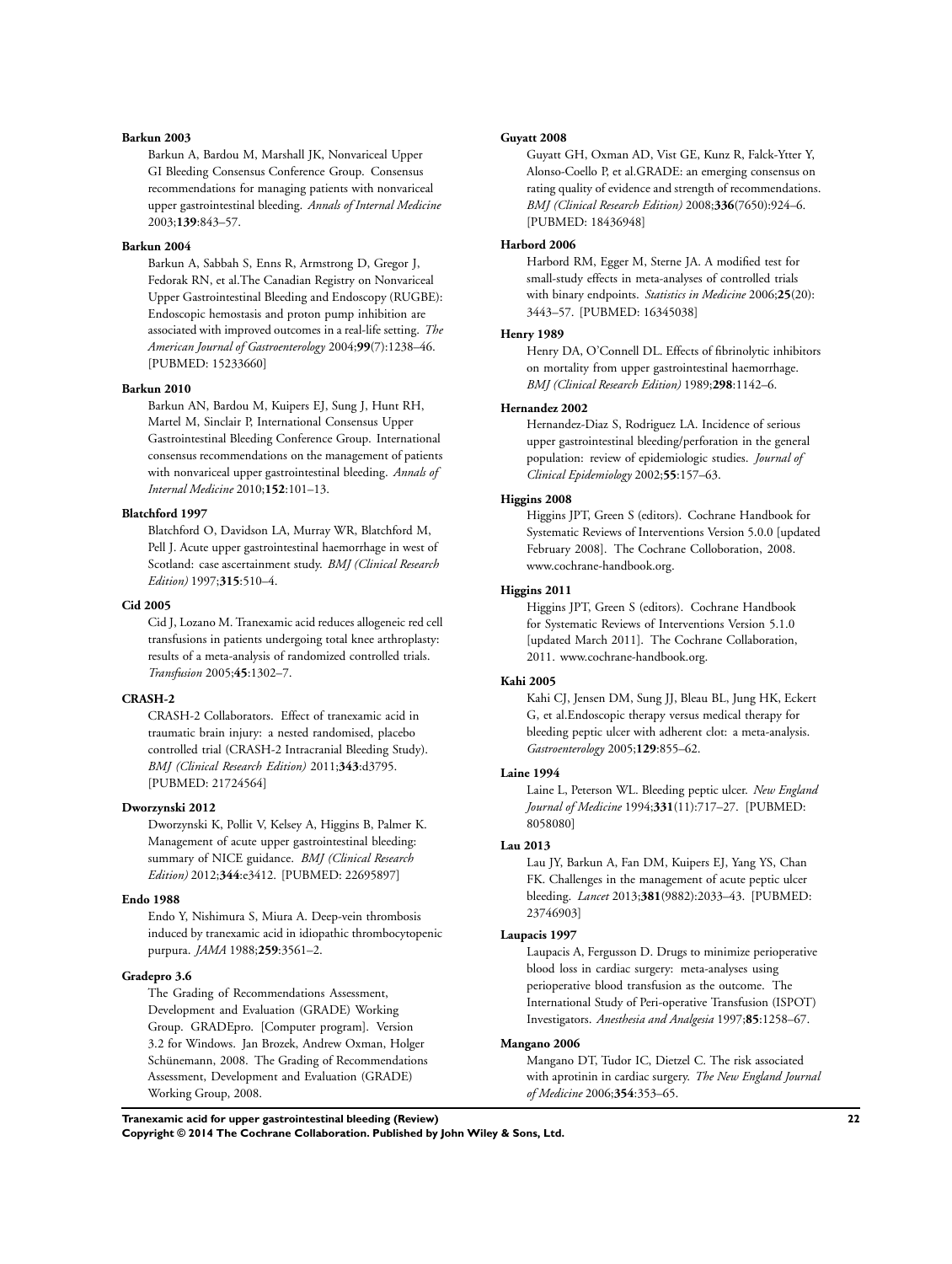#### **Manno 2014**

Manno D, Ker K, Roberts I. How effective is tranexamic acid for acute gastrointestinal bleeding?. *BMJ (Clinical Research Edition)* 2014;**348**:g1421. [PUBMED: 24535627]

#### **Ng 2006**

Ng W, Wong WM, Chen WH, Tse HF, Lee PY, Lai KC, et al.Incidence and predictors of upper gastrointestinal bleeding in patients receiving low-dose aspirin for secondary prevention of cardiovascular events in patients with coronary artery disease. *World Journal of Gastroenterology* 2006;**12**: 2923–7.

## **Palmer 2002**

Palmer KR. Non-variceal upper gastrointestinal haemorrhage: guidelines. *Gut* 2002;**Suppl 4**:1–6.

#### **Paspatis 2000**

Paspatis GA, Matrella E, Kapsoritakis A, Leontithis C, Papanikolaou N, Chlouverakis GJ, et al.An epidemiological study of acute upper gastrointestinal bleeding in Crete, Greece. *European Journal of Gastroenterology & Hepatology* 2000;**12**:1215–20.

#### **RevMan 2014**

The Nordic Cochrane Centre, The Cochrane Collaboration. Review Manager (RevMan). Version 5.3. Copenhagen: The Nordic Cochrane Centre, The Cochrane Collaboration, 2014.

#### **Rockall 1995**

Rockall TA, Logan RF, Devlin HB, Northfield TC. Incidence of and mortality from acute upper gastrointestinal haemorrhage in the United Kingdom. Steering Committee and members of the National Audit of Acute Upper Gastrointestinal Haemorrhage. *BMJ (Clinical Research Edition)* 1995;**311**:222–6.

## **Rydin 1976**

Rydin E, Lundberg PO. Tranexamic acid and intracranial thrombosis. *Lancet* 1976;**2**:49.

#### **Taparia 2002**

Taparia M, Cordingley FT, Leahy MF. Pulmonary embolism associated with tranexamic acid in severe acquired haemophilia. *European Journal of Haematology* 2002;**68**: 307–9.

#### **van Leerdam 2003**

van Leerdam ME, Vreeburg EM, Rauws EA, Geraedts AA, Tijssen JG, Reitsma JB, et al.Acute upper GI bleeding: did anything change? Time trend analysis of incidence and outcome of acute upper GI bleeding between 1993/1994 and 2000. *The American Journal of Gastroenterology* 2003; **98**(7):1494–9. [PUBMED: 12873568]

#### **Vermylen 1968**

Vermylen J, Verhaegen-Declercq ML, Fierens F, Verstraete M. A double blind study of the effect of tranexamic acid in essential menorrhagia. *Bulletin de la Société Royale Belge de Gynécologie et D'Obstétrique* 1968;**38**:385–90.

#### **Wetterslev 2008**

Wetterslev J, Thorlund K, Brok J, Gluud C. Trial sequential analysis may establish when firm evidence is reached in cumulative meta-analysis. *Journal of Clinical Epidemiology* 2008;**61**:64–75.

#### **Woo 1989**

Woo KS, Tse LK, Woo JL, Vallance-Owen J. Massive pulmonary thromboembolism after tranexamic acid antifibrinolytic therapy. *British Journal of Clinical Practice* 1989;**43**:465–6.

#### **Yavorski 1995**

Yavorski RT, Wong RK, Maydonovitch C, Battin LS, Furnia A, Amundson DE. Analysis of 3,294 cases of upper gastrointestinal bleeding in military medical facilities. *American Journal of Gastroenterology* 1995;**90**:568–73.

## **References to other published versions of this review**

#### **Gluud 2008**

Gluud LL, Klingenberg SL, Langholz E. Systematic review: tranexamic acid for upper gastrointestinal bleeding. *Alimentary Pharmacology and Therapeutics* 2008;**27**:752–8.

∗ *Indicates the major publication for the study*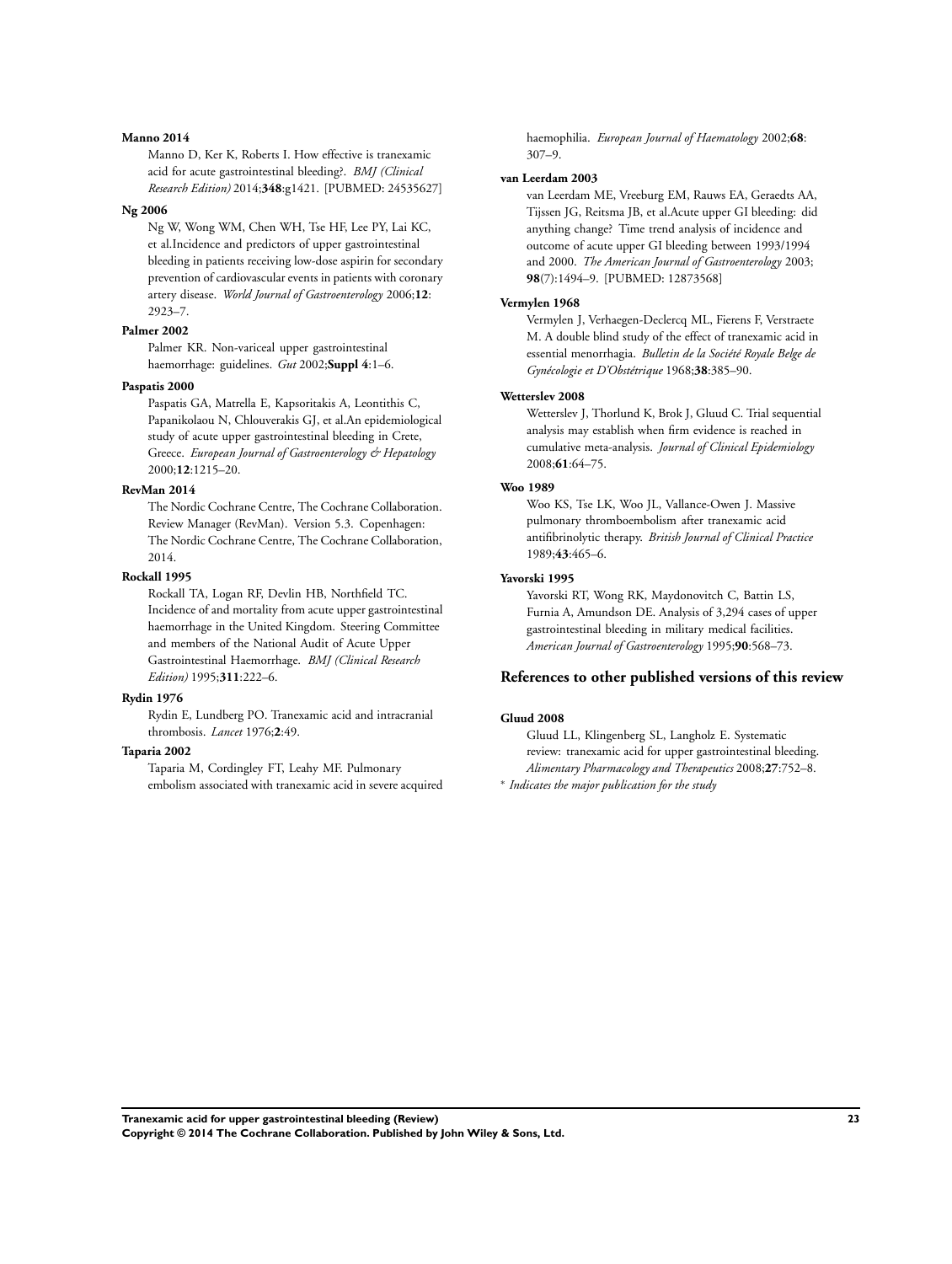## <span id="page-26-0"></span>**CHARACTERISTICS OF STUDIES**

## **Characteristics of included studies** *[ordered by study ID]*

## **Bagnenko 2011**

| Methods                                                                                | Randomised trial on tranexamic acid vs no intervention                                                                                                                                                                                                                                                                                             |                                                                  |  |  |  |  |  |
|----------------------------------------------------------------------------------------|----------------------------------------------------------------------------------------------------------------------------------------------------------------------------------------------------------------------------------------------------------------------------------------------------------------------------------------------------|------------------------------------------------------------------|--|--|--|--|--|
| Participants                                                                           | Inclusion criteria: patients admitted with endoscopically verified severe upper gastroin-<br>testinal bleeding<br>Number of participants randomly assigned: 47<br>Mean age tranexamic acid/control: 62/64 years<br>Proportion:<br>• of men: $62\%$<br>• with peptic ulcer: 100%<br>• with oesophageal varices: 0%<br>• with massive bleeding: 100% |                                                                  |  |  |  |  |  |
| Interventions                                                                          |                                                                                                                                                                                                                                                                                                                                                    | Tranexamic acid 10 mg/kg IV or oral 3 times/d vs no intervention |  |  |  |  |  |
| Outcomes                                                                               | All-cause mortality, rebleeding and surgery                                                                                                                                                                                                                                                                                                        |                                                                  |  |  |  |  |  |
| Endoscopy                                                                              | Performed within 24 hours of admission                                                                                                                                                                                                                                                                                                             |                                                                  |  |  |  |  |  |
| Definition of re-bleeding                                                              | Endoscopically verified bleeding                                                                                                                                                                                                                                                                                                                   |                                                                  |  |  |  |  |  |
| Duration of therapy                                                                    | 3 days                                                                                                                                                                                                                                                                                                                                             |                                                                  |  |  |  |  |  |
| Notes                                                                                  | No funding reported                                                                                                                                                                                                                                                                                                                                |                                                                  |  |  |  |  |  |
| <b>Risk of bias</b>                                                                    |                                                                                                                                                                                                                                                                                                                                                    |                                                                  |  |  |  |  |  |
| <b>Bias</b>                                                                            | Authors' judgement                                                                                                                                                                                                                                                                                                                                 | Support for judgement                                            |  |  |  |  |  |
| Random sequence generation (selection Unclear risk<br>bias)                            |                                                                                                                                                                                                                                                                                                                                                    | Not described                                                    |  |  |  |  |  |
| Allocation concealment (selection bias)                                                | Unclear risk                                                                                                                                                                                                                                                                                                                                       | Not described                                                    |  |  |  |  |  |
| Blinding (performance bias and detection High risk<br>bias)<br>All outcomes            |                                                                                                                                                                                                                                                                                                                                                    | Open                                                             |  |  |  |  |  |
| Blinding of participants and personnel High risk<br>(performance bias)<br>All outcomes |                                                                                                                                                                                                                                                                                                                                                    | Open                                                             |  |  |  |  |  |
| Blinding of outcome assessment (detection High risk<br>bias)                           |                                                                                                                                                                                                                                                                                                                                                    | Open                                                             |  |  |  |  |  |

**Tranexamic acid for upper gastrointestinal bleeding (Review) 24**

All outcomes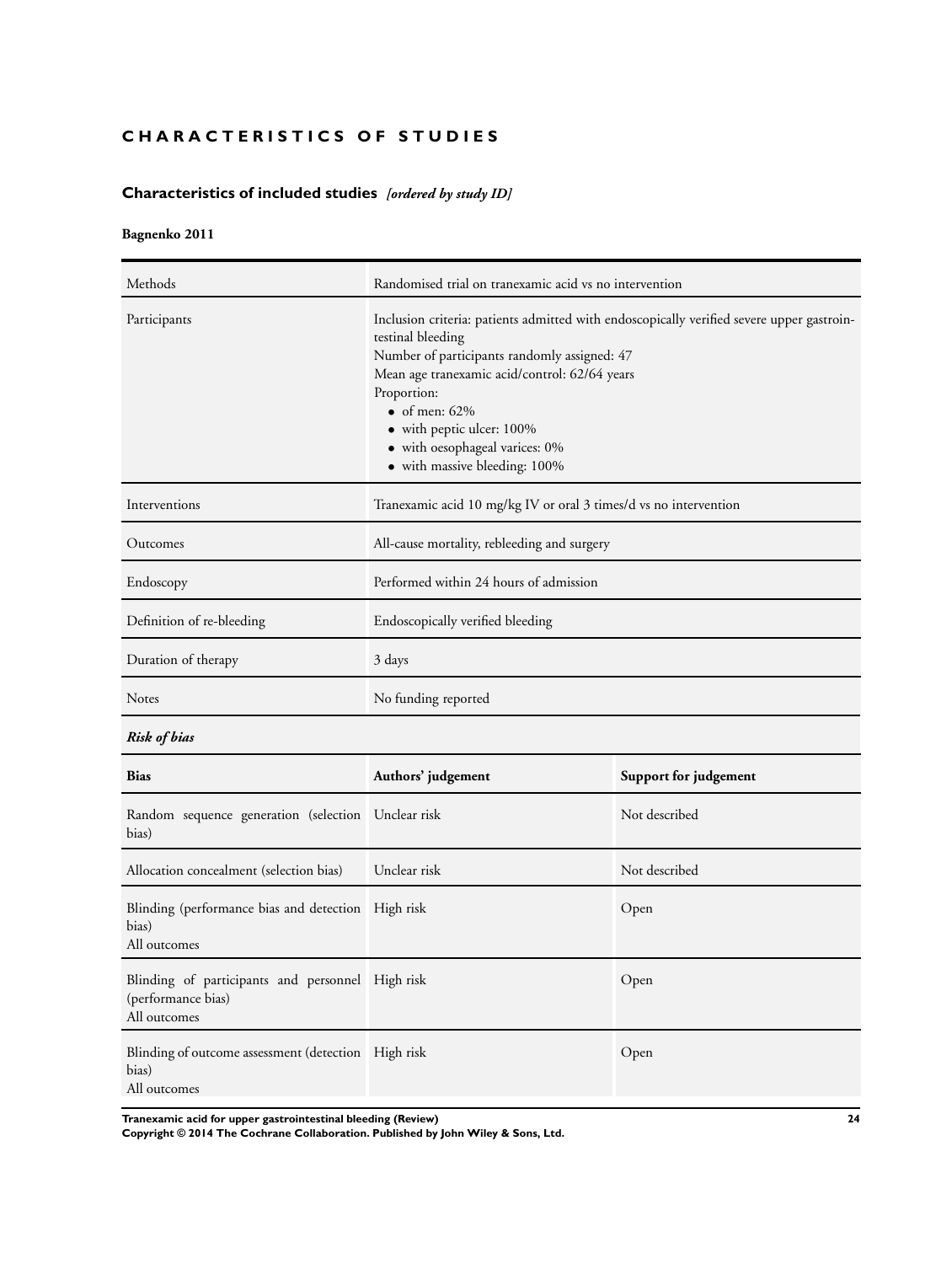## **Bagnenko 2011** (*Continued)*

| Incomplete outcome data (attrition bias)<br>All outcomes | Low risk | No losses to follow-up                |
|----------------------------------------------------------|----------|---------------------------------------|
| Selective reporting (reporting bias)                     | Low risk | Mortality and bleeding are reported   |
| Other bias                                               | Low risk | No other apparent biases are reported |

#### **Barer 1983**

| Methods                   | Randomised trial on tranexamic acid vs cimetidine vs placebo                                                                                                                                                                                                                                                                                     |
|---------------------------|--------------------------------------------------------------------------------------------------------------------------------------------------------------------------------------------------------------------------------------------------------------------------------------------------------------------------------------------------|
| Participants              | Inclusion criteria: patients admitted with upper gastrointestinal bleeding confirmed by<br>observation of haematemesis or melena<br>Number of participants randomly assigned: 516<br>Mean age: 60-63 years<br>Proportion:<br>$\bullet$ of men: 65%<br>• with peptic ulcer: 58%<br>• with oesophageal varices: 5%<br>• with massive bleeding: 13% |
| Interventions             | Tranexamic acid 1 g IV 4 times/d then 1 g orally 4 times/d vs cimetidine 400 mg IV 4<br>times/d then 400 mg orally 4 times/d vs placebo                                                                                                                                                                                                          |
| Outcomes                  | All-cause mortality, rebleeding, surgery and adverse events                                                                                                                                                                                                                                                                                      |
| Endoscopy                 | Performed within 24 hours of admission                                                                                                                                                                                                                                                                                                           |
| Definition of re-bleeding | Severe hematemesis or fresh melena or a fall in haemoglobin of at least 2 g/dL within 24<br>hours after the first day of admission                                                                                                                                                                                                               |
| Duration of therapy       | 7 days                                                                                                                                                                                                                                                                                                                                           |
| <b>Notes</b>              | Kabi Vitrum Ltd and Smith Kline and French supplied medications; details of funding<br>not supplied                                                                                                                                                                                                                                              |
| <b>Risk of bias</b>       |                                                                                                                                                                                                                                                                                                                                                  |

|  | insk of ours |  |
|--|--------------|--|
|  |              |  |

| <b>Bias</b>                                             | Authors' judgement | Support for judgement                           |
|---------------------------------------------------------|--------------------|-------------------------------------------------|
| Random sequence generation (selection Low risk<br>bias) |                    | Allocation sequence based on random<br>numbers  |
| Allocation concealment (selection bias)                 | Low risk           | Central packaging of coded drug contain-<br>ers |

**Tranexamic acid for upper gastrointestinal bleeding (Review) 25**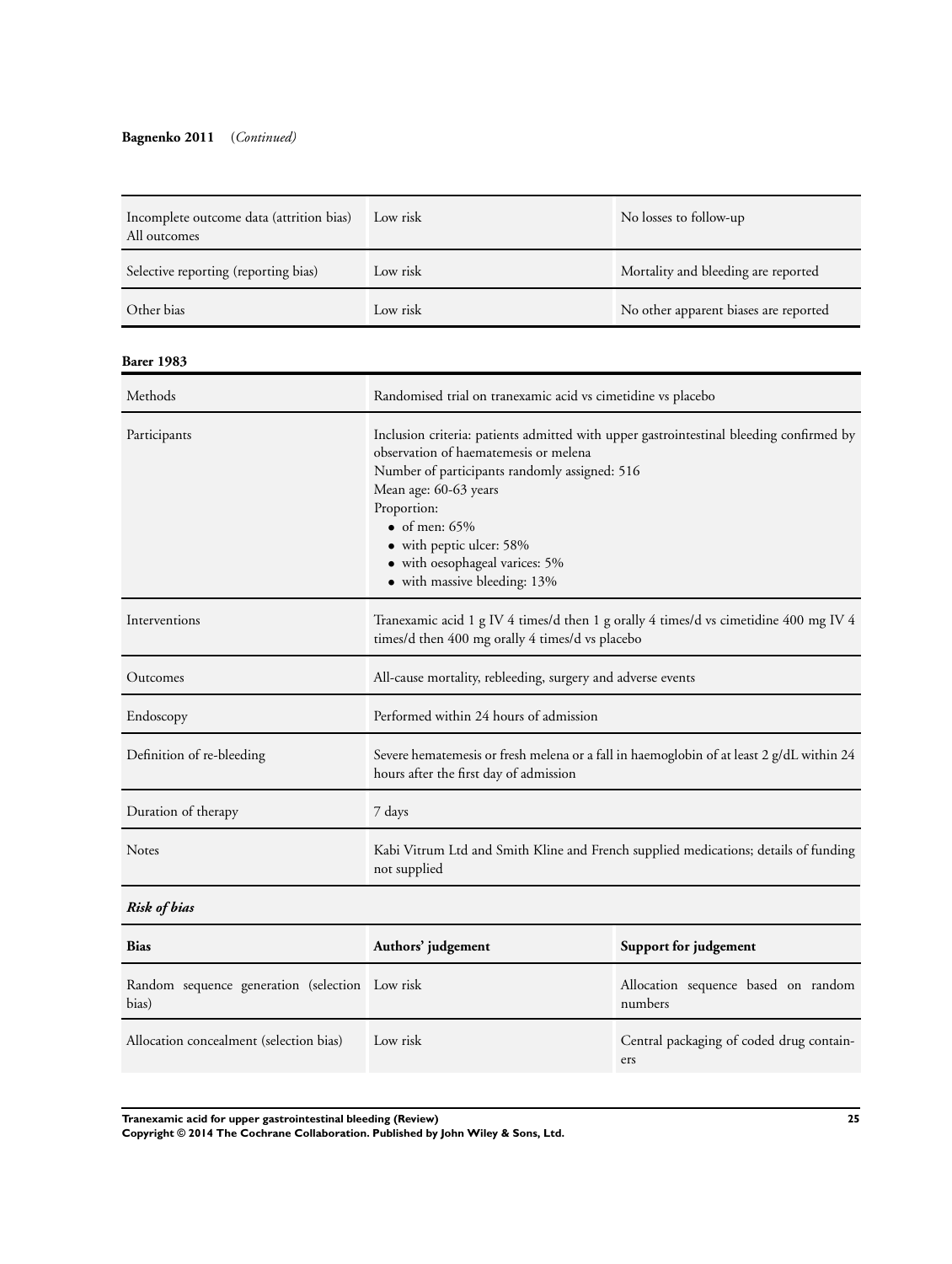| Blinding (performance bias and detection Low risk<br>bias)<br>All outcomes            |              | Double blinding (using placebo)                                                                                                          |
|---------------------------------------------------------------------------------------|--------------|------------------------------------------------------------------------------------------------------------------------------------------|
| Blinding of participants and personnel Low risk<br>(performance bias)<br>All outcomes |              | Participants and personnel blinded (using<br>placebo)                                                                                    |
| Blinding of outcome assessment (detection Low risk<br>bias)<br>All outcomes           |              | Outcomes assessed in a blinded manner<br>(using placebo)                                                                                 |
| Incomplete outcome data (attrition bias)<br>All outcomes                              | Unclear risk | In total, 99 participants were excluded after<br>randomisation. Reporting of follow-up and<br>handling of missing outcome data are clear |
| Selective reporting (reporting bias)                                                  | Low risk     | Mortality and bleeding are reported                                                                                                      |
| Other bias                                                                            | Low risk     | No other apparent biases are reported                                                                                                    |

## **Bergqvist 1980**

| Methods                   | Randomised trial on tranexamic acid vs placebo                                                                                                                                                                                                                                                                                                                                                                                   |
|---------------------------|----------------------------------------------------------------------------------------------------------------------------------------------------------------------------------------------------------------------------------------------------------------------------------------------------------------------------------------------------------------------------------------------------------------------------------|
| Participants              | Inclusion criteria: patients admitted with massive upper gastrointestinal bleeding con-<br>firmed by haematemesis or melena and circulatory involvement (criteria not specified)<br>Number of participants randomly assigned: 50<br>Mean age tranexamic acid/placebo: 61/58 years<br>Proportion:<br>$\bullet$ of men: 79%<br>• with peptic ulcer: 65%<br>• with oesophageal varices: 7%<br>• with massive bleeding: not reported |
| Interventions             | Tranexamic acid 2 g orally 6 times daily vs placebo                                                                                                                                                                                                                                                                                                                                                                              |
| Outcomes                  | All-cause mortality and surgery                                                                                                                                                                                                                                                                                                                                                                                                  |
| Endoscopy                 | Performed after admission (time frame not specified)                                                                                                                                                                                                                                                                                                                                                                             |
| Definition of re-bleeding | Not described                                                                                                                                                                                                                                                                                                                                                                                                                    |
| Duration of therapy       | 2 days                                                                                                                                                                                                                                                                                                                                                                                                                           |
| <b>Notes</b>              | No funding reported                                                                                                                                                                                                                                                                                                                                                                                                              |
| <b>Risk of bias</b>       |                                                                                                                                                                                                                                                                                                                                                                                                                                  |

**Tranexamic acid for upper gastrointestinal bleeding (Review) 26**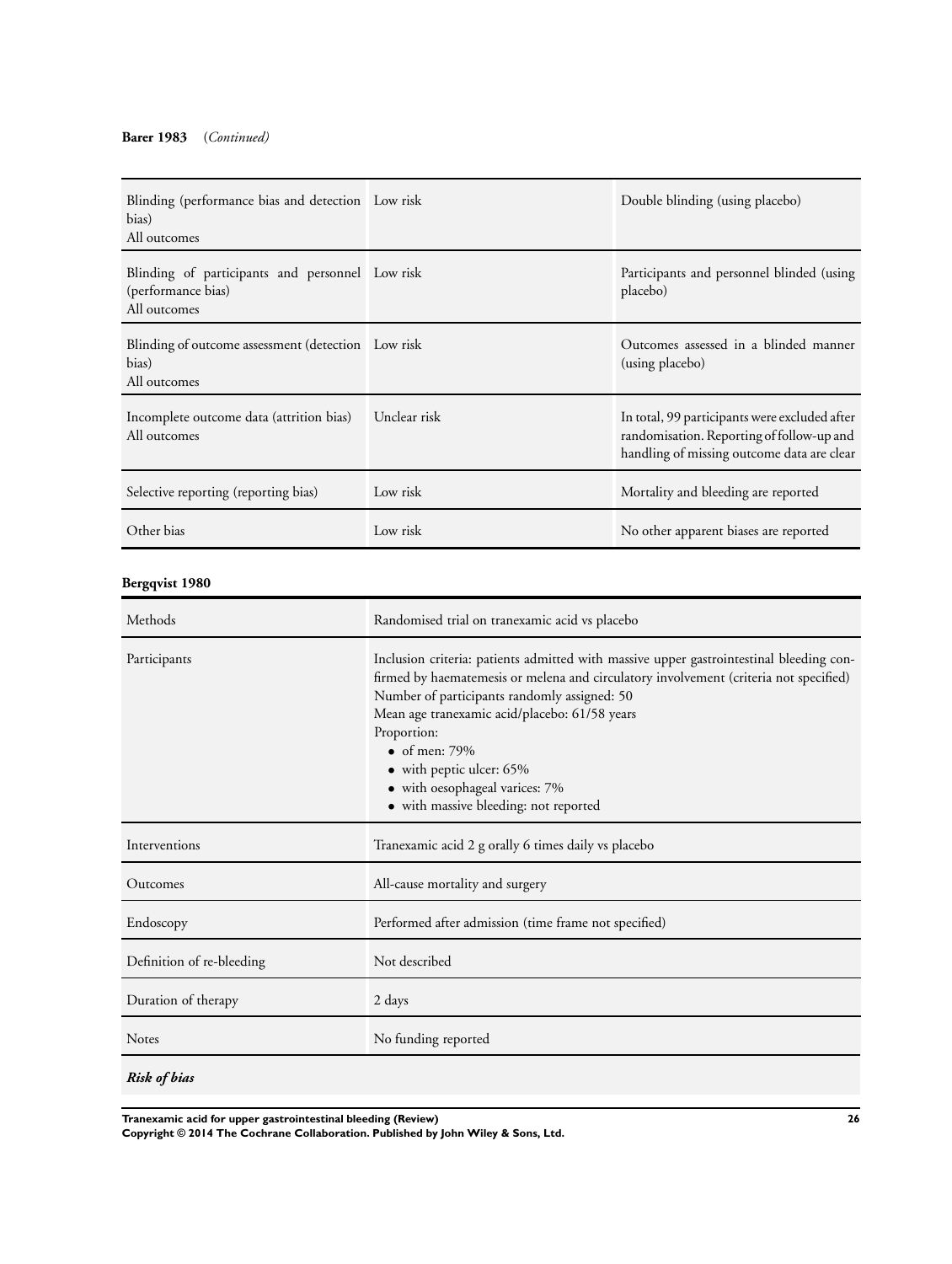## **Bergqvist 1980** (*Continued)*

| <b>Bias</b>                                                                           | Authors' judgement | Support for judgement                                                                                    |
|---------------------------------------------------------------------------------------|--------------------|----------------------------------------------------------------------------------------------------------|
| Random sequence generation (selection Unclear risk<br>bias)                           |                    | Not described                                                                                            |
| Allocation concealment (selection bias)                                               | Low risk           | Blinded administration of tranexamic acid<br>or placebo                                                  |
| Blinding (performance bias and detection Low risk<br>bias)<br>All outcomes            |                    | Double-blind placebo-controlled trial                                                                    |
| Blinding of participants and personnel Low risk<br>(performance bias)<br>All outcomes |                    | Participants and personnel blinded (using<br>placebo)                                                    |
| Blinding of outcome assessment (detection Low risk<br>bias)<br>All outcomes           |                    | Outcomes assessed in a blinded manner<br>(using placebo)                                                 |
| Incomplete outcome data (attrition bias)<br>All outcomes                              | High risk          | Outcomes for participants who were ex-<br>cluded or withdrawn from treatment<br>$(14%)$ are not reported |
| Selective reporting (reporting bias)                                                  | High risk          | Continued bleeding or rebleeding is not re-<br>ported                                                    |
| Other bias                                                                            | Low risk           | No other apparent biases are reported                                                                    |

## **Biggs 1976**

| Methods       | Randomised trial comparing tranexamic acid vs placebo                                                                                                                                                                                                                                                                                                                              |
|---------------|------------------------------------------------------------------------------------------------------------------------------------------------------------------------------------------------------------------------------------------------------------------------------------------------------------------------------------------------------------------------------------|
| Participants  | Inclusion criteria: patients admitted with upper gastrointestinal bleeding observed by<br>medical officer or confirmed by gastric lavage or observation of melena<br>Number of participants randomly assigned: 200<br>Mean age: not reported<br>Proportion:<br>$\bullet$ of men: 78%<br>• with peptic ulcer: 54%<br>• with oesophageal varices: 6%<br>• with massive bleeding: 21% |
| Interventions | Tranexamic acid 1 g IV and 1 g orally 4 times/d then 1 g orally 4 times/d vs placebo                                                                                                                                                                                                                                                                                               |
| Outcomes      | All-cause mortality, rebleeding, surgery and adverse events                                                                                                                                                                                                                                                                                                                        |

**Tranexamic acid for upper gastrointestinal bleeding (Review) 27**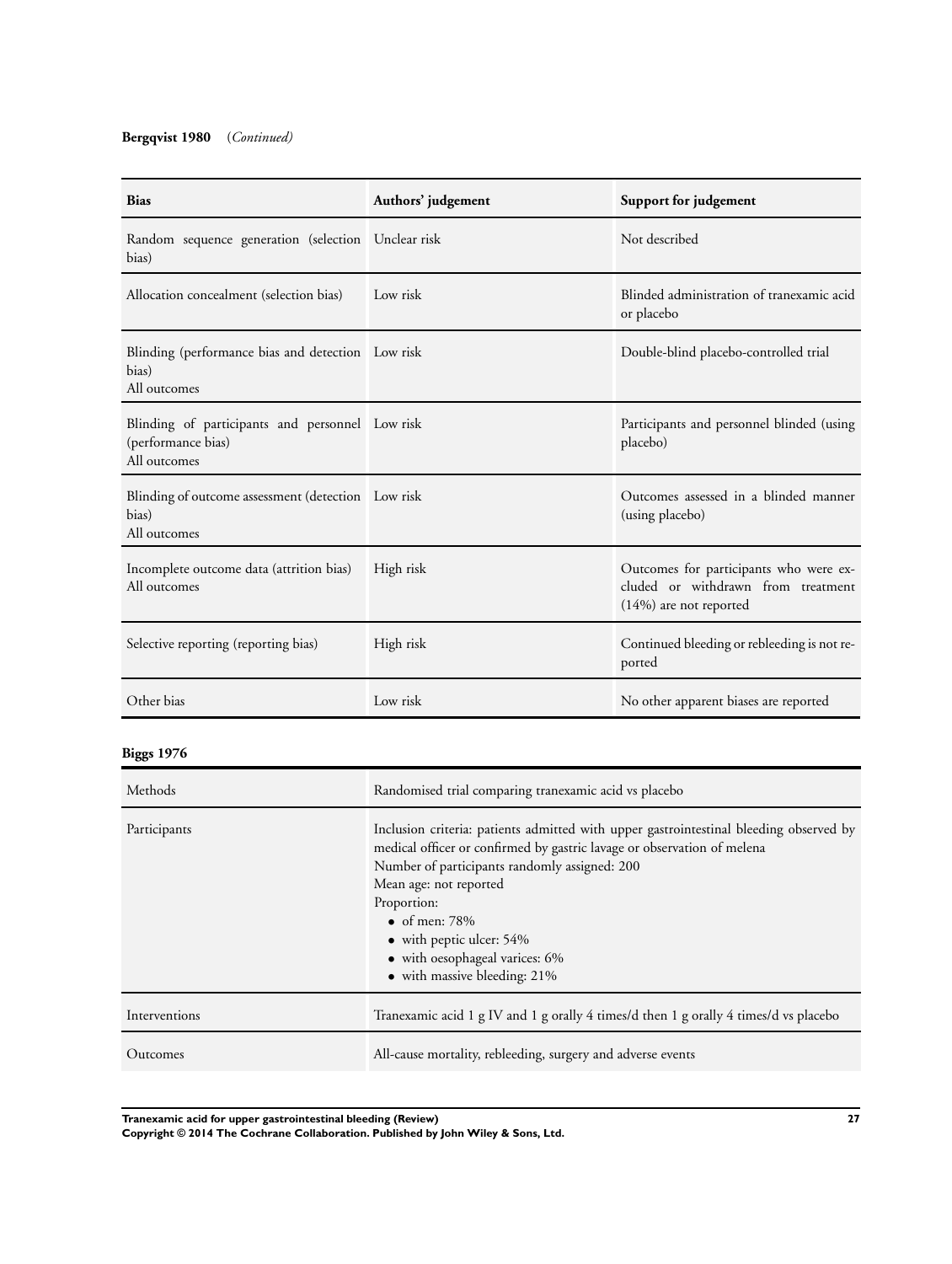## **Biggs 1976** (*Continued)*

| Endoscopy                                                                             | Some participants were evaluated with full endoscopy (time frame and number not<br>specified). Early in the trial, endoscopy was unavailable |                                                          |  |
|---------------------------------------------------------------------------------------|----------------------------------------------------------------------------------------------------------------------------------------------|----------------------------------------------------------|--|
| Definition of re-bleeding                                                             | Not described                                                                                                                                |                                                          |  |
| Duration of therapy                                                                   | 5 days                                                                                                                                       |                                                          |  |
| Notes                                                                                 | Funding from Fauldings Australia Ltd                                                                                                         |                                                          |  |
| <b>Risk of bias</b>                                                                   |                                                                                                                                              |                                                          |  |
| <b>Bias</b>                                                                           | Authors' judgement                                                                                                                           | Support for judgement                                    |  |
| Random sequence generation (selection Unclear risk<br>bias)                           |                                                                                                                                              | Not described                                            |  |
| Allocation concealment (selection bias)                                               | Low risk                                                                                                                                     | Blinded administration of tranexamic acid<br>or placebo  |  |
| Blinding (performance bias and detection Low risk<br>bias)<br>All outcomes            |                                                                                                                                              | Double blinding (using placebo)                          |  |
| Blinding of participants and personnel Low risk<br>(performance bias)<br>All outcomes |                                                                                                                                              | Participants and personnel blinded (using<br>placebo)    |  |
| Blinding of outcome assessment (detection Low risk<br>bias)<br>All outcomes           |                                                                                                                                              | Outcomes assessed in a blinded manner<br>(using placebo) |  |
| Incomplete outcome data (attrition bias)<br>All outcomes                              | Unclear risk                                                                                                                                 | No withdrawals or exclusions are reported                |  |
| Selective reporting (reporting bias)                                                  | Low risk                                                                                                                                     | Mortality and bleeding are reported                      |  |
| Other bias                                                                            | Low risk                                                                                                                                     | No other apparent biases are reported                    |  |

## **Cormack 1973**

| Methods      | Randomised trial comparing tranexamic acid vs placebo                                                                                                                                                                                |
|--------------|--------------------------------------------------------------------------------------------------------------------------------------------------------------------------------------------------------------------------------------|
| Participants | Inclusion criteria: patients admitted with upper gastrointestinal bleeding confirmed by<br>haematemesis or melena<br>Number of participants randomly assigned: 150<br>Mean age: not reported<br>Proportion of:<br>$\bullet$ men: 67% |

**Tranexamic acid for upper gastrointestinal bleeding (Review) 28**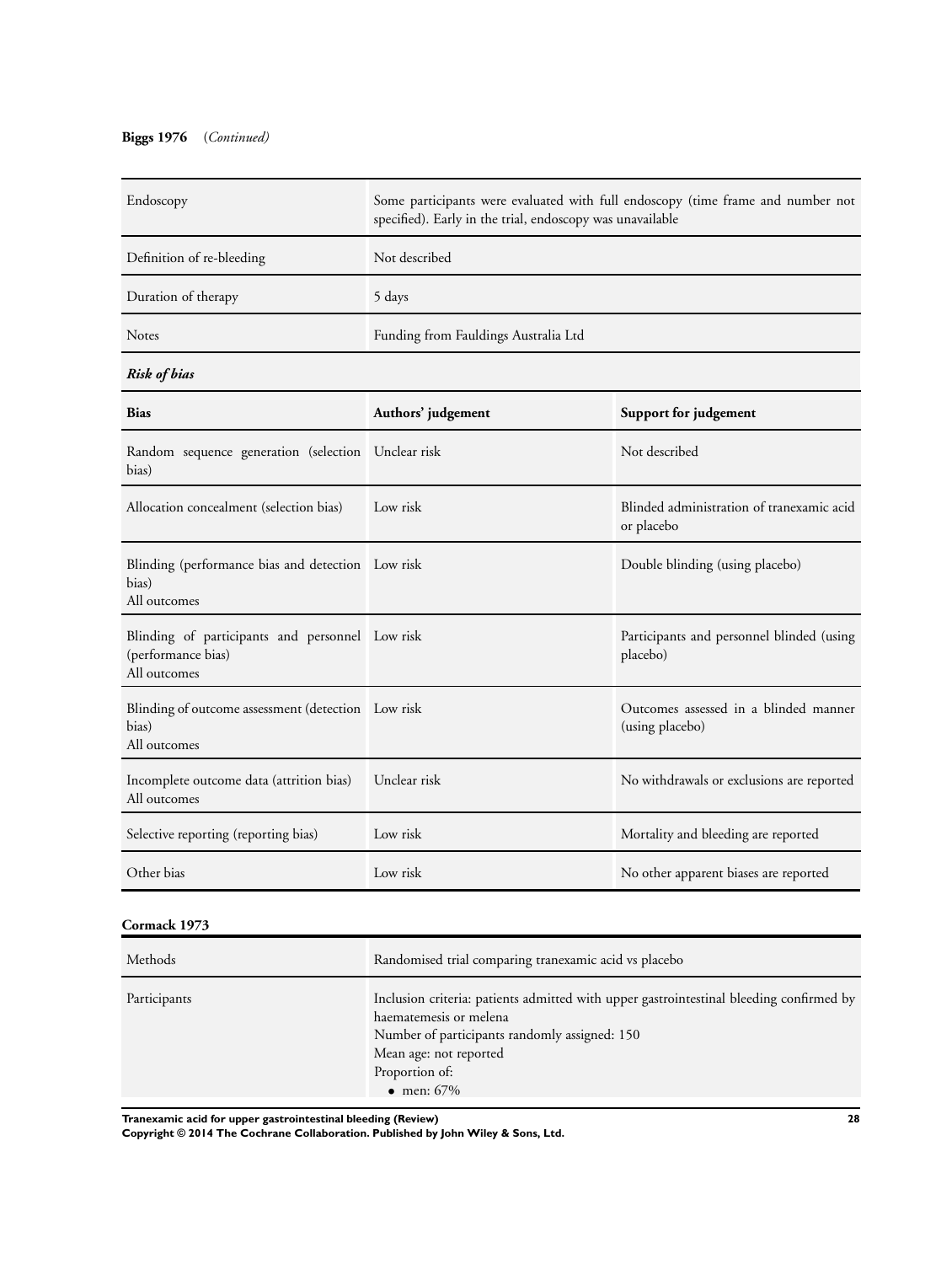## **Cormack 1973** (*Continued)*

|                                                                                       | • with peptic ulcer: not reported<br>· with oesophageal varices: not reported<br>• with massive bleeding: 11% |                                                          |
|---------------------------------------------------------------------------------------|---------------------------------------------------------------------------------------------------------------|----------------------------------------------------------|
| Interventions                                                                         | Tranexamic acid 1.5 g orally 4 times/d vs placebo                                                             |                                                          |
| Outcomes                                                                              | All-cause mortality. Continued bleeding, rebleeding and surgery reported only as a com-<br>posite outcome     |                                                          |
| Endoscopy                                                                             | Not performed                                                                                                 |                                                          |
| Definition of re-bleeding                                                             | Not defined                                                                                                   |                                                          |
| Duration of therapy                                                                   | 7 days                                                                                                        |                                                          |
| Notes                                                                                 | Funding from AB Kabi, Stockholm, Sweden                                                                       |                                                          |
| <b>Risk of bias</b>                                                                   |                                                                                                               |                                                          |
| Bias                                                                                  | Authors' judgement                                                                                            | Support for judgement                                    |
| Random sequence generation (selection Unclear risk<br>bias)                           |                                                                                                               | Not described                                            |
| Allocation concealment (selection bias)                                               | Low risk                                                                                                      | Blinded administration of tranexamic acid<br>or placebo  |
| Blinding (performance bias and detection Low risk<br>bias)<br>All outcomes            |                                                                                                               | Double blinding (using placebo)                          |
| Blinding of participants and personnel Low risk<br>(performance bias)<br>All outcomes |                                                                                                               | Participants and personnel blinded (using<br>placebo)    |
| Blinding of outcome assessment (detection Low risk<br>bias)<br>All outcomes           |                                                                                                               | Outcomes assessed in a blinded manner<br>(using placebo) |
| Incomplete outcome data (attrition bias)<br>All outcomes                              | Unclear risk                                                                                                  | No withdrawals or dropouts are reported                  |
| Selective reporting (reporting bias)                                                  | Low risk                                                                                                      | Mortality and bleeding are reported                      |
| Other bias                                                                            | Low risk                                                                                                      | No other apparent biases are reported                    |

**Tranexamic acid for upper gastrointestinal bleeding (Review) 29**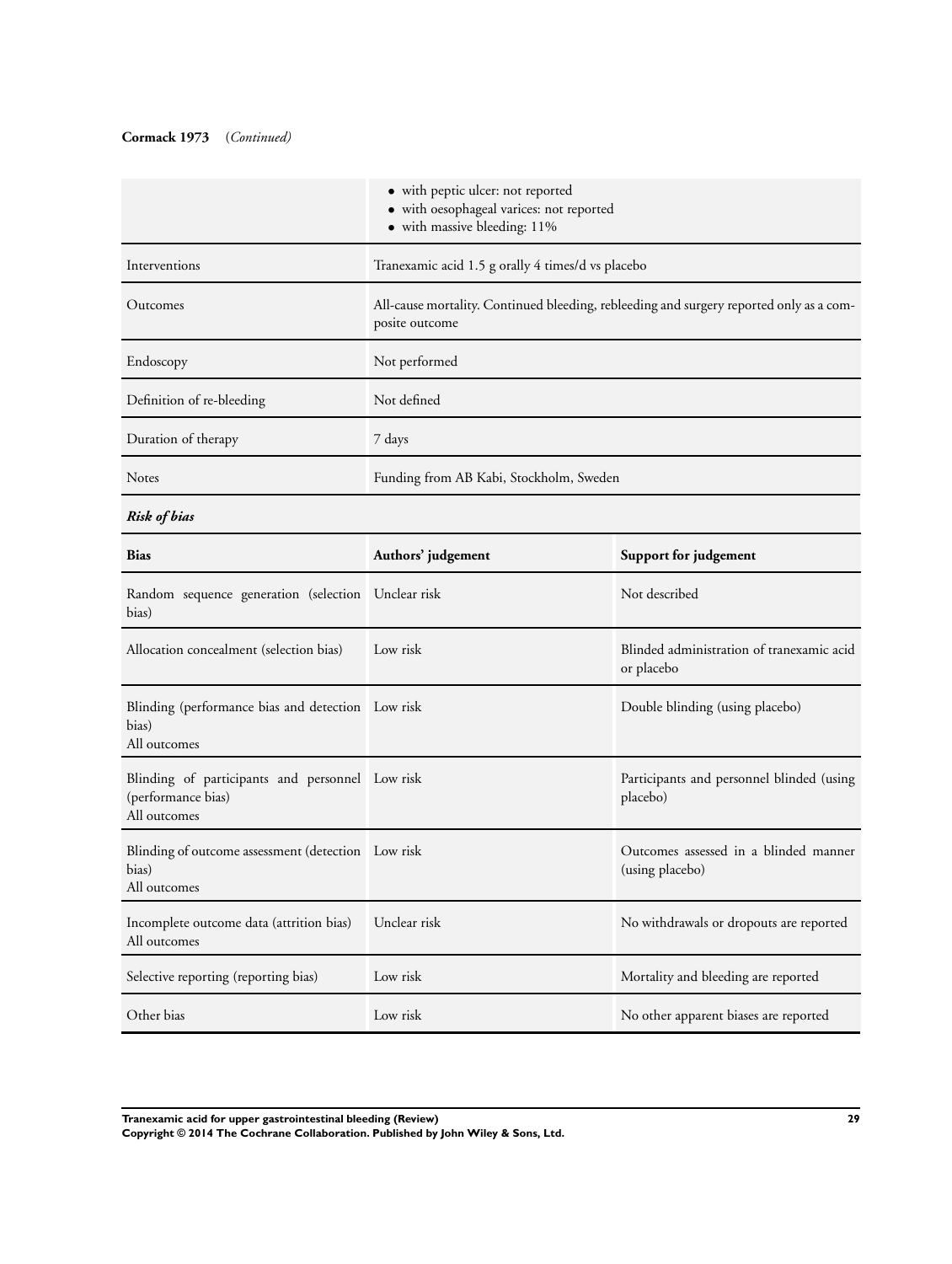**Engquist 1979**

| Methods                                                                               | Randomised trial comparing tranexamic acid vs placebo                                                                                                                                                                                                                                                                                                                                                                                                                   |                                                          |
|---------------------------------------------------------------------------------------|-------------------------------------------------------------------------------------------------------------------------------------------------------------------------------------------------------------------------------------------------------------------------------------------------------------------------------------------------------------------------------------------------------------------------------------------------------------------------|----------------------------------------------------------|
| Participants                                                                          | Inclusion criteria: patients admitted with massive upper gastrointestinal bleeding defined<br>as circulatory embarrassment, loss of 1800 mL blood (4 blood units), or haemoglobin<br>concentration lowered by at least 30 g/L<br>Number of participants randomly assigned: 204<br>Mean age tranexamic acid/placebo: 59/56 years<br>Proportion:<br>$\bullet$ of men: 78%<br>• with peptic ulcer: 47%<br>• with oesophageal varices: 16%<br>• with massive bleeding: 100% |                                                          |
| Interventions                                                                         | Tranexamic acid 1 g IV 6 times/d then 1.5 g orally 4 times/d vs placebo                                                                                                                                                                                                                                                                                                                                                                                                 |                                                          |
| Outcomes                                                                              | Mortality, bleeding, surgery and adverse events                                                                                                                                                                                                                                                                                                                                                                                                                         |                                                          |
| Endoscopy                                                                             | Performed (time frame not specified)                                                                                                                                                                                                                                                                                                                                                                                                                                    |                                                          |
| Definition of re-bleeding                                                             | Not defined                                                                                                                                                                                                                                                                                                                                                                                                                                                             |                                                          |
| Duration of therapy                                                                   | 7 days                                                                                                                                                                                                                                                                                                                                                                                                                                                                  |                                                          |
| Notes                                                                                 | Funding not reported                                                                                                                                                                                                                                                                                                                                                                                                                                                    |                                                          |
| <b>Risk of bias</b>                                                                   |                                                                                                                                                                                                                                                                                                                                                                                                                                                                         |                                                          |
| <b>Bias</b>                                                                           | Authors' judgement                                                                                                                                                                                                                                                                                                                                                                                                                                                      | Support for judgement                                    |
| Random sequence generation (selection Unclear risk<br>bias)                           |                                                                                                                                                                                                                                                                                                                                                                                                                                                                         | Not described                                            |
| Allocation concealment (selection bias)                                               | Low risk                                                                                                                                                                                                                                                                                                                                                                                                                                                                | Blinded administration of tranexamic acid<br>or placebo  |
| Blinding (performance bias and detection Low risk<br>bias)<br>All outcomes            |                                                                                                                                                                                                                                                                                                                                                                                                                                                                         | Double blinding (using placebo)                          |
| Blinding of participants and personnel Low risk<br>(performance bias)<br>All outcomes |                                                                                                                                                                                                                                                                                                                                                                                                                                                                         | Participants and personnel blinded (using<br>placebo)    |
| Blinding of outcome assessment (detection Low risk<br>bias)<br>All outcomes           |                                                                                                                                                                                                                                                                                                                                                                                                                                                                         | Outcomes assessed in a blinded manner<br>(using placebo) |

**Tranexamic acid for upper gastrointestinal bleeding (Review) 30**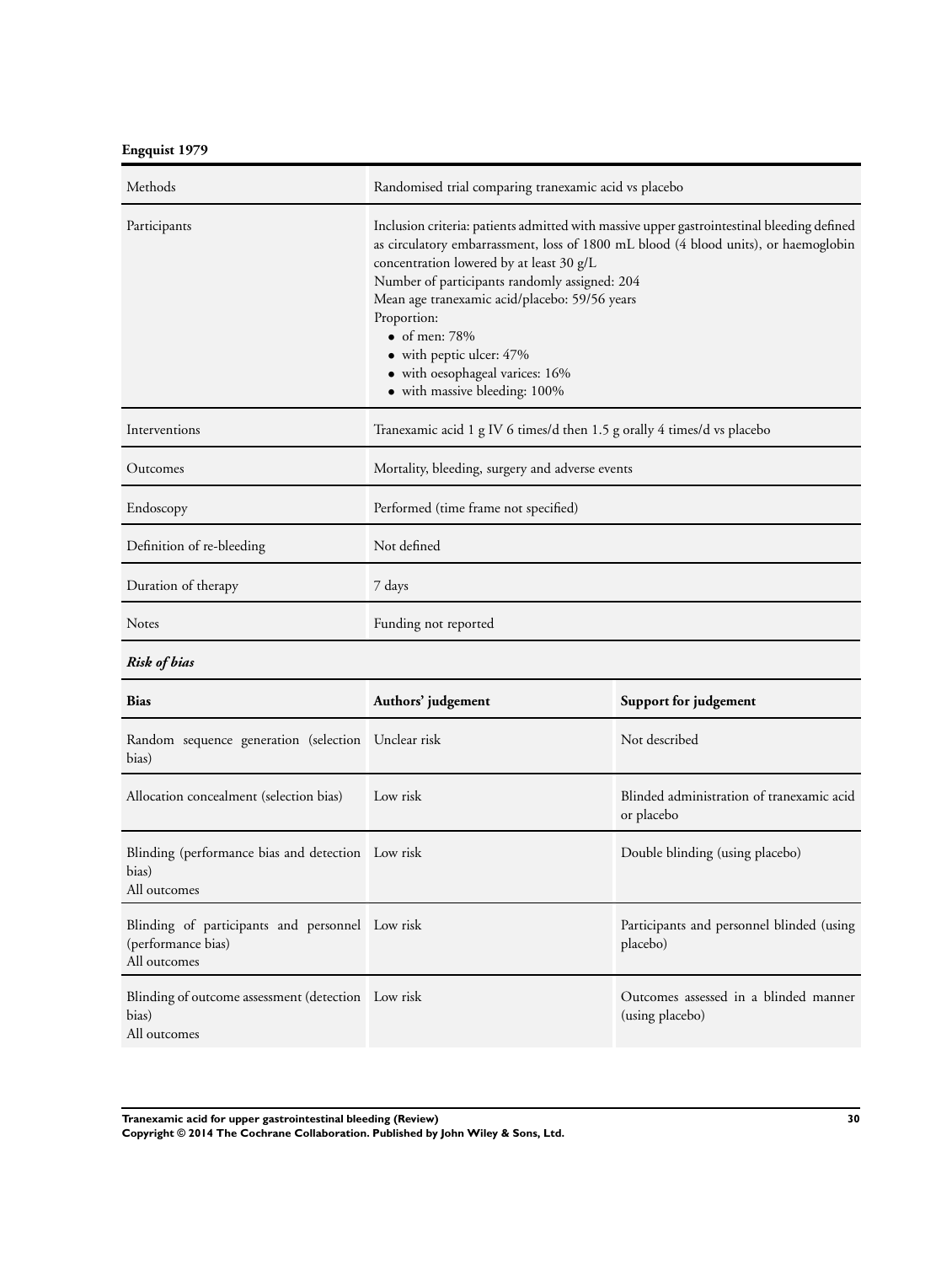## **Engquist 1979** (*Continued)*

| Incomplete outcome data (attrition bias)<br>All outcomes    | High risk                                                                                                                                                                                                                                                                                                                       | Outcome measures are not reported for<br>participants who were withdrawn or ex-<br>cluded (27%) |
|-------------------------------------------------------------|---------------------------------------------------------------------------------------------------------------------------------------------------------------------------------------------------------------------------------------------------------------------------------------------------------------------------------|-------------------------------------------------------------------------------------------------|
| Selective reporting (reporting bias)                        | Low risk                                                                                                                                                                                                                                                                                                                        | Mortality and bleeding are reported                                                             |
| Other bias                                                  | Low risk                                                                                                                                                                                                                                                                                                                        | No other apparent biases are reported                                                           |
| <b>Hawkey 2001</b>                                          |                                                                                                                                                                                                                                                                                                                                 |                                                                                                 |
| Methods                                                     | Randomised trial comparing tranexamic acid alone vs lansoprazole vs tranexamic acid<br>and lansoprazole vs placebo                                                                                                                                                                                                              |                                                                                                 |
| Participants                                                | Inclusion criteria: patients admitted with suspected upper gastrointestinal bleeding<br>Number of participants randomly assigned: 206<br>Mean age tranexamic acid/control groups: 58/58 years<br>Proportion:<br>• of men: $61\%$<br>• with peptic ulcer: 37%<br>• with oesophageal varices: 14%<br>• with massive bleeding: 16% |                                                                                                 |
| Interventions                                               | Tranexamic acid 2 g orally (bolus) then 1 g orally 4 times/d vs lansoprazole 60 mg orally<br>(bolus) then 30 mg orally vs tranexamic acid and lansoprazole vs placebo                                                                                                                                                           |                                                                                                 |
| Outcomes                                                    | All-cause mortality, bleeding-related mortality and surgery. Adverse events are reported<br>without information about intervention arms                                                                                                                                                                                         |                                                                                                 |
| Endoscopy                                                   | Endoscopy was performed on the day after admission or earlier for 359 of 414 included<br>participants. The number of participants who were not evaluated with endoscopy was<br>12 for placebo and 21 for tranexamic acid                                                                                                        |                                                                                                 |
| Definition of re-bleeding                                   | New haematemesis, melena or hypotension plus a drop in haemoglobin or rebleeding<br>seen at endoscopy                                                                                                                                                                                                                           |                                                                                                 |
| Duration of therapy                                         | 4 days                                                                                                                                                                                                                                                                                                                          |                                                                                                 |
| Notes                                                       | Funding from Lederle Laboratories<br>Additional data received                                                                                                                                                                                                                                                                   |                                                                                                 |
| <b>Risk of bias</b>                                         |                                                                                                                                                                                                                                                                                                                                 |                                                                                                 |
| <b>Bias</b>                                                 | Authors' judgement                                                                                                                                                                                                                                                                                                              | Support for judgement                                                                           |
| Random sequence generation (selection Unclear risk<br>bias) |                                                                                                                                                                                                                                                                                                                                 | Not described                                                                                   |

**Tranexamic acid for upper gastrointestinal bleeding (Review) 31**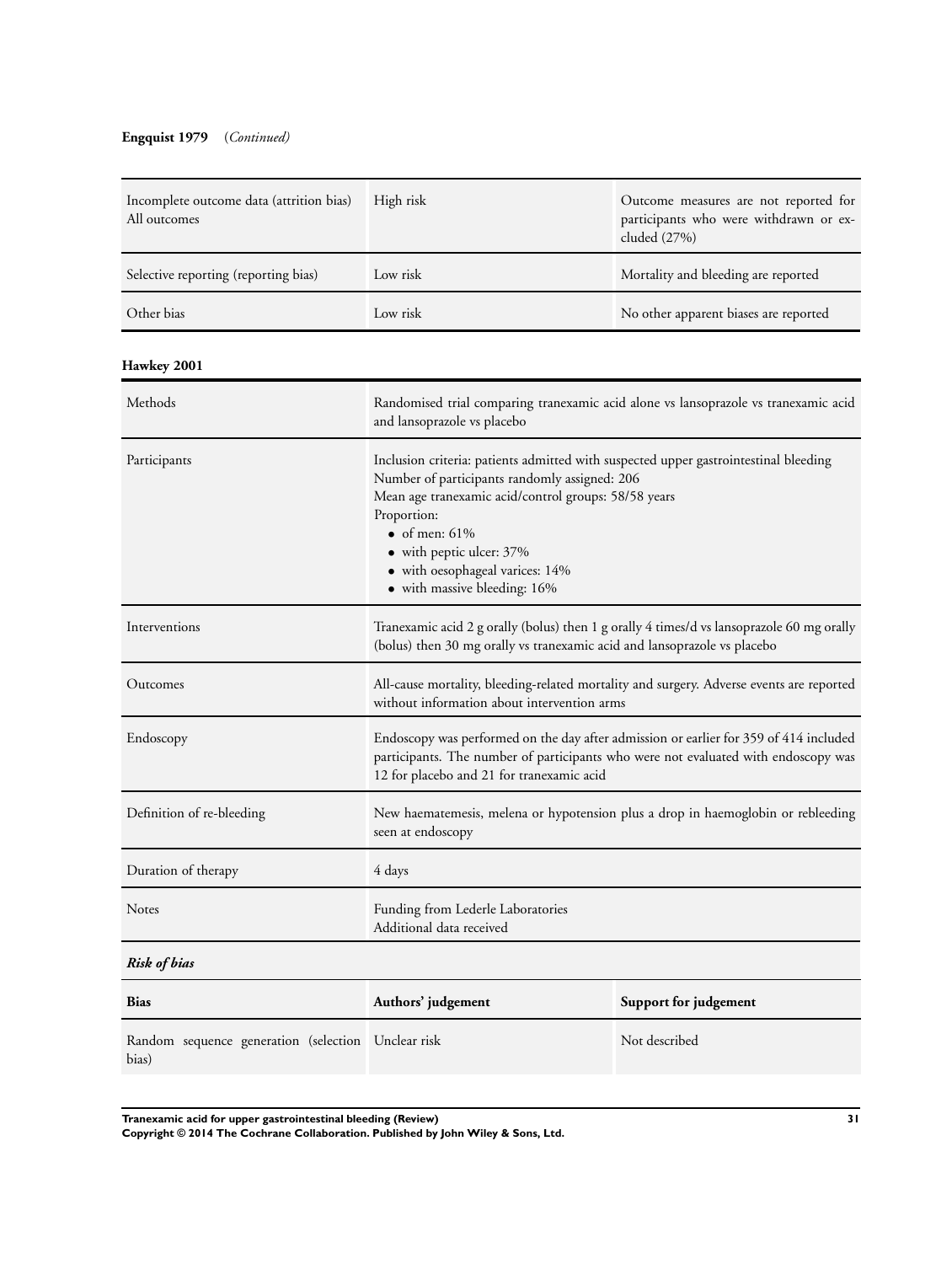## **Hawkey 2001** (*Continued)*

| Allocation concealment (selection bias)                                               | Low risk | Blinded administration of tranexamic acid<br>or placebo                                                                           |
|---------------------------------------------------------------------------------------|----------|-----------------------------------------------------------------------------------------------------------------------------------|
| Blinding (performance bias and detection Unclear risk<br>bias)<br>All outcomes        |          | Double blinding (using placebo)                                                                                                   |
| Blinding of participants and personnel Low risk<br>(performance bias)<br>All outcomes |          | Participants and personnel blinded (using<br>placebo)                                                                             |
| Blinding of outcome assessment (detection Low risk<br>bias)<br>All outcomes           |          | Outcomes assessed in a blinded manner<br>(using placebo)                                                                          |
| Incomplete outcome data (attrition bias)<br>All outcomes                              | Low risk | Although several participants were with-<br>drawn or lost to follow-up, all randomly as-<br>signed participants are accounted for |
| Selective reporting (reporting bias)                                                  | Low risk | Mortality and bleeding are reported                                                                                               |
| Other bias                                                                            | Low risk | No other apparent biases are reported                                                                                             |

#### **Holstein 1987**

| Methods                   | Randomised trial comparing tranexamic acid vs placebo                                                                                                                                                                                                                                                                                                                                                                                                                                           |
|---------------------------|-------------------------------------------------------------------------------------------------------------------------------------------------------------------------------------------------------------------------------------------------------------------------------------------------------------------------------------------------------------------------------------------------------------------------------------------------------------------------------------------------|
| Participants              | Inclusion criteria: patients admitted with suspected (criteria not specified) upper gas-<br>trointestinal bleeding. After randomisation, endoscopy was performed, and all patients<br>without a benign gastric or duodenal bleeding source were excluded<br>Number of participants randomly assigned: 128<br>Mean age tranexamic acid/placebo: 62/65 years<br>Proportion:<br>$\bullet$ of men: 70%<br>• with peptic ulcer: 90%<br>• with oesophageal varices: 0%<br>• with massive bleeding: 1% |
| Interventions             | Tranexamic acid 1 g IV 6 times/d then 1.5 g orally 4 times/d vs placebo                                                                                                                                                                                                                                                                                                                                                                                                                         |
| Outcomes                  | Mortality, bleeding, surgery and adverse events                                                                                                                                                                                                                                                                                                                                                                                                                                                 |
| Endoscopy                 | Performed within 24 hours of admission                                                                                                                                                                                                                                                                                                                                                                                                                                                          |
| Definition of re-bleeding | Drop in haemoglobin of at least 20 g/L                                                                                                                                                                                                                                                                                                                                                                                                                                                          |
| Duration of therapy       | 6 days                                                                                                                                                                                                                                                                                                                                                                                                                                                                                          |

**Tranexamic acid for upper gastrointestinal bleeding (Review) 32**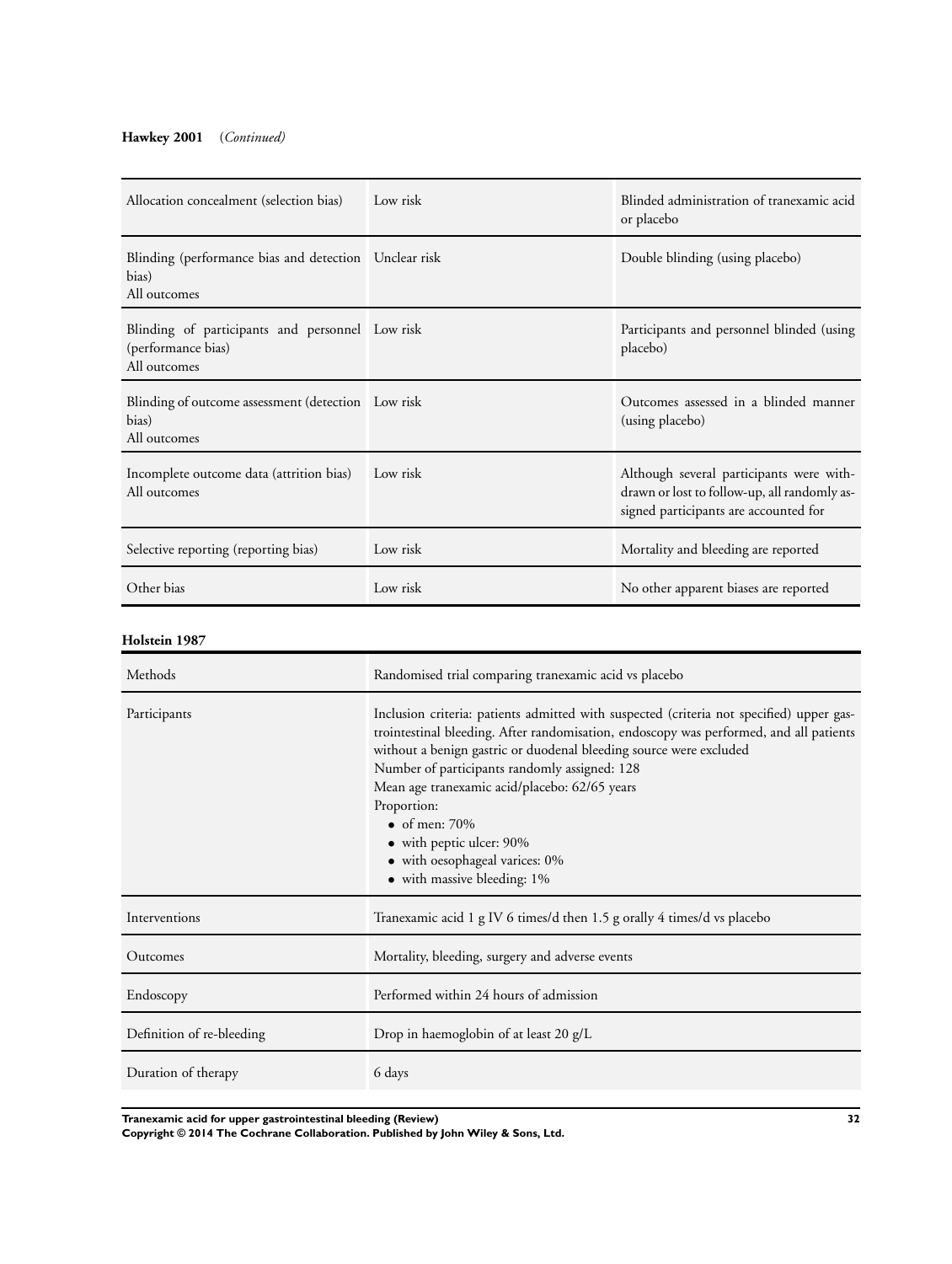## **Holstein 1987** (*Continued)*

| <b>Notes</b>                                                                          | KabiVitrum AB supplied tranexamic acid and placebo and gave advice about the trial<br>design |                                                                                                         |
|---------------------------------------------------------------------------------------|----------------------------------------------------------------------------------------------|---------------------------------------------------------------------------------------------------------|
| <b>Risk of bias</b>                                                                   |                                                                                              |                                                                                                         |
| <b>Bias</b>                                                                           | Authors' judgement                                                                           | Support for judgement                                                                                   |
| Random sequence generation (selection Unclear risk<br>bias)                           |                                                                                              | Not described                                                                                           |
| Allocation concealment (selection bias)                                               | Low risk                                                                                     | Blinded administration of tranexamic acid<br>or placebo                                                 |
| Blinding (performance bias and detection Low risk<br>bias)<br>All outcomes            |                                                                                              | Double blinding (using placebo)                                                                         |
| Blinding of participants and personnel Low risk<br>(performance bias)<br>All outcomes |                                                                                              | Participants and personnel blinded (using<br>placebo)                                                   |
| Blinding of outcome assessment (detection Low risk<br>bias)<br>All outcomes           |                                                                                              | Outcomes assessed in a blinded manner<br>(using placebo)                                                |
| Incomplete outcome data (attrition bias)<br>All outcomes                              | High risk                                                                                    | Outcome measures are not reported for<br>participants who were excluded or lost to<br>follow-up $(47%)$ |
| Selective reporting (reporting bias)                                                  | Low risk                                                                                     | Mortality and bleeding are reported                                                                     |
| Other bias                                                                            | Low risk                                                                                     | No other apparent biases are reported                                                                   |

IV: intravenous.

## **Characteristics of excluded studies** *[ordered by study ID]*

| Study       | Reason for exclusion                                                                  |
|-------------|---------------------------------------------------------------------------------------|
| Adachi 2001 | Randomised trial on lansoprazole alone or with cetraxate for healing of peptic ulcers |
|             | Hollanders 1982 Randomised trial on tranexamic acid for ulcerative colitis            |

**Tranexamic acid for upper gastrointestinal bleeding (Review) 33 Copyright © 2014 The Cochrane Collaboration. Published by John Wiley & Sons, Ltd.**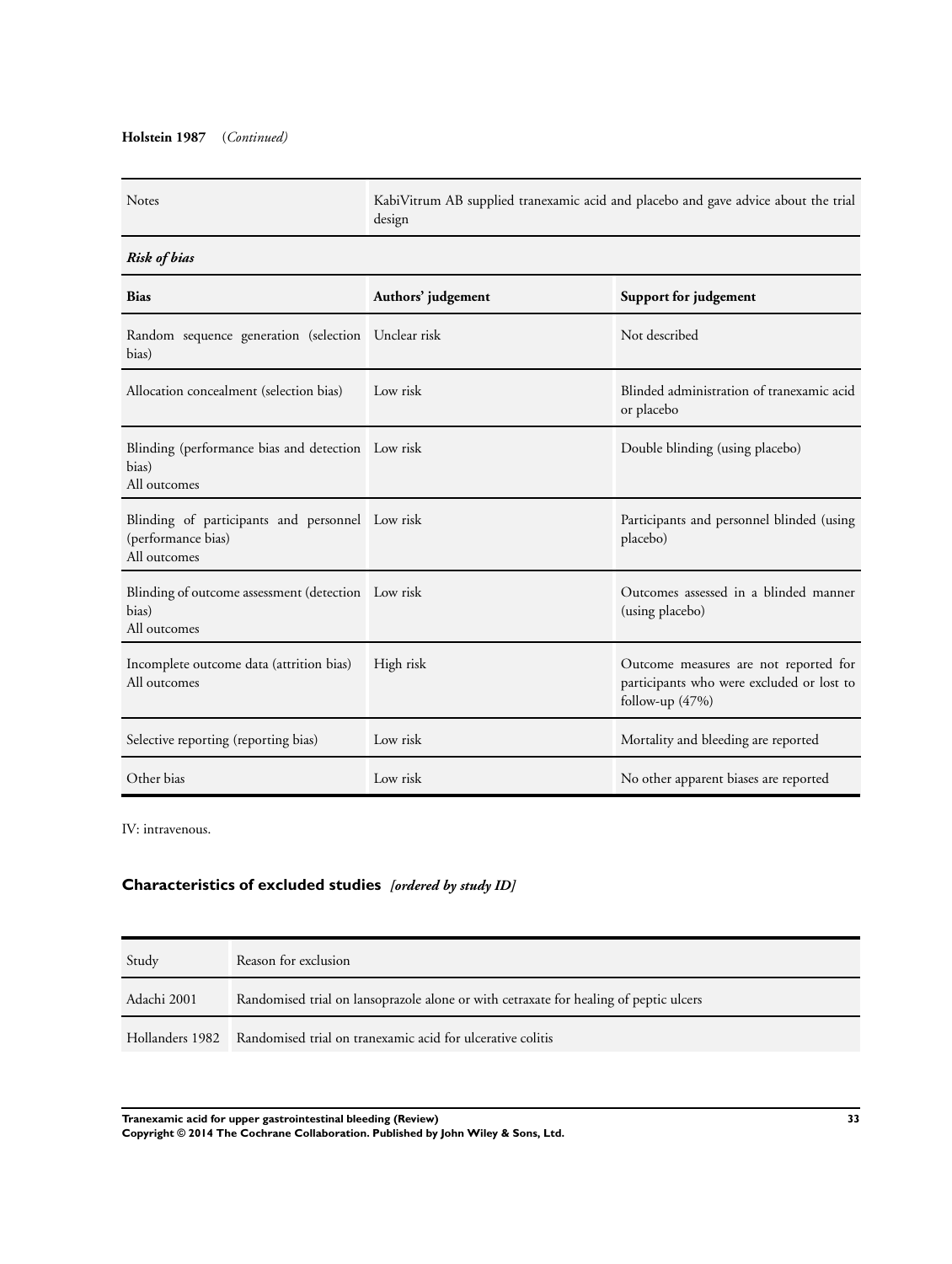<span id="page-36-0"></span>(*Continued)*

| Sabovic 2003 | Non-randomised trial on tranexamic acid as adjunctive therapy for upper gastrointestinal bleeding in patients<br>with renal failure |
|--------------|-------------------------------------------------------------------------------------------------------------------------------------|
| Tam 1989     | Randomised trial on cetraxate vs ranitidine for treatment of patients with gastric ulcer                                            |

## **Characteristics of ongoing studies** *[ordered by study ID]*

## **ISRCTN11225767**

| Trial name or title | Tranexamic acid for the treatment of gastrointestinal haemorrhage: an international randomised, double-<br>blind placebo-controlled trial (Haemorrhage ALleviation with Tranexamic acid? IntesTinal system HALT-<br>IT)                                                                                                                                                                                                                                                               |
|---------------------|---------------------------------------------------------------------------------------------------------------------------------------------------------------------------------------------------------------------------------------------------------------------------------------------------------------------------------------------------------------------------------------------------------------------------------------------------------------------------------------|
| Methods             | Randomised double-blind trial                                                                                                                                                                                                                                                                                                                                                                                                                                                         |
| Participants        | • Inclusion criteria: all adult patients with acute significant upper or lower gastrointestinal bleeding<br>when the responsible clinician is substantially uncertain as to the appropriateness of antifibrinolytic agents<br>in the patient<br>• Exclusion criteria: fundamental eligibility criterion: the responsible clinician's 'uncertainty' as to<br>whether an antifibrinolytic agent should be used in a particular patient with upper or lower gastrointestinal<br>bleeding |
| Interventions       | Tranexamic acid (loading dose 1 g over 10 minutes then infusion of 3 g over 24 hours) or matching placebo                                                                                                                                                                                                                                                                                                                                                                             |
| Outcomes            | Death in hospital within 28 days of randomisation (cause-specific mortality will also be recorded)                                                                                                                                                                                                                                                                                                                                                                                    |
| Starting date       | Date of first enrolment: January 2 2013                                                                                                                                                                                                                                                                                                                                                                                                                                               |
| Contact information | Professor Ian Roberts, haltit@lshtm.ac.uk<br>Ms Haleema Shakur, haltit@lshtm.ac.uk                                                                                                                                                                                                                                                                                                                                                                                                    |
| Target sample size  | 8000 participants                                                                                                                                                                                                                                                                                                                                                                                                                                                                     |
| Sponsor             | London School of Hygiene and Tropical Medicine (UK)                                                                                                                                                                                                                                                                                                                                                                                                                                   |
| Conditions assessed | Upper and lower gastrointestinal bleeding                                                                                                                                                                                                                                                                                                                                                                                                                                             |
| <b>Notes</b>        | Funded by Health Technology Assessment programme, which is part of the National Institute for Health<br>Research (NIHR), UK                                                                                                                                                                                                                                                                                                                                                           |

**Tranexamic acid for upper gastrointestinal bleeding (Review) 34**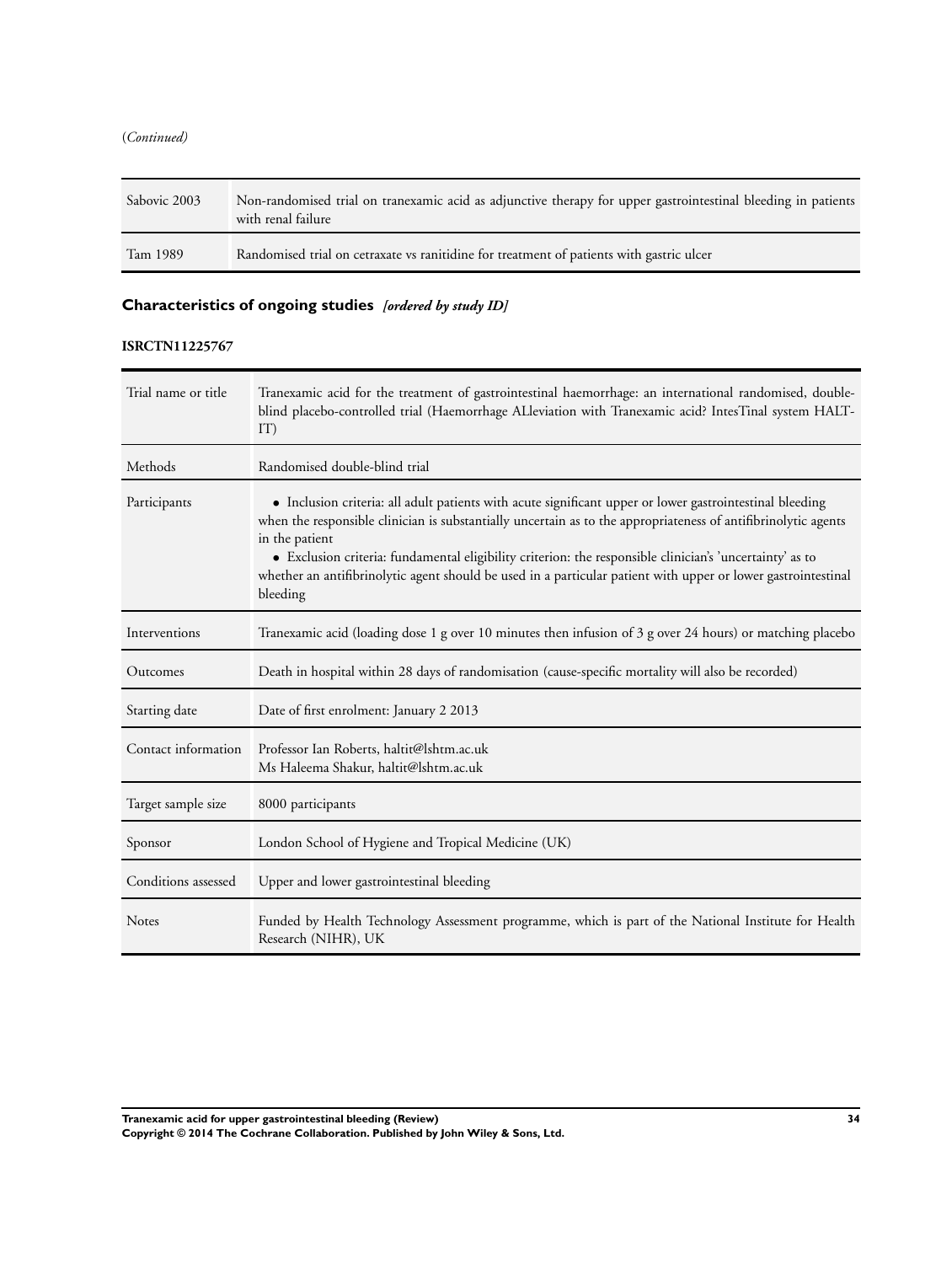## **D A T A A N D A N A L Y S E S**

## **Comparison 1. Tranexamic acid vs placebo**

| Outcome or subgroup title                                                      | No. of<br>studies        | No. of<br>participants | Statistical method               | <b>Effect</b> size  |
|--------------------------------------------------------------------------------|--------------------------|------------------------|----------------------------------|---------------------|
| 1 Mortality                                                                    | 8                        | 1701                   | Risk Ratio (M-H, Random, 95% CI) | $0.60$ [0.42, 0.87] |
| 2 Mortality scenario analysis,<br>treatment failure if participant<br>missing  | 8                        | 1701                   | Risk Ratio (M-H, Random, 95% CI) | $0.88$ [0.43, 1.81] |
| 3 Mortality in trials with low risk<br>of bias                                 | 8                        |                        | Risk Ratio (M-H, Random, 95% CI) | Subtotals only      |
| 3.1 Allocation sequence<br>generation                                          | $\mathbf{1}$             | 516                    | Risk Ratio (M-H, Random, 95% CI) | $0.46$ [0.26, 0.82] |
| 3.2 Allocation concealment                                                     | 7                        | 1654                   | Risk Ratio (M-H, Random, 95% CI) | $0.61$ [0.42, 0.89] |
| 3.3 Blinding                                                                   | 7                        | 1654                   | Risk Ratio (M-H, Random, 95% CI) | $0.61$ [0.42, 0.89] |
| 3.4 Incomplete outcome data                                                    | $\mathbf{1}$             | 206                    | Risk Ratio (M-H, Random, 95% CI) | $0.8$ [0.22, 2.89]  |
| 3.5 Selective reporting                                                        | 7                        | 1651                   | Risk Ratio (M-H, Random, 95% CI) | $0.60$ [0.41, 0.89] |
| 4 Mortality in relation to<br>endoscopic therapy                               | 8                        | 1701                   | Risk Ratio (M-H, Random, 95% CI) | $0.60$ [0.42, 0.87] |
| 4.1 Endoscopic therapy not<br>used                                             | 6                        | 1448                   | Risk Ratio (M-H, Random, 95% CI) | $0.60$ [0.40, 0.88] |
| 4.2 Endoscopic therapy used<br>to control bleeding                             | 2                        | 253                    | Risk Ratio (M-H, Random, 95% CI) | $0.66$ [0.22, 2.00] |
| 5 Mortality in relation to language<br>of publication                          | 8                        | 1701                   | Risk Ratio (M-H, Random, 95% CI) | $0.60$ [0.42, 0.87] |
| 5.1 Trials published in English                                                | 7                        | 1654                   | Risk Ratio (M-H, Random, 95% CI) | $0.61$ [0.42, 0.89] |
| 5.2 Trials translated from<br><b>Russian</b>                                   | $\mathbf{1}$             | 47                     | Risk Ratio (M-H, Random, 95% CI) | 0.38 [0.04, 3.38]   |
| 6 Rebleeding                                                                   | 7                        | 1651                   | Risk Ratio (M-H, Random, 95% CI) | $0.72$ [0.50, 1.03] |
| 7 Rebleeding scenario analysis,<br>treatment failure if participant<br>missing | 7                        | 1651                   | Risk Ratio (M-H, Random, 95% CI) | $0.80$ [0.51, 1.27] |
| 8 Rebleeding in trials with low risk<br>of bias                                | 7                        | 5581                   | Risk Ratio (M-H, Random, 95% CI) | $0.78$ [0.65, 0.93] |
| 8.1 Allocation sequence<br>generation                                          | $\mathbf{1}$             | 516                    | Risk Ratio (M-H, Random, 95% CI) | $1.16$ [0.83, 1.61] |
| 8.2 Allocation concealment                                                     | 6                        | 1604                   | Risk Ratio (M-H, Random, 95% CI) | $0.73$ [0.50, 1.07] |
| 8.3 Blinding                                                                   | 6                        | 1604                   | Risk Ratio (M-H, Random, 95% CI) | $0.73$ [0.50, 1.07] |
| 8.4 Incomplete outcome data                                                    | $\mathbf{1}$             | 206                    | Risk Ratio (M-H, Random, 95% CI) | $0.9$ [0.38, 2.12]  |
| 8.5 Selective reporting                                                        | $\overline{\phantom{a}}$ | 1651                   | Risk Ratio (M-H, Random, 95% CI) | $0.72$ [0.50, 1.03] |
| 9 Rebleeding in relation to<br>endoscopic therapy                              | $\overline{7}$           | 1651                   | Risk Ratio (M-H, Random, 95% CI) | $0.72$ [0.50, 1.03] |
| 9.1 Endoscopic therapy not<br>used                                             | 5                        | 1398                   | Risk Ratio (M-H, Random, 95% CI) | $0.70$ [0.45, 1.08] |
| 9.2 Endoscopic therapy used<br>to control bleeding                             | $\mathfrak{2}$           | 253                    | Risk Ratio (M-H, Random, 95% CI) | $0.77$ [0.36, 1.62] |

**Tranexamic acid for upper gastrointestinal bleeding (Review) 35**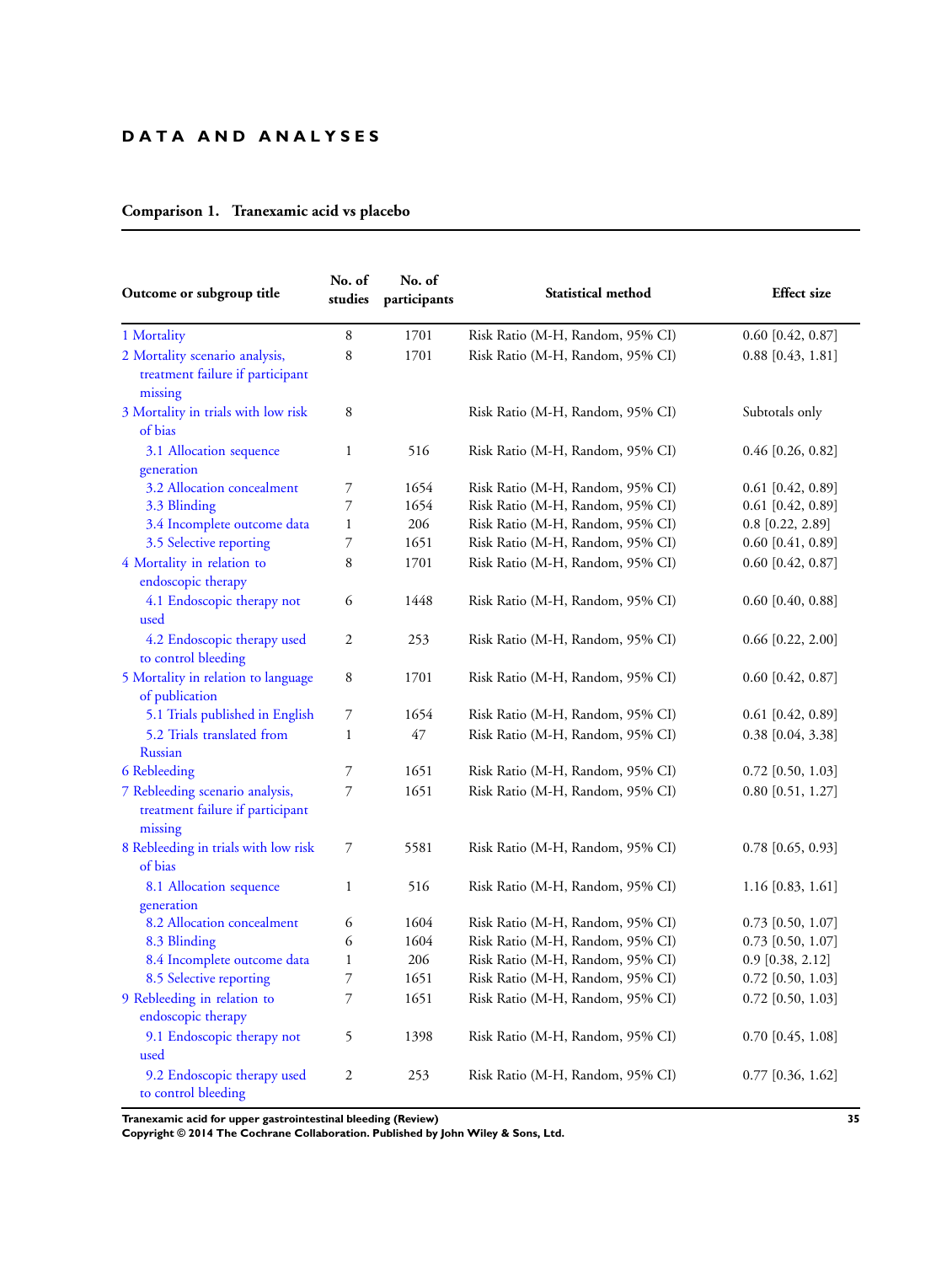| 10 Rebleeding in relation to<br>language of publication |   | 1651 | Risk Ratio (M-H, Random, 95% CI) | $0.72$ [0.50, 1.03] |
|---------------------------------------------------------|---|------|----------------------------------|---------------------|
| 10.1 Trials published in                                | 6 | 1604 | Risk Ratio (M-H, Random, 95% CI) | $0.73$ [0.50, 1.07] |
| English                                                 |   |      |                                  |                     |
| 10.2 Trials translated from                             |   | 47   | Risk Ratio (M-H, Random, 95% CI) | $0.45$ [0.10, 2.11] |
| <b>Russian</b>                                          |   |      |                                  |                     |
| 11 Myocardial infarction,                               | 3 | 1048 | Risk Ratio (M-H, Random, 95% CI) | $1.37$ [0.36, 5.28] |
| pulmonary embolism and<br>cerebral infarction           |   |      |                                  |                     |
| 12 Deep venous thrombosis                               | 3 | 1048 | Risk Ratio (M-H, Random, 95% CI) | 2.32 [0.60, 8.89]   |
| 13 Any thromboembolic event                             | 4 | 1095 | Risk Ratio (M-H, Random, 95% CI) | 1.86 [0.66, 5.24]   |
| 14 Surgery                                              | 7 | 1551 | Risk Ratio (M-H, Random, 95% CI) | $0.61$ [0.35, 1.04] |
| 15 Transfusion required                                 | 5 | 931  | Risk Ratio (M-H, Random, 95% CI) | $1.02$ [0.94, 1.11] |

## **Comparison 2. Tranexamic acid vs cimetidine or lansoprazole**

| Outcome or subgroup title | No. of<br>studies | No. of<br>participants | <b>Statistical method</b>        | <b>Effect size</b>  |
|---------------------------|-------------------|------------------------|----------------------------------|---------------------|
| 1 Mortality               |                   | 720                    | Risk Ratio (M-H, Random, 95% CI) | $0.91$ [0.50, 1.64] |
| 2 Bleeding                |                   | 720                    | Risk Ratio (M-H, Random, 95% CI) | $0.87$ [0.64, 1.20] |
| 3 Surgery                 |                   | 720                    | Risk Ratio (M-H, Random, 95% CI) | $0.83$ [0.54, 1.26] |
| 4 Transfusion             |                   | 720                    | Risk Ratio (M-H, Random, 95% CI) | $0.97$ [0.78, 1.22] |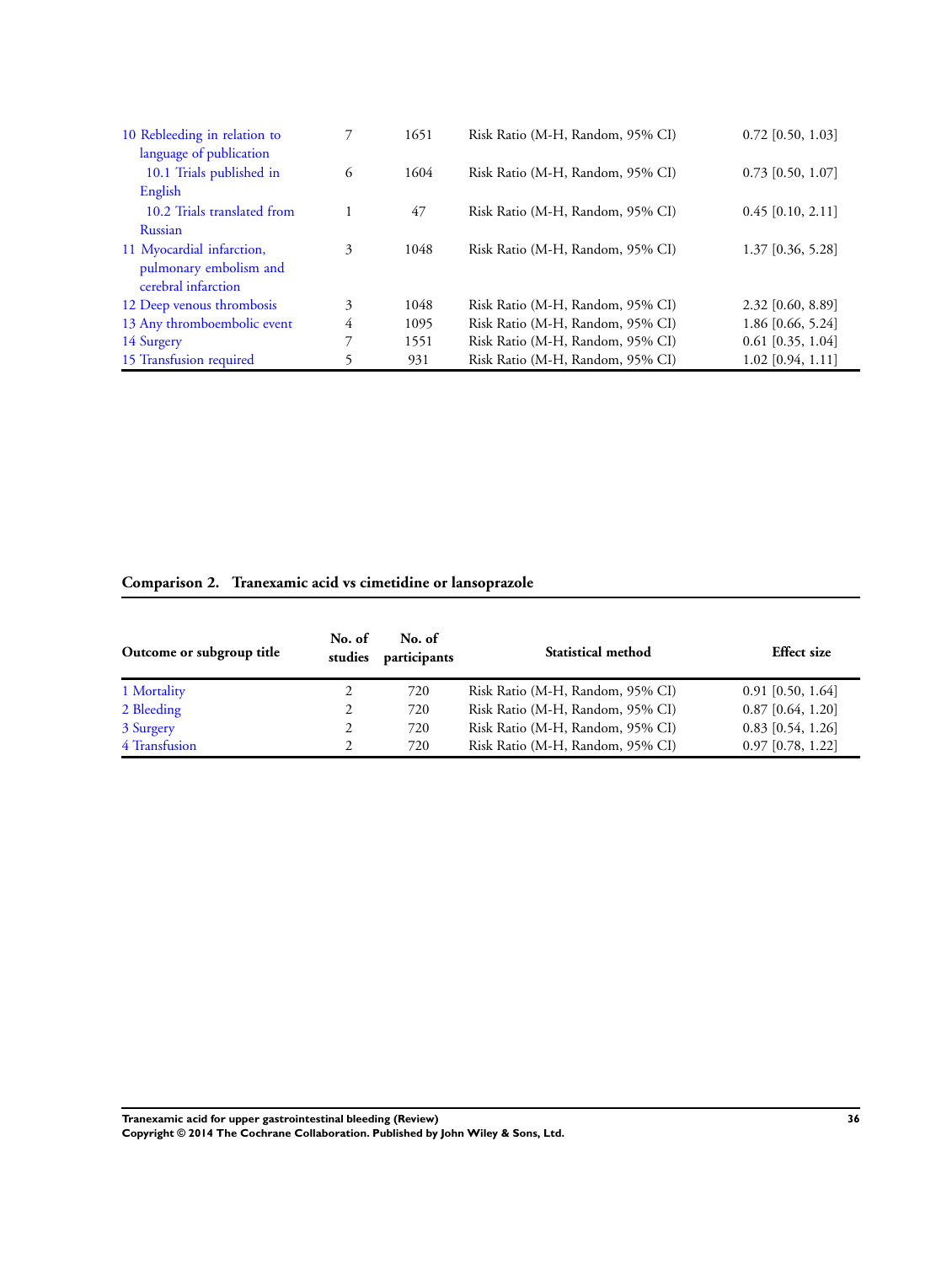## **Analysis 1.1. Comparison 1 Tranexamic acid vs placebo, Outcome 1 Mortality.**

<span id="page-39-0"></span>Review: Tranexamic acid for upper gastrointestinal bleeding

Comparison: 1 Tranexamic acid vs placebo

Outcome: 1 Mortality

| Study or subgroup                                                                                                                                                              | Tranexamic acid                                                                                                 | Control | <b>Risk Ratio</b><br>$M -$ | Weight  | <b>Risk Ratio</b><br>$M-$ |
|--------------------------------------------------------------------------------------------------------------------------------------------------------------------------------|-----------------------------------------------------------------------------------------------------------------|---------|----------------------------|---------|---------------------------|
|                                                                                                                                                                                | n/N                                                                                                             | n/N     | H,Random,95%               |         | H,Random,95%<br>CI.       |
| Bagnenko 2011                                                                                                                                                                  | 1/22                                                                                                            | 3/25    |                            | 2.9%    | 0.38 [ 0.04, 3.38 ]       |
| Barer 1983                                                                                                                                                                     | 16/256                                                                                                          | 35/260  |                            | 42.7 %  | 0.46 [0.26, 0.82]         |
| Bergqvist 1980                                                                                                                                                                 | 3/25                                                                                                            | 5/25    |                            | 7.9%    | $0.60$ $[0.16, 2.25]$     |
| Biggs 1976                                                                                                                                                                     | 2/103                                                                                                           | 4/97    |                            | 4.9%    | $0.47$ $[0.09, 2.51]$     |
| Cormack 1973                                                                                                                                                                   | 3/76                                                                                                            | 3/74    |                            | 5.6 %   | 0.97 [ 0.20, 4.67 ]       |
| Engquist 1979                                                                                                                                                                  | 11/102                                                                                                          | 12/102  |                            | 23.0 %  | 0.92 [ 0.42, 1.98 ]       |
| Hawkey 2001                                                                                                                                                                    | 4/103                                                                                                           | 5/103   |                            | 8.3 %   | 0.80 [ 0.22, 2.89 ]       |
| Holstein 1987                                                                                                                                                                  | 2/164                                                                                                           | 4/164   |                            | 4.8 %   | 0.50 [ 0.09, 2.69 ]       |
| <b>Total (95% CI)</b><br>Total events: 42 (Tranexamic acid), 71 (Control)<br>Test for overall effect: $Z = 2.68$ (P = 0.0073)<br>Test for subgroup differences: Not applicable | 851<br>Heterogeneity: Tau <sup>2</sup> = 0.0; Chi <sup>2</sup> = 2.81, df = 7 (P = 0.90); l <sup>2</sup> = 0.0% | 850     |                            | 100.0 % | 0.60 [0.42, 0.87]         |
|                                                                                                                                                                                |                                                                                                                 |         |                            |         |                           |
|                                                                                                                                                                                |                                                                                                                 |         |                            |         |                           |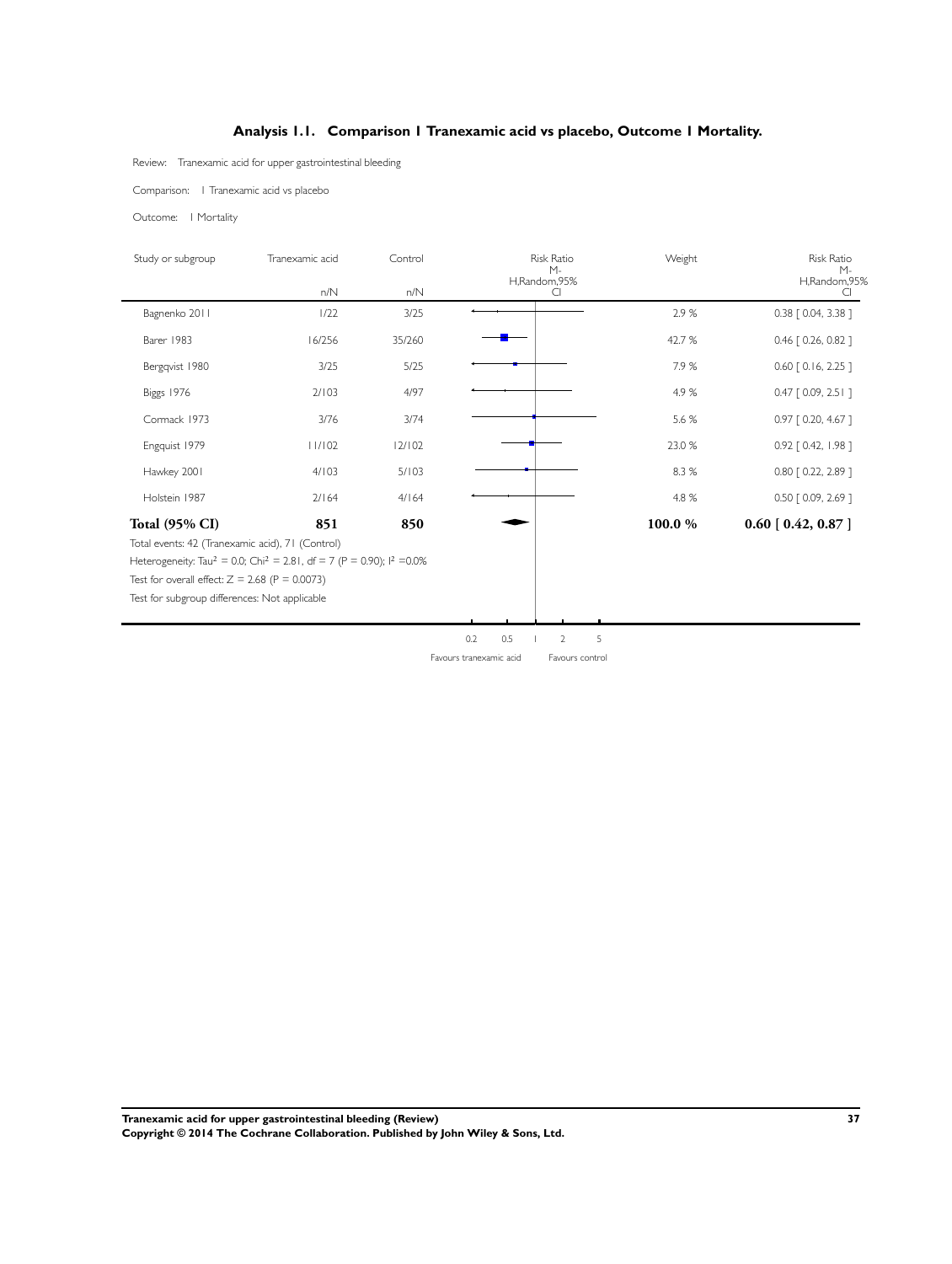## <span id="page-40-0"></span>**Analysis 1.2. Comparison 1 Tranexamic acid vs placebo, Outcome 2 Mortality scenario analysis, treatment failure if participant missing.**

Review: Tranexamic acid for upper gastrointestinal bleeding

Comparison: 1 Tranexamic acid vs placebo

Outcome: 2 Mortality scenario analysis, treatment failure if participant missing

| Study or subgroup     | Tranexamic acid | Placebo | Risk Ratio<br>$M-$ | Weight | Risk Ratio<br>$M -$        |
|-----------------------|-----------------|---------|--------------------|--------|----------------------------|
|                       | n/N             | n/N     | H,Random,95%<br>CI |        | H,Random,95%<br>CI.        |
| Bagnenko 2011         | 1/22            | 3/25    |                    | 7.0 %  | 0.38 [ 0.04, 3.38 ]        |
| Barer 1983            | 16/256          | 35/260  |                    | 18.2%  | 0.46 [ 0.26, 0.82 ]        |
| Bergqvist 1980        | 7/25            | $5/25$  |                    | 14.6 % | 1.40 [ 0.51, 3.82 ]        |
| Biggs 1976            | 2/103           | 4/97    |                    | 9.7%   | $0.47$ $[0.09, 2.51]$      |
| Cormack 1973          | $3/76$          | 3/74    |                    | 10.4 % | 0.97 [0.20, 4.67]          |
| Engquist 1979         | 37/102          | 12/102  | $-$                | 18.0%  | 3.08 [ 1.71, 5.56 ]        |
| Hawkey 2001           | 4/103           | 5/103   |                    | 12.4 % | 0.80 [ 0.22, 2.89 ]        |
| Holstein 1987         | $2/164$         | 4/164   |                    | 9.6%   | 0.50 [ 0.09, 2.69 ]        |
| <b>Total (95% CI)</b> | 851             | 850     |                    | 100.0% | $0.88$ [ $0.43$ , $1.81$ ] |
|                       |                 |         |                    |        |                            |
|                       |                 |         |                    |        |                            |

**Tranexamic acid for upper gastrointestinal bleeding (Review) 38 Copyright © 2014 The Cochrane Collaboration. Published by John Wiley & Sons, Ltd.**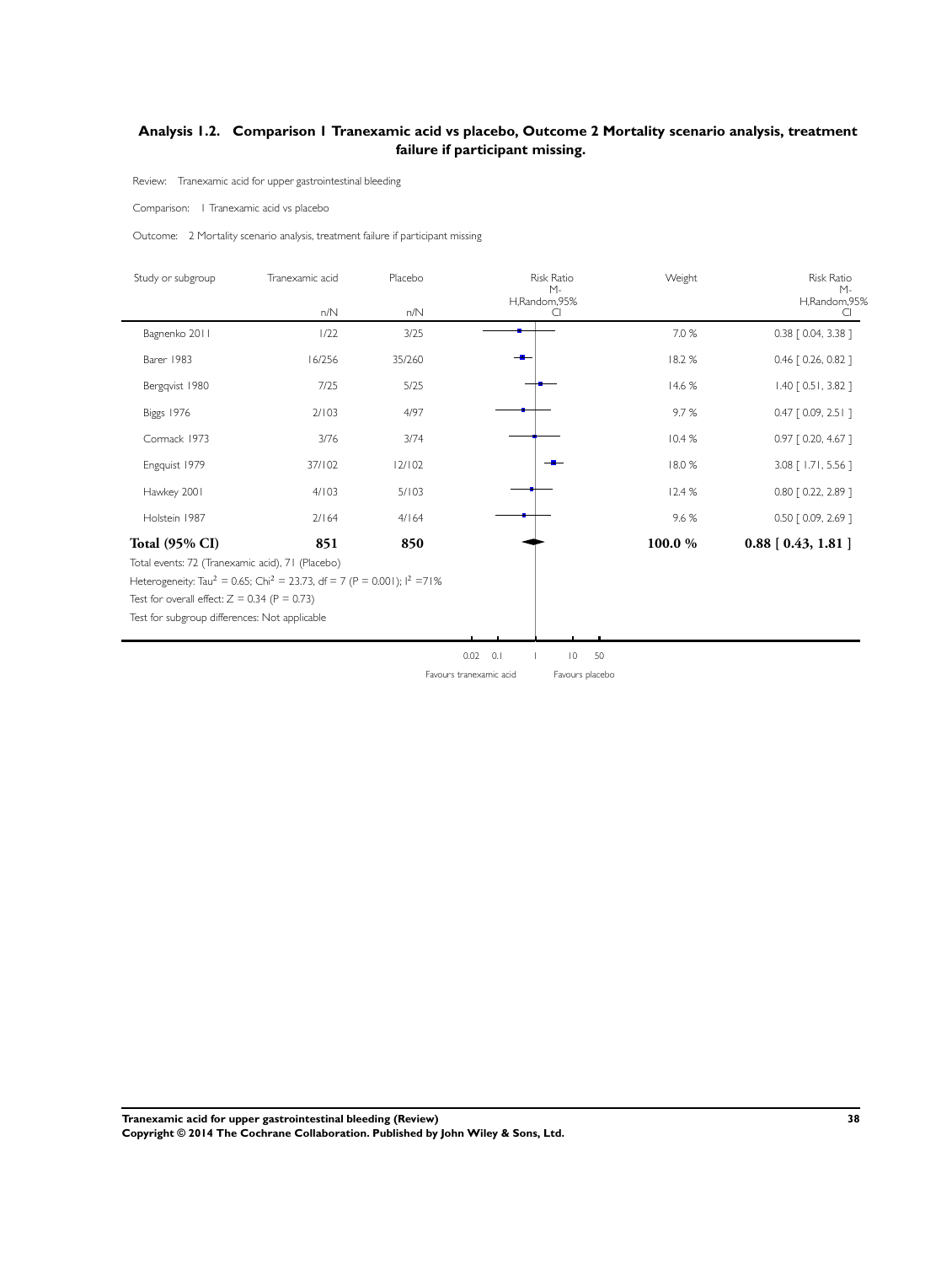## **Analysis 1.3. Comparison 1 Tranexamic acid vs placebo, Outcome 3 Mortality in trials with low risk of bias.**

Review: Tranexamic acid for upper gastrointestinal bleeding

Comparison: 1 Tranexamic acid vs placebo

Outcome: 3 Mortality in trials with low risk of bias

| Study or subgroup                                                                                                                                            | Tranexamic acid | Placebo | <b>Risk Ratio</b><br>$M -$                                                      | Weight  | <b>Risk Ratio</b><br>М-    |
|--------------------------------------------------------------------------------------------------------------------------------------------------------------|-----------------|---------|---------------------------------------------------------------------------------|---------|----------------------------|
|                                                                                                                                                              | n/N             | n/N     | H,Random,95%<br>CI                                                              |         | H,Random,95%<br>CI         |
| Allocation sequence generation                                                                                                                               |                 |         |                                                                                 |         |                            |
| Barer 1983                                                                                                                                                   | 16/256          | 35/260  |                                                                                 | 100.0 % | 0.46 [ 0.26, 0.82 ]        |
| Subtotal (95% CI)                                                                                                                                            | 256             | 260     |                                                                                 | 100.0 % | $0.46$ [ $0.26$ , $0.82$ ] |
| Total events: 16 (Tranexamic acid), 35 (Placebo)<br>Heterogeneity: not applicable                                                                            |                 |         |                                                                                 |         |                            |
| Test for overall effect: $Z = 2.66$ (P = 0.0079)                                                                                                             |                 |         |                                                                                 |         |                            |
| 2 Allocation concealment                                                                                                                                     |                 |         |                                                                                 |         |                            |
| Barer 1983                                                                                                                                                   | 16/256          | 35/260  |                                                                                 | 44.0 %  | $0.46$ $[0.26, 0.82]$      |
| Bergqvist 1980                                                                                                                                               | 3/25            | 5/25    |                                                                                 | 8.1%    | $0.60$ $[0.16, 2.25]$      |
| Biggs 1976                                                                                                                                                   | 2/103           | 4/97    |                                                                                 | 5.0%    | $0.47$ $[0.09, 2.51]$      |
| Cormack 1973                                                                                                                                                 | 3/76            | 3/74    |                                                                                 | 5.7 %   | $0.97$ $[0.20, 4.67]$      |
| Engquist 1979                                                                                                                                                | 11/102          | 12/102  |                                                                                 | 23.7%   | $0.92$ $[0.42, 1.98]$      |
| Hawkey 2001                                                                                                                                                  | 4/103           | 5/103   |                                                                                 | 8.5 %   | $0.80$ $[0.22, 2.89]$      |
| Holstein 1987                                                                                                                                                | 2/164           | 4/164   |                                                                                 | 5.0 %   | $0.50$ $[0.09, 2.69]$      |
| Subtotal (95% CI)                                                                                                                                            | 829             | 825     |                                                                                 | 100.0 % | $0.61$ [ $0.42, 0.89$ ]    |
| Total events: 41 (Tranexamic acid), 68 (Placebo)                                                                                                             |                 |         |                                                                                 |         |                            |
| Heterogeneity: Tau <sup>2</sup> = 0.0; Chi <sup>2</sup> = 2.63, df = 6 (P = 0.85); l <sup>2</sup> = 0.0%<br>Test for overall effect: $Z = 2.57$ (P = 0.010)  |                 |         |                                                                                 |         |                            |
| 3 Blinding                                                                                                                                                   |                 |         |                                                                                 |         |                            |
| Barer 1983                                                                                                                                                   | 16/256          | 35/260  |                                                                                 | 44.0 %  | $0.46$ $[0.26, 0.82]$      |
| Bergqvist 1980                                                                                                                                               | 3/25            | 5/25    |                                                                                 | 8.1%    | $0.60$ [ $0.16$ , $2.25$ ] |
| <b>Biggs 1976</b>                                                                                                                                            | 2/103           | 4/97    |                                                                                 | 5.0%    | $0.47$ $[0.09, 2.51]$      |
| Cormack 1973                                                                                                                                                 | 3/76            | 3/74    |                                                                                 | 5.7%    | $0.97$ [ 0.20, 4.67 ]      |
| Engquist 1979                                                                                                                                                | 11/102          | 12/102  |                                                                                 | 23.7%   | 0.92 [ 0.42, 1.98 ]        |
| Hawkey 2001                                                                                                                                                  | 4/103           | 5/103   |                                                                                 | 8.5 %   | $0.80$ $[0.22, 2.89]$      |
| Holstein 1987                                                                                                                                                | 2/164           | 4/164   |                                                                                 | 5.0 %   | $0.50$ $[0.09, 2.69]$      |
| Subtotal (95% CI)                                                                                                                                            | 829             | 825     |                                                                                 | 100.0%  | $0.61$ [ $0.42$ , $0.89$ ] |
| Total events: 41 (Tranexamic acid), 68 (Placebo)<br>Heterogeneity: Tau <sup>2</sup> = 0.0; Chi <sup>2</sup> = 2.63, df = 6 (P = 0.85); l <sup>2</sup> = 0.0% |                 |         |                                                                                 |         |                            |
|                                                                                                                                                              |                 |         |                                                                                 |         |                            |
|                                                                                                                                                              |                 |         | 0.2<br>0.5<br>$\overline{2}$<br>5<br>Favours tranexamic acid<br>Favours placebo |         |                            |

(*Continued* ... )

**Tranexamic acid for upper gastrointestinal bleeding (Review) 39 Copyright © 2014 The Cochrane Collaboration. Published by John Wiley & Sons, Ltd.**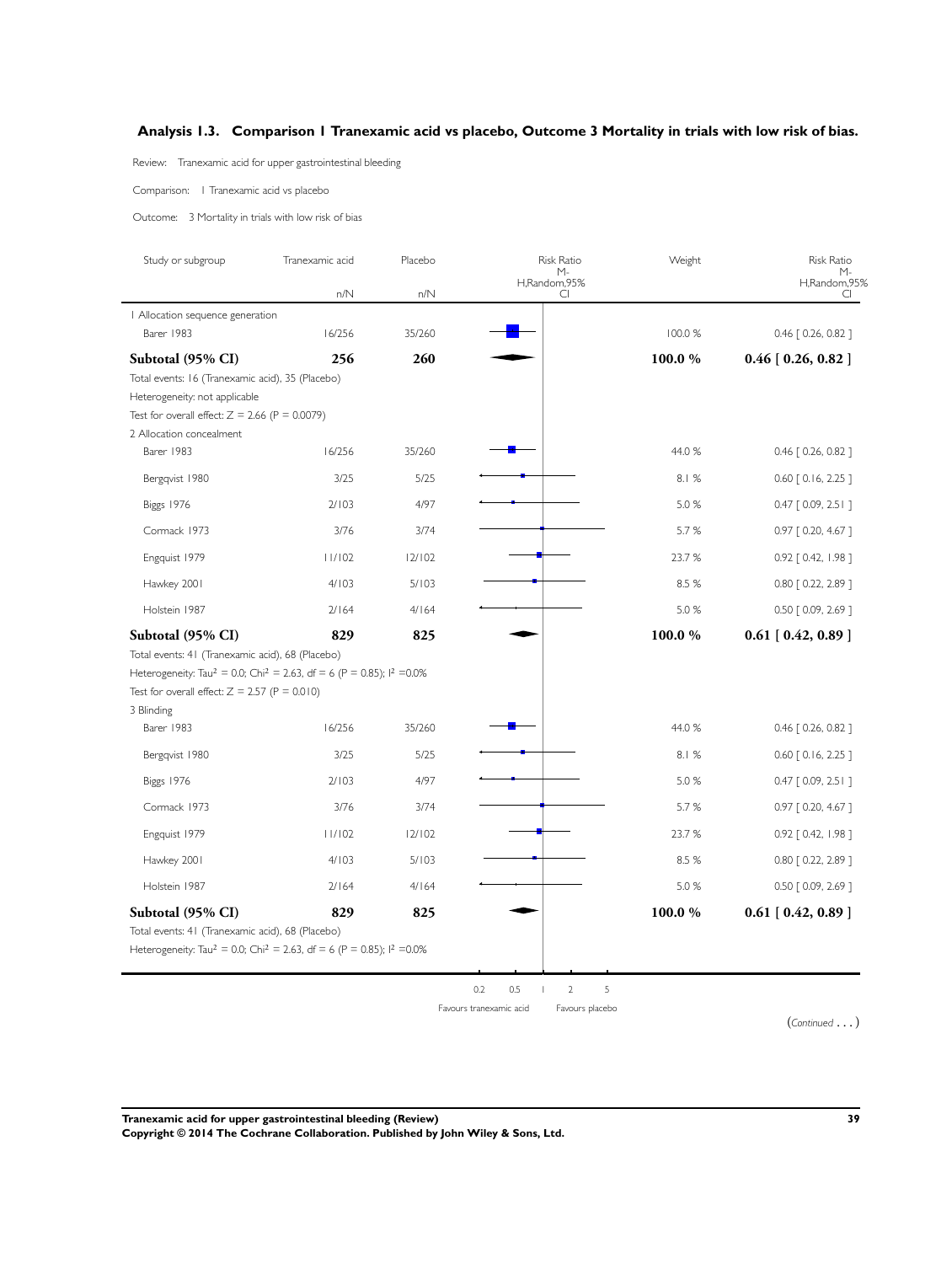| Study or subgroup                                                                               | Tranexamic acid | Placebo | <b>Risk Ratio</b><br>$M -$<br>H,Random,95% | Weight  | $(\ldots$ Continued)<br><b>Risk Ratio</b><br>$M -$<br>H,Random,95% |
|-------------------------------------------------------------------------------------------------|-----------------|---------|--------------------------------------------|---------|--------------------------------------------------------------------|
|                                                                                                 | n/N             | n/N     | CI                                         |         | CI                                                                 |
| Test for overall effect: $Z = 2.57$ (P = 0.010)                                                 |                 |         |                                            |         |                                                                    |
| 4 Incomplete outcome data                                                                       |                 |         |                                            |         |                                                                    |
| Hawkey 2001                                                                                     | 4/103           | 5/103   |                                            | 100.0 % | 0.80 [ 0.22, 2.89 ]                                                |
| Subtotal (95% CI)                                                                               | 103             | 103     |                                            | 100.0%  | $0.80$ [ $0.22$ , 2.89 ]                                           |
| Total events: 4 (Tranexamic acid), 5 (Placebo)                                                  |                 |         |                                            |         |                                                                    |
| Heterogeneity: not applicable                                                                   |                 |         |                                            |         |                                                                    |
| Test for overall effect: $Z = 0.34$ (P = 0.73)                                                  |                 |         |                                            |         |                                                                    |
| 5 Selective reporting<br>Bagnenko 2011                                                          | 1/22            | 3/25    |                                            | 3.1%    | 0.38 [ 0.04, 3.38 ]                                                |
|                                                                                                 |                 |         |                                            |         |                                                                    |
| Barer 1983                                                                                      | 16/256          | 35/260  |                                            | 46.4%   | $0.46$ $[0.26, 0.82]$                                              |
| Biggs 1976                                                                                      | 2/103           | 4/97    |                                            | 5.3 %   | $0.47$ $[0.09, 2.51]$                                              |
| Cormack 1973                                                                                    | 3/76            | 3/74    |                                            | 6.0%    | 0.97 [ 0.20, 4.67 ]                                                |
| Engquist 1979                                                                                   | 11/102          | 12/102  |                                            | 25.0 %  | 0.92 [ 0.42, 1.98 ]                                                |
| Hawkey 2001                                                                                     | 4/103           | 5/103   |                                            | 9.0%    | $0.80$ $[0.22, 2.89]$                                              |
| Holstein 1987                                                                                   | 2/164           | 4/164   |                                            | 5.2 %   | 0.50 [ 0.09, 2.69 ]                                                |
| Subtotal (95% CI)                                                                               | 826             | 825     |                                            | 100.0%  | $0.60$ [ $0.41, 0.89$ ]                                            |
| Total events: 39 (Tranexamic acid), 66 (Placebo)                                                |                 |         |                                            |         |                                                                    |
| Heterogeneity: Tau <sup>2</sup> = 0.0; Chi <sup>2</sup> = 2.81, df = 6 (P = 0.83); $1^2$ = 0.0% |                 |         |                                            |         |                                                                    |
| Test for overall effect: $Z = 2.57$ (P = 0.010)                                                 |                 |         |                                            |         |                                                                    |
| Test for subgroup differences: Chi <sup>2</sup> = 0.98, df = 4 (P = 0.91), $1^2$ = 0.0%         |                 |         |                                            |         |                                                                    |
|                                                                                                 |                 |         |                                            |         |                                                                    |
|                                                                                                 |                 |         | 5<br>0.2<br>0.5<br>$\overline{2}$          |         |                                                                    |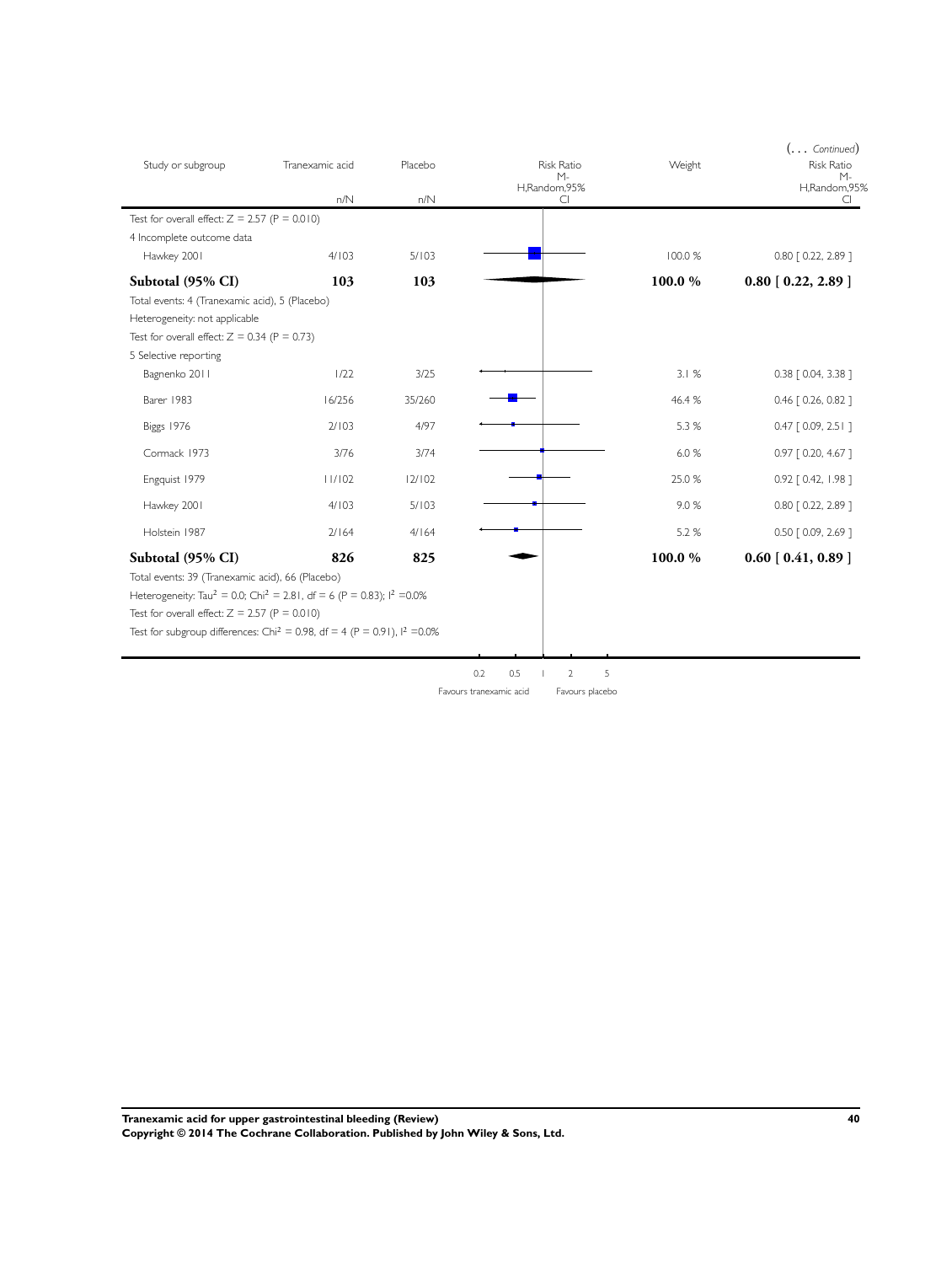## <span id="page-43-0"></span>**Analysis 1.4. Comparison 1 Tranexamic acid vs placebo, Outcome 4 Mortality in relation to endoscopic therapy.**

Review: Tranexamic acid for upper gastrointestinal bleeding

#### Comparison: 1 Tranexamic acid vs placebo

Outcome: 4 Mortality in relation to endoscopic therapy

| Study or subgroup                                                                                                                                                                                                                                                                                           | Tranexamic acid | Placebo | <b>Risk Ratio</b>           | Weight | <b>Risk Ratio</b>           |
|-------------------------------------------------------------------------------------------------------------------------------------------------------------------------------------------------------------------------------------------------------------------------------------------------------------|-----------------|---------|-----------------------------|--------|-----------------------------|
|                                                                                                                                                                                                                                                                                                             | n/N             | n/N     | $M -$<br>H,Random,95%<br>CI |        | $M -$<br>H,Random,95%<br>C. |
| Endoscopic therapy not used                                                                                                                                                                                                                                                                                 |                 |         |                             |        |                             |
| Barer 1983                                                                                                                                                                                                                                                                                                  | 16/256          | 35/260  |                             | 42.7%  | 0.46 [ 0.26, 0.82 ]         |
| Bergqvist 1980                                                                                                                                                                                                                                                                                              | 3/25            | 5/25    |                             | 7.9%   | $0.60$ $[0.16, 2.25]$       |
| Biggs 1976                                                                                                                                                                                                                                                                                                  | 2/103           | 4/97    |                             | 4.9%   | $0.47$ $[0.09, 2.51]$       |
| Cormack 1973                                                                                                                                                                                                                                                                                                | 3/76            | 3/74    |                             | 5.6 %  | 0.97 [ 0.20, 4.67 ]         |
| Engquist 1979                                                                                                                                                                                                                                                                                               | 11/102          | 12/102  |                             | 23.0 % | 0.92 [ 0.42, 1.98 ]         |
| Holstein 1987                                                                                                                                                                                                                                                                                               | 2/164           | 4/164   |                             | 4.8 %  | 0.50 [ 0.09, 2.69 ]         |
| Subtotal (95% CI)                                                                                                                                                                                                                                                                                           | 726             | 722     |                             | 88.9%  | $0.60$ [ $0.40, 0.88$ ]     |
| Heterogeneity: Tau <sup>2</sup> = 0.0; Chi <sup>2</sup> = 2.45, df = 5 (P = 0.78); l <sup>2</sup> = 0.0%<br>Test for overall effect: $Z = 2.58$ (P = 0.0098)<br>2 Endoscopic therapy used to control bleeding                                                                                               |                 |         |                             |        |                             |
| Bagnenko 2011                                                                                                                                                                                                                                                                                               | 1/22            | 3/25    |                             | 2.9%   | 0.38 [ 0.04, 3.38 ]         |
| Hawkey 2001                                                                                                                                                                                                                                                                                                 | 4/103           | 5/103   |                             | 8.3%   | 0.80 [ 0.22, 2.89 ]         |
| Subtotal (95% CI)                                                                                                                                                                                                                                                                                           | 125             | 128     |                             | 11.1 % | $0.66$ [ $0.22$ , 2.00 ]    |
| Total events: 5 (Tranexamic acid), 8 (Placebo)<br>Heterogeneity: Tau <sup>2</sup> = 0.0; Chi <sup>2</sup> = 0.33, df = 1 (P = 0.56); $1^2$ = 0.0%<br>Test for overall effect: $Z = 0.73$ (P = 0.46)                                                                                                         |                 |         |                             |        |                             |
| <b>Total (95% CI)</b>                                                                                                                                                                                                                                                                                       | 851             | 850     |                             | 100.0% | $0.60$ [ $0.42, 0.87$ ]     |
| Total events: 42 (Tranexamic acid), 71 (Placebo)<br>Heterogeneity: Tau <sup>2</sup> = 0.0; Chi <sup>2</sup> = 2.81, df = 7 (P = 0.90); l <sup>2</sup> = 0.0%<br>Test for overall effect: $Z = 2.68$ (P = 0.0073)<br>Test for subgroup differences: Chi <sup>2</sup> = 0.03, df = 1 (P = 0.86), $1^2$ = 0.0% |                 |         |                             |        |                             |

0.2 0.5 1 2 5

**Tranexamic acid for upper gastrointestinal bleeding (Review) 41 Copyright © 2014 The Cochrane Collaboration. Published by John Wiley & Sons, Ltd.**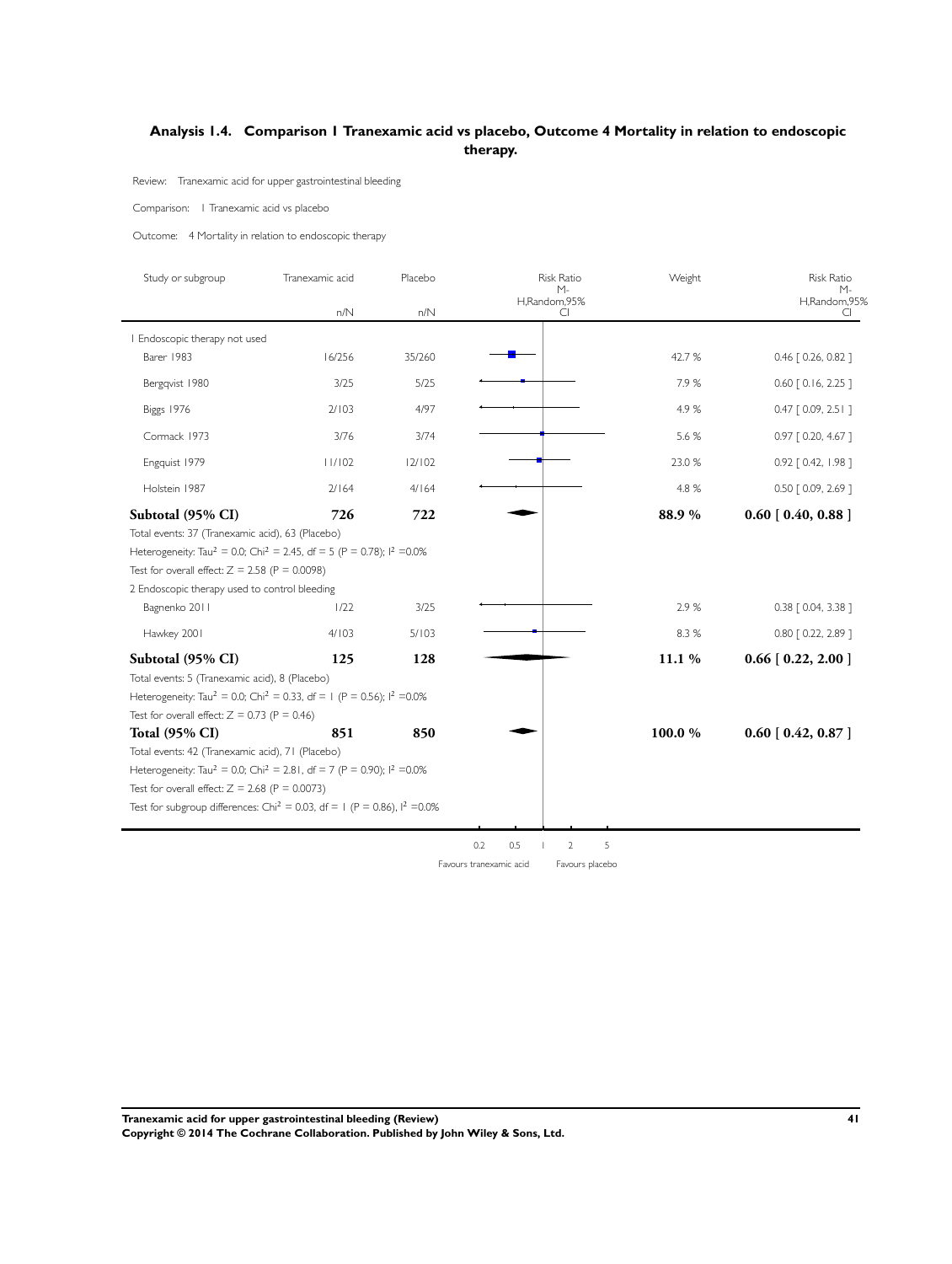## <span id="page-44-0"></span>**Analysis 1.5. Comparison 1 Tranexamic acid vs placebo, Outcome 5 Mortality in relation to language of publication.**

Review: Tranexamic acid for upper gastrointestinal bleeding

#### Comparison: 1 Tranexamic acid vs placebo

Outcome: 5 Mortality in relation to language of publication

| Study or subgroup                                                                                        | Tranexamic acid | Placebo | <b>Risk Ratio</b><br>$M -$ | Weight | <b>Risk Ratio</b>           |
|----------------------------------------------------------------------------------------------------------|-----------------|---------|----------------------------|--------|-----------------------------|
|                                                                                                          | n/N             | n/N     | H,Random,95%<br>CI         |        | $M -$<br>H,Random,95%<br>CI |
| Trials published in English                                                                              |                 |         |                            |        |                             |
| Barer 1983                                                                                               | 16/256          | 35/260  |                            | 42.7%  | 0.46 [ 0.26, 0.82 ]         |
| Bergqvist 1980                                                                                           | 3/25            | 5/25    |                            | 7.9%   | $0.60$ $[0.16, 2.25]$       |
| Biggs 1976                                                                                               | 2/103           | 4/97    |                            | 4.9%   | $0.47$ $[0.09, 2.51]$       |
| Cormack 1973                                                                                             | 3/76            | 3/74    |                            | 5.6 %  | 0.97 [0.20, 4.67]           |
| Engquist 1979                                                                                            | 11/102          | 12/102  |                            | 23.0 % | 0.92 [ 0.42, 1.98 ]         |
| Hawkey 2001                                                                                              | 4/103           | 5/103   |                            | 8.3 %  | 0.80 [ 0.22, 2.89 ]         |
| Holstein 1987                                                                                            | 2/164           | 4/164   |                            | 4.8 %  | 0.50 [ 0.09, 2.69 ]         |
| Subtotal (95% CI)                                                                                        | 829             | 825     |                            | 97.1 % | $0.61$ [ $0.42, 0.89$ ]     |
| Total events: 41 (Tranexamic acid), 68 (Placebo)                                                         |                 |         |                            |        |                             |
| Heterogeneity: Tau <sup>2</sup> = 0.0; Chi <sup>2</sup> = 2.63, df = 6 (P = 0.85); l <sup>2</sup> = 0.0% |                 |         |                            |        |                             |
| Test for overall effect: $Z = 2.57$ (P = 0.010)                                                          |                 |         |                            |        |                             |
| 2 Trials translated from Russian                                                                         |                 |         |                            |        |                             |
| Bagnenko 2011                                                                                            | 1/22            | 3/25    |                            | 2.9%   | 0.38 [ 0.04, 3.38 ]         |
| Subtotal (95% CI)                                                                                        | 22              | 25      |                            | 2.9%   | $0.38$ [ $0.04, 3.38$ ]     |
| Total events: I (Tranexamic acid), 3 (Placebo)                                                           |                 |         |                            |        |                             |
| Heterogeneity: not applicable                                                                            |                 |         |                            |        |                             |
| Test for overall effect: $Z = 0.87$ (P = 0.38)                                                           |                 |         |                            |        |                             |
| <b>Total (95% CI)</b>                                                                                    | 851             | 850     |                            | 100.0% | $0.60$ [ $0.42, 0.87$ ]     |
| Total events: 42 (Tranexamic acid), 71 (Placebo)                                                         |                 |         |                            |        |                             |
| Heterogeneity: Tau <sup>2</sup> = 0.0; Chi <sup>2</sup> = 2.81, df = 7 (P = 0.90); $1^2$ = 0.0%          |                 |         |                            |        |                             |
| Test for overall effect: $Z = 2.68$ (P = 0.0073)                                                         |                 |         |                            |        |                             |
| Test for subgroup differences: Chi <sup>2</sup> = 0.18, df = 1 (P = 0.67), $1^2$ =0.0%                   |                 |         |                            |        |                             |

 $0.2$  0.5  $2$  5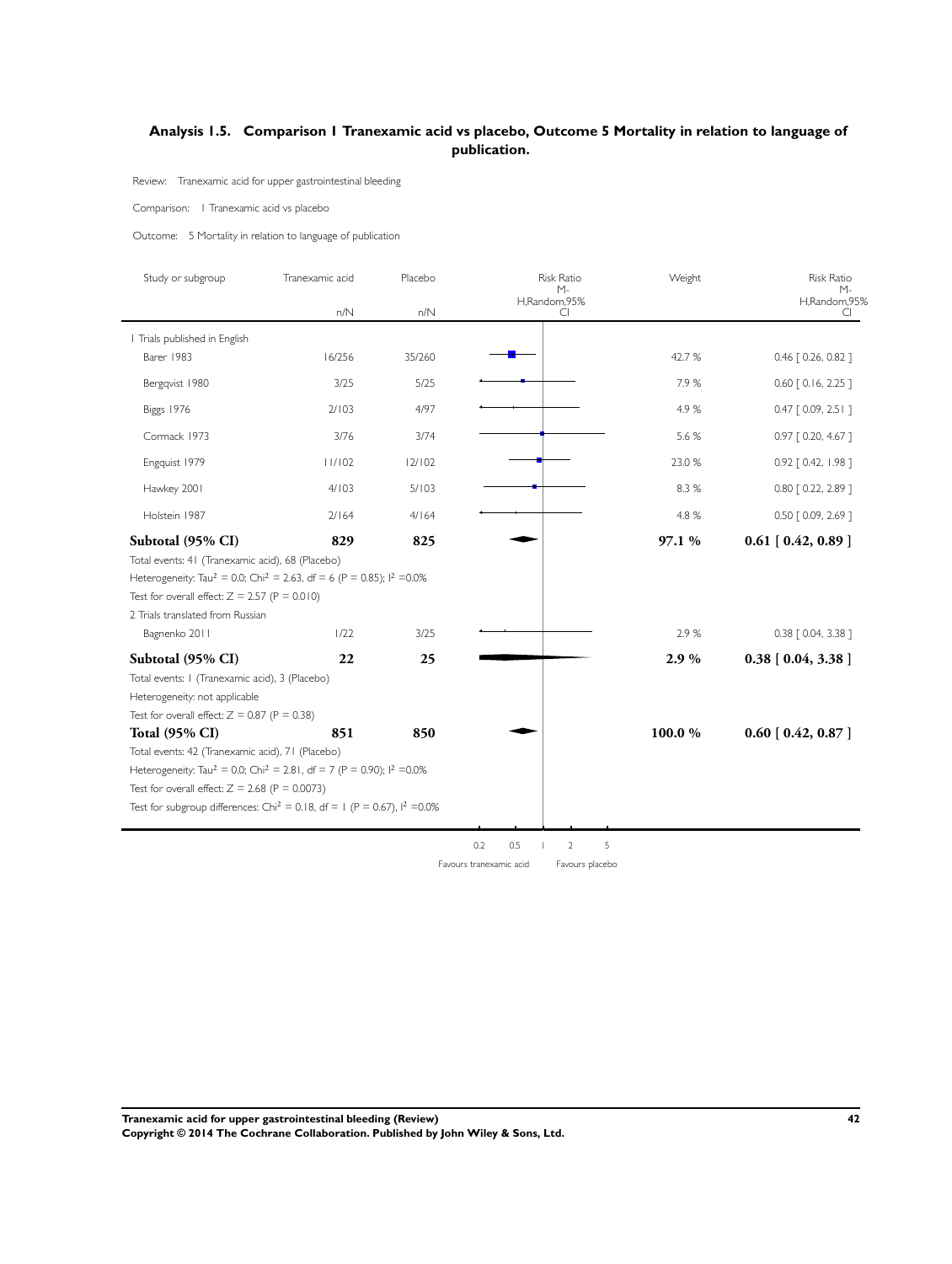## **Analysis 1.6. Comparison 1 Tranexamic acid vs placebo, Outcome 6 Rebleeding.**

<span id="page-45-0"></span>Review: Tranexamic acid for upper gastrointestinal bleeding

Comparison: 1 Tranexamic acid vs placebo

Outcome: 6 Rebleeding

| Study or subgroup     | Tranexamic acid | Placebo | Risk Ratio<br>M-<br>H,Random,95%                                                  | Weight | Risk Ratio<br>М-           |
|-----------------------|-----------------|---------|-----------------------------------------------------------------------------------|--------|----------------------------|
|                       | $n/N$           | $n/N$   | CI                                                                                |        | H,Random,95%<br>CI.        |
| Bagnenko 2011         | 2/22            | $5/25$  |                                                                                   | 4.7 %  | $0.45$ [ $0.10, 2.11$ ]    |
| Barer 1983            | 58/256          | 51/260  |                                                                                   | 25.5 % | $1.16$ [ 0.83, 1.61 ]      |
| Biggs 1976            | 7/103           | 21/97   |                                                                                   | 12.3 % | $0.31$ [ 0.14, 0.71 ]      |
| Cormack 1973          | 8/76            | 11/74   |                                                                                   | 11.5 % | $0.71$ $[0.30, 1.66]$      |
| Engquist 1979         | 23/102          | 29/102  |                                                                                   | 20.9%  | 0.79 [ 0.49, 1.27 ]        |
| Hawkey 2001           | 9/103           | 10/103  |                                                                                   | 11.4%  | 0.90 [0.38, 2.12]          |
| Holstein 1987         | 10/164          | 19/164  |                                                                                   | 13.8 % | $0.53$ $[0.25, 1.10]$      |
| <b>Total (95% CI)</b> | 826             | 825     |                                                                                   | 100.0% | $0.72$ [ $0.50$ , $1.03$ ] |
|                       |                 |         | 0.7<br>1.5<br>0.5<br>$\overline{2}$<br>Favours placebo<br>Favours tranexamic acid |        |                            |
|                       |                 |         |                                                                                   |        |                            |

**Tranexamic acid for upper gastrointestinal bleeding (Review) 43 Copyright © 2014 The Cochrane Collaboration. Published by John Wiley & Sons, Ltd.**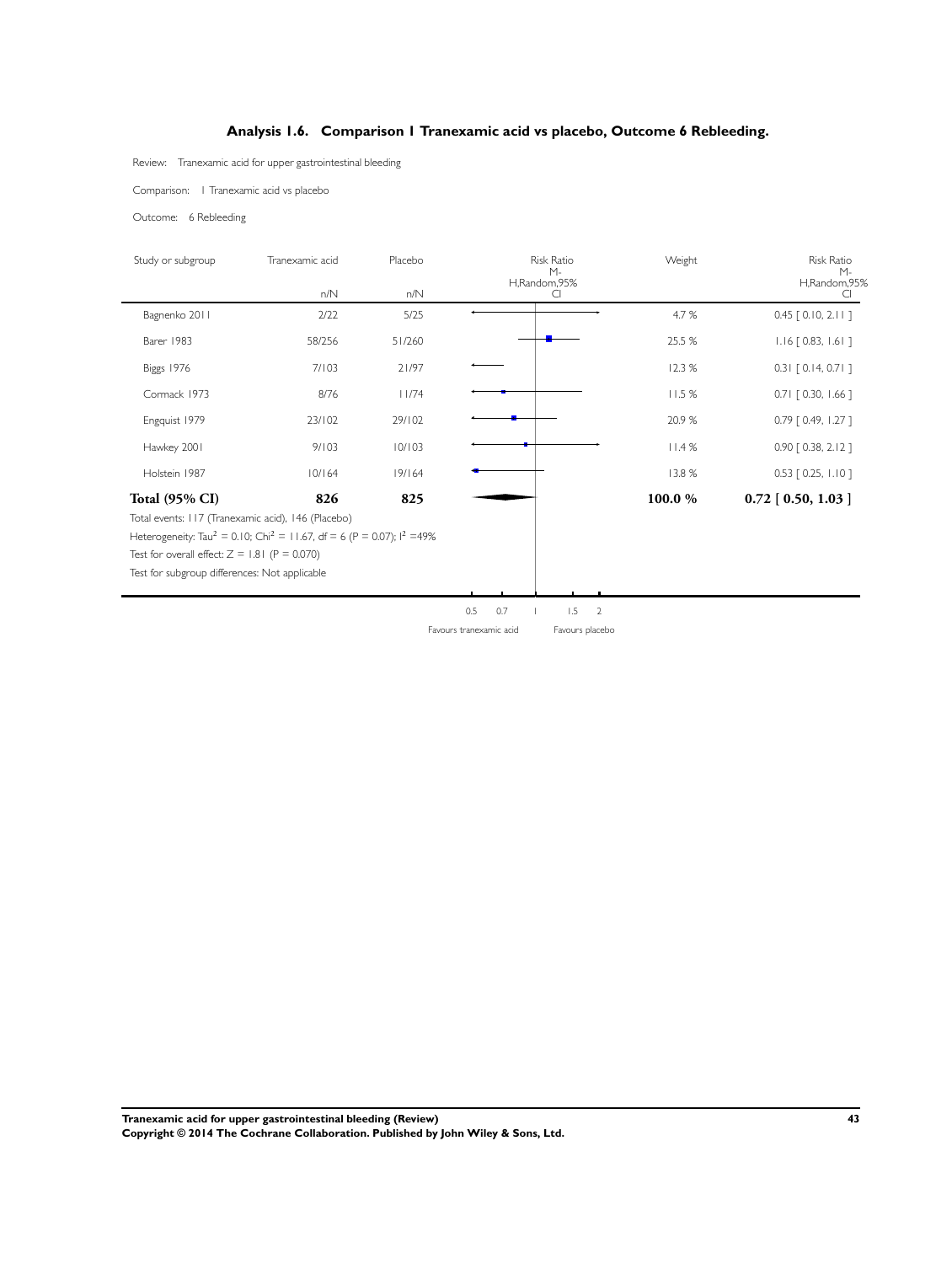## <span id="page-46-0"></span>**Analysis 1.7. Comparison 1 Tranexamic acid vs placebo, Outcome 7 Rebleeding scenario analysis, treatment failure if participant missing.**

Review: Tranexamic acid for upper gastrointestinal bleeding

Comparison: 1 Tranexamic acid vs placebo

Outcome: 7 Rebleeding scenario analysis, treatment failure if participant missing

| Study or subgroup     | Tranexamic acid | Placebo | Risk Ratio                                |                                          | Weight  | Risk Ratio<br>$M -$     |
|-----------------------|-----------------|---------|-------------------------------------------|------------------------------------------|---------|-------------------------|
|                       | $n/N$           | $n/N$   | M-<br>H,Random,95%                        | CI                                       |         | H,Random,95%<br>CI      |
| Bagnenko 2011         | 2/22            | 5/25    |                                           |                                          | 6.4%    | $0.45$ [ $0.10, 2.11$ ] |
| Barer 1983            | 58/256          | 51/260  |                                           |                                          | 20.4 %  | $1.16$ [ 0.83, 1.61 ]   |
| <b>Biggs 1976</b>     | 7/103           | 21/97   |                                           |                                          | 13.4 %  | $0.31$ $[0.14, 0.71]$   |
| Cormack 1973          | 8/76            | 11/74   |                                           |                                          | 12.8%   | $0.71$ $[0.30, 1.66]$   |
| Engquist 1979         | 49/102          | 29/102  |                                           |                                          | 19.9%   | 1.69 [ 1.17, 2.44 ]     |
| Hawkey 2001           | 9/103           | 10/103  |                                           |                                          | 12.7%   | 0.90 [0.38, 2.12]       |
| Holstein 1987         | 10/164          | 19/164  |                                           |                                          | 14.4 %  | $0.53$ [ 0.25, 1.10 ]   |
| <b>Total (95% CI)</b> | 826             | 825     |                                           |                                          | 100.0 % | 0.80 [0.51, 1.27]       |
|                       |                 |         | 0.5<br>$0.7\,$<br>Favours tranexamic acid | 1.5<br>$\overline{2}$<br>Favours placebo |         |                         |
|                       |                 |         |                                           |                                          |         |                         |

**Tranexamic acid for upper gastrointestinal bleeding (Review) 44 Copyright © 2014 The Cochrane Collaboration. Published by John Wiley & Sons, Ltd.**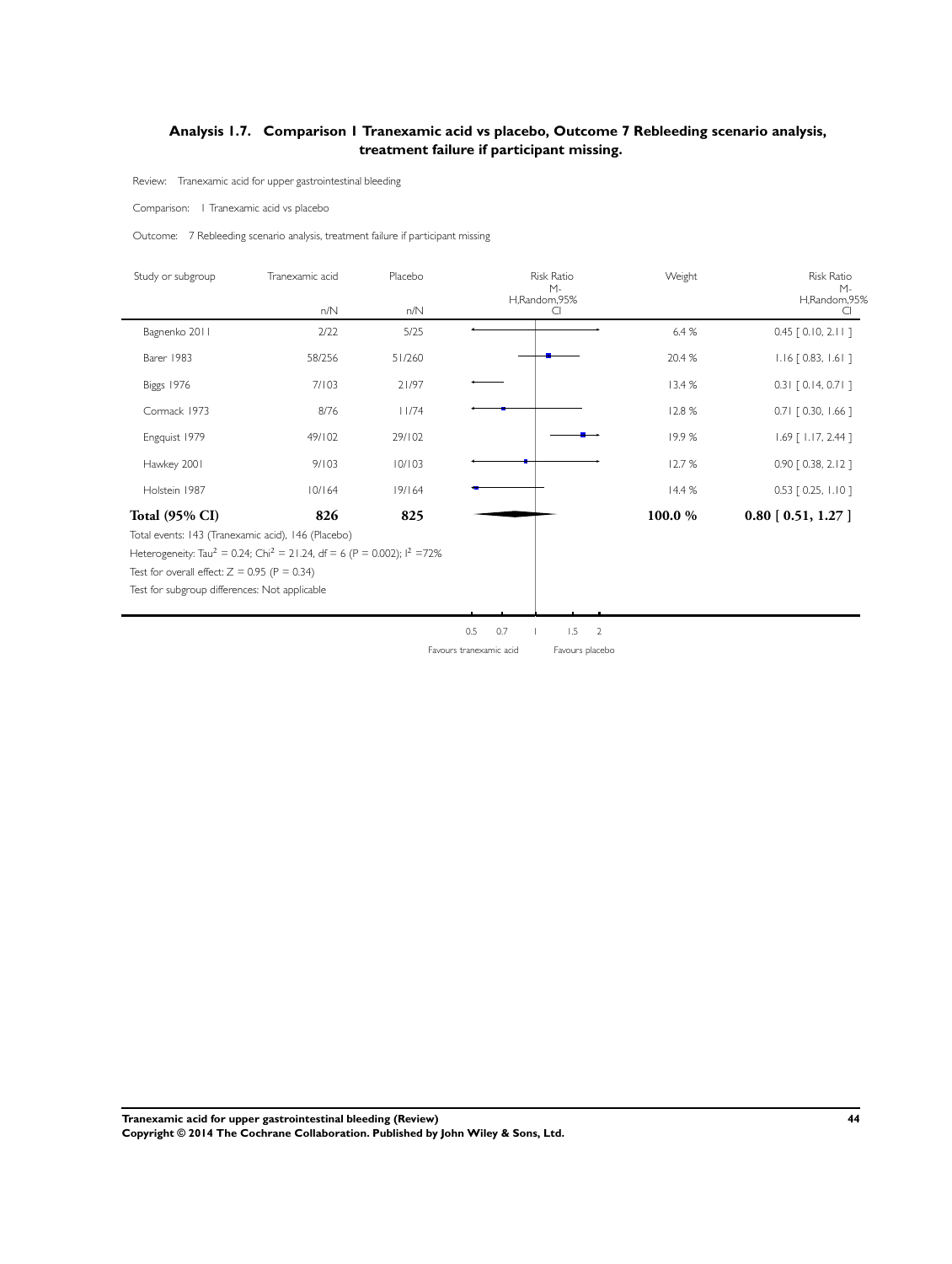## <span id="page-47-0"></span>**Analysis 1.8. Comparison 1 Tranexamic acid vs placebo, Outcome 8 Rebleeding in trials with low risk of bias.**

Review: Tranexamic acid for upper gastrointestinal bleeding

Comparison: 1 Tranexamic acid vs placebo

Outcome: 8 Rebleeding in trials with low risk of bias

| Study or subgroup                                                                                                                                                                                       | Tranexamic acid | Placebo | <b>Risk Ratio</b><br>M-                    | Weight | <b>Risk Ratio</b><br>М- |
|---------------------------------------------------------------------------------------------------------------------------------------------------------------------------------------------------------|-----------------|---------|--------------------------------------------|--------|-------------------------|
|                                                                                                                                                                                                         | n/N             | n/N     | H,Random,95%<br>CI                         |        | H,Random,95%<br>CI      |
| Allocation sequence generation                                                                                                                                                                          |                 |         |                                            |        |                         |
| Barer 1983                                                                                                                                                                                              | 58/256          | 51/260  |                                            | 8.5 %  | $1.16$ [ 0.83, 1.61 ]   |
| Subtotal (95% CI)                                                                                                                                                                                       | 256             | 260     |                                            | 8.5 %  | $1.16$ [ 0.83, 1.61 ]   |
| Total events: 58 (Tranexamic acid), 51 (Placebo)<br>Heterogeneity: not applicable                                                                                                                       |                 |         |                                            |        |                         |
| Test for overall effect: $Z = 0.84$ (P = 0.40)<br>2 Allocation concealment                                                                                                                              |                 |         |                                            |        |                         |
| Hawkey 2001                                                                                                                                                                                             | 9/103           | 10/103  |                                            | 3.2%   | $0.90$ $[0.38, 2.12]$   |
| Barer 1983                                                                                                                                                                                              | 58/256          | 51/260  |                                            | 8.5 %  | $1.16$ [ 0.83, 1.61 ]   |
| Biggs 1976                                                                                                                                                                                              | 7/103           | 21/97   |                                            | 3.5 %  | $0.31$ $[0.14, 0.71]$   |
| Cormack 1973                                                                                                                                                                                            | 8/76            | 11/74   |                                            | 3.2 %  | $0.71$ $[0.30, 1.66]$   |
| Holstein 1987                                                                                                                                                                                           | 10/164          | 19/164  |                                            | 4.0 %  | $0.53$ $[0.25, 1.10]$   |
| Engquist 1979                                                                                                                                                                                           | 23/102          | 29/102  |                                            | 6.6 %  | $0.79$ $[0.49, 1.27]$   |
| Subtotal (95% CI)                                                                                                                                                                                       | 804             | 800     |                                            | 29.0 % | $0.73$ [ 0.50, 1.07 ]   |
| Test for overall effect: $Z = 1.63$ (P = 0.10)<br>3 Blinding<br>Hawkey 2001                                                                                                                             | 9/103           | 10/103  |                                            | 3.2%   | 0.90 [0.38, 2.12]       |
|                                                                                                                                                                                                         |                 |         |                                            |        |                         |
| Biggs 1976                                                                                                                                                                                              | 7/103           | 21/97   |                                            | 3.5 %  | $0.31$ [ 0.14, 0.71 ]   |
| Barer 1983                                                                                                                                                                                              | 58/256          | 51/260  |                                            | 8.5 %  | $1.16$ [ 0.83, 1.61 ]   |
| Cormack 1973                                                                                                                                                                                            | 8/76            | 11/74   |                                            | 3.2%   | $0.71$ $[0.30, 1.66]$   |
| Holstein 1987                                                                                                                                                                                           | 10/164          | 19/164  |                                            | 4.0 %  | $0.53$ [ 0.25, 1.10 ]   |
| Engquist 1979                                                                                                                                                                                           | 23/102          | 29/102  |                                            | 6.6 %  | $0.79$ $[0.49, 1.27]$   |
| Subtotal (95% CI)                                                                                                                                                                                       | 804             | 800     |                                            | 29.0 % | $0.73$ [ $0.50, 1.07$ ] |
| Total events: 115 (Tranexamic acid), 141 (Placebo)<br>Heterogeneity: Tau <sup>2</sup> = 0.11; Chi <sup>2</sup> = 11.05, df = 5 (P = 0.05); $1^2$ =55%<br>Test for overall effect: $Z = 1.63$ (P = 0.10) |                 |         |                                            |        |                         |
| 4 Incomplete outcome data                                                                                                                                                                               |                 |         |                                            |        |                         |
| Hawkey 2001                                                                                                                                                                                             | 9/103           | 10/103  |                                            | 3.2 %  | 0.90 [0.38, 2.12]       |
|                                                                                                                                                                                                         |                 |         | 5<br>0.2<br>0.5<br>$\overline{2}$          |        |                         |
|                                                                                                                                                                                                         |                 |         | Favours tranexamic acid<br>Favours placebo |        |                         |
|                                                                                                                                                                                                         |                 |         |                                            |        | $(Continued \dots)$     |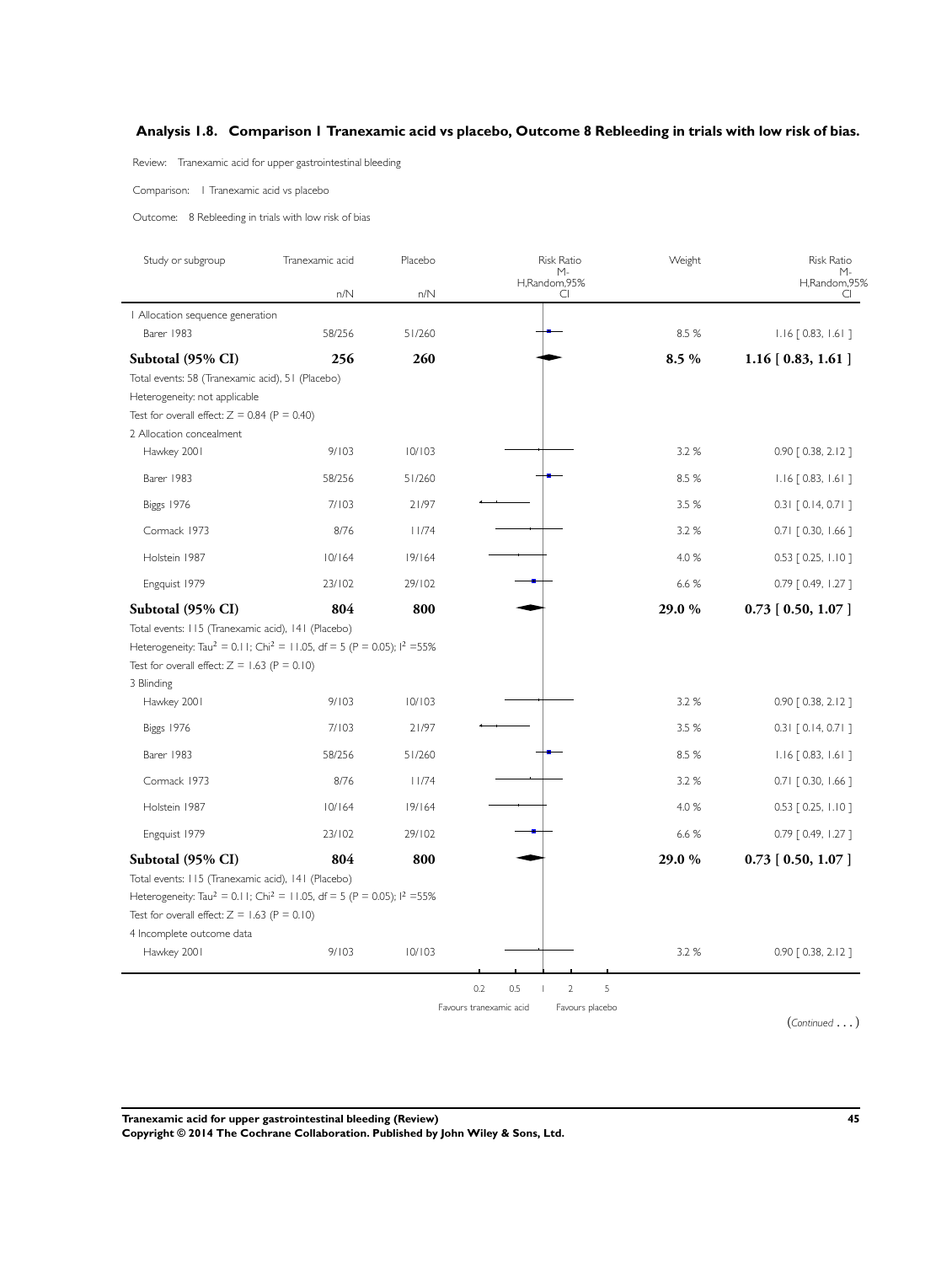| Study or subgroup                                                                                | Tranexamic acid<br>n/N | Placebo<br>n/N | <b>Risk Ratio</b><br>$M -$<br>H,Random,95%<br>CI | Weight | $(\ldots$ Continued)<br><b>Risk Ratio</b><br>$M -$<br>H,Random,95%<br>C. |
|--------------------------------------------------------------------------------------------------|------------------------|----------------|--------------------------------------------------|--------|--------------------------------------------------------------------------|
| Subtotal (95% CI)                                                                                | 103                    | 103            |                                                  | 3.2%   | $0.90$ [ $0.38$ , $2.12$ ]                                               |
| Total events: 9 (Tranexamic acid), 10 (Placebo)                                                  |                        |                |                                                  |        |                                                                          |
| Heterogeneity: not applicable                                                                    |                        |                |                                                  |        |                                                                          |
| Test for overall effect: $Z = 0.24$ (P = 0.81)                                                   |                        |                |                                                  |        |                                                                          |
| 5 Selective reporting                                                                            |                        |                |                                                  |        |                                                                          |
| Bagnenko 2011                                                                                    | 2/22                   | 5/25           |                                                  | 1.2%   | $0.45$ $[0.10, 2.11]$                                                    |
| Hawkey 2001                                                                                      | 9/103                  | 10/103         |                                                  | 3.2 %  | 0.90 [ 0.38, 2.12 ]                                                      |
| Barer 1983                                                                                       | 58/256                 | 51/260         |                                                  | 8.5 %  | $1.16$ $[0.83, 1.61]$                                                    |
| Biggs 1976                                                                                       | 7/103                  | 21/97          |                                                  | 3.5 %  | $0.31$ $[0.14, 0.71]$                                                    |
| Cormack 1973                                                                                     | 8/76                   | 11/74          |                                                  | 3.2 %  | $0.71$ $[0.30, 1.66]$                                                    |
| Holstein 1987                                                                                    | 10/164                 | 19/164         |                                                  | 4.0 %  | $0.53$ $[0.25, 1.10]$                                                    |
| Engquist 1979                                                                                    | 23/102                 | 29/102         |                                                  | 6.6 %  | 0.79 [ 0.49, 1.27 ]                                                      |
| Subtotal (95% CI)                                                                                | 826                    | 825            |                                                  | 30.2%  | $0.72$ [ 0.50, 1.03 ]                                                    |
| Total events: 117 (Tranexamic acid), 146 (Placebo)                                               |                        |                |                                                  |        |                                                                          |
| Heterogeneity: Tau <sup>2</sup> = 0.10; Chi <sup>2</sup> = 11.67, df = 6 (P = 0.07); $1^2$ =49%  |                        |                |                                                  |        |                                                                          |
| Test for overall effect: $Z = 1.81$ (P = 0.070)                                                  |                        |                |                                                  |        |                                                                          |
| <b>Total (95% CI)</b>                                                                            | 2793                   | 2788           |                                                  | 100.0% | $0.78$ [ 0.65, 0.93 ]                                                    |
| Total events: 414 (Tranexamic acid), 489 (Placebo)                                               |                        |                |                                                  |        |                                                                          |
| Heterogeneity: Tau <sup>2</sup> = 0.07; Chi <sup>2</sup> = 36.82, df = 20 (P = 0.01); $1^2$ =46% |                        |                |                                                  |        |                                                                          |
| Test for overall effect: $Z = 2.75$ (P = 0.0060)                                                 |                        |                |                                                  |        |                                                                          |
| Test for subgroup differences: Chi <sup>2</sup> = 5.28, df = 4 (P = 0.26), $1^2$ = 24%           |                        |                |                                                  |        |                                                                          |
|                                                                                                  |                        |                | 5<br>0.2<br>0.5<br>$\overline{2}$                |        |                                                                          |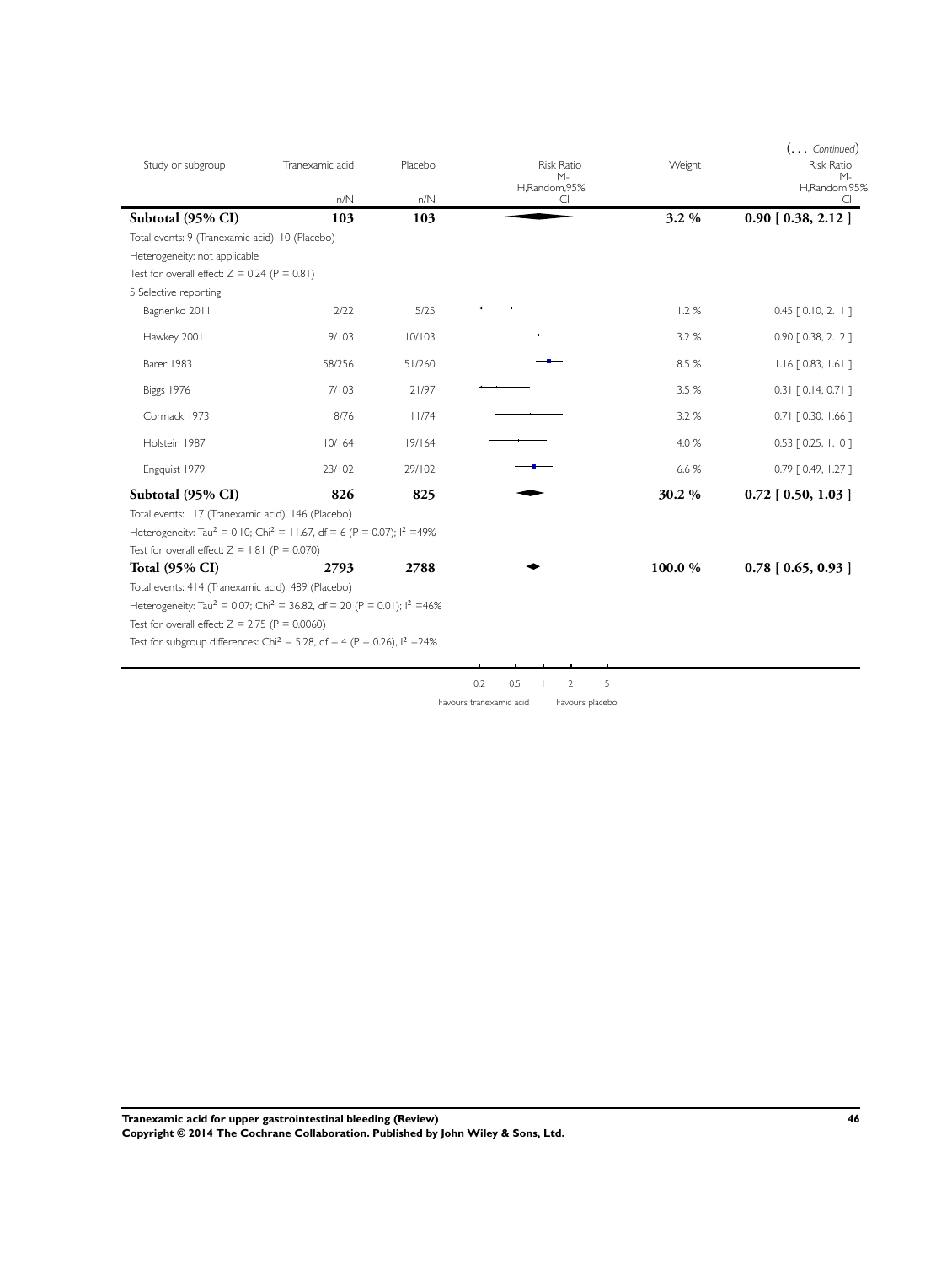## <span id="page-49-0"></span>**Analysis 1.9. Comparison 1 Tranexamic acid vs placebo, Outcome 9 Rebleeding in relation to endoscopic therapy.**

Review: Tranexamic acid for upper gastrointestinal bleeding

#### Comparison: 1 Tranexamic acid vs placebo

Outcome: 9 Rebleeding in relation to endoscopic therapy

| Study or subgroup                                                                                                                                                                                                                                                                             | Tranexamic acid | Placebo | <b>Risk Ratio</b><br>$M -$          | Weight | <b>Risk Ratio</b><br>$M -$ |
|-----------------------------------------------------------------------------------------------------------------------------------------------------------------------------------------------------------------------------------------------------------------------------------------------|-----------------|---------|-------------------------------------|--------|----------------------------|
|                                                                                                                                                                                                                                                                                               | n/N             | n/N     | H,Random,95%<br>CI                  |        | H,Random,95%<br>CI.        |
| Endoscopic therapy not used                                                                                                                                                                                                                                                                   |                 |         |                                     |        |                            |
| Barer 1983                                                                                                                                                                                                                                                                                    | 58/256          | 51/260  |                                     | 25.5 % | $1.16$ $[0.83, 1.61]$      |
| Biggs 1976                                                                                                                                                                                                                                                                                    | 7/103           | 21/97   |                                     | 12.3%  | $0.31$ $[0.14, 0.71]$      |
| Cormack 1973                                                                                                                                                                                                                                                                                  | 8/76            | 11/74   |                                     | 11.5%  | $0.71$ $[0.30, 1.66]$      |
| Engquist 1979                                                                                                                                                                                                                                                                                 | 23/102          | 29/102  |                                     | 20.9%  | 0.79 [ 0.49, 1.27 ]        |
| Holstein 1987                                                                                                                                                                                                                                                                                 | 10/164          | 19/164  |                                     | 13.8%  | $0.53$ $[0.25, 1.10]$      |
| Subtotal (95% CI)                                                                                                                                                                                                                                                                             | 701             | 697     |                                     | 83.9%  | $0.70$ [ $0.45$ , $1.08$ ] |
| Heterogeneity: Tau <sup>2</sup> = 0.15; Chi <sup>2</sup> = 11.04, df = 4 (P = 0.03); l <sup>2</sup> =64%<br>Test for overall effect: $Z = 1.60$ (P = 0.11)<br>2 Endoscopic therapy used to control bleeding                                                                                   |                 |         |                                     |        |                            |
| Bagnenko 2011                                                                                                                                                                                                                                                                                 | 2/22            | 5/25    |                                     | 4.7 %  | $0.45$ $[0.10, 2.11]$      |
| Hawkey 2001                                                                                                                                                                                                                                                                                   | 9/103           | 10/103  |                                     | 11.4%  | $0.90$ $[0.38, 2.12]$      |
| Subtotal (95% CI)                                                                                                                                                                                                                                                                             | 125             | 128     |                                     | 16.1%  | $0.77$ [ 0.36, 1.62 ]      |
| Total events: II (Tranexamic acid), 15 (Placebo)<br>Heterogeneity: Tau <sup>2</sup> = 0.0; Chi <sup>2</sup> = 0.58, df = 1 (P = 0.45); l <sup>2</sup> = 0.0%<br>Test for overall effect: $Z = 0.70$ (P = 0.48)<br><b>Total (95% CI)</b><br>Total events: 117 (Tranexamic acid), 146 (Placebo) | 826             | 825     |                                     | 100.0% | $0.72$ [ 0.50, 1.03 ]      |
| Heterogeneity: Tau <sup>2</sup> = 0.10; Chi <sup>2</sup> = 11.67, df = 6 (P = 0.07); $1^2$ =49%<br>Test for overall effect: $Z = 1.81$ (P = 0.070)<br>Test for subgroup differences: Chi <sup>2</sup> = 0.04, df = 1 (P = 0.84), $1^2$ = 0.0%                                                 |                 |         |                                     |        |                            |
|                                                                                                                                                                                                                                                                                               |                 |         |                                     |        |                            |
|                                                                                                                                                                                                                                                                                               |                 |         | 0.5<br>0.7<br>1.5<br>$\overline{2}$ |        |                            |

Favours tranexamic acid Favours placebo

**Tranexamic acid for upper gastrointestinal bleeding (Review) 47 Copyright © 2014 The Cochrane Collaboration. Published by John Wiley & Sons, Ltd.**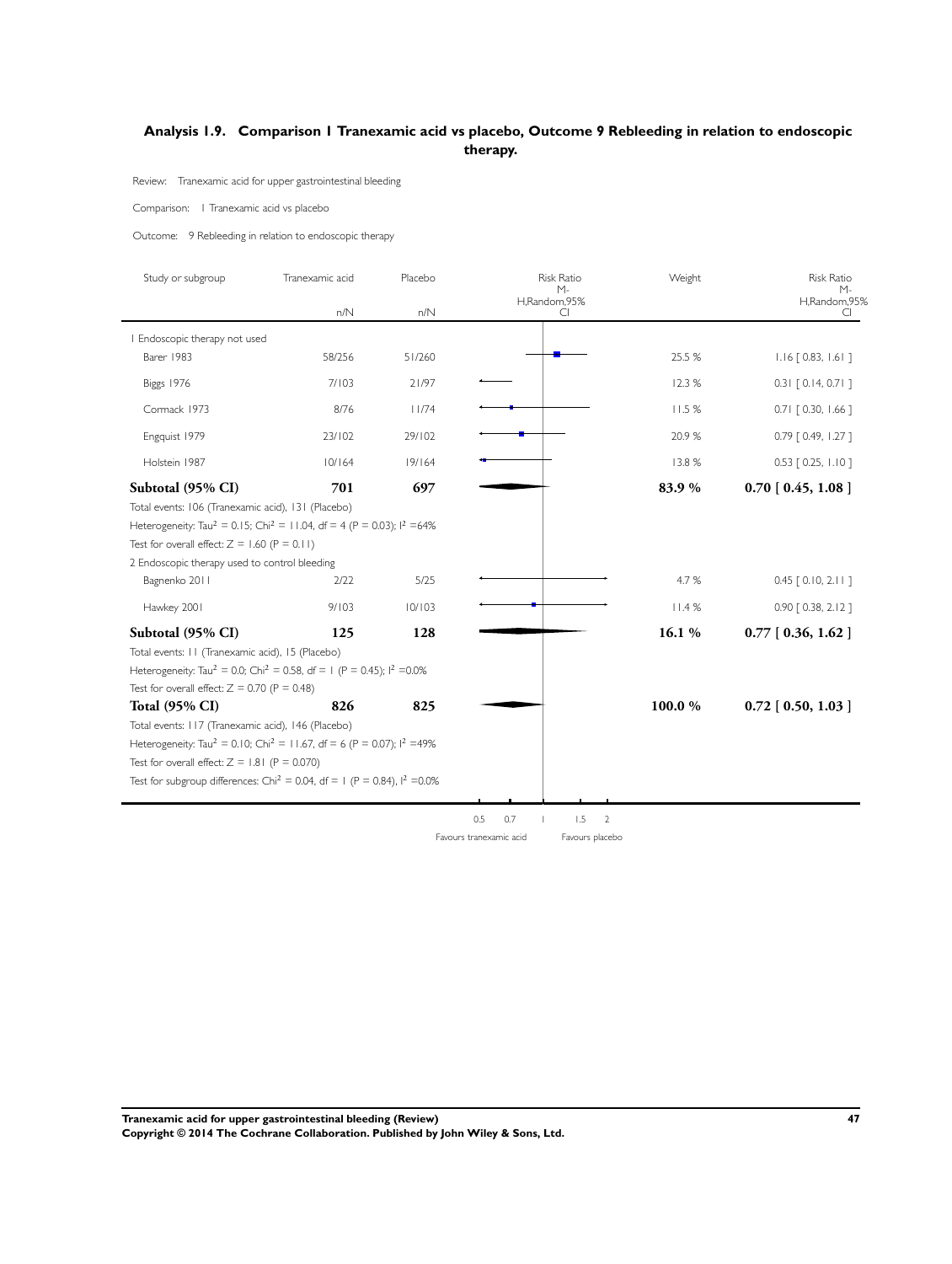## <span id="page-50-0"></span>**Analysis 1.10. Comparison 1 Tranexamic acid vs placebo, Outcome 10 Rebleeding in relation to language of publication.**

Review: Tranexamic acid for upper gastrointestinal bleeding

#### Comparison: 1 Tranexamic acid vs placebo

Outcome: 10 Rebleeding in relation to language of publication

| Study or subgroup                                                                                        | Tranexamic acid | Placebo | <b>Risk Ratio</b>        | Weight  | <b>Risk Ratio</b>        |
|----------------------------------------------------------------------------------------------------------|-----------------|---------|--------------------------|---------|--------------------------|
|                                                                                                          | n/N             | n/N     | М-<br>H,Random,95%<br>CI |         | М-<br>H,Random,95%<br>CI |
| I Trials published in English                                                                            |                 |         |                          |         |                          |
| Barer 1983                                                                                               | 58/256          | 51/260  |                          | 25.5 %  | $1.16$ $[0.83, 1.61]$    |
| Biggs 1976                                                                                               | 7/103           | 21/97   |                          | 12.3%   | $0.31$ $[0.14, 0.71]$    |
| Cormack 1973                                                                                             | 8/76            | 11/74   |                          | 11.5 %  | $0.71$ $[0.30, 1.66]$    |
| Engquist 1979                                                                                            | 23/102          | 29/102  |                          | 20.9%   | 0.79 [ 0.49, 1.27 ]      |
| Hawkey 2001                                                                                              | 9/103           | 10/103  |                          | 11.4%   | 0.90 [ 0.38, 2.12 ]      |
| Holstein 1987                                                                                            | 10/164          | 19/164  |                          | 13.8%   | $0.53$ $[0.25, 1.10]$    |
| Subtotal (95% CI)                                                                                        | 804             | 800     |                          | 95.3 %  | $0.73$ [ 0.50, 1.07 ]    |
| Total events: 115 (Tranexamic acid), 141 (Placebo)                                                       |                 |         |                          |         |                          |
| Heterogeneity: Tau <sup>2</sup> = 0.11; Chi <sup>2</sup> = 11.05, df = 5 (P = 0.05); $1^2$ =55%          |                 |         |                          |         |                          |
| Test for overall effect: $Z = 1.63$ (P = 0.10)                                                           |                 |         |                          |         |                          |
| 2 Trials translated from Russian                                                                         |                 |         |                          |         |                          |
| Bagnenko 2011                                                                                            | 2/22            | 5/25    |                          | 4.7 %   | $0.45$ $[0.10, 2.11]$    |
| Subtotal (95% CI)                                                                                        | 22              | 25      |                          | $4.7\%$ | $0.45$ [ $0.10, 2.11$ ]  |
| Total events: 2 (Tranexamic acid), 5 (Placebo)                                                           |                 |         |                          |         |                          |
| Heterogeneity: not applicable                                                                            |                 |         |                          |         |                          |
| Test for overall effect: $Z = 1.01$ (P = 0.31)                                                           |                 |         |                          |         |                          |
| <b>Total (95% CI)</b>                                                                                    | 826             | 825     |                          | 100.0 % | $0.72$ [ 0.50, 1.03 ]    |
| Total events: 117 (Tranexamic acid), 146 (Placebo)                                                       |                 |         |                          |         |                          |
| Heterogeneity: Tau <sup>2</sup> = 0.10; Chi <sup>2</sup> = 11.67, df = 6 (P = 0.07); l <sup>2</sup> =49% |                 |         |                          |         |                          |
| Test for overall effect: $Z = 1.81$ (P = 0.070)                                                          |                 |         |                          |         |                          |
| Test for subgroup differences: Chi <sup>2</sup> = 0.35, df = 1 (P = 0.56), $1^2$ = 0.0%                  |                 |         |                          |         |                          |
|                                                                                                          |                 |         |                          |         |                          |

 $0.1$   $0.2$   $0.5$   $1$   $2$   $5$   $10$ 

Favours tranexamic acid Favours placebo

**Tranexamic acid for upper gastrointestinal bleeding (Review) 48 Copyright © 2014 The Cochrane Collaboration. Published by John Wiley & Sons, Ltd.**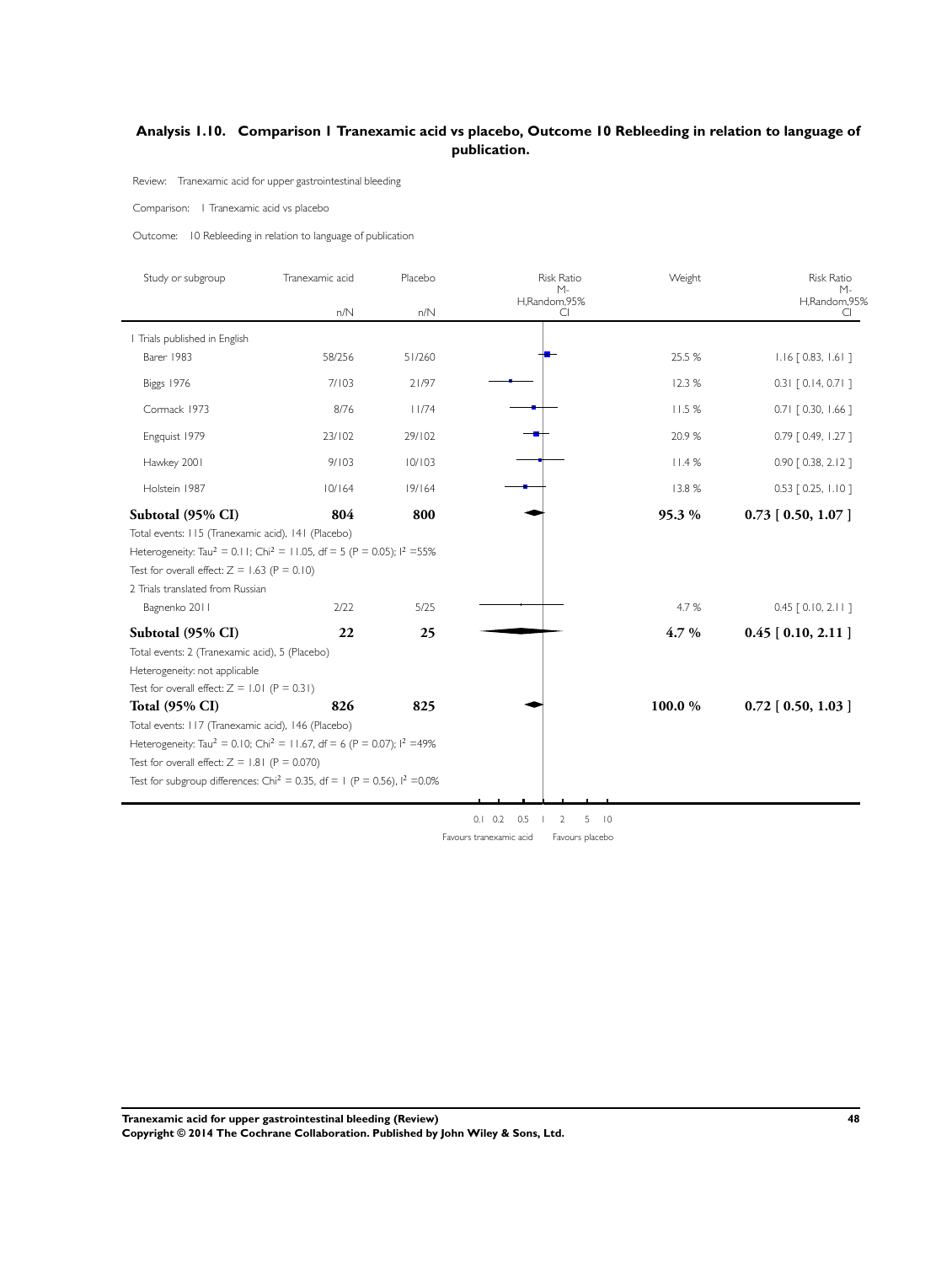## <span id="page-51-0"></span>**Analysis 1.11. Comparison 1 Tranexamic acid vs placebo, Outcome 11 Myocardial infarction, pulmonary embolism and cerebral infarction.**

Review: Tranexamic acid for upper gastrointestinal bleeding

Comparison: 1 Tranexamic acid vs placebo

 $\blacksquare$ 

L.

Outcome: 11 Myocardial infarction, pulmonary embolism and cerebral infarction

| Study or subgroup                              | Tranexamic acid                                                                                         | Placebo<br><b>Risk Ratio</b><br>$M -$ |                                            | Weight | Risk Ratio<br>$M -$   |  |
|------------------------------------------------|---------------------------------------------------------------------------------------------------------|---------------------------------------|--------------------------------------------|--------|-----------------------|--|
|                                                | n/N                                                                                                     | n/N                                   | H,Random,95%<br>CI                         |        | H,Random,95%<br>C     |  |
| Barer 1983                                     | 1/256                                                                                                   | 0/260                                 |                                            | 17.6 % | 3.05 [ 0.12, 74.44 ]  |  |
| Engquist 1979                                  | 4/102                                                                                                   | 2/102                                 |                                            | 62.8%  | 2.00 [ 0.37, 10.68 ]  |  |
| Holstein 1987                                  | 0/164                                                                                                   | 2/164                                 |                                            | 19.6%  | $0.20$ $[0.01, 4.13]$ |  |
| Total (95% CI)                                 | 522                                                                                                     | 526                                   |                                            | 100.0% | $1.37$ [ 0.36, 5.28 ] |  |
| Total events: 5 (Tranexamic acid), 4 (Placebo) |                                                                                                         |                                       |                                            |        |                       |  |
|                                                | Heterogeneity: Tau <sup>2</sup> = 0.02; Chi <sup>2</sup> = 2.03, df = 2 (P = 0.36); l <sup>2</sup> = l% |                                       |                                            |        |                       |  |
| Test for overall effect: $Z = 0.46$ (P = 0.65) |                                                                                                         |                                       |                                            |        |                       |  |
| Test for subgroup differences: Not applicable  |                                                                                                         |                                       |                                            |        |                       |  |
|                                                |                                                                                                         |                                       |                                            |        |                       |  |
|                                                |                                                                                                         |                                       | 0.01<br>0.1<br>$\overline{0}$<br>100       |        |                       |  |
|                                                |                                                                                                         |                                       | Favours tranexamic acid<br>Favours placebo |        |                       |  |
|                                                |                                                                                                         |                                       |                                            |        |                       |  |
|                                                |                                                                                                         |                                       |                                            |        |                       |  |
|                                                |                                                                                                         |                                       |                                            |        |                       |  |
|                                                |                                                                                                         |                                       |                                            |        |                       |  |
|                                                |                                                                                                         |                                       |                                            |        |                       |  |
|                                                |                                                                                                         |                                       |                                            |        |                       |  |
|                                                |                                                                                                         |                                       |                                            |        |                       |  |
|                                                |                                                                                                         |                                       |                                            |        |                       |  |
|                                                |                                                                                                         |                                       |                                            |        |                       |  |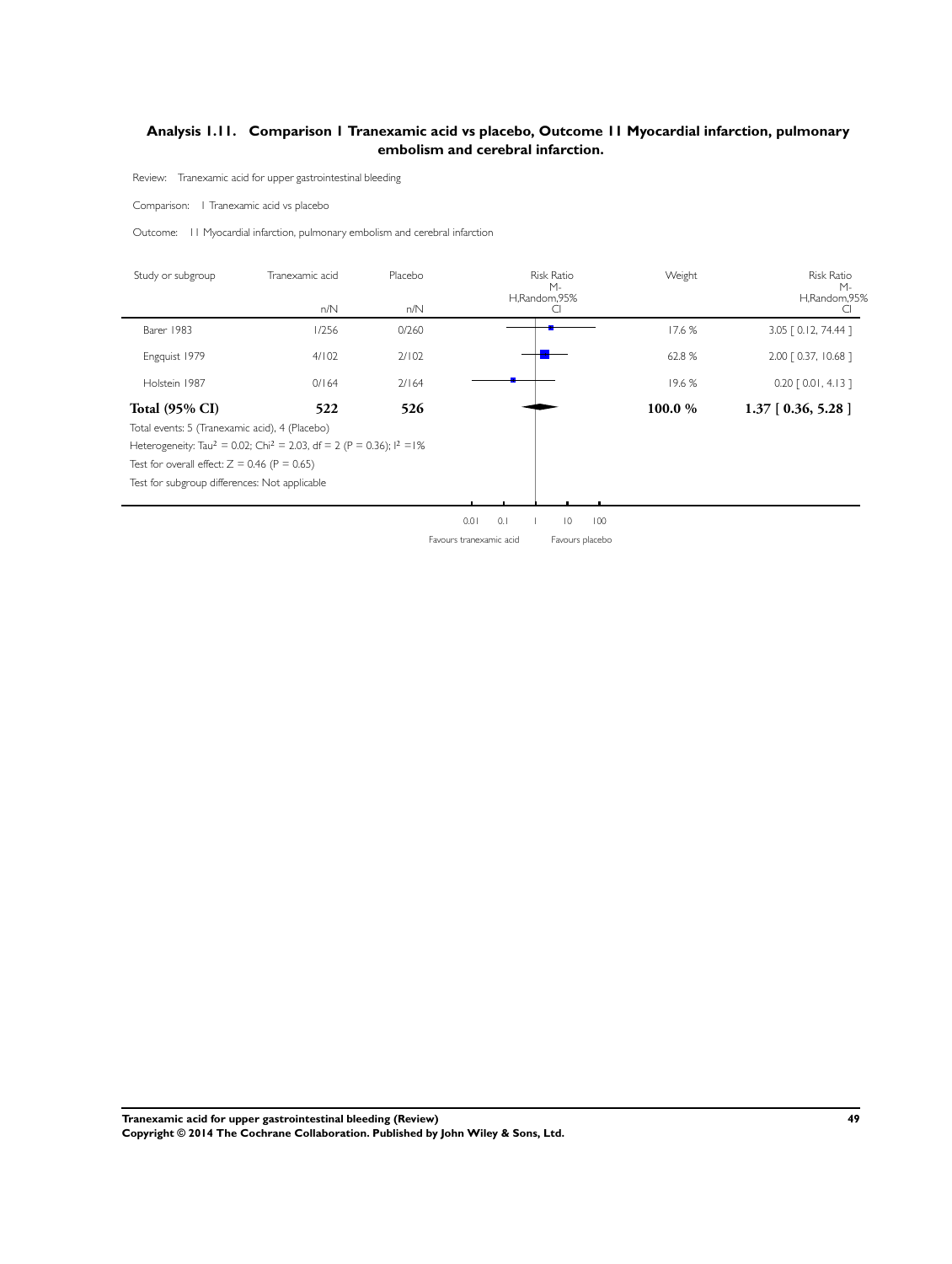## **Analysis 1.12. Comparison 1 Tranexamic acid vs placebo, Outcome 12 Deep venous thrombosis.**

<span id="page-52-0"></span>Review: Tranexamic acid for upper gastrointestinal bleeding

Comparison: 1 Tranexamic acid vs placebo

Outcome: 12 Deep venous thrombosis

| Study or subgroup                              | Tranexamic acid                                                                                          | Placebo |      | <b>Risk Ratio</b><br>$M -$ |                |     | Weight  | <b>Risk Ratio</b><br>$M -$    |  |
|------------------------------------------------|----------------------------------------------------------------------------------------------------------|---------|------|----------------------------|----------------|-----|---------|-------------------------------|--|
|                                                | n/N                                                                                                      | n/N     |      | H,Random,95%<br>C          |                |     |         | H,Random,95%                  |  |
| Barer 1983                                     | 1/256                                                                                                    | 0/260   |      |                            |                |     | 17.7%   | 3.05 [ 0.12, 74.44 ]          |  |
| Engquist 1979                                  | 4/102                                                                                                    | 2/102   |      |                            |                |     | 64.5 %  | 2.00 [ 0.37, 10.68 ]          |  |
| Holstein 1987                                  | 1/164                                                                                                    | 0/164   |      |                            |                |     | 17.8%   | $3.00$ $\lceil$ 0.12, 73.11 ] |  |
| <b>Total (95% CI)</b>                          | 522                                                                                                      | 526     |      |                            |                |     | 100.0 % | $2.32$ [ 0.60, 8.89 ]         |  |
| Total events: 6 (Tranexamic acid), 2 (Placebo) |                                                                                                          |         |      |                            |                |     |         |                               |  |
|                                                | Heterogeneity: Tau <sup>2</sup> = 0.0; Chi <sup>2</sup> = 0.08, df = 2 (P = 0.96); l <sup>2</sup> = 0.0% |         |      |                            |                |     |         |                               |  |
| Test for overall effect: $Z = 1.22$ (P = 0.22) |                                                                                                          |         |      |                            |                |     |         |                               |  |
| Test for subgroup differences: Not applicable  |                                                                                                          |         |      |                            |                |     |         |                               |  |
|                                                |                                                                                                          |         |      |                            |                |     |         |                               |  |
|                                                |                                                                                                          |         | 0.01 | 0.1                        | $\overline{0}$ | 100 |         |                               |  |

Favours tranexamic acid Favours placebo

**Tranexamic acid for upper gastrointestinal bleeding (Review) 50 Copyright © 2014 The Cochrane Collaboration. Published by John Wiley & Sons, Ltd.**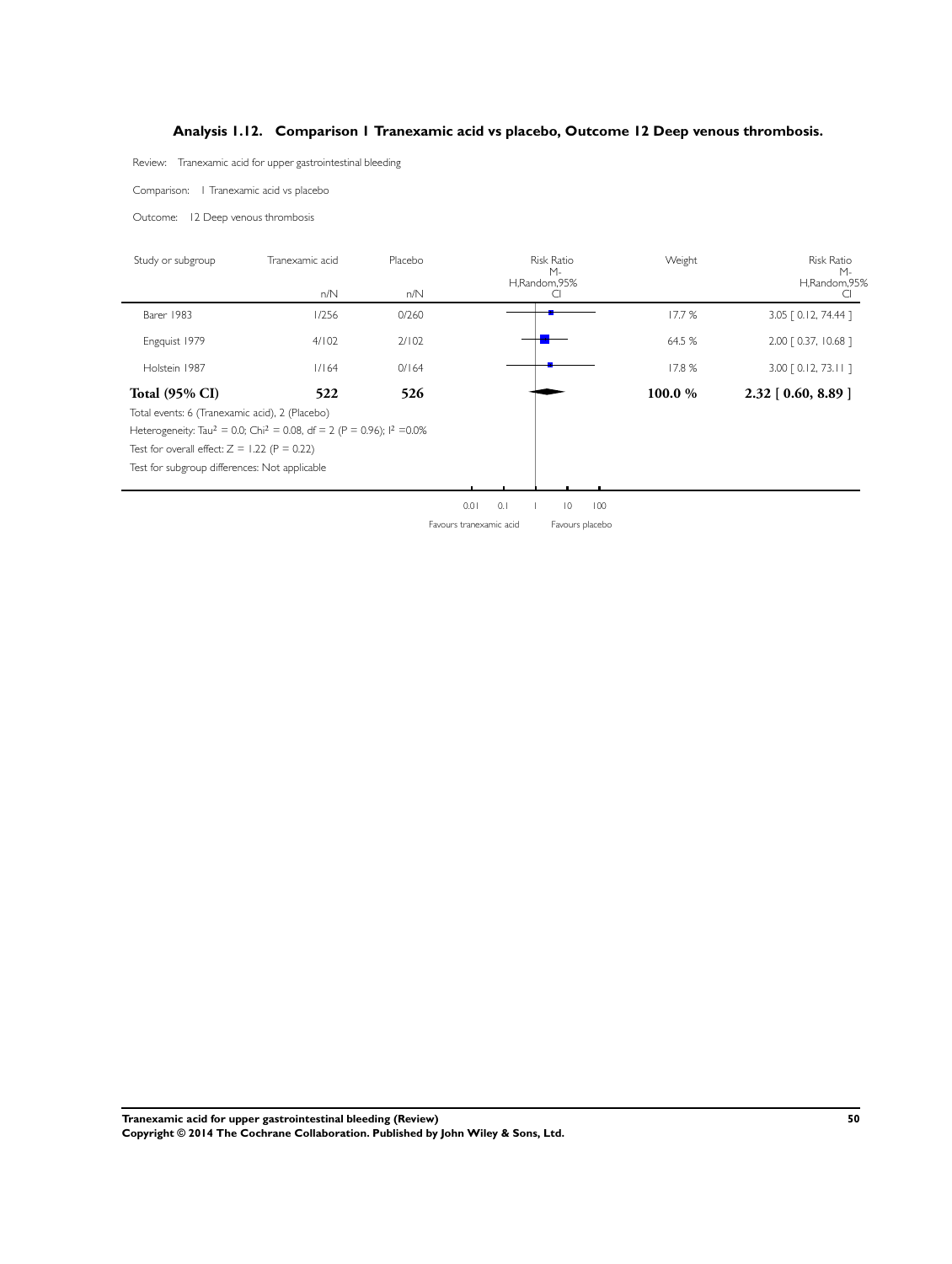## **Analysis 1.13. Comparison 1 Tranexamic acid vs placebo, Outcome 13 Any thromboembolic event.**

<span id="page-53-0"></span>Review: Tranexamic acid for upper gastrointestinal bleeding

Comparison: 1 Tranexamic acid vs placebo

Outcome: 13 Any thromboembolic event

| Study or subgroup                               | Tranexamic acid                                                                                          | Placebo | <b>Risk Ratio</b><br>$M -$<br>H,Random,95%<br>CI |                      | Weight | <b>Risk Ratio</b><br>$M -$ |
|-------------------------------------------------|----------------------------------------------------------------------------------------------------------|---------|--------------------------------------------------|----------------------|--------|----------------------------|
|                                                 | n/N                                                                                                      | n/N     |                                                  |                      |        | H,Random,95%<br>U          |
| Bagnenko 2011                                   | 0/22                                                                                                     | 0/25    |                                                  |                      |        | Not estimable              |
| Barer 1983                                      | 5/256                                                                                                    | 2/260   |                                                  |                      | 40.3 % | 2.54 [ 0.50, 12.97 ]       |
| Engquist 1979                                   | 5/102                                                                                                    | 2/102   |                                                  |                      | 41.0%  | 2.50 [ 0.50, 12.59 ]       |
| Holstein 1987                                   | 1/164                                                                                                    | 2/164   |                                                  |                      | 18.7%  | 0.50 [ 0.05, 5.46 ]        |
| <b>Total (95% CI)</b>                           | 544                                                                                                      | 551     |                                                  |                      | 100.0% | $1.86$ [ 0.66, 5.24 ]      |
| Total events: 11 (Tranexamic acid), 6 (Placebo) |                                                                                                          |         |                                                  |                      |        |                            |
|                                                 | Heterogeneity: Tau <sup>2</sup> = 0.0; Chi <sup>2</sup> = 1.43, df = 2 (P = 0.49); l <sup>2</sup> = 0.0% |         |                                                  |                      |        |                            |
| Test for overall effect: $Z = 1.18$ (P = 0.24)  |                                                                                                          |         |                                                  |                      |        |                            |
| Test for subgroup differences: Not applicable   |                                                                                                          |         |                                                  |                      |        |                            |
|                                                 |                                                                                                          |         |                                                  |                      |        |                            |
|                                                 |                                                                                                          |         | $0.02$ 0.1                                       | $\overline{0}$<br>50 |        |                            |
|                                                 |                                                                                                          |         | Favours tranexamic acid                          | Favours placebo      |        |                            |
|                                                 |                                                                                                          |         |                                                  |                      |        |                            |

**Tranexamic acid for upper gastrointestinal bleeding (Review) 51 Copyright © 2014 The Cochrane Collaboration. Published by John Wiley & Sons, Ltd.**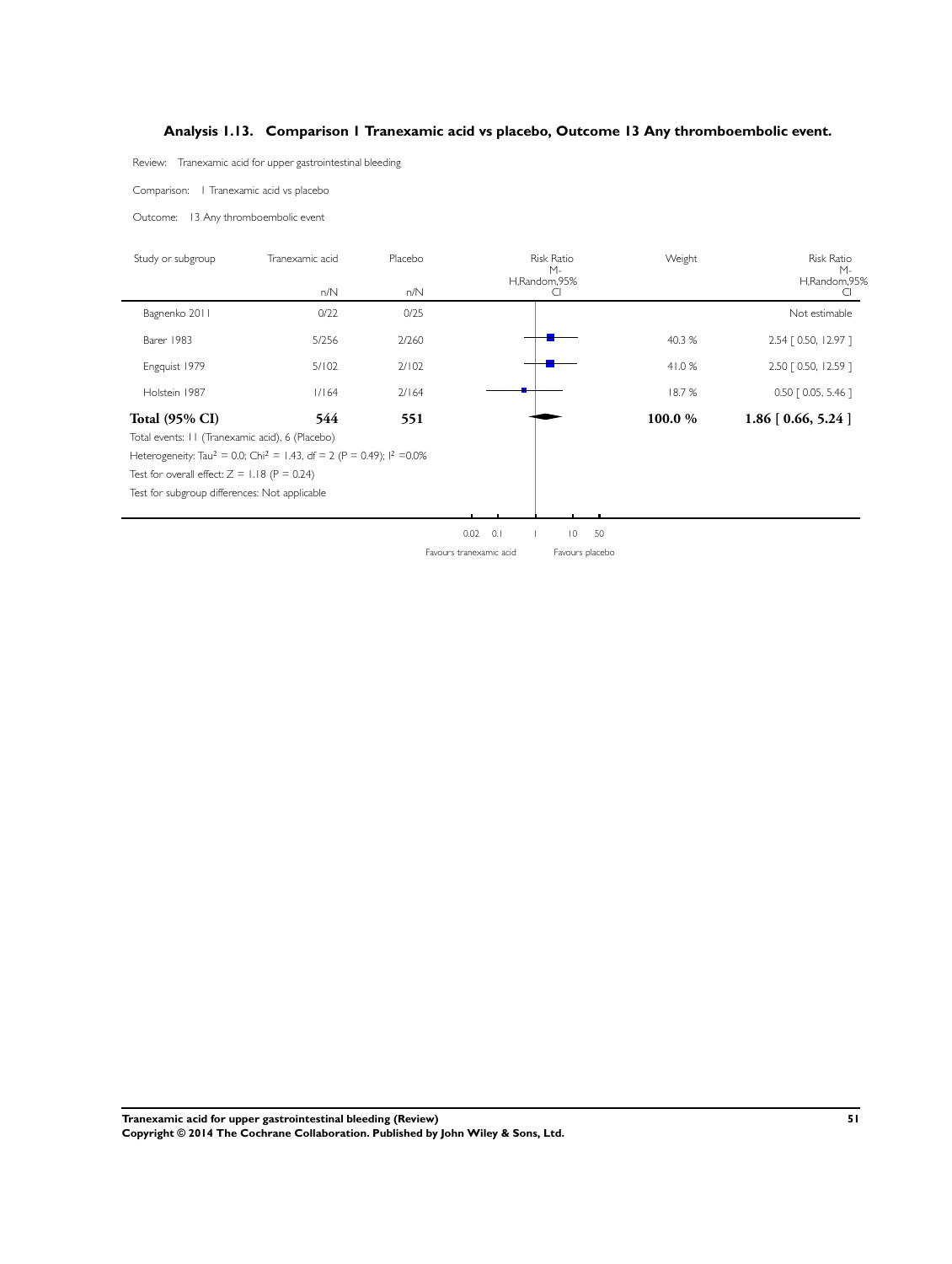## **Analysis 1.14. Comparison 1 Tranexamic acid vs placebo, Outcome 14 Surgery.**

<span id="page-54-0"></span>Review: Tranexamic acid for upper gastrointestinal bleeding

Comparison: 1 Tranexamic acid vs placebo

Outcome: 14 Surgery

| Study or subgroup     | Tranexamic acid | Placebo  | Risk Ratio<br>$M -$ | Weight | Risk Ratio<br>$M -$        |
|-----------------------|-----------------|----------|---------------------|--------|----------------------------|
|                       | $n/N$           | $n/N$    | H,Random,95%<br>CI  |        | H,Random,95%<br>CI.        |
| Bagnenko 2011         | 1/22            | 3/25     |                     | 5.0 %  | 0.38 [ 0.04, 3.38 ]        |
| Barer 1983            | 47/256          | 40/260   |                     | 22.8 % | $1.19$ [ 0.81, 1.75 ]      |
| Bergqvist 1980        | $7/25$          | $7/25$   |                     | 15.2%  | $1.00$ $[0.41, 2.43]$      |
| Biggs 1976            | 7/103           | 21/97    |                     | 16.4%  | $0.31$ [ 0.14, 0.71 ]      |
| Engquist 1979         | $10/102$        | $18/102$ |                     | 17.7 % | $0.56$ [ 0.27, 1.14 ]      |
| Hawkey 2001           | 5/103           | 6/103    |                     | 11.9%  | 0.83 [ 0.26, 2.64 ]        |
| Holstein 1987         | 3/164           | 15/164   |                     | 11.2%  | 0.20 [ 0.06, 0.68 ]        |
| <b>Total (95% CI)</b> | 775             | 776      |                     | 100.0% | $0.61$ [ $0.35$ , $1.04$ ] |
|                       |                 |          |                     |        |                            |
|                       |                 |          |                     |        |                            |
|                       |                 |          |                     |        |                            |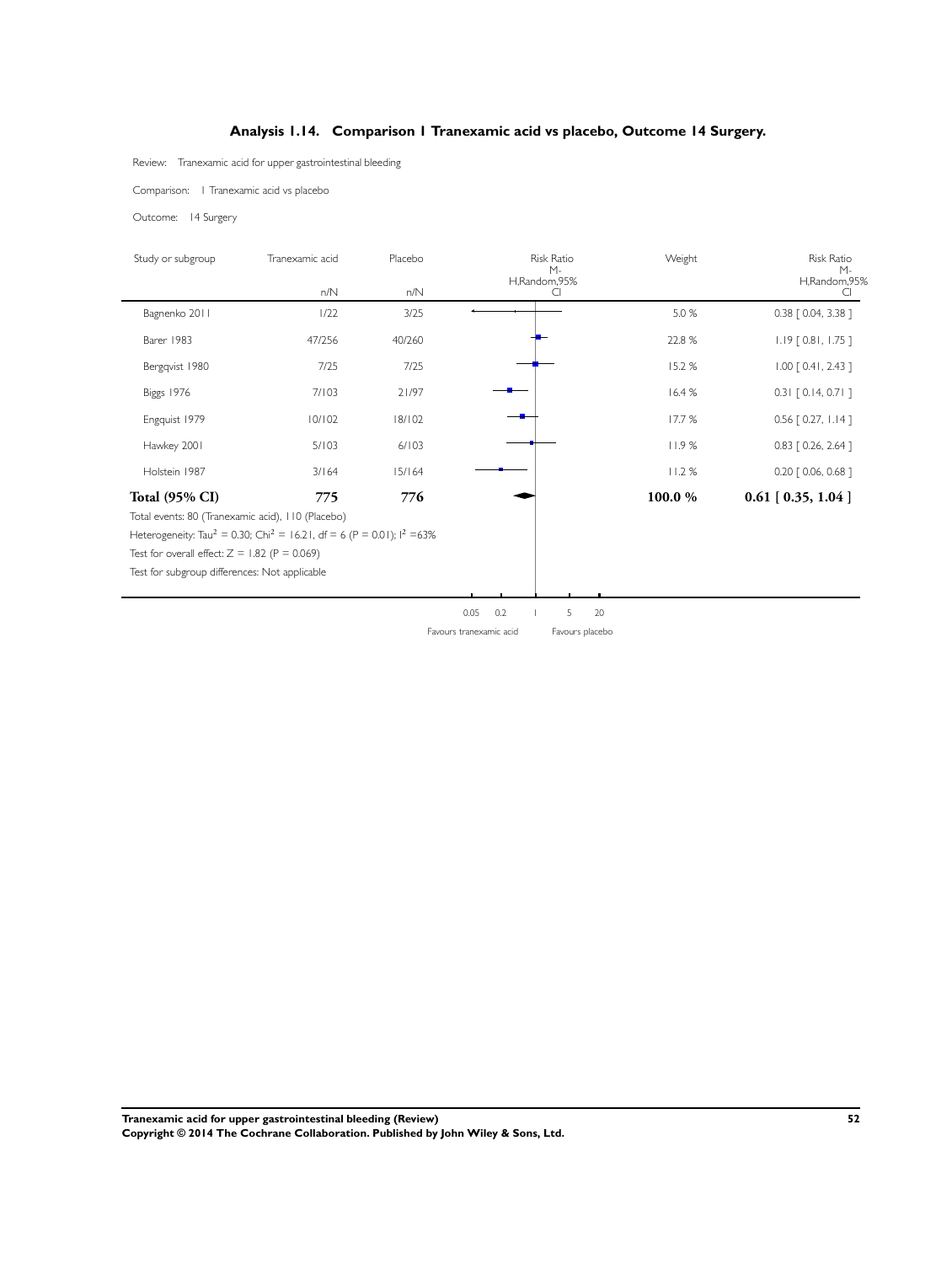## **Analysis 1.15. Comparison 1 Tranexamic acid vs placebo, Outcome 15 Transfusion required.**

<span id="page-55-0"></span>Review: Tranexamic acid for upper gastrointestinal bleeding

Comparison: 1 Tranexamic acid vs placebo

Outcome: 15 Transfusion required

| Study or subgroup                              | Tranexamic acid                                                                                          | Placebo |                         | <b>Risk Ratio</b><br>$M -$ | Weight | <b>Risk Ratio</b><br>$M -$ |
|------------------------------------------------|----------------------------------------------------------------------------------------------------------|---------|-------------------------|----------------------------|--------|----------------------------|
|                                                | n/N                                                                                                      | n/N     |                         | H,Random,95%<br>CI         |        | H,Random,95%               |
| Bagnenko 2011                                  | 14/22                                                                                                    | 13/25   |                         |                            | 3.1%   | $1.22$ $[0.75, 2.00]$      |
| <b>Biggs 1976</b>                              | 77/103                                                                                                   | 71/97   |                         |                            | 27.3 % | $1.02$ $[0.87, 1.20]$      |
| Cormack 1973                                   | 68/76                                                                                                    | 63/74   |                         |                            | 49.3%  | $1.05$ $[0.93, 1.19]$      |
| Hawkey 2001                                    | 58/103                                                                                                   | 60/103  |                         |                            | 13.3 % | 0.97 [ 0.76, 1.22 ]        |
| Holstein 1987                                  | 47/164                                                                                                   | 54/164  |                         |                            | 7.0 %  | $0.87$ $[ 0.63, 1.21 ]$    |
| <b>Total (95% CI)</b>                          | 468                                                                                                      | 463     |                         |                            | 100.0% | $1.02$ [ 0.94, 1.11 ]      |
|                                                | Total events: 264 (Tranexamic acid), 261 (Placebo)                                                       |         |                         |                            |        |                            |
|                                                | Heterogeneity: Tau <sup>2</sup> = 0.0; Chi <sup>2</sup> = 2.27, df = 4 (P = 0.69); l <sup>2</sup> = 0.0% |         |                         |                            |        |                            |
| Test for overall effect: $Z = 0.51$ (P = 0.61) |                                                                                                          |         |                         |                            |        |                            |
| Test for subgroup differences: Not applicable  |                                                                                                          |         |                         |                            |        |                            |
|                                                |                                                                                                          |         |                         |                            |        |                            |
|                                                |                                                                                                          |         | 0.5<br>0.7              | 1.5<br>$\overline{2}$      |        |                            |
|                                                |                                                                                                          |         | Favours tranexamic acid | Favours placebo            |        |                            |

**Tranexamic acid for upper gastrointestinal bleeding (Review) 53 Copyright © 2014 The Cochrane Collaboration. Published by John Wiley & Sons, Ltd.**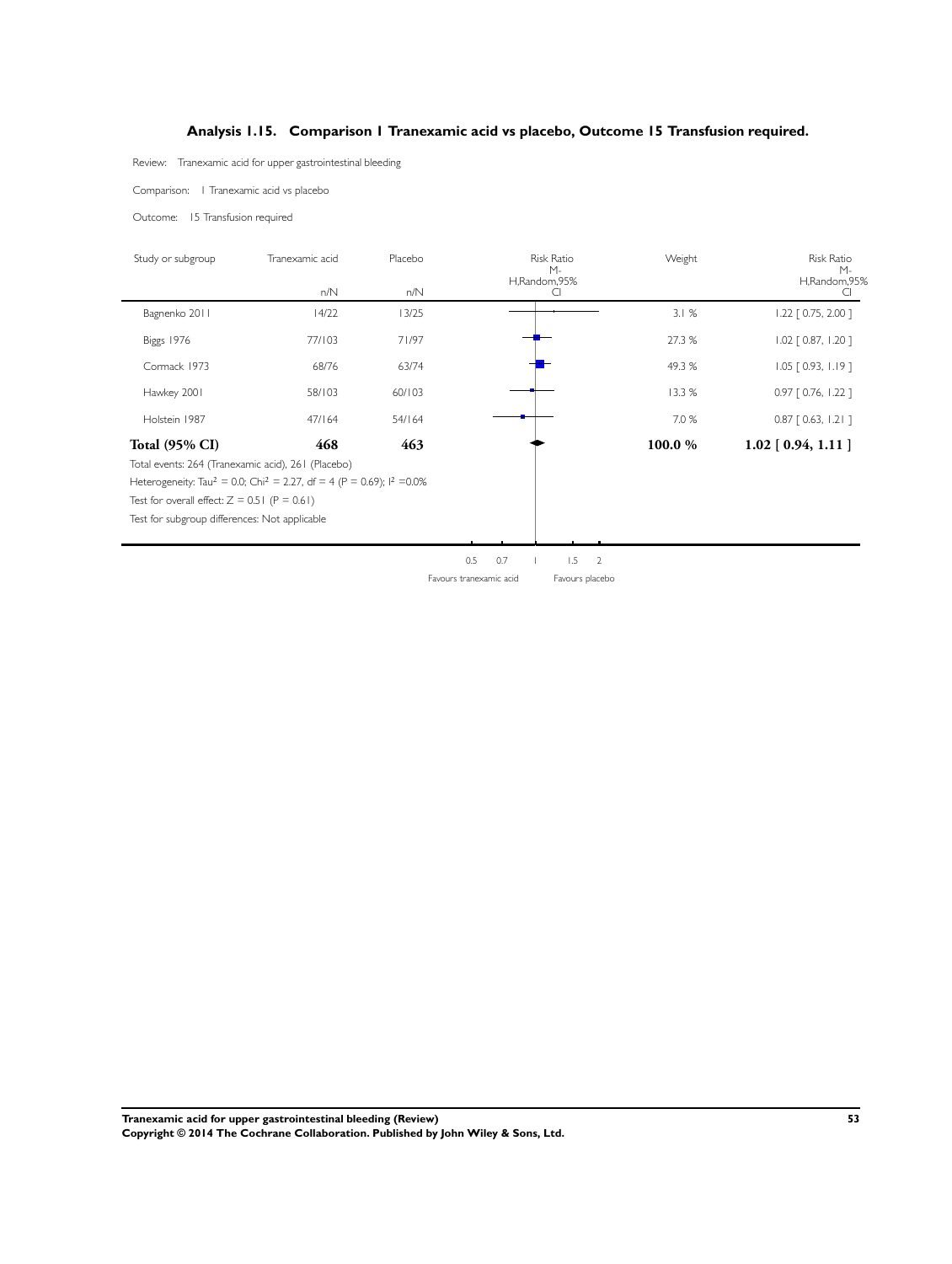## **Analysis 2.1. Comparison 2 Tranexamic acid vs cimetidine or lansoprazole, Outcome 1 Mortality.**

<span id="page-56-0"></span>Review: Tranexamic acid for upper gastrointestinal bleeding

Comparison: 2 Tranexamic acid vs cimetidine or lansoprazole

Outcome: 1 Mortality

| Study or subgroup                              | Tranexamic acid                                                                                          | Cimetidine or<br>lansoprazole | <b>Risk Ratio</b><br>$M -$ |                       | Weight | <b>Risk Ratio</b><br>$M -$   |
|------------------------------------------------|----------------------------------------------------------------------------------------------------------|-------------------------------|----------------------------|-----------------------|--------|------------------------------|
|                                                | n/N                                                                                                      | n/N                           |                            | H,Random,95%<br>CI    |        | H,Random,95%<br><sup>C</sup> |
| Barer 1983                                     | 16/256                                                                                                   | 20/259                        |                            |                       | 87.5 % | $0.81$ $[0.43, 1.53]$        |
| Hawkey 2001                                    | 4/103                                                                                                    | 2/102                         |                            |                       | 12.5%  | 1.98 [ 0.37, 10.58 ]         |
| <b>Total (95% CI)</b>                          | 359                                                                                                      | 361                           |                            |                       | 100.0% | $0.91$ [ 0.50, 1.64 ]        |
|                                                | Total events: 20 (Tranexamic acid), 22 (Cimetidine or lansoprazole)                                      |                               |                            |                       |        |                              |
|                                                | Heterogeneity: Tau <sup>2</sup> = 0.0; Chi <sup>2</sup> = 0.96, df = 1 (P = 0.33); l <sup>2</sup> = 0.0% |                               |                            |                       |        |                              |
| Test for overall effect: $Z = 0.33$ (P = 0.74) |                                                                                                          |                               |                            |                       |        |                              |
| Test for subgroup differences: Not applicable  |                                                                                                          |                               |                            |                       |        |                              |
|                                                |                                                                                                          |                               |                            |                       |        |                              |
|                                                |                                                                                                          |                               | 0.01<br>0.1                | $\overline{0}$<br>100 |        |                              |
|                                                |                                                                                                          |                               | Favours experimental       | Favours control       |        |                              |



| Review:                                        | Tranexamic acid for upper gastrointestinal bleeding                                                      |                                      |                      |     |                                                  |     |         |                                                   |
|------------------------------------------------|----------------------------------------------------------------------------------------------------------|--------------------------------------|----------------------|-----|--------------------------------------------------|-----|---------|---------------------------------------------------|
|                                                | Comparison: 2 Tranexamic acid vs cimetidine or lansoprazole                                              |                                      |                      |     |                                                  |     |         |                                                   |
| Outcome: 2 Bleeding                            |                                                                                                          |                                      |                      |     |                                                  |     |         |                                                   |
| Study or subgroup                              | Tranexamic acid<br>n/N                                                                                   | Cimetidine or<br>lansoprazole<br>n/N |                      |     | <b>Risk Ratio</b><br>$M -$<br>H,Random,95%<br>CI |     | Weight  | <b>Risk Ratio</b><br>$M -$<br>H,Random,95%<br>CI. |
| Barer 1983                                     | 50/256                                                                                                   | 58/259                               |                      |     |                                                  |     | 86.7%   | $0.87$ [ 0.62, 1.22 ]                             |
| Hawkey 2001                                    | 9/103                                                                                                    | 10/102                               |                      |     |                                                  |     | 13.3%   | $0.89$ [ 0.38, 2.10 ]                             |
| <b>Total (95% CI)</b>                          | 359                                                                                                      | 361                                  |                      |     |                                                  |     | 100.0 % | $0.87$ [ $0.64$ , 1.20 ]                          |
|                                                | Total events: 59 (Tranexamic acid), 68 (Cimetidine or lansoprazole)                                      |                                      |                      |     |                                                  |     |         |                                                   |
|                                                | Heterogeneity: Tau <sup>2</sup> = 0.0; Chi <sup>2</sup> = 0.00, df = 1 (P = 0.96); l <sup>2</sup> = 0.0% |                                      |                      |     |                                                  |     |         |                                                   |
| Test for overall effect: $Z = 0.84$ (P = 0.40) |                                                                                                          |                                      |                      |     |                                                  |     |         |                                                   |
| Test for subgroup differences: Not applicable  |                                                                                                          |                                      |                      |     |                                                  |     |         |                                                   |
|                                                |                                                                                                          |                                      |                      |     |                                                  |     |         |                                                   |
|                                                |                                                                                                          |                                      | 0.01                 | 0.1 | $\overline{0}$                                   | 100 |         |                                                   |
|                                                |                                                                                                          |                                      | Favours experimental |     | Favours control                                  |     |         |                                                   |

**Tranexamic acid for upper gastrointestinal bleeding (Review) 54**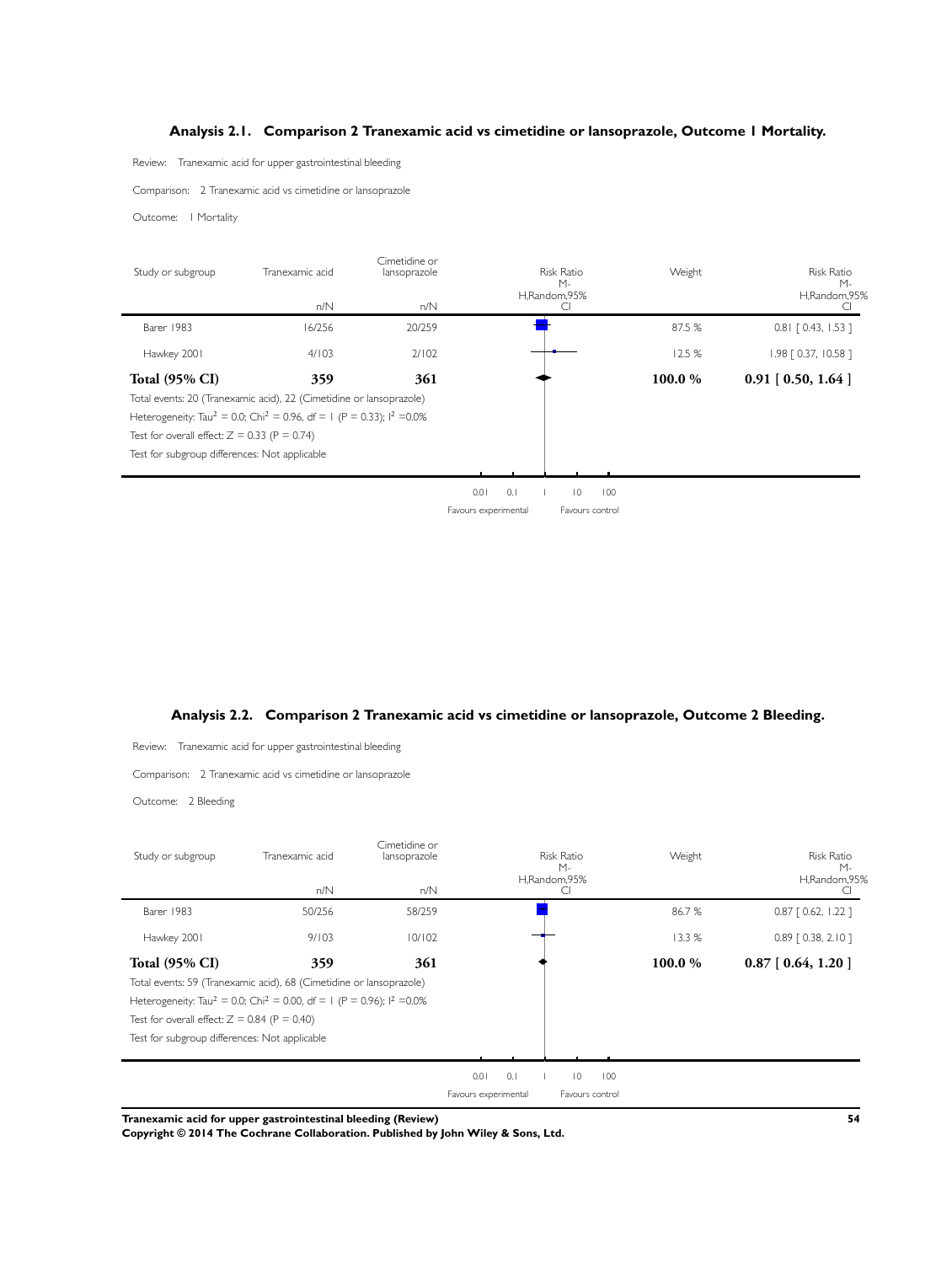## <span id="page-57-0"></span>**Analysis 2.3. Comparison 2 Tranexamic acid vs cimetidine or lansoprazole, Outcome 3 Surgery.**

Review: Tranexamic acid for upper gastrointestinal bleeding

Comparison: 2 Tranexamic acid vs cimetidine or lansoprazole

Outcome: 3 Surgery

| Study or subgroup                              | Tranexamic acid                                                                               | Cimetidine or<br>lansoprazole | Risk Ratio                                    | Weight   | <b>Risk Ratio</b>        |
|------------------------------------------------|-----------------------------------------------------------------------------------------------|-------------------------------|-----------------------------------------------|----------|--------------------------|
|                                                |                                                                                               |                               | $M -$<br>H,Random,95%                         |          | $M -$<br>H,Random,95%    |
|                                                | $n/N$                                                                                         | $n/N$                         | $\overline{C}$                                |          | CI.                      |
| Barer 1983                                     | 36/256                                                                                        | 47/259                        |                                               | 91.2%    | $0.77$ [ 0.52, 1.15 ]    |
| Hawkey 2001                                    | 5/103                                                                                         | 3/102                         |                                               | $8.8~\%$ | $1.65$ [ 0.41, 6.73 ]    |
| <b>Total (95% CI)</b>                          | 359                                                                                           | 361                           |                                               | 100.0 %  | $0.83$ [ $0.54$ , 1.26 ] |
|                                                | Total events: 41 (Tranexamic acid), 50 (Cimetidine or lansoprazole)                           |                               |                                               |          |                          |
|                                                | Heterogeneity: Tau <sup>2</sup> = 0.01; Chi <sup>2</sup> = 1.03, df = 1 (P = 0.31); $1^2$ =3% |                               |                                               |          |                          |
| Test for overall effect: $Z = 0.88$ (P = 0.38) |                                                                                               |                               |                                               |          |                          |
| Test for subgroup differences: Not applicable  |                                                                                               |                               |                                               |          |                          |
|                                                |                                                                                               |                               |                                               |          |                          |
|                                                |                                                                                               |                               | 0.1<br>$\vert\,0\,\vert$<br>100<br>0.01<br>J. |          |                          |
|                                                |                                                                                               |                               | Favours experimental<br>Favours control       |          |                          |
|                                                |                                                                                               |                               |                                               |          |                          |
|                                                |                                                                                               |                               |                                               |          |                          |
|                                                |                                                                                               |                               |                                               |          |                          |
|                                                |                                                                                               |                               |                                               |          |                          |
|                                                |                                                                                               |                               |                                               |          |                          |
|                                                |                                                                                               |                               |                                               |          |                          |
|                                                |                                                                                               |                               |                                               |          |                          |
|                                                |                                                                                               |                               |                                               |          |                          |
|                                                |                                                                                               |                               |                                               |          |                          |
|                                                |                                                                                               |                               |                                               |          |                          |
|                                                |                                                                                               |                               |                                               |          |                          |
|                                                |                                                                                               |                               |                                               |          |                          |
|                                                |                                                                                               |                               |                                               |          |                          |
|                                                |                                                                                               |                               |                                               |          |                          |
|                                                |                                                                                               |                               |                                               |          |                          |
|                                                |                                                                                               |                               |                                               |          |                          |
|                                                |                                                                                               |                               |                                               |          |                          |
|                                                |                                                                                               |                               |                                               |          |                          |
|                                                |                                                                                               |                               |                                               |          |                          |
|                                                |                                                                                               |                               |                                               |          |                          |
|                                                |                                                                                               |                               |                                               |          |                          |
|                                                |                                                                                               |                               |                                               |          |                          |
|                                                |                                                                                               |                               |                                               |          |                          |

**Tranexamic acid for upper gastrointestinal bleeding (Review) 55 Copyright © 2014 The Cochrane Collaboration. Published by John Wiley & Sons, Ltd.**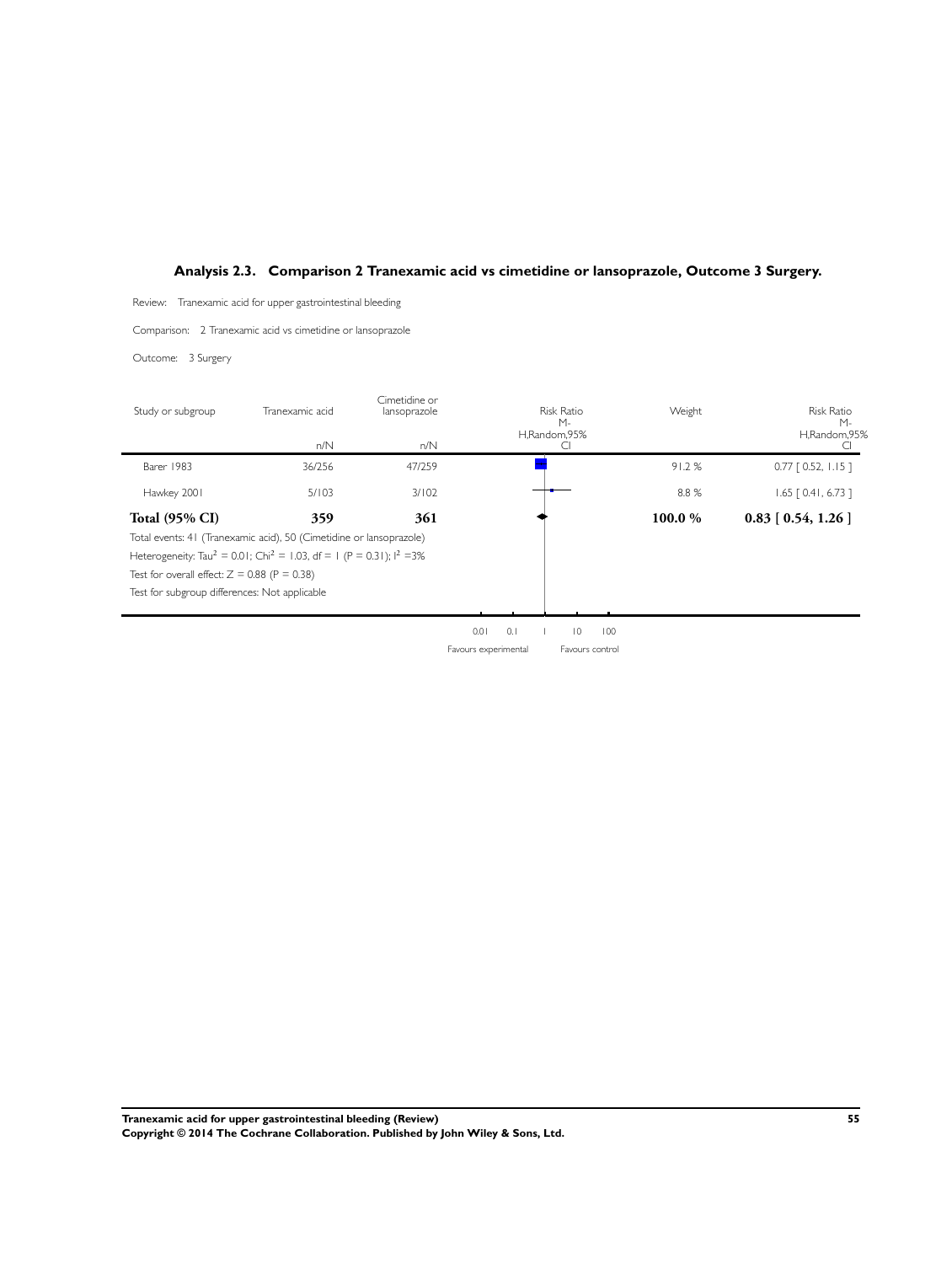## **Analysis 2.4. Comparison 2 Tranexamic acid vs cimetidine or lansoprazole, Outcome 4 Transfusion.**

<span id="page-58-0"></span>Review: Tranexamic acid for upper gastrointestinal bleeding

Comparison: 2 Tranexamic acid vs cimetidine or lansoprazole

Outcome: 4 Transfusion

| Study or subgroup                              | Tranexamic acid<br>n/N                                                                         | Cimetidine or<br>lansoprazole<br>n/N |                      |     | <b>Risk Ratio</b><br>$M -$<br>H,Random,95%<br>CI |                | Weight | <b>Risk Ratio</b><br>$M -$<br>H,Random,95%<br><sub>Cl</sub> |
|------------------------------------------------|------------------------------------------------------------------------------------------------|--------------------------------------|----------------------|-----|--------------------------------------------------|----------------|--------|-------------------------------------------------------------|
| Barer 1983                                     | 149/256                                                                                        | 140/259                              |                      |     |                                                  |                | 56.3%  | 1.08 [ 0.92, 1.25 ]                                         |
| Hawkey 2001                                    | 58/103                                                                                         | 67/102                               |                      |     |                                                  |                | 43.7 % | $0.86$ $[0.69, 1.07]$                                       |
| <b>Total (95% CI)</b>                          | 359                                                                                            | 361                                  |                      |     |                                                  |                | 100.0% | $0.97$ [ 0.78, 1.22 ]                                       |
|                                                | Total events: 207 (Tranexamic acid), 207 (Cimetidine or lansoprazole)                          |                                      |                      |     |                                                  |                |        |                                                             |
|                                                | Heterogeneity: Tau <sup>2</sup> = 0.02; Chi <sup>2</sup> = 2.78, df = 1 (P = 0.10); $1^2$ =64% |                                      |                      |     |                                                  |                |        |                                                             |
| Test for overall effect: $Z = 0.23$ (P = 0.82) |                                                                                                |                                      |                      |     |                                                  |                |        |                                                             |
| Test for subgroup differences: Not applicable  |                                                                                                |                                      |                      |     |                                                  |                |        |                                                             |
|                                                |                                                                                                |                                      |                      |     |                                                  |                |        |                                                             |
|                                                |                                                                                                |                                      | 0.5                  | 0.7 | 1.5                                              | $\overline{2}$ |        |                                                             |
|                                                |                                                                                                |                                      | Favours experimental |     | Favours control                                  |                |        |                                                             |
|                                                |                                                                                                |                                      |                      |     |                                                  |                |        |                                                             |
|                                                |                                                                                                |                                      |                      |     |                                                  |                |        |                                                             |
|                                                |                                                                                                |                                      |                      |     |                                                  |                |        |                                                             |

## **A D D I T I O N A L T A B L E S**

## **Table 1. Adverse events**

| <b>Trial</b>      | Serious adverse events                                                                 |                        |                                                                             | Non-serious<br>adverse events | Non-serious<br>adverse events                                                                                                                                             |
|-------------------|----------------------------------------------------------------------------------------|------------------------|-----------------------------------------------------------------------------|-------------------------------|---------------------------------------------------------------------------------------------------------------------------------------------------------------------------|
|                   | Tranexamic acid                                                                        | Control group          | Intervention group Tranexamic acid<br>not specified                         |                               | Control group                                                                                                                                                             |
| <b>Barer 1983</b> | Fatal stroke $(n = 1)$                                                                 | Confusion<br>$(n = 1)$ | Pul-<br>monary embolism (n<br>$= 5$ ). Myocardial in-<br>farction $(n = 8)$ | None described                | Confusion $(n = 1)$                                                                                                                                                       |
| <b>Biggs 1976</b> | None described                                                                         | None described         | None described                                                              | $(n = 4)$                     | Thrombophlebitis at Thrombophlebitis at<br>injection site $(n = 3)$ injection site $(n = 2)$<br>. Nausea or headache L. Nausea or headache<br>$(n = 5)$ . Fever $(n = 2)$ |
| Engquist 1979     | Pul-<br>monary embolism $(n (n = 2))$<br>$= 2$ ). Myocardial in-<br>farction $(n = 2)$ | Cerebral infarction    | None described                                                              | None described                | None described                                                                                                                                                            |

**Tranexamic acid for upper gastrointestinal bleeding (Review) 56**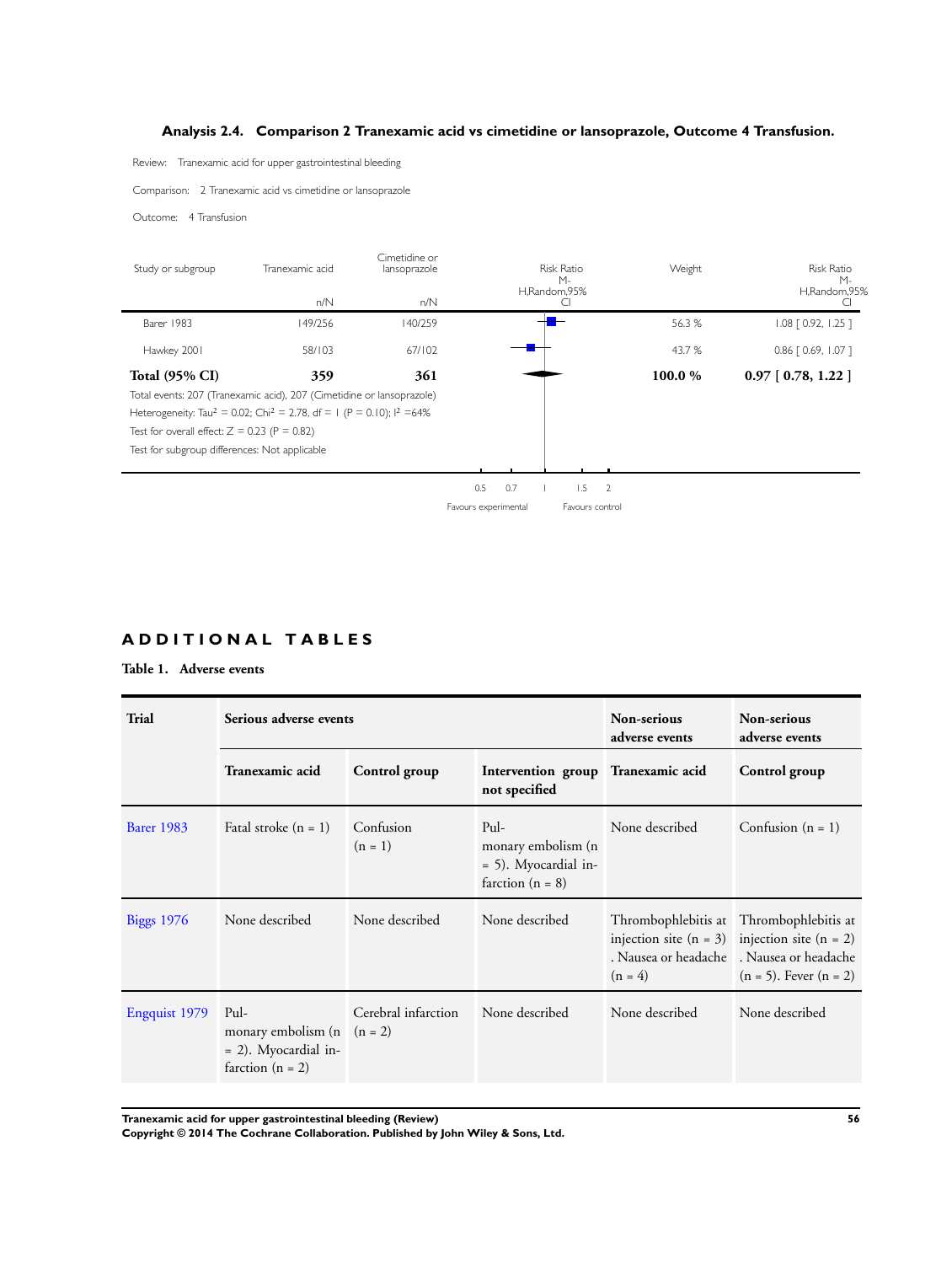<span id="page-59-0"></span>

|  | Table 1. Adverse events | (Continued) |
|--|-------------------------|-------------|
|--|-------------------------|-------------|

| Hawkey 2001   | None described | None described                   | Several participants None described<br>expe-<br>rienced thromboem-<br>bolic complications.<br>The numbers were<br>described as not sig-<br>nificantly different in<br>treatment and con-<br>trol groups, but no<br>specific data are pro-<br>vided |                                                                                                                                                                                                                                                                                                                | None described |
|---------------|----------------|----------------------------------|----------------------------------------------------------------------------------------------------------------------------------------------------------------------------------------------------------------------------------------------------|----------------------------------------------------------------------------------------------------------------------------------------------------------------------------------------------------------------------------------------------------------------------------------------------------------------|----------------|
| Holstein 1987 | None described | Cerebral infarction<br>$(n = 2)$ | these<br>assigned to tranex- bosis $(n = 1)$<br>amic acid or placebo<br>is not reported                                                                                                                                                            | Five additional par- Nausea and vomit- None described<br>ticipants were ex- ing, tachycardia (n<br>cluded as the result $= 3$ ). Hypotension<br>of thromboembolic $(n = 3)$ . Throm-<br>disease, but whether bophlebitis at injec-<br>partici- tion site $(n = 2)$ .<br>pants were randomly Deep venous throm- |                |

## **A P P E N D I C E S**

## **Appendix 1. CENTRAL search strategy**

#### **CENTRAL July 2014**

#1 stomach or antrum or antral or pyloric or pylorus or gastri\* or epigastr\* or duodenal or duodenum or gastro-duodenal or gastroduodenal or oeso\*ag\* or esp\*ag\* or upper GI or UGI or upper gastrointestinal

#2 h\*emorrhag\* or bleed\* or re-bleed\* or rebleed\*

- #3 (#1 AND #2)
- #4 MeSH descriptor Gastrointestinal Hemorrhage explode all trees
- #5 Gastrointestinal Hemorrhage
- #6 h\*ematemesis
- #7 (#3 OR #4 OR #5)

#8 tranexamic acid or amchafibrin or anvitoff or cyklokapron or Espercil or exacyl or lysteda or spotof or t-amcha or tranhexamic acid or transamin or Transcam or ugurol

#9 (#7 AND #6)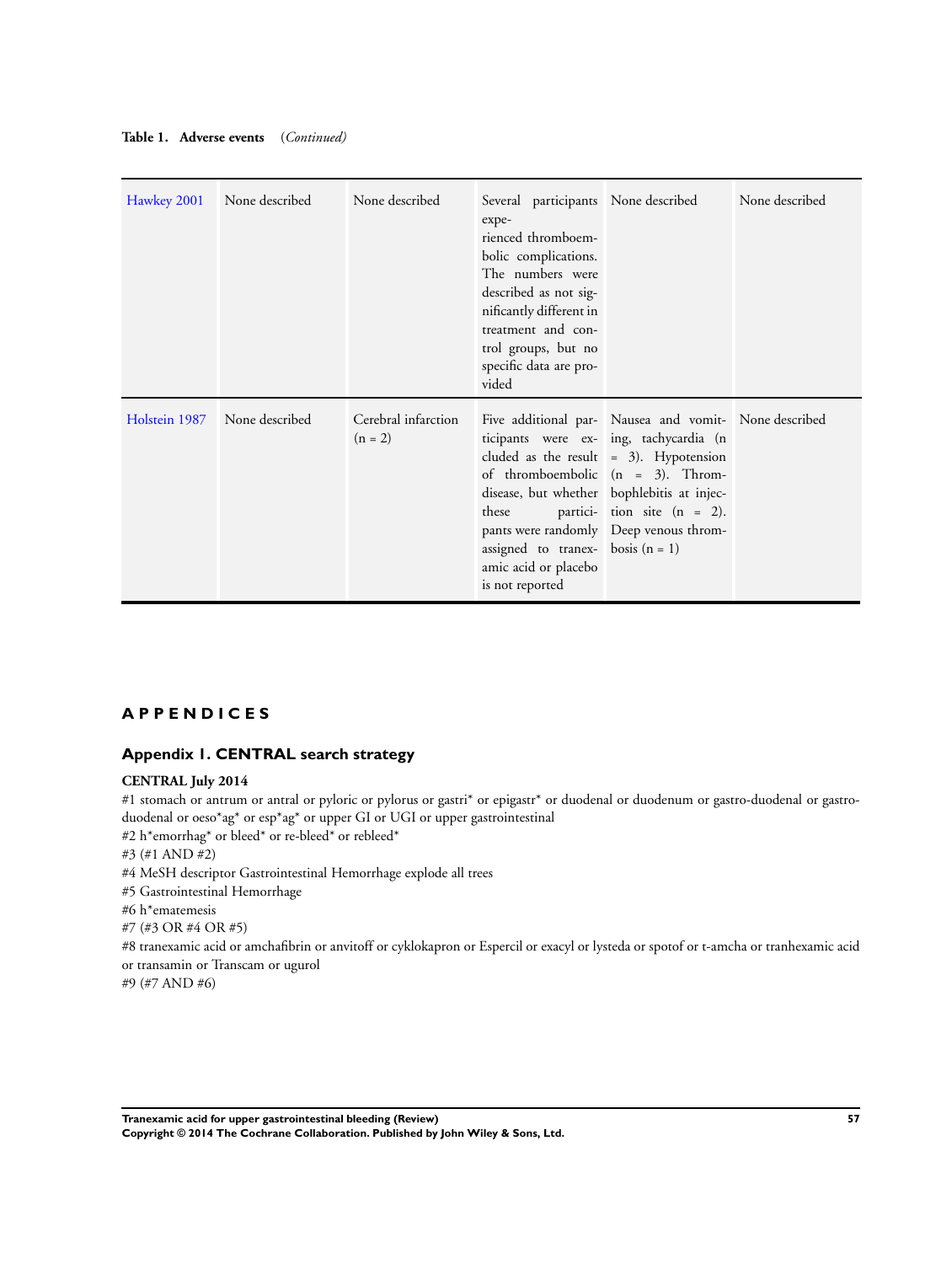## <span id="page-60-0"></span>**Appendix 2. MEDLINE search strategy**

#### **Ovid MEDLINE 1950 to July 2014**

1. (stomach or antrum or antral or pyloric or pylorus or gastri\$ or epigastr\$ or duodenal or duodenum or gastro-duodenal or gastroduodenal or oeso\*ag\* or esp\*ag\* or "upper GI" or UGI or "upper gastrointestinal ").mp. [mp=title, original title, abstract, name of substance word, subject heading word, unique identifier]

2. (h\*emorrhag\$ or bleed\$ or re-bleed\$ or rebleed\$).mp. [mp=title, original title, abstract, name of substance word, subject heading word, unique identifier]

3. 1 and 2

4. exp Gastrointestinal Hemorrhage/

5. h\*ematemesis.mp. [mp=title, original title, abstract, name of substance word, subject heading word, unique identifier]

6. or/3-5

7. ("tranexamic acid" or amchafibrin or anvitoff or cyklokapron or Espercil or exacyl or lysteda or spotof or t-amcha or "tranhexamic acid" or transamin or Transcam or ugurol).mp. [mp=title, original title, abstract, name of substance word, subject heading word, unique identifier]

8. 6 and 7

9. randomized controlled trial.pt.

- 10. controlled clinical trial.pt.
- 11. randomized.ab.
- 12. placebo.ab.
- 13. drug therapy.fs.
- 14. randomly.ab.
- 15. trial.ab.
- 16. groups.ab.
- 17. or/9-16
- 18. exp animals/ not humans.sh.
- 19. 17 not 18
- 20. 8 and 19

## **Appendix 3. EMBASE search strategy**

## **EMBASE 1980 to July 2014**

1. (stomach or antrum or antral or pyloric or pylorus or gastri\$ or epigastr\$ or duodenal or duodenum or gastro-duodenal or gastroduodenal or oeso\*ag\* or esp\*ag\* or "upper GI" or UGI).mp. [mp=title, abstract, subject headings, heading word, drug trade name, original title, device manufacturer, drug manufacturer name]

2. (h\*emorrhag\$ or bleed\$ or re-bleed\$ or rebleed\$).mp. [mp=title, abstract, subject headings, heading word, drug trade name, original title, device manufacturer, drug manufacturer name]

- 3. 1 and 2
- 4. gastrointestinal hemorrhage/
- 5. duodenum bleeding/ or stomach hemorrhage/ or upper gastrointestinal bleeding/

6. h\*ematemesis.mp. [mp=title, abstract, subject headings, heading word, drug trade name, original title, device manufacturer, drug manufacturer name]

7. or/3-6

8. ("tranexamic acid" or amchafibrin or anvitoff or cyklokapron or Espercil or exacyl or lysteda or spotof or t-amcha or "tranhexamic acid" or transamin or Transcam or ugurol).mp. [mp=title, abstract, subject headings, heading word, drug trade name, original title, device manufacturer, drug manufacturer name]

9. 7 and 8

- 10. Clinical trial/
- 11. Randomized controlled trial/
- 12. Randomization/
- 13. Single-Blind Method/
- 14. Double-Blind Method/
- 15. Cross-Over Studies/

**Tranexamic acid for upper gastrointestinal bleeding (Review) 58**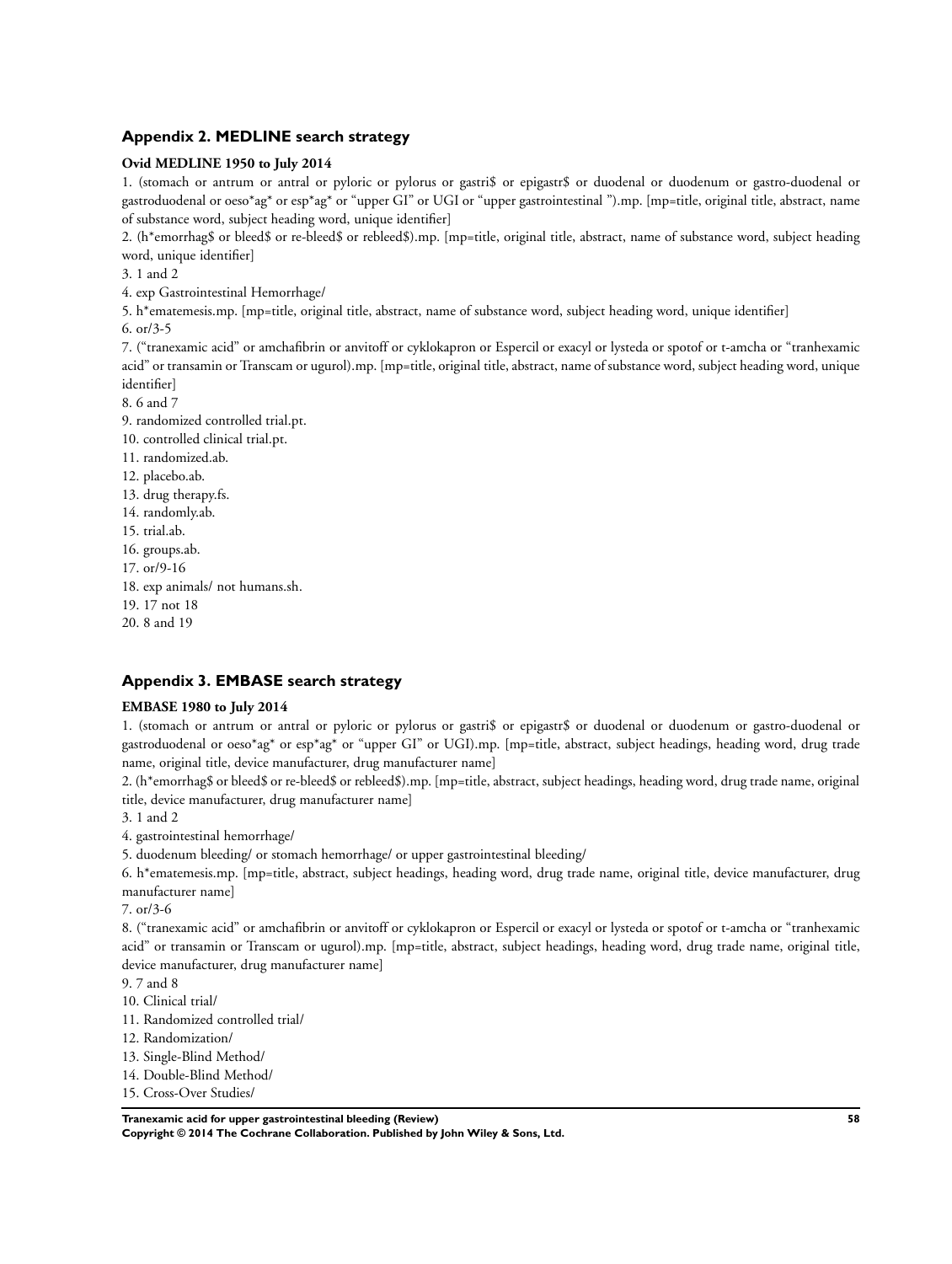- <span id="page-61-0"></span>16. Random Allocation/ 17. Placebo/ 18. Randomi?ed controlled trial\$.tw. 19. Rct.tw. 20. Random allocation.tw. 21. Randomly allocated.tw. 22. Allocated randomly.tw. 23. (allocated adj2 random).tw. 24. Single blind\$.tw. 25. Double blind\$.tw. 26. ((treble or triple) adj blind\$).tw. 27. Placebo\$.tw. 28. Prospective study/ 29. or/10-28 30. Case study/ 31. Case report.tw. 32. Abstract report/ or letter/ 33. or/30-32 34. 29 not 33
- 

## **Appendix 4. Science Citation Index search strategy**

# 7 #6 AND #5

35. 9 and 34

- # 6 TS=(random\* or blind\* or placebo\* or meta-analysis)
- # 5 #4 AND #3
- # 4 TS=(tranexamic acid)
- # 3 #2 AND #1
- # 2 TS=(oeso\*ag\* or eso\*ag\* or stomach or gastric or ventricular or duodenum)

# 1 TS=(bleeding or hemorrhage or haemorrhage or re-bleeding or (recurren\* and (bleed\* or haemorrhage or hemorrhage)))

## **Appendix 5. International Clinical Trials Registry Platform (ICTRP) search strategy**

#### **ICTRP July 2014**

(bleeding OR "BLEEDING" OR "Blood Loss" OR "EXTRAVASATION BLOOD" OR "HAEMORRHAGE NOS" OR "HEM" OR "hemorrhage" OR "HEMORRHAGE (NOS)" OR "HEMORRHAGE NOS" OR "Hemorrhage, unspecified" OR "Hemorrhages" OR "Loss of blood" tranexamic acid OR "Acid, Tranexamic" OR "AMCA" OR "AMCHA" OR "Cyclokapron" OR "Cyklokapron" OR "t-AMCHA" OR "TRANEXAMIC ACID" OR "trans-4-(Aminomethyl)cyclohexanecarboxylic Acid" AND (tranexamic acid OR "Acid, Tranexamic" OR "AMCA" OR "AMCHA" OR "Cyclokapron" OR "Cyklokapron" OR "t-AMCHA" OR "TRANEXAMIC ACID" OR). "trans-4-(Aminomethyl)cyclohexanecarboxylic Acid")).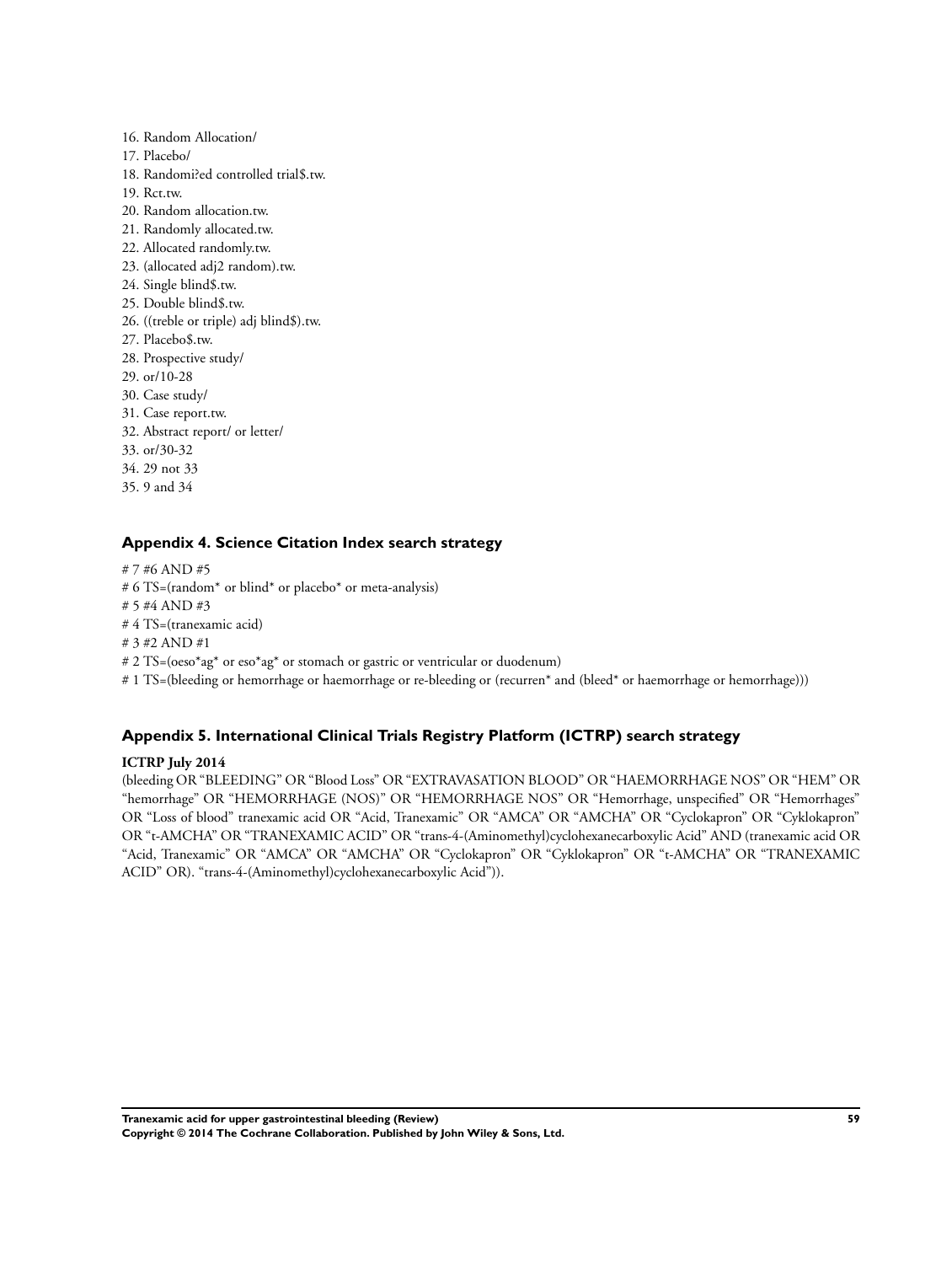## <span id="page-62-0"></span>**Appendix 6. Search results**

Eighty records were identified by initial electronic searches of the following databases.

- CENTRAL: 10 citations.
- MEDLINE: 22 citations.
- EMBASE: 62 citations.
- Science Citation Index: 6 citations.

Thirty-seven additional records were identified in the search update performed July 2014 [\(Figure 1\)](#page-12-0).

## **W H A T ' S N E W**

Last assessed as up-to-date: 29 July 2014.

| Date         | Event                                                  | Description                                                                                                                                                                                                                                                                                                                                                            |
|--------------|--------------------------------------------------------|------------------------------------------------------------------------------------------------------------------------------------------------------------------------------------------------------------------------------------------------------------------------------------------------------------------------------------------------------------------------|
| 29 July 2014 | New search has been performed                          | We originally planned to perform separate analyses on<br>continued bleeding and rebleeding, but we were unable<br>to extract the necessary data from the included trials<br>We have updated the assessment of bias according to the<br>recommendations provided in the Cochrane Handbook for<br>Systematic Reviews of Interventions of The Cochrane Col-<br>laboration |
| 29 July 2014 | New citation required but conclusions have not changed | One additional randomised controlled trial has been in-<br>cluded in the analyses. The addition of this trial has not<br>changed our conclusions                                                                                                                                                                                                                       |

## **C O N T R I B U T I O N S O F A U T H O R S**

LLG drafted the review and performed the statistical analyses. SLK and ELA participated in interpretation of the results and revision of the review. All review authors have approved the final version.

## **D E C L A R A T I O N S O F I N T E R E S T**

None of the review authors has reported any conflicts of interest with regard to the present work.

CB is the proprietor of Systematic Research Ltd and was paid by the CUGPD Editorial Group for her contributions to this review.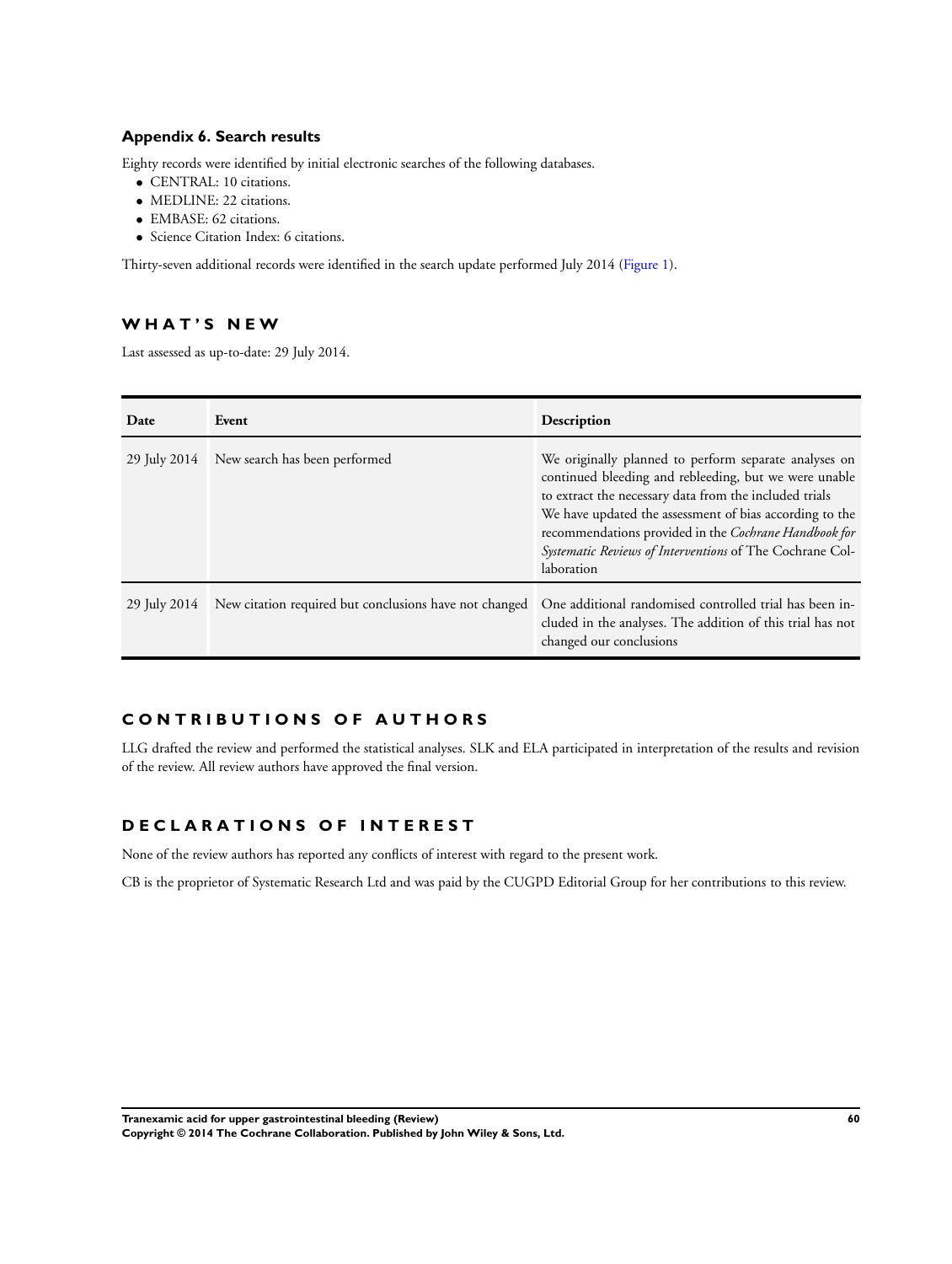## **S O U R C E S O F S U P P O R T**

#### **Internal sources**

• The present review did not receive funding, Other.

#### **External sources**

• No sources of support supplied

#### **D I F F E R E N C E S B E T W E E N P R O T O C O L A N D R E V I E W**

We updated the review in 2014 to comply with MECIR standards for the conduct and reporting of systematic reviews. We updated the format of the review for clarity and provided the following information about our methods.

• We included adverse effects as a primary outcome (formerly a secondary outcome) to comply with recent guidance on conduct and presentation of the systematic review.

• We clarified that because of the risk of selection bias in the allocation of participants to intervention or control groups and bias in the administration of collateral interventions, we did not include cluster-randomised trials.

• For trials with multiple intervention groups, we partitioned the numbers of participants in individual allocation arms into pairwise comparisons.

• We used simple imputation to evaluate the potential influence of missing data: imputing failures, imputing successes, worst- and best-case.

• We provided additional explanations of our assessment and reporting of heterogeneity for clarity; our methods remain unchanged.

• We performed all meta-analyses using both random-effects and fixed-effect models. Fixed-effect meta-analyses are reported only when results of the two models differ (e.g. one model shows no difference between interventions and the other shows an intervention effect).

• We performed separate analyses of trials on tranexamic acid versus placebo or no intervention and trials on tranexamic acid versus antiulcer drugs. We performed subgroup analyses of trials with low risk of bias based on assessment of the separate domains. We also analysed subgroups of trials that used endoscopic therapy and trials published in English or Russian.

• We performed an analysis when all participants with missing outcome data were included as treatment failures, and we used a per-protocol analysis to evaluate the influence of missing data when we excluded participants with missing outcome data.

• For analyses with at least 10 trials, we planned to assess reporting biases and other dissemination biases on the basis of funnel plots [\(Higgins 2011\)](#page-23-0) and regression analyses by using Harbord's modified test ([Harbord 2006](#page-23-0)). Our analyses included only eight trials; therefore we did not carry out statistical analysis of reporting bias.

• We performed a post hoc trial sequential analysis to evaluate the risk of bias associated with cumulative testing and to evaluate futility in assessment of mortality and bleeding ([Higgins 2008;](#page-23-0) [Wetterslev 2008](#page-23-0)). We performed the analysis with power set to 80%, alpha to 5%, model-based diversity and relative risk reduction (RRR) to 25%. We set the control group incidence to 8% in our analysis of mortality and to 18% in our analysis of bleeding.

• We prepared a 'Summary of findings' table [\(Guyatt 2008\)](#page-23-0) using GRADEpro software [\(Gradepro 3.6\)](#page-23-0) and included information on results of our primary outcomes in relation to risk of heterogeneity, duration of follow-up and quality of the evidence.

**Tranexamic acid for upper gastrointestinal bleeding (Review) 61**